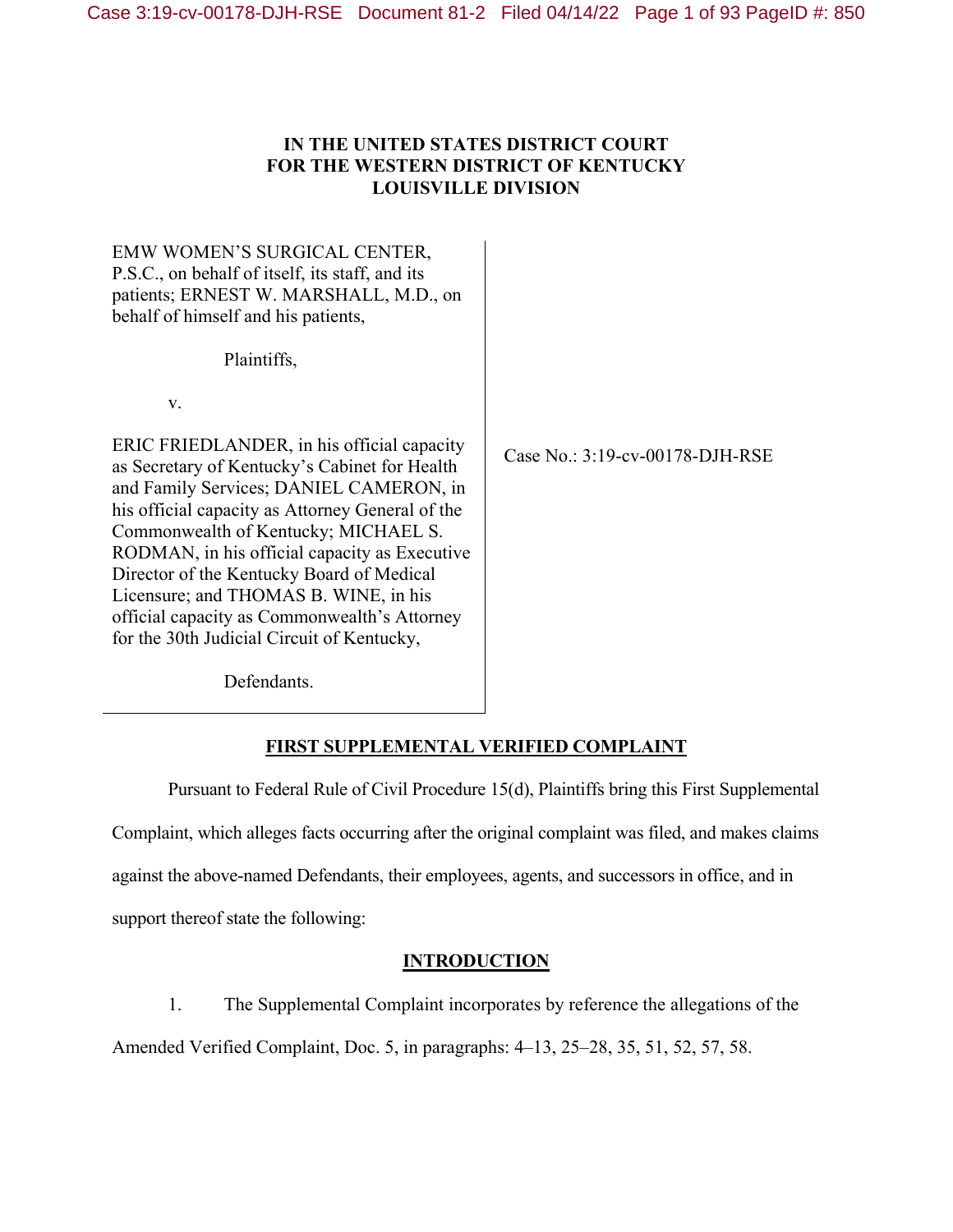2. This Supplemental Complaint raises a constitutional challenge to House Bill 3 (the "Act") on the ground that it bans abortion at 15 weeks in pregnancy, that the other provisions are tantamount to a ban on abortion, and that certain provisions violate patient's informational privacy. While the Act became yesterday, it is impossible to comply with its vast provisions, resulting in an immediate ban on abortion in the Commonwealth absent this Court's intervention.

3. The Act is an omnibus law that will immediately and adversely impact one million people of reproductive age throughout Kentucky. The Act consists of over 70 pages of revisions to Kentucky's existing abortion laws and creates new requirements, including an extensive regulatory regime for the provision of abortion-inducing medication, significantly expanded and invasive reporting requirements, and new requirements for cremation or interment of fetal remains. The Act directs the Cabinet for Health and Family Services (the "Cabinet") to promulgate regulations and create forms for compliance with the Act, but those forms and regulations are not yet ready. Accordingly, it is impossible for Plaintiffs to comply with the Act. The Act imposes the immediate potential for criminal penalties, civil liability (including in one instance, potential penalties up to one million dollars), and potential loss of facility and medical licenses due to non-compliance.

4. The result is an unconstitutional ban on abortion in Kentucky because Plaintiffs (as well as the other abortion facility in Kentucky) must cease providing abortions immediately. This ban, and the 15-week ban, violate Plaintiffs' and their patients' procedural and substantive due process rights under the Fourteenth Amendment.

5. In addition, the Act violates patient privacy by requiring abortion providers to submit to the Commonwealth highly detailed information regarding each abortion. The Act deems these reports "public records," and they will include information that may be used to identify the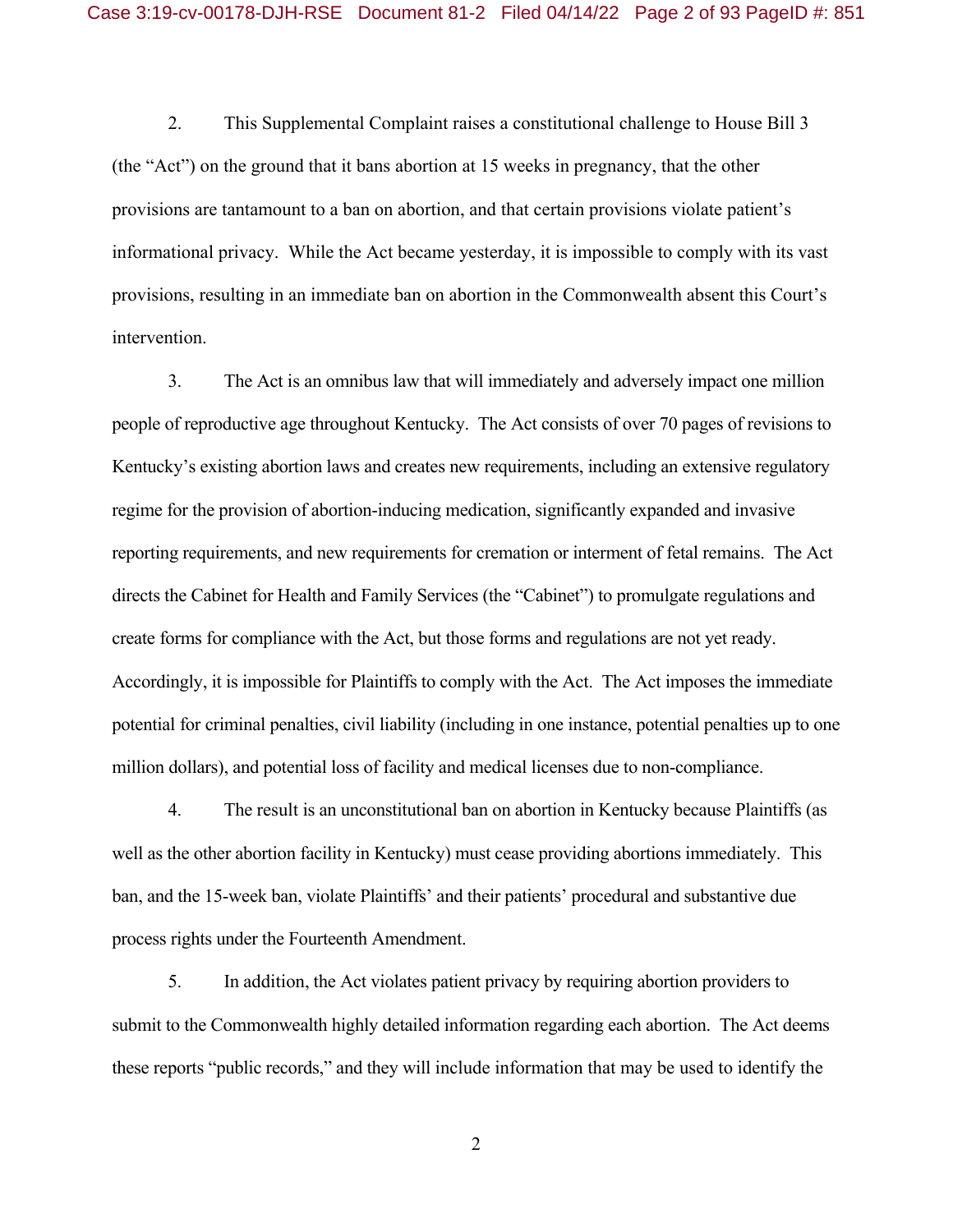individual and would reveal an individual's most sensitive confidential information, including that the individual had an abortion, as well as information such as whether the patient has a sexually transmitted disease.

6. A copy of the Act is attached as Exhibit A.

7. The Kentucky Legislature passed the Act and delivered it to Governor Beshear on March 30, 2022. Governor Beshear vetoed the bill on April 8, 2022. The governor's veto statement observed that the new administrative burden associated with the Act is an estimated \$1 million, a testament to its complexity and wide-reaching nature, and noted that the Cabinet is under no legal obligation to carry out an unfunded mandate.<sup>1</sup> Yesterday, on April 13, 2022, the legislature voted to override Governor Beshear's veto and the Act became law and took immediate effect.

8. Plaintiffs bring this civil rights action, on behalf of themselves, their staff and their patients seeking abortions, under the U.S. Constitution to challenge the constitutionality of the Act and to seek immediate, emergency relief from this Court to enjoin enforcement of the Act.

### **SUPPLEMENTAL DEFENDANTS2**

9. Defendant Michael S. Rodman serves as Executive Director of the Kentucky Board of Medical Licensure ("KBML" or "the Board"), which is located in Jefferson County. Defendant Rodman and the Board possess authority to pursue disciplinary action up to and including license revocation against Kentucky physicians for violating the Act. KRS 311.565; KRS 311.606, KRS 311.782(4). Defendant Rodman is sued in his official capacity.

<sup>1&</sup>lt;sup>1</sup> <sup>1</sup> https://apps.legislature.ky.gov/record/22rs/hb3/veto.pdf

<sup>&</sup>lt;sup>2</sup> The Supplemental Defendants were originally named in Plaintiffs' Amended Verified Complaint but were dismissed without prejudice after they agreed to be bound by an injunction against House Bill 5 and Senate Bill 9, the laws challenged in Plaintiffs' original action. Doc. 29, 30.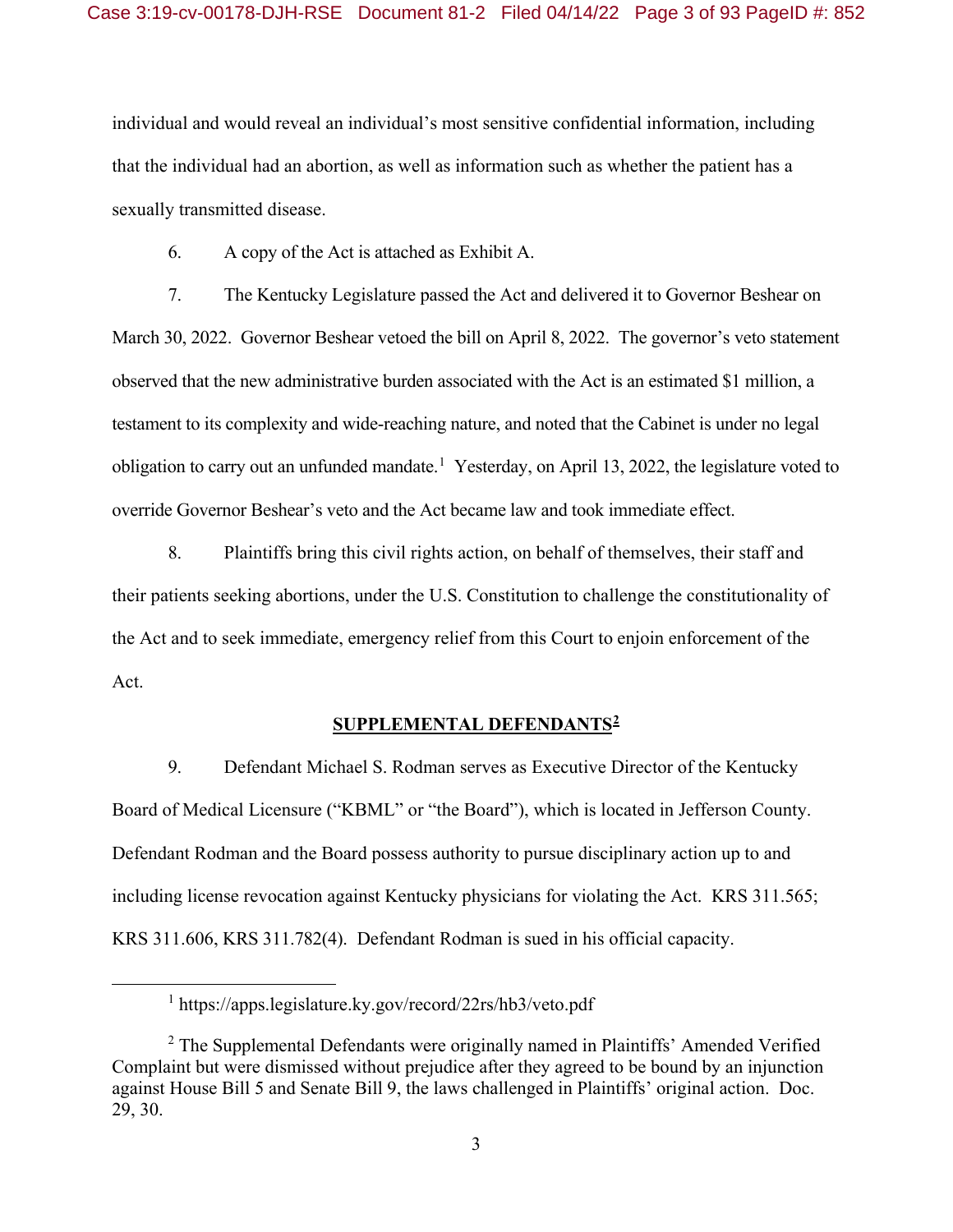10. Defendant Thomas B. Wine serves as Commonwealth's Attorney for the 30th Judicial Circuit of Kentucky. In this capacity, Defendant Wine has authority to enforce the Act's criminal penalties in Jefferson County, where Plaintiffs are located. *See* KRS 15.725(1); KRS 23A.010(1). Defendant Wine is sued in his official capacity.

### **SUPPLEMENTAL FACTUAL ALLEGATIONS**

11. Medication abortion involves a combination of two pills, mifepristone and misoprostol, which expel the contents of the uterus in a manner similar to a miscarriage, after the patient has left the clinic in a location of the patient's choosing, typically her own home.

12. Despite sometimes being referred to as "surgical abortion," procedural abortion is not what is commonly understood to be "surgery," as it involves no incisions. Instead, in a procedural abortion, the provider inserts a thin, flexible tube, and in some instances, other instruments, to empty the contents of the patient's uterus.

13. Approximately half of all abortions in the United States and in Kentucky are procedural abortions, and the other half are medication abortions.<sup>3</sup>

14. Fifteen weeks in pregnancy is a pre-viability point in pregnancy.

15. For young people under age 18, Kentucky requires the consent of one parent before she obtains an abortion. Alternatively, a minor may seek judicial authorization for an abortion without parental consent. In Kentucky, almost all abortion patients under 18 years old obtain a parent's consent for their abortion; a small fraction of them obtain a judicial bypass allowing them to end their pregnancies without parental consent.

16. People face many obstacles in accessing abortion care in Kentucky. There are only two outpatient abortion providers in the entire Commonwealth. Both are located in Louisville.

 $\frac{1}{3}$ <sup>3</sup> Kentucky Annual Abortion Report for 2020, Dept. for Public Health, Office of Vital Statistics, at 12.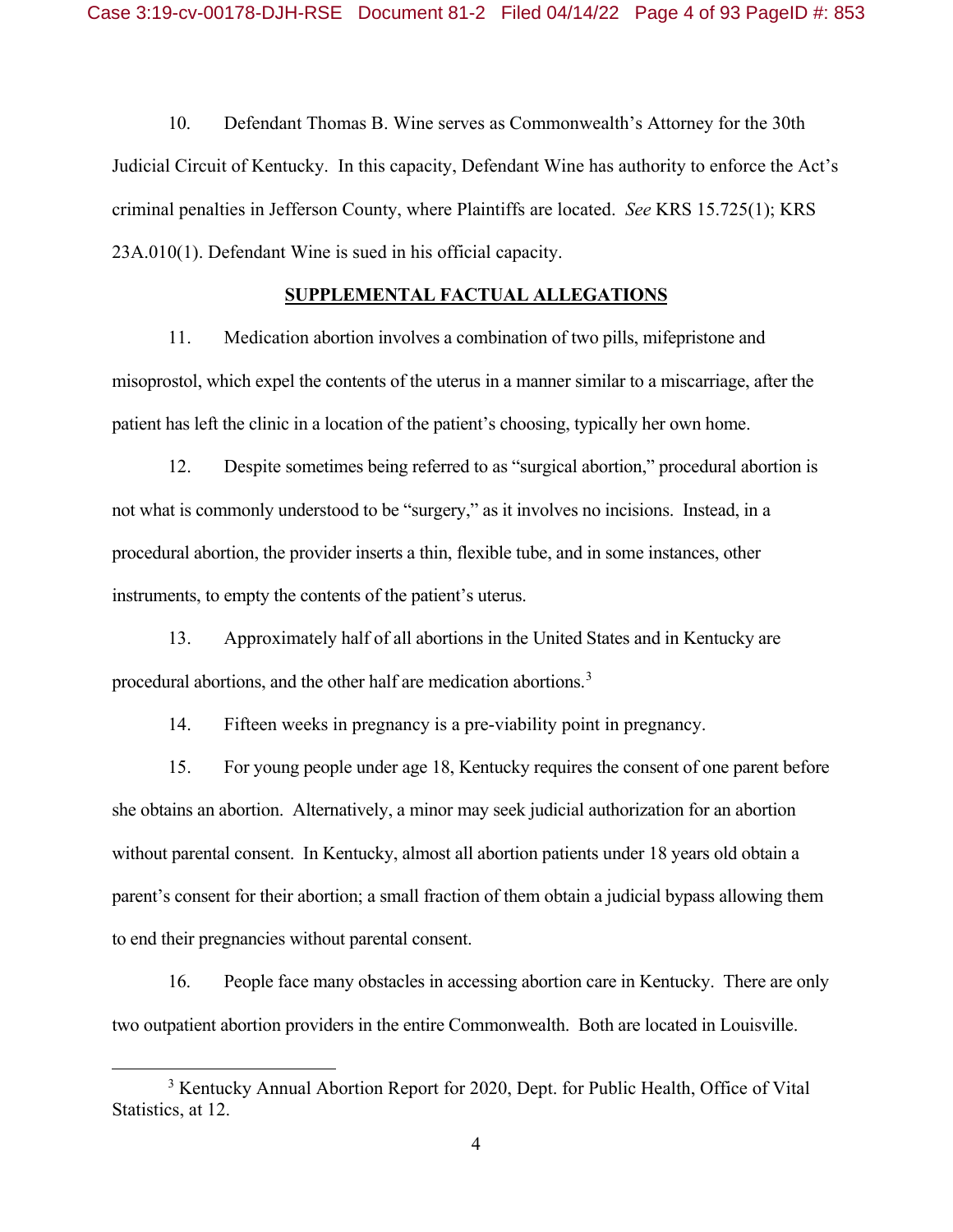Both provide medication abortion up to 10 weeks from the patient's last menstrual period ("lmp"). Planned Parenthood Great Northwest, Hawaii, Alaska, Indiana, and Kentucky ("Planned Parenthood") provides procedural abortion until 13 weeks and 6 days lmp. Plaintiff EMW provides abortion up to 21 weeks and 6 days lmp, which is also a pre-viability point in pregnancy.

### **HOUSE BILL 3**

17. The Act bans abortion after 15 weeks in pregnancy lmp. Act §§ 27, 32–35. The Board of Medical Licensure shall revoke the medical license if a physician violates the law. KRS 311.782(4). In addition, the Attorney General has the authority to bring an action in law or in equity to enforce the 15-week ban. Act § 35. There is a very limited exception to the 15-week ban, namely that the abortion must be necessary to prevent the death of the pregnant woman or to avoid serious risk of the substantial and irreversible impairment of a major bodily function of the woman, KRS 311.783, and their other limited affirmative defenses, KRS 311.782(2)(b). The Section of the Act that creates the 15-week ban also adds a new requirement for every abortion to be reported on a form to be created by the Cabinet that includes the gestational age of the fetus and the "results of inquiries of the pregnant person and any medical examinations or tests performed." Act  $\S 27(4)$ .

18. The Act also creates numerous new, unnecessary requirements for providers of abortion, many of which cannot be complied with immediately.

19. New Requirements to Report Detailed Information Regarding Each Abortion. Section 4 of the Act requires immediately that abortion providers submit to the Vital Statistics Branch reports containing detailed information about each abortion within three (3) days after the end of each month. Act  $\S 4(1)$ , KRS 213.101(1). Reports must include, among other things:

• The full name and address of the physician who performed the abortion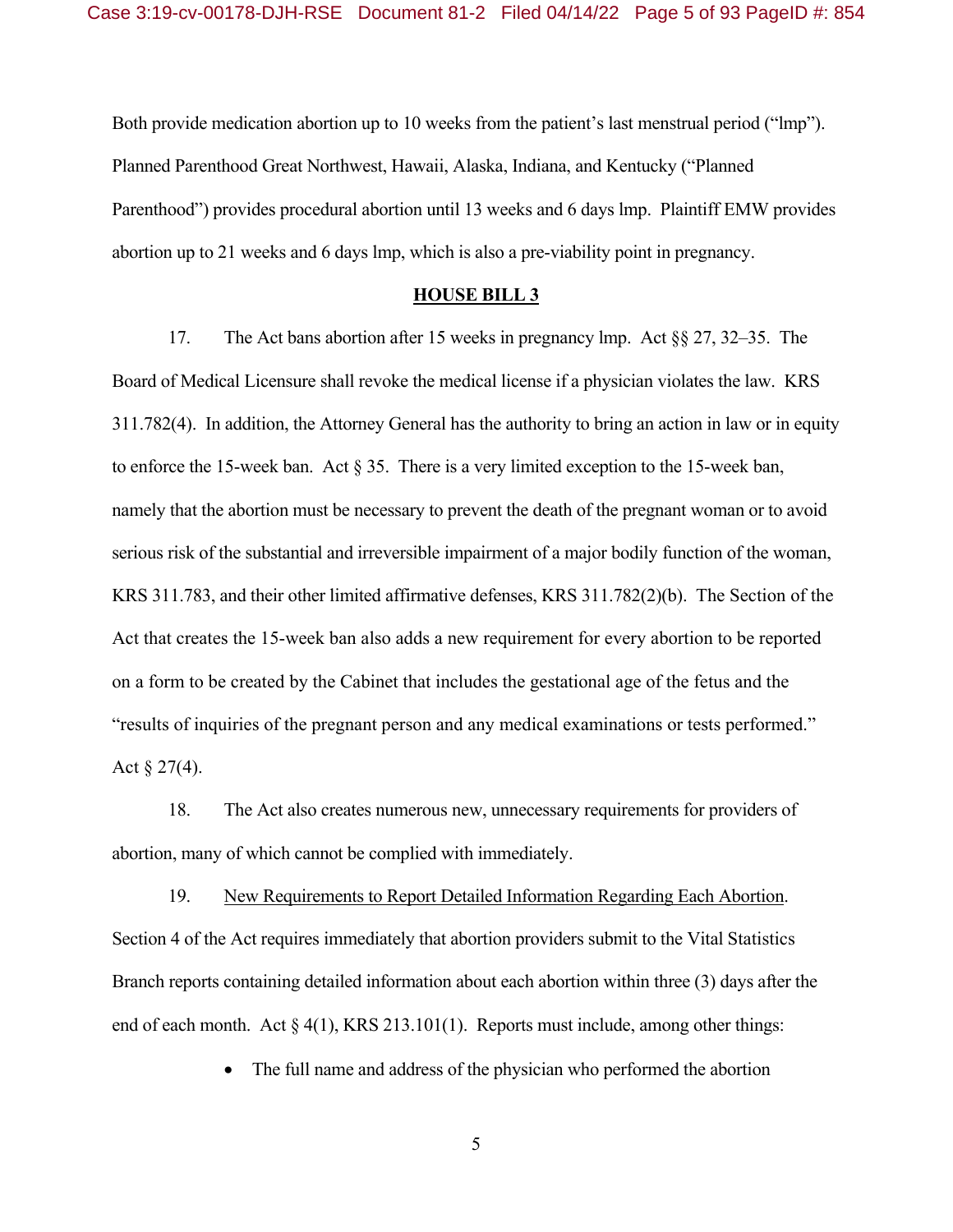- The full name and address of the referring physician, agency or service
- The patient's city, county, state, and zip code
- That patient's age, race, and ethnicity
- The age of the "father" of the fetus
- The total number and dates of the patient's previous pregnancies, live births, and abortions
- A list of the patient's pre-existing medical conditions that may complicate the pregnancy
- Whether the patient suffered any complications or adverse events
- The reason for the abortion, if known, including abuse or trafficking, and
- Whether the patient was tested for sexually transmitted diseases and the outcome of those tests.

### Act § 4(2), KRS 213.101(2).

20. While the Act provides that the report shall not include the name of the patient, the patient's Social Security number or motor vehicle operator's number, and that it shall not include "other information or identifiers that would make it possible to ascertain the patient's identity," Act  $\S$  4(3), KRS 213.101(3), it contains no protection for patients whose identities can be determined based on the information required to be included in the report (e.g., zip code, age, race, pre-existing conditions, previous pregnancies).

a. The Act provides that the reports and/or report forms containing this information shall be public records. Act  $\S$  13(3).

b. Pursuant to KRS 213.101(10), the Vital Statistics Branch "shall promulgate administrative regulations in accordance with KRS Chapter 13A to assist in compliance with this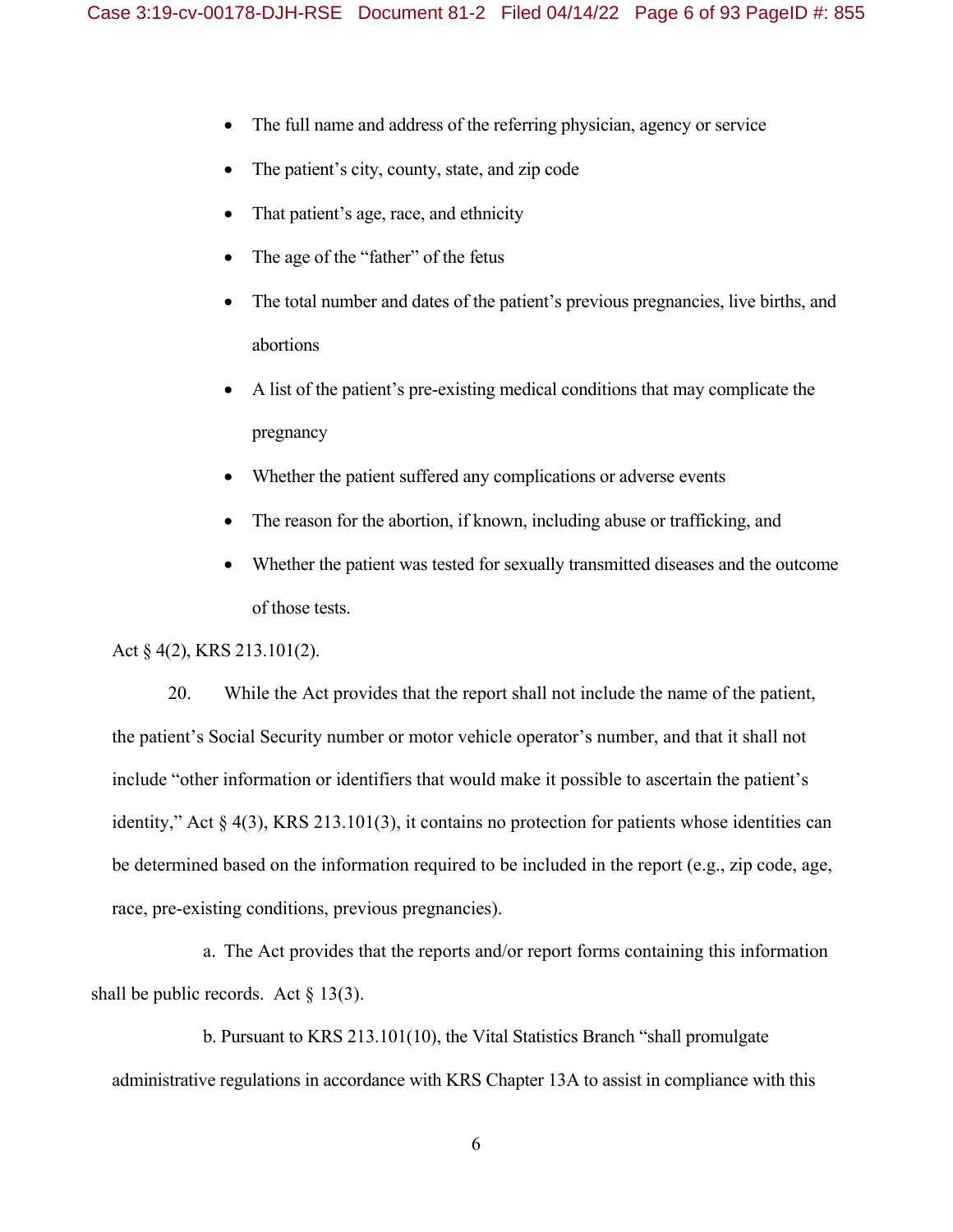section." Regulations addressing new provisions of KRS 213.101 added by the Act have not been promulgated and could take months to promulgate and implement.

21. Multiple other provisions of the Act require the same information called for in the above Section 4 to be included in connection with other report forms to be created by the Cabinet, including:

a. The requirement that health care facilities and physicians file a written report of any complication or adverse event suffered after an abortion, to include "at minimum the information required by Section 4 of this Act." Act  $\S 25(1)$ . The Act contains no protection for patients whose identities can be determined based on the information required to be included in the report (e.g., zip code, age, race, pre-existing conditions, previous pregnancies). Act  $\S 25(2)$ .

b. The requirement that each prescribing "qualified physician" report "at minimum the information required by Section 4 of this Act." Act  $\S$ § 9, 26.

c. The requirement that for each abortion conducted, the physician additionally "submit a report on a form provided by the cabinet" including the probable gestational age of the fetus and "at a minimum the information required by Section 4 of this Act." Act  $\S 27(4)$  (KRS 311.783(4)).

22. New Restrictions and Reporting Requirements for Abortions Performed for Minors. The Act immediately requires that for a minor seeking an abortion: (a) the attending physician secures written consent for the abortion by the minor and a consenting parent or guardian; (b) 48 hours prior to providing consent, the consenting parent or guardian makes a "reasonable attempt" to notify any other parent with joint or physical custody (absent limited exceptions for parents enjoined or subject to a protective order on account of domestic abuse or convicted of certain criminal offenses); (c) the written consent includes a copy of the minor's government-issued identification, a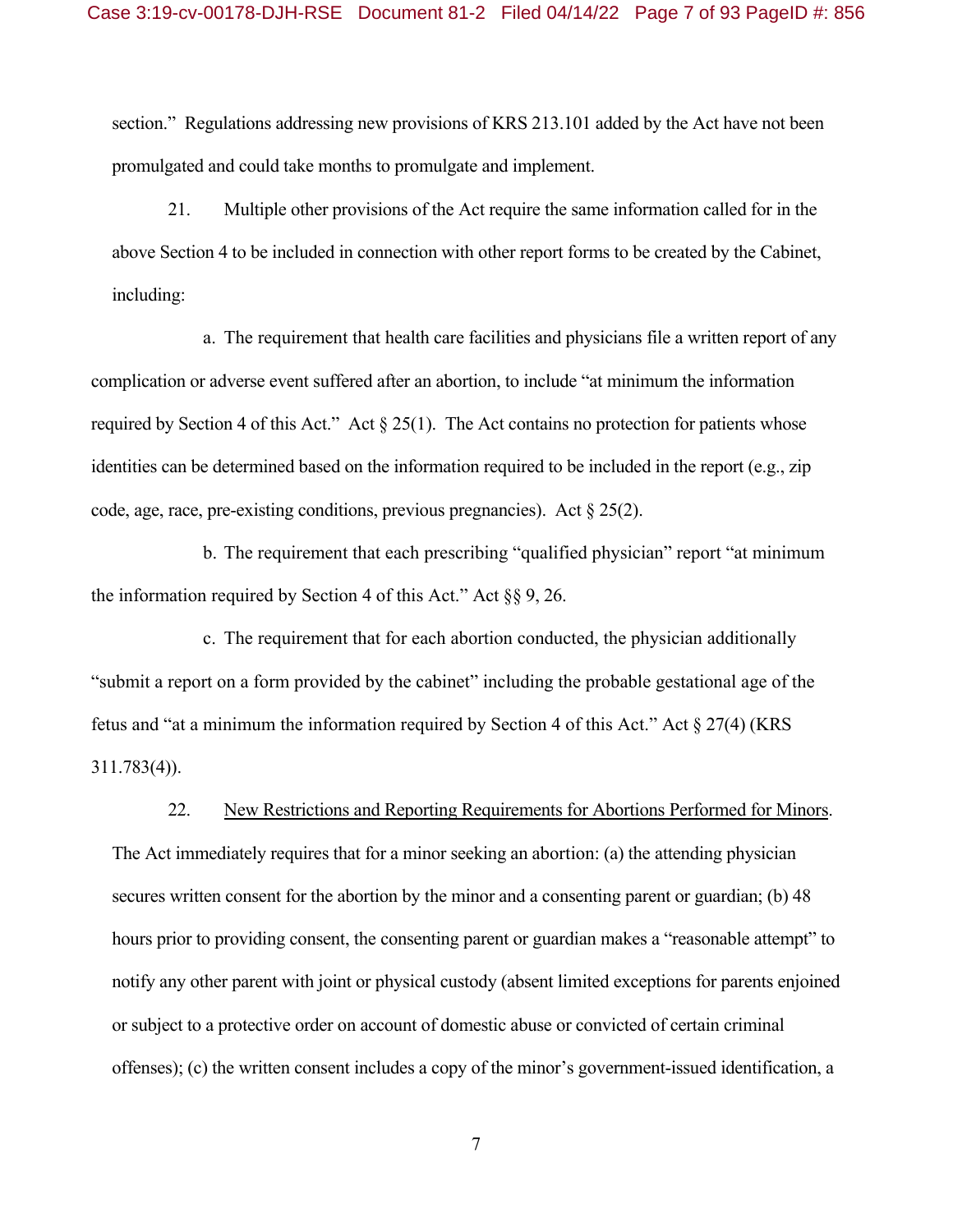copy of the consenting parent or guardian's government issued identification, and documentation of parental or guardian status such as a birth certificate, court-ordered custodial paperwork, or tax return; (d) a notarized certification of consent by the consenting parent or guardian; (e) the physician keeps the notarized written consent in the medical file for at least 5 years after the minor reaches 18, or for 7 years, whichever is longer; and (f) an affidavit by the attending physician certifying, "according to my best information and belief, a reasonable person under similar circumstances would rely on the information presented by both the minor and her parent or legal guardian as sufficient evidence of identity." Act  $\S 1(2)(a)(1-4)$  (KRS 311.732(2)(a)(1-4)).

23. Requirement for Creation of a "Drug Certification Program" and Associated Regulations and Reporting Requirements for Medication Abortions.

a. Under the Act, medication abortions can now only be provided pursuant to the Kentucky Abortion-Inducing Drug Certification Program by "qualified physicians" and "certified" abortion facilities, pharmacies, manufacturers, and distributors. Act  $\S$  15. The Cabinet is tasked with promulgating administrative regulations to create the Drug Certification Program and establish certification requirements for abortion facilities (licensed under KRS 216B.0431), including Plaintiffs' facility, in addition to pharmacies, manufacturers, and distributors of abortion-inducing medication. *Id.* at § 15(1). The Act does not provide a timeframe for the promulgation of the requisite regulations or the creation of the Drug Certification Program.

b. The Act sets out numerous new procedures a physician must follow to be deemed "qualified" and to register under the Act, including, but not limited to, signing an annual "Dispensing Agreement Form" to be developed and provided by the Cabinet (Act  $\S 17(1)$ ) (the form does not yet exist), and securing admitting privileges or entering into a written associated physician agreement. Act § 17(2); *see also* Act §§ 7 and 8. There is no process established yet to confirm that a physician is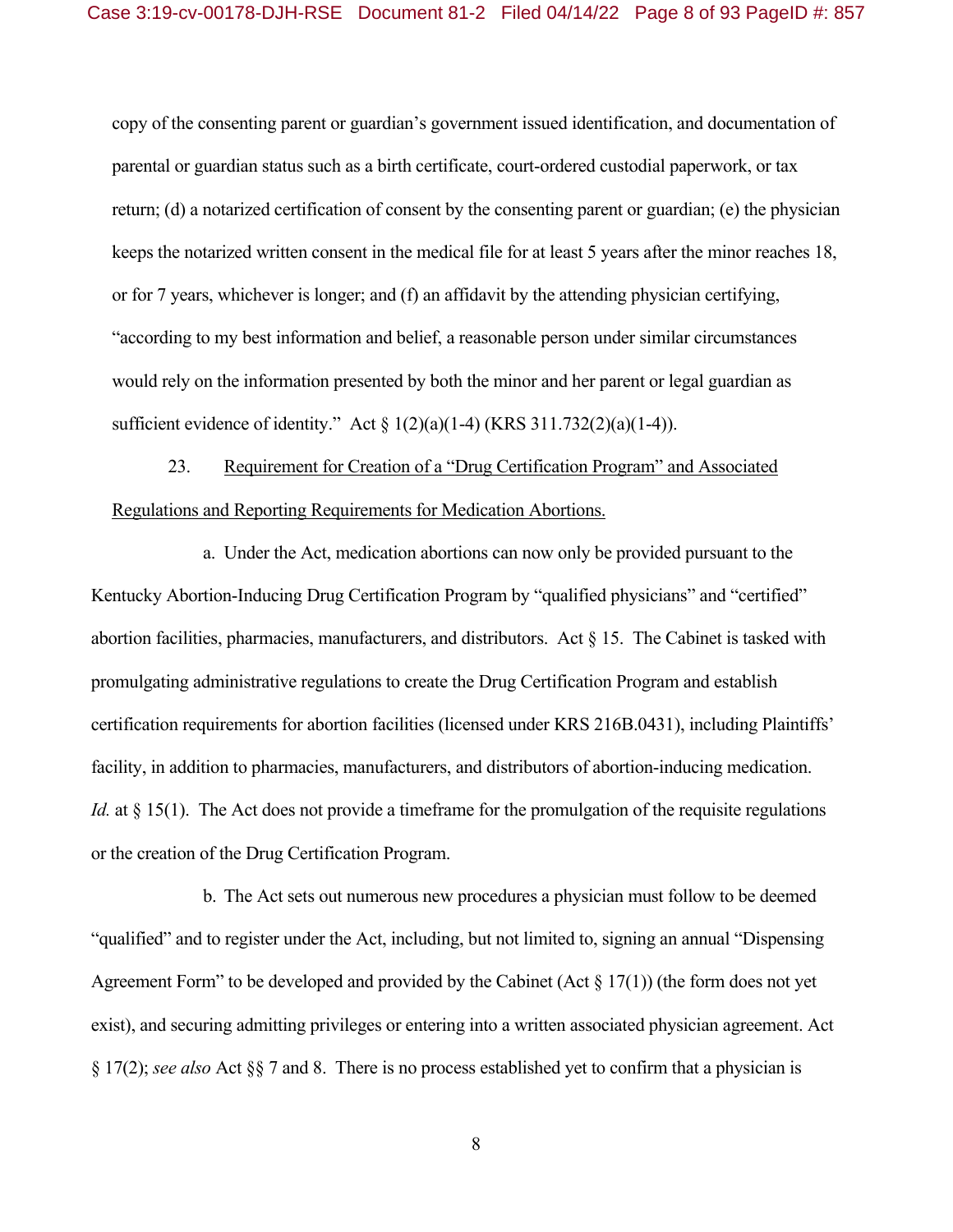qualified and registered for purposes of compliance with the law, and there are criminal penalties associated with non-compliance. Act § 28(6) (KRS 315.990(6)); 39(a) (KRS 311.990(39)(a)).

c. The Act requires that abortion providers obtain written consent from a patient 24 hours prior to dispensing abortion medication to the patient, absent limited exceptions for risk of death or physical impairment or major bodily injury, on "a form created by the Cabinet for Health and Family Services to obtain the consent required prior to providing an abortion-inducing drug" and that they submit the completed form to the Cabinet. Act  $\S 8(1-2)$ . The required consent form does not exist, and there are criminal penalties associated with violations of these provisions. Act § 39(a) (KRS 311.990(39)(a)).

d. The Act requires that for any adverse event experienced by a patient within 15 days after use of abortion medication, the physician who provided the medication must report such adverse event within three days of the event to the federal Food and Drug Administration. Act § 9(2) *see also*  Act §§ 25(1), 26(3) (also requiring submission of report for adverse events and/or complications). Any physician or health care provider who diagnoses or knowingly treats a patient experiencing an adverse event related to the medication abortion must make a report to the Cabinet of such adverse event on a report form provided by the Cabinet within three days after the diagnosis or treatment was provided. *Id.* at § 9(3). Forms have not yet been created for purposes of complying with these requirements.

e. The Act requires physicians providing medication abortions to a patient to, within three days after providing the medication, report the issuance of the prescription "on a form provided by the cabinet" and signed by the physician. Act § 26(1). It also requires physicians to state in the report of all abortions required by KRS 213.101 whether there were "adverse events" as defined by the Act. *Id.* at §26(3). This report must include all of the personal and identifying information required in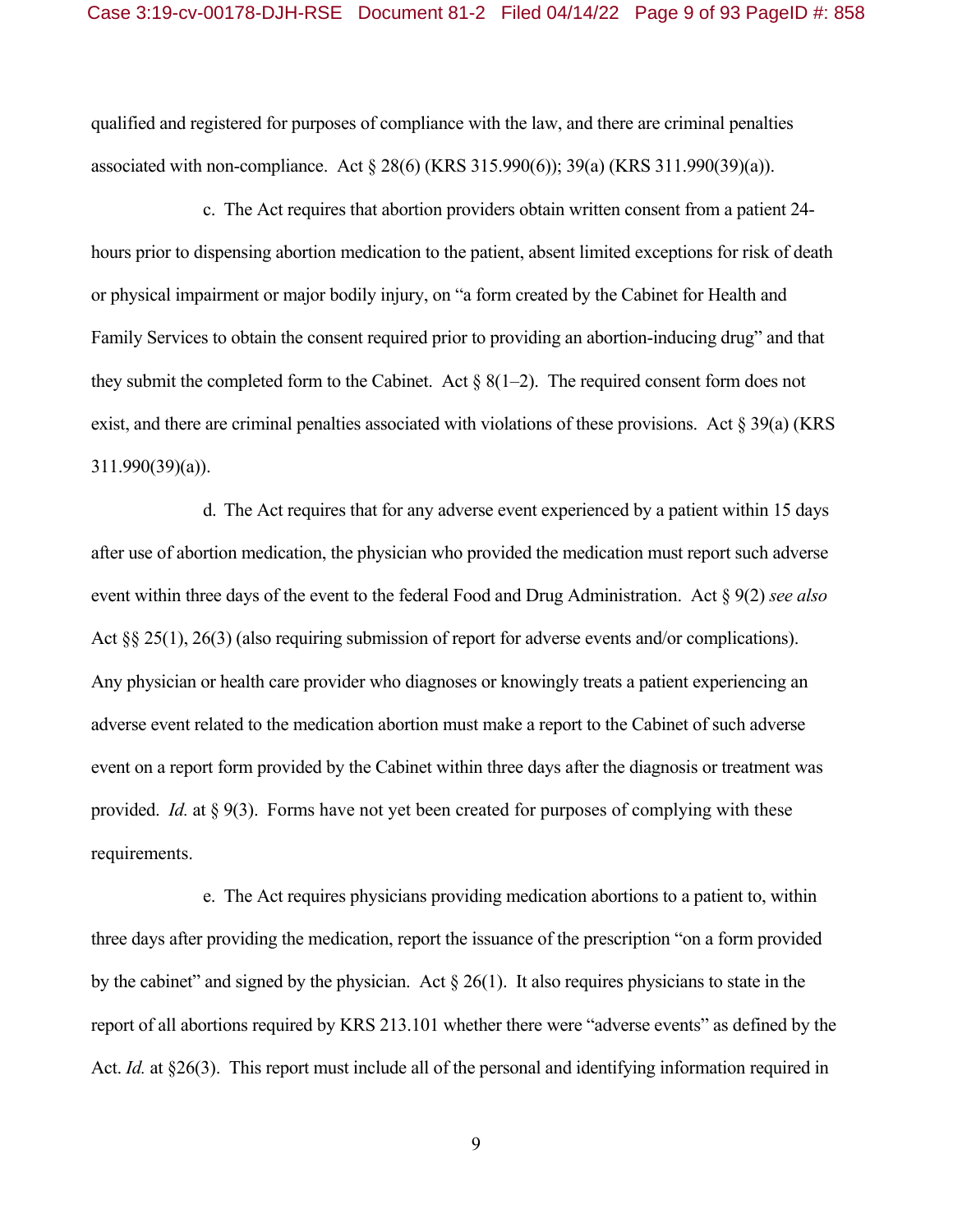the form to be created by the Cabinet for all abortions under Section 4 of the Act, as well additional information. Act  $\S 26(4)$ .

f. The Act makes it unlawful for any manufacturer, distributor, physician or any other person to provide abortion inducing drugs to a pregnant person via courier, delivery or mail service. Act § 6(2). There are criminal penalties associated with violations of these provisions. *Id.* at §  $3(39)(a)$ .

g. The Act sets forth the penalties for, *inter alia*, physician noncompliance with the Drug Certification Program, including but not limited to, referral to law enforcement, assessment of a \$100,000 per offense fine on physicians, suspension or revocation of certification, and reporting and recommending sanctions to the Board of Medical Licensure or Board of Pharmacy. Act § 18(1). In addition, it provides that individuals shall have a private right of action to seek restitution and damages for any intentional, knowing or reckless violation of Sections 14–19 of the Act. *Id.* at § 18(2).

24. New Restrictions and Reporting Requirements on Handling of Fetal Tissue Derived from an Abortion.

a. The Act defines "fetal remains" to mean "the biological remains of a human child resulting from the termination of a pregnancy by a surgical or medication abortion prior to birth or miscarriage." Act  $\S 22(1)$ .

b. Under the Act, fetal tissue derived from an abortion may no longer be disposed of as medical waste, Act § 22(4)(a), as has consistently been permitted under Kentucky law. *See* 902 K.A.R. § 29:106; 902 K.A.R. § 20:360. With limited exceptions for law enforcement or pathological examination purposes or private interment by the patient, the Act bars transport of such fetal tissue for any purpose other than final disposition by a licensed crematory or funeral establishment. Act §§  $22(4)(d)(1)-(6)$ . Thus, in most instances, products of conception now must be cremated or interred.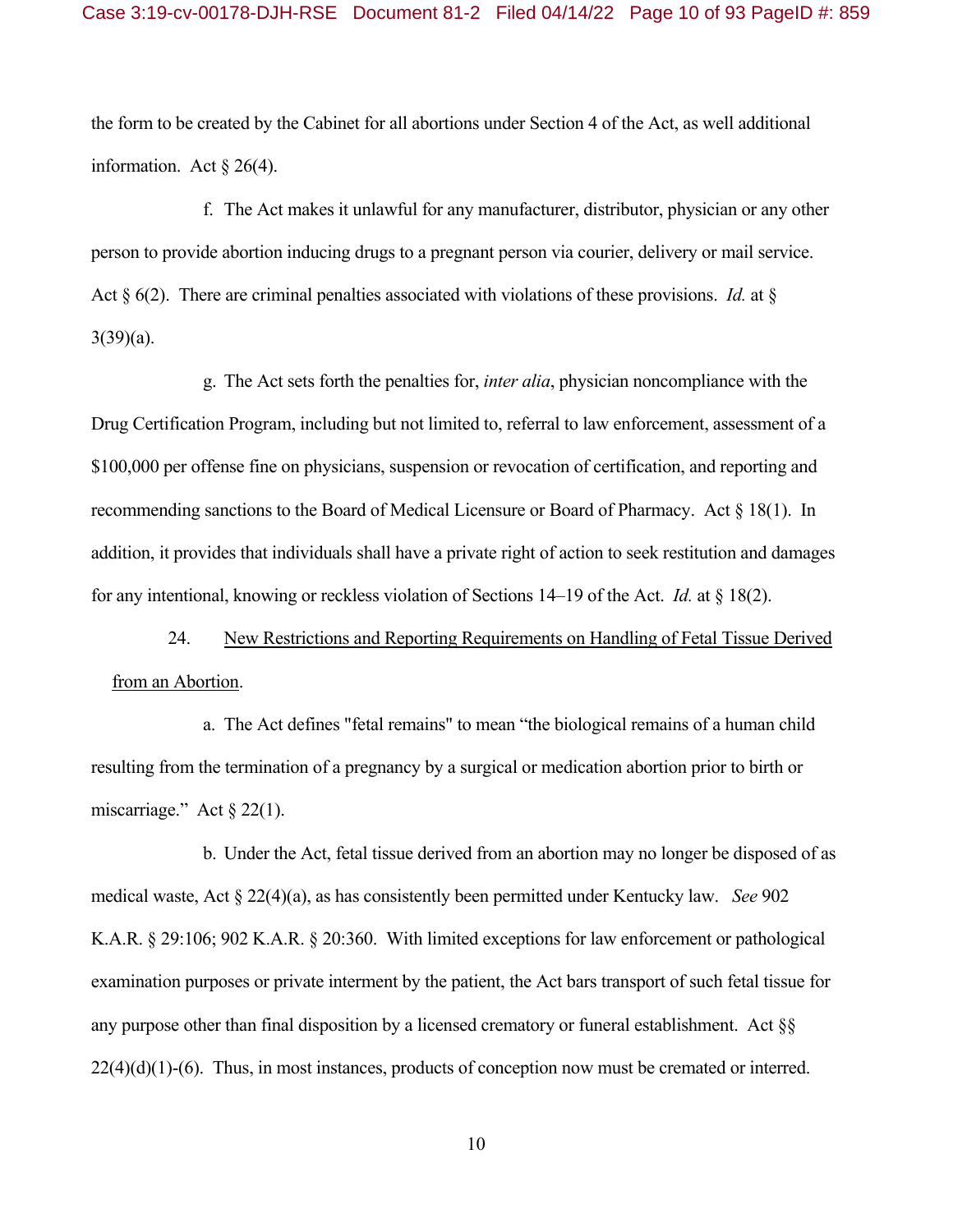c. The Act provides that "[t]he Cabinet shall design forms through administrative regulations that document (a) the age of the parent or parents of the fetal remains"; (b) consent by the parent or guardian of the patient and/or the father if either is a minor; (c) "[t]he status of fetal remains from an abortion for the purpose of cremation that shall meet any requirements for a birth-death, provisional death, or death certificate for transport or cremation;" (d) "[a] designation of how the fetal remains shall be disposed of and who shall be responsible for final disposition;" and (e) "any other information required by the cabinet." Act  $\S 22(3)$ . The forms do not yet exist, and the Act does not specify a timeframe within which the Cabinet is required to make such forms available.

### 25. Creation and Publication of Report Forms and Promulgation of Regulations.

a. Pursuant to Section 13 of the Act, "[t]he cabinet shall create and distribute the report forms required in Sections 1, 4, 8, 9, 15, 25, 26, 27 and 29 of this Act within sixty (60) days after the effective date of this Act." Act  $\S 13(1)$ . As stated above, these sections require several different forms required for use in all abortions, abortions by minors, medication abortions, and abortions involving complications or adverse events. The forms have not yet been created for purposes of compliance with these requirements.

b. Pursuant to Section 13, the reports "shall be deemed public records and shall be provided to the Kentucky Board of Medical Licensure, the Kentucky Board of Pharmacy, state law enforcement offices, and child protective services upon request for use in the performance of their official duties." Act  $\S$  13(3).

26. Criminal and Civil Penalties for Violation of the Act. The Act provides that "any person who intentionally, knowingly, or recklessly performs an abortion upon a minor without obtaining the required consent pursuant to Section 1 of this Act shall be guilty of a Class D felony" (Act  $\S 3(12)(a)$ ) and "a person who intentionally, knowingly, or recklessly violates Sections 5 to 11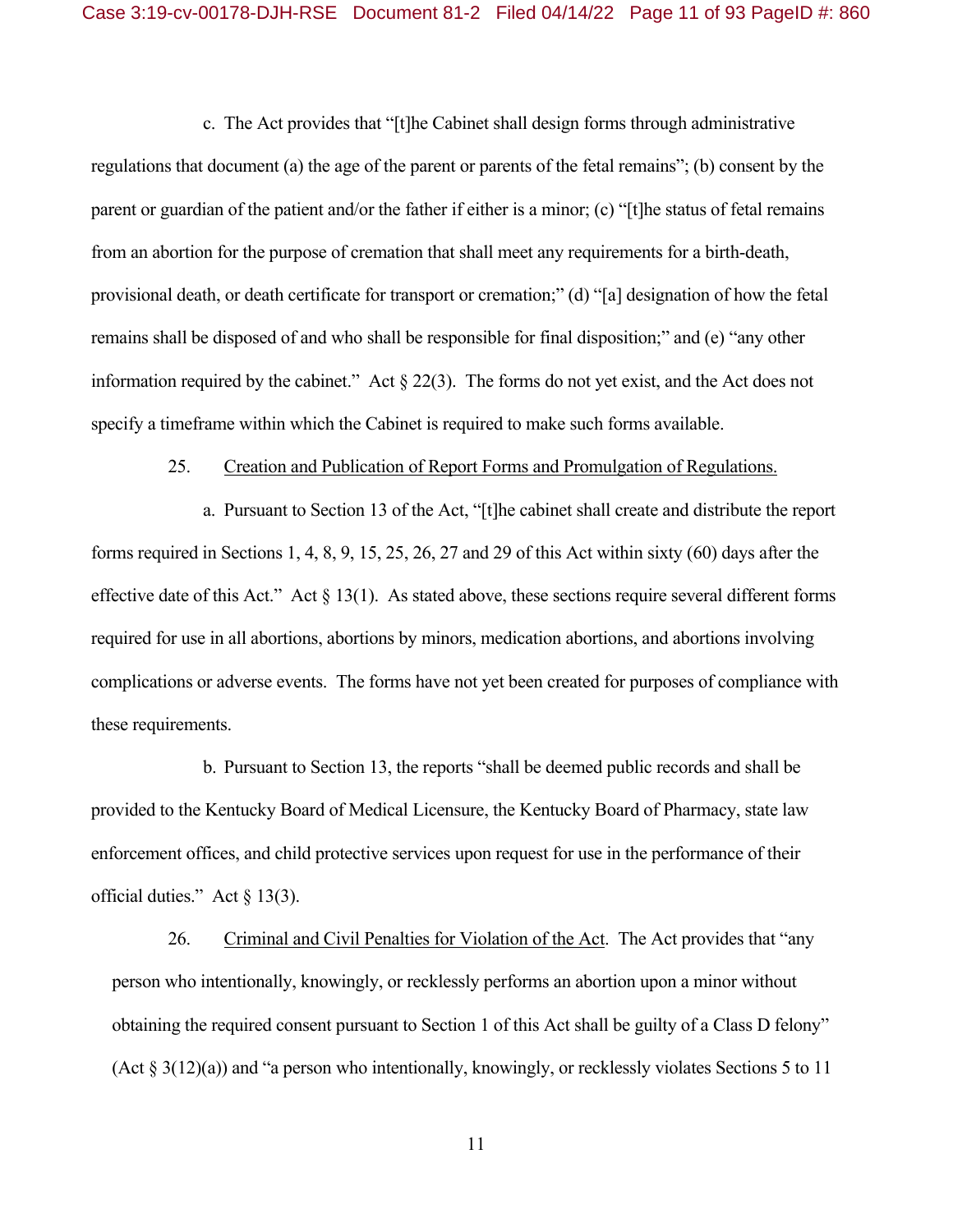of [the] Act [restrictions on medication abortions] is guilty of a Class D felony." Act § 3(39)(a). Similarly, it provides that "[a]ny person who intentionally, knowingly, or recklessly violates Sections 14 to 19 of this Act [abortion Drug Certification Program] is guilty of a Class D felony." Act § 28(6)(a). And it provides "[a]ny person who intentionally, knowingly, or recklessly violates Sections 14 to 19 of this Act is guilty of a Class D felony" and "shall be fined not more than one million (\$1,000,000)." Act §§ 31(2)(a), (b).

27. Denial, Suspension or Revocation of License for Violation of the Act. Pursuant to the Act, the board may deny, suspend, limit, restrict or revoke a license (including but not limited to an abortion facility license) upon proof of a failure to comply with the requirements of the Act regarding reporting of all abortions under Section 4 (Act  $\S$  4(8)(c)) and regarding abortions by minors under Section 1 of the Act. Act § 2(27) (KRS 311.595)*.* The Attorney General and the Cabinet also may take action against facility licenses for violations of the Act. *See* KRS 216B.990; KRS 15.241

28. Civil Liability for Violation of Act. Pursuant to the Act, violations of the restrictions on medication abortions can provide the basis for a civil malpractice action for actual and punitive damages, provide a basis for a professional disciplinary action, and provide a basis for recovery for a patient's survivors for wrongful death. Act  $\S 11(1)$ .

29. "Emergency Clause". The Act took "effect upon its passage and approval by the Governor or upon its otherwise becoming law." Act § 39. The forms and regulations required by the Act do not presently exist.

### *De Facto* **Ban on Abortion Based on Impossibility of Compliance**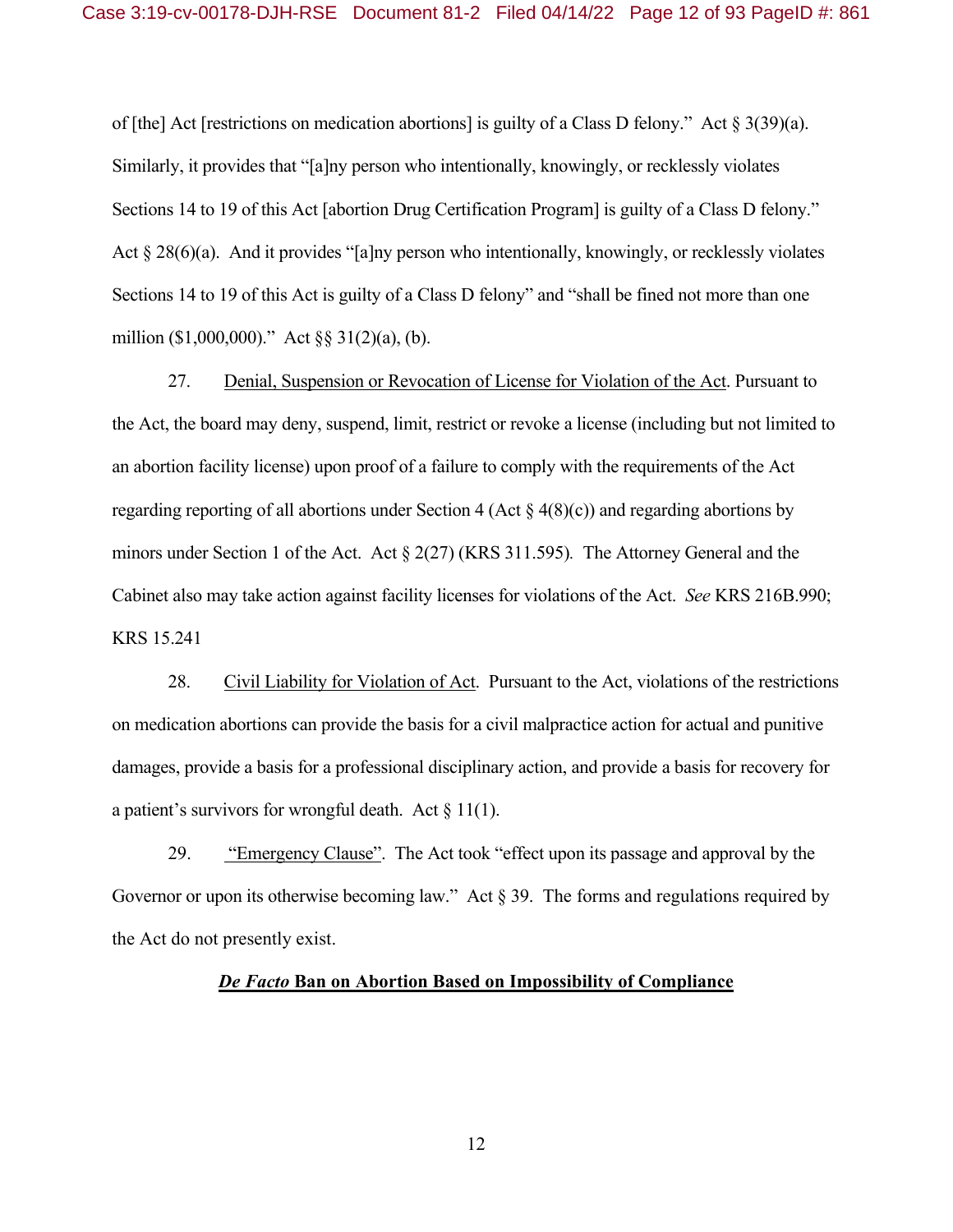30. Because the Act is effective immediately, Kentucky abortion providers including Plaintiffs are at immediate risk of committing felonies or incurring serious fines, civil liability or revocation of their licenses if they continue to provide abortions.

31. Until the Cabinet publishes the forms required for compliance with the Act and/or promulgates the required administrative regulations, no facility or physician, including Plaintiffs, can provide abortion services in compliance with the Act. Thus, the Act is an unlawful ban on all abortions in Kentucky.

32. Within 60 days of its enactment, the Act requires the Cabinet to create at least eight new forms providers must use to comply with its provisions:

- Section 1 requires a new form for providers to document provision of emergency medical abortion services to minors without consent;
- Section 4 requires a new form through which abortion providers report *every* abortion they perform within the Commonwealth;
- Section 8 requires a new form through which abortion providers obtain the informed consent of a patient before providing medication abortion;
- Section 9 requires a new form through which abortion providers report each provision of medication abortion and any complications or adverse events, as well as any resulting treatment, related to abortion medication;
- Section 25 requires a new form through which abortion providers report any complications or adverse events related to abortion;
- Section 26 requires a new form through which abortion providers report each abortion medication prescription issued, each abortion performed, and all adverse events;
- Section 27 requires abortion providers to report the gestational age of the fetus as well as the results of inquiries of the patient as to gestational age and any medical exams or tests performed; and
- Section 29 requires a report of each prescription dispensed by a pharmacy for abortion medication.

Act § 13(1). Such forms do not presently exist. Rather, they are "to be developed and provided by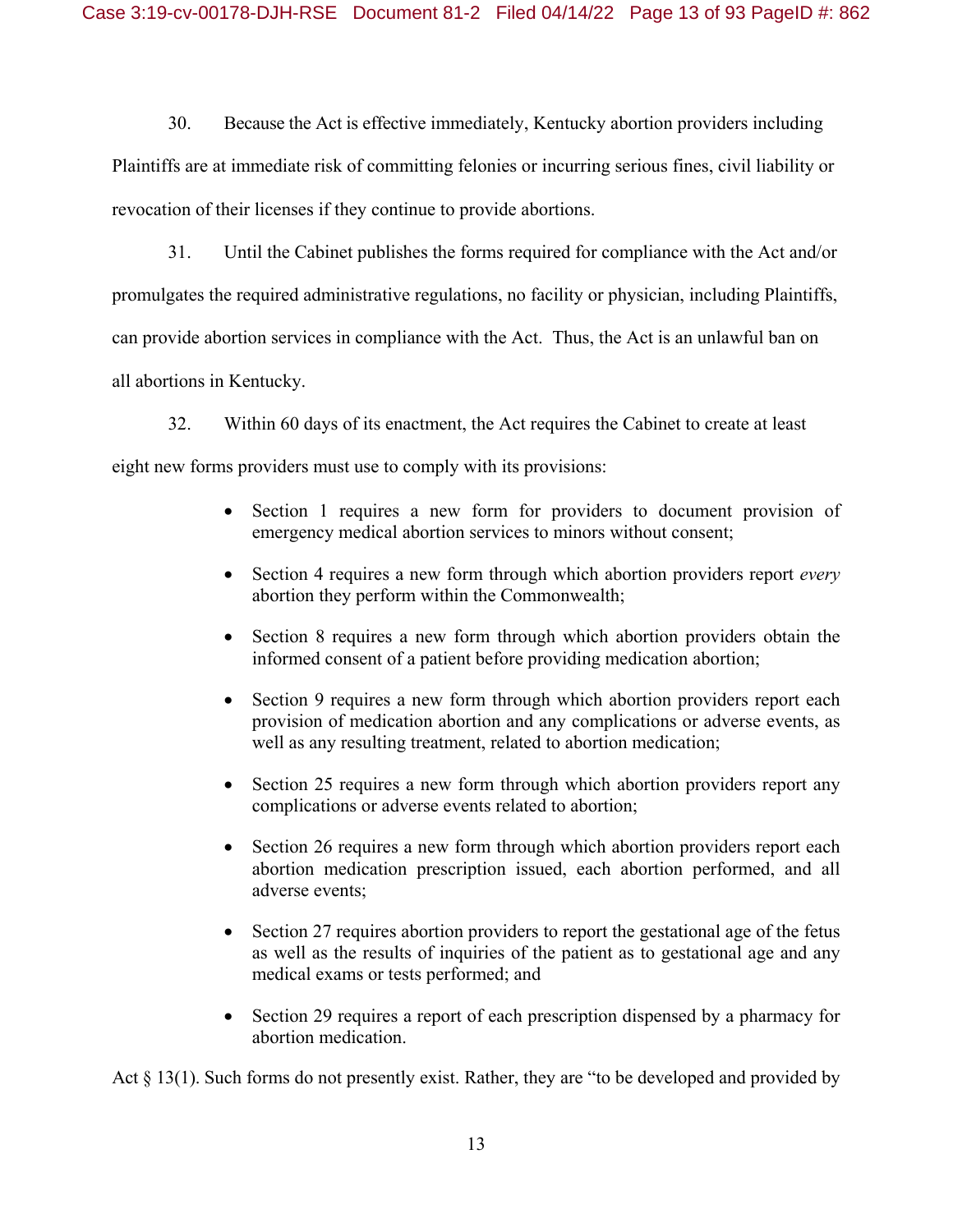the [C]abinet." *Id.*

33. The Act requires that the Cabinet create additional forms without any deadline for

completion and/or the creation of programs and promulgation of regulations to enable

compliance, but those forms, regulations, and programs do not presently exist:

- Section 4, which requires abortion providers to report *every* abortion they perform within the Commonwealth, provides that "[t]he Vital Statistics Branch shall promulgate administrative regulations in accordance with KRS Chapter 13A to assist in compliance with this section";
- Sections 5 through 9 require that a physician be "registered" as a "nonsurgical abortion provider" in order to lawfully provide abortion medication to a patient;
- Sections 15 and 17 bar a facility from providing abortion medication to a patient unless it is certified under the Kentucky Abortion-Inducing Drug Certification Program, pursuant to regulations to be promulgated;
- Section 17 requires providers to sign a "Dispensing Agreement Form" to register as a "nonsurgical abortion provider," a prerequisite to being legally authorized to prescribe and provide abortion medication to patients;
- Section 22 directs that the disposition of tissue remains be documented through forms to be created by the Cabinet "through administrative regulations"; and
- Section 29, which requires a report of each prescription dispensed by a pharmacy for abortion medication, provides that "[t]he Vital Statistics Branch shall promulgate administrative regulations in accordance with KRS Chapter 13A to assist in compliance with this section."
- 34. Plaintiffs also cannot immediately comply with provisions of the Act that require

engagement or contracting with third parties for compliance. For example:

a. It is impossible for Plaintiffs to comply immediately with the provisions regarding

handling of fetal tissue because Plaintiffs currently contract with third-party vendors to safely

dispose of products of conception as pathological waste, pursuant to Commonwealth regulations for

infectious waste. Compliance with the Act with respect to handling of fetal tissue will necessarily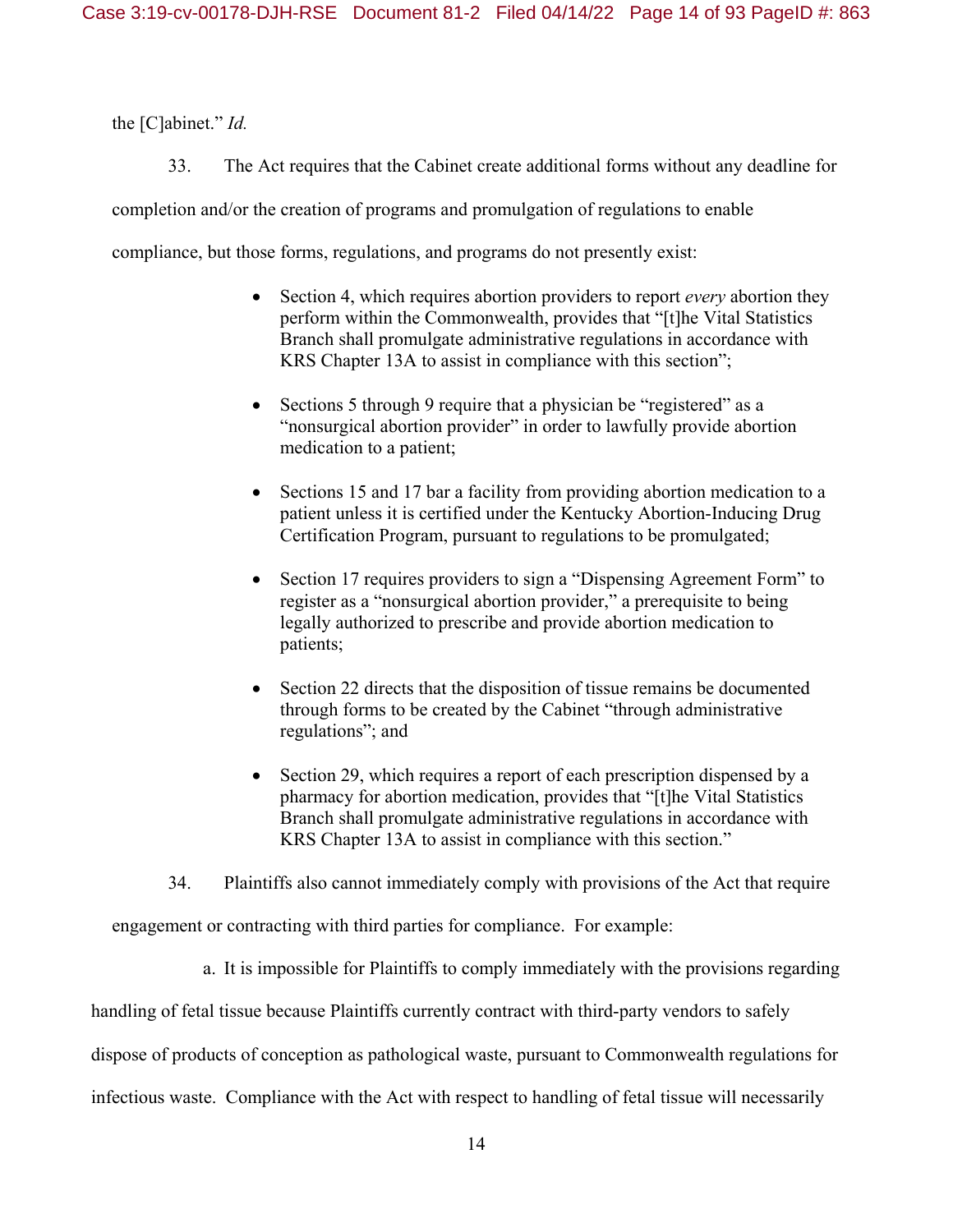require Plaintiffs to enter into one or more new contracts with a third-party crematorium or funeral establishment, and Plaintiffs will need time to identify such businesses that are willing and able to provide services in compliance with the Act.

b. With respect to abortions for minors, the Act does not establish processes for convenient access to notaries to carry out the required consent. Act  $\S 1(2)(a)(2)(b)$ . On information and belief, some of Plaintiffs' patients may not have confidential access to a notary in a timely manner, or at all.

35. The Act stands as a substantial obstacle in the path of a woman seeking an abortion because it is tantamount to an abortion ban. It is arbitrary and unconstitutional to enforce penalties for noncompliance while failing to provide a means of immediate compliance. Plaintiffs, in fairness, must be granted time to comply with these sweeping changes to the provision of abortion care. Otherwise, the existence of regulatory requirements uncoupled from the means to comply with them will result in a complete ban on abortion within Kentucky.

### **Impact of Personal Information Disclosures Required by the Act**

36. As noted, the Act dramatically increases the personally identifiable and sensitive information that must be reported to the Office of Vital Statistics by abortion providers for each and every abortion (medical and procedural) in Kentucky.

37. The Act provides that the reports containing this private medical and personal identifying information about people who undergo abortions shall be "public records." Act  $\S$  13.

38. These public reports will make sensitive and confidential information related to sexually transmitted diseases, prior pregnancies, current and prior abortions, and pre-existing medical conditions available to the public. Act § 4; *see also* Act §§ 25, 26, 27, 29.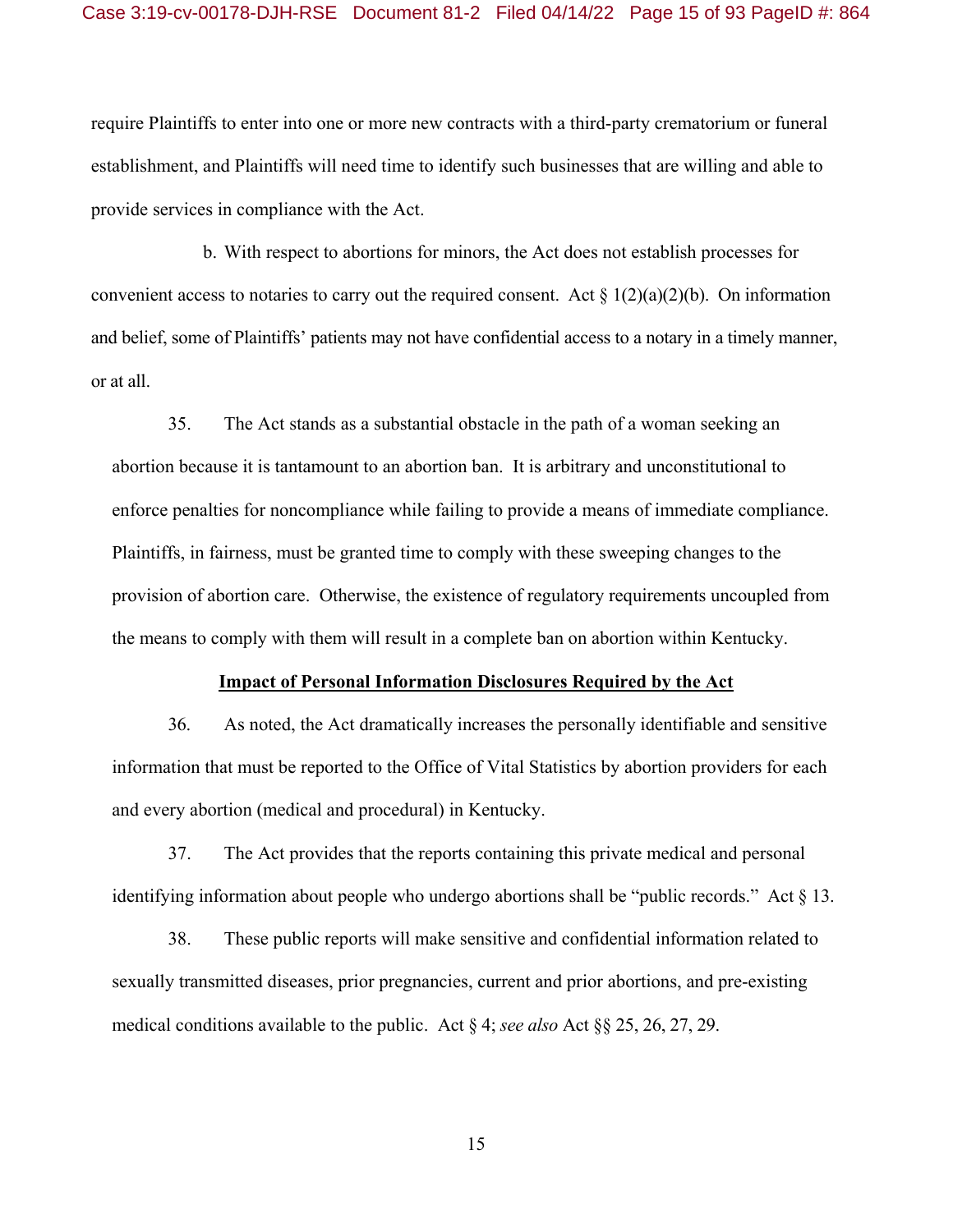39. On information and belief, the public reports required under the Act will make individually identifiable health information available to the public. For example, reports disclosing the combination of county, zip code, age, and/or race may readily reveal patient identity. Kentucky is comprised of 759 zip codes<sup>4</sup> and 120 counties.<sup>5</sup> Hundreds of Kentucky zip codes have a population of less than 1,000<sup>6</sup>. Kentucky is 50.7% female. Per the U.S. Census, Kentucky is 87.5% white, 8.5% black or African American, 1.6% Asian, 2% two or more races, and 3.9% Hispanic or Latino. 54.7% of Kentuckians are between the ages of 18 and 65.<sup>7</sup> Accordingly, where the patient's zip code, age, race, ethnicity and other personal information such as previous pregnancies, are of public record, there are numerous zip codes where the identity of the patient may be determined.

40. Further, once the patient's identity is ascertained, the Act's public record reports may reveal highly sensitive, personal information about a patient, including that she obtained an abortion, as well as whether she has a sexually transmitted disease or a pre-existing medical condition, in addition to whether she sought the abortion because she of abuse.

41. By mandating the disclosure of individually identifiable health information of the most sensitive nature (abortions, sexually transmitted infections, whether the patient was seeking the abortion because she was abused), the Act requires the unlawful disclosure of private medical

<sup>7</sup> https://www.census.gov/quickfacts/fact/table/KY/fips#fips (last accessed April 8, 2022).

 $\overline{4}$ <sup>4</sup> https://www.kentucky-demographics.com/zip\_codes\_by\_population (based on U.S. Census Bureau data collected on March 17, 2022).

<sup>5</sup> "States, Counties, and Statistically Equivalent Entities" U.S. Census Bureau https://www2.census.gov/geo/pdfs/reference/GARM/Ch4GARM.pdf

<sup>&</sup>lt;sup>6</sup> https://www.kentucky-demographics.com/zip\_codes\_by\_population (based on U.S. Census Bureau data collected on March 17, 2022).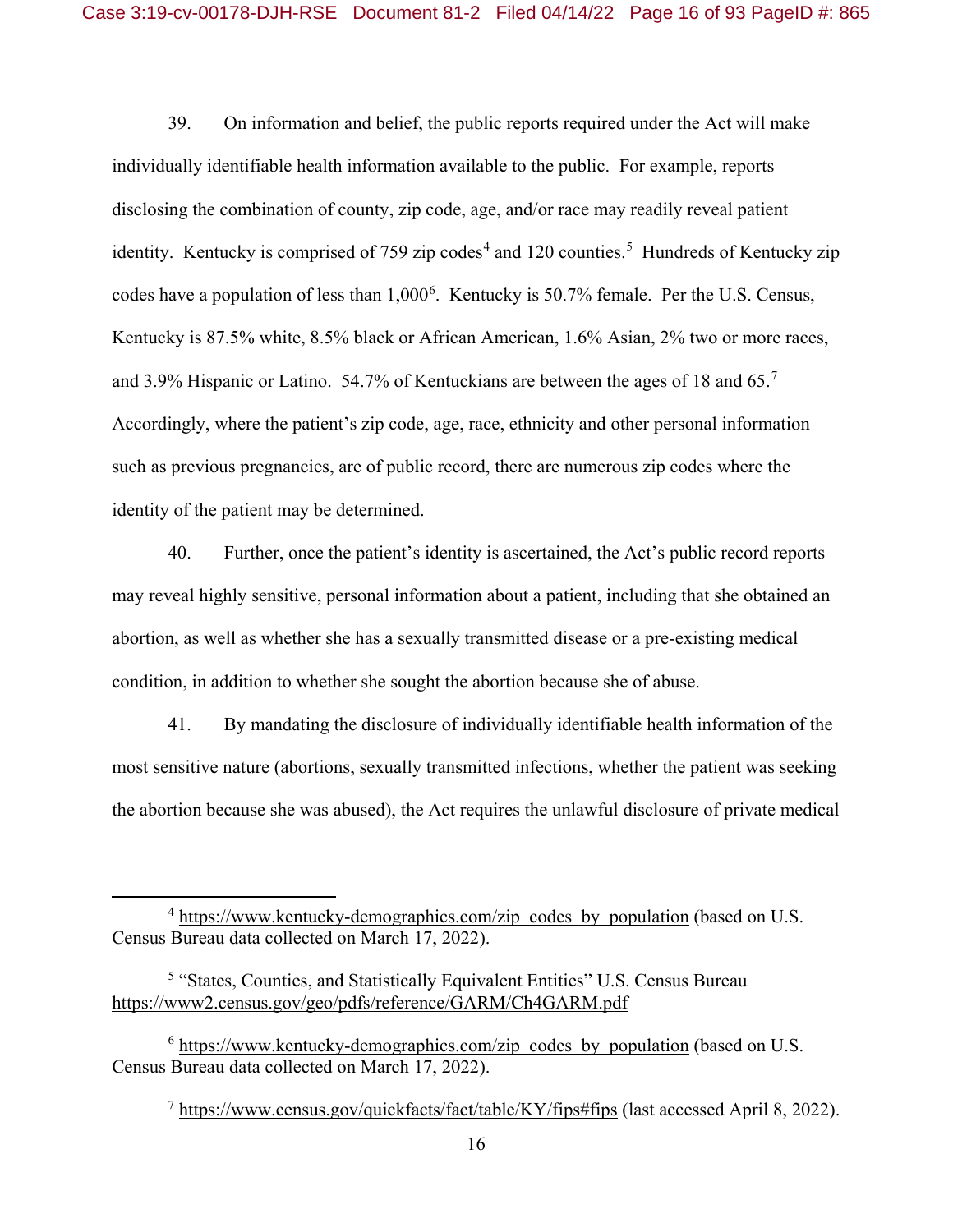information about an individual's sexual life and procreation (among others) in violation of their fundamental right to privacy.

42. The prospect of such disclosures will dissuade some people from seeking an abortion they have decided to have, particularly if they have a need to keep their abortion decision from an abusive parent, partner, or spouse. As such, the Act imposes an undue burden on a woman's right to access abortion in Kentucky.

### **CLAIMS FOR RELIEF**

### COUNT I

### (Procedural Due Process)

43. Plaintiffs reallege and incorporate by reference the allegations contained in paragraphs 1 through 42.

44. By taking effect immediately, without providing Plaintiffs and other abortion providers time to comply, and by subjecting Plaintiffs to the Act's penalties when the Cabinet has not yet created the forms Plaintiffs is required to use, or promulgated the required regulations, the Act violates Plaintiffs' right to procedural due process under the Fourteenth Amendment to the United States by depriving it of liberty and/or property without due process of law.

### COUNT II

### (Substantive Due Process)

45. Plaintiffs reallege and incorporate by reference the allegations contained in paragraphs 1 through 42.

46. By requiring Plaintiffs to comply with the Act despite compliance being impossible—thereby preventing Plaintiffs from providing abortions and operating its business the Act is arbitrary and violates Plaintiffs' rights as guaranteed by the Due Process Clause of the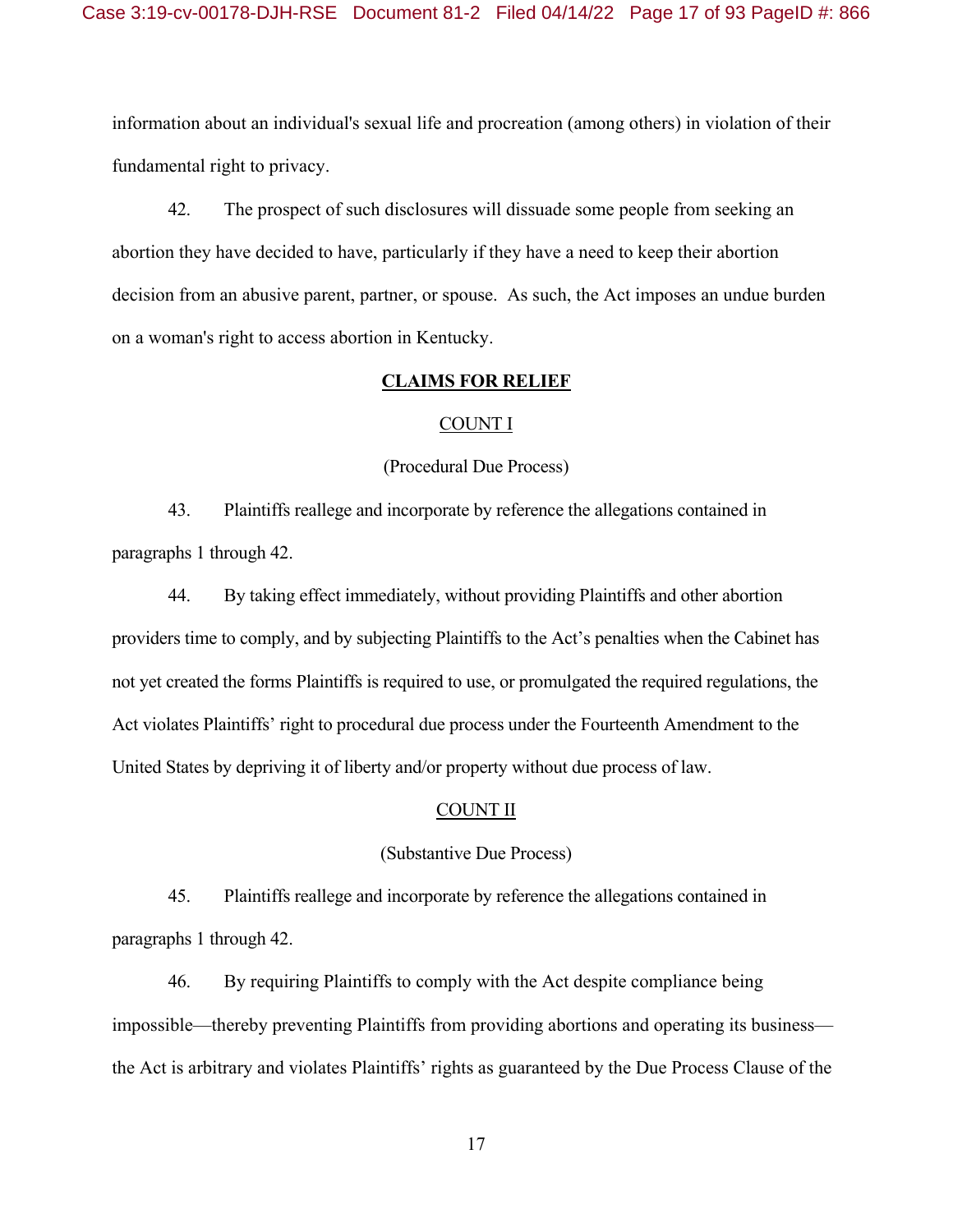Fourteenth Amendment to the United States Constitution because it is not rationally related to any legitimate state interest.

### COUNT III

(Substantive Due Process - Right to Liberty and Privacy)

47. Plaintiffs reallege and incorporate by reference the allegations contained in paragraphs 1 through 42.

48. By passing a law that takes effect immediately, and making compliance impossible by requiring Plaintiffs to use agency forms and processes not yet available, Plaintiffs will be forced to stop providing abortion immediately, creating a de facto ban on abortion in violation of its patient's rights to liberty and privacy as guaranteed by the Due Process Clause of the Fourteenth Amendment to the United States Constitution.

### COUNT IV

(Substantive Due Process – Plaintiffs' Patients' Right to Informational Privacy)

49. Plaintiffs reallege and incorporate by reference the allegations contained in paragraphs 1 through 42.

50. By requiring involuntary disclosure of Plaintiffs' patients' individually identifiable health information of the most sensitive nature and/or the public disclosure of such information, the Act violates Plaintiffs' patients' rights to privacy as guaranteed by the Fourteenth Amendment to the U.S. Constitution.

### **REQUEST FOR RELIEF**

WHEREFORE, Plaintiffs ask this Court:

A. To immediately issue a temporary restraining order and/or preliminary injunction, and a permanent injunction, restraining Defendants, their employees, agents, and successors in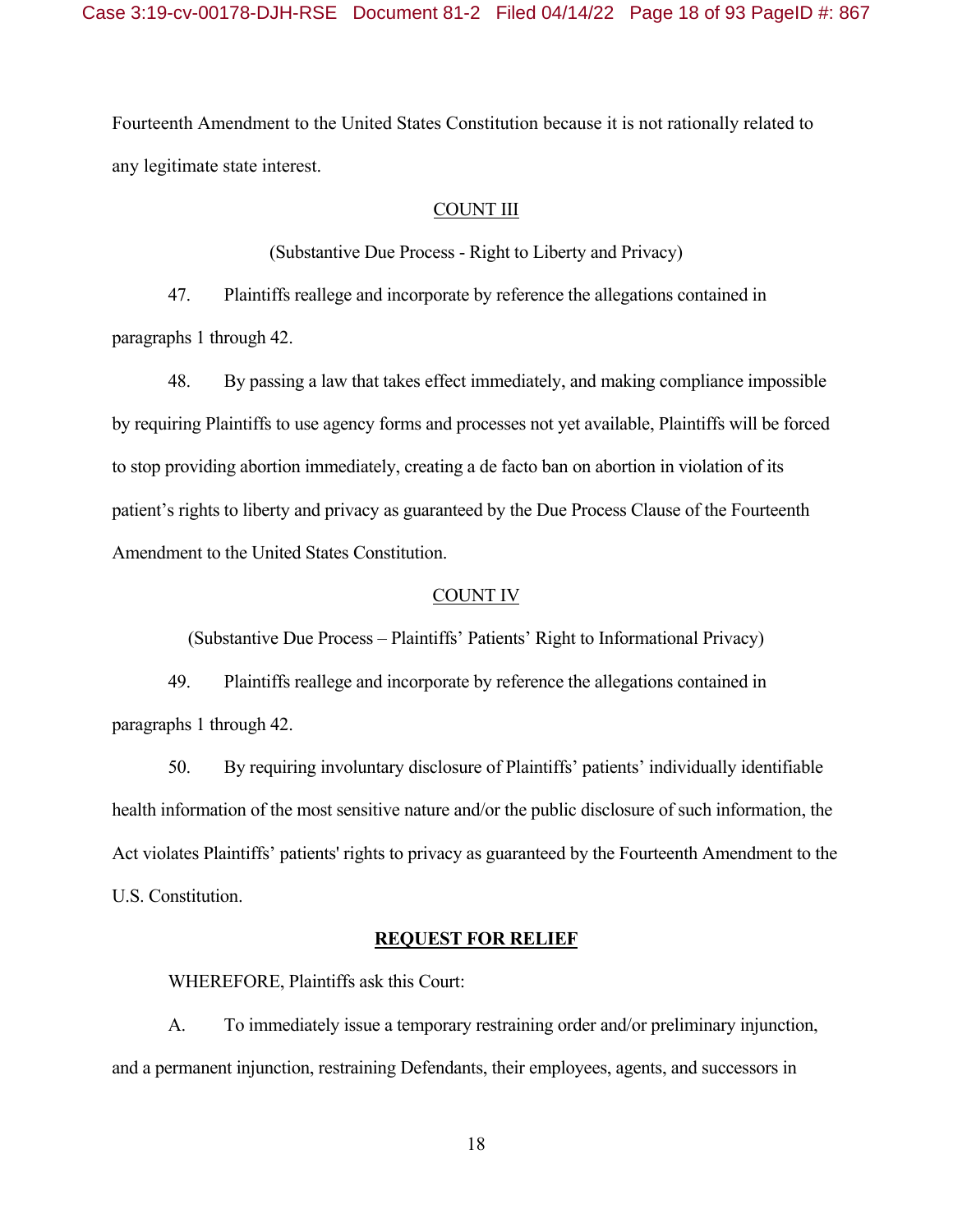office from enforcing the Act.

B. To declare that the Act violates the Fourteenth Amendment to the United States

Constitution by depriving Plaintiffs' patients of their rights to liberty and privacy.

C. To declare that the Act violates the Fourteenth Amendment to the United States

Constitution by depriving Plaintiffs of property without due process of law.

- C. To award Plaintiffs its attorneys' fees and costs pursuant to 42 U.S.C. § 1988.
- D. To grant such other and further relief as the Court deems just and proper.

Dated: April 14, 2022 Respectfully submitted,

/s/ Brigitte Amiri Brigitte Amiri\* Rachel Reeves\* Jennifer Dalven\* American Civil Liberties Union Foundation 125 Broad Street, 18th Floor New York, New York 10004 (212) 549-2633 bamiri@aclu.org rreeves@aclu.org jdalven@aclu.org

Heather L. Gatnarek ACLU of Kentucky Foundation 325 West Main Street, Suite 2210 Louisville, Kentucky 40202 (502) 581-9746 heather@aclu-ky.org

Michele Henry Craig Henry PLC 401 West Main Street, Suite 1900 Louisville, Kentucky 40202 (502) 614-5962 mhenry@craighenrylaw.com

Leah Godesky\*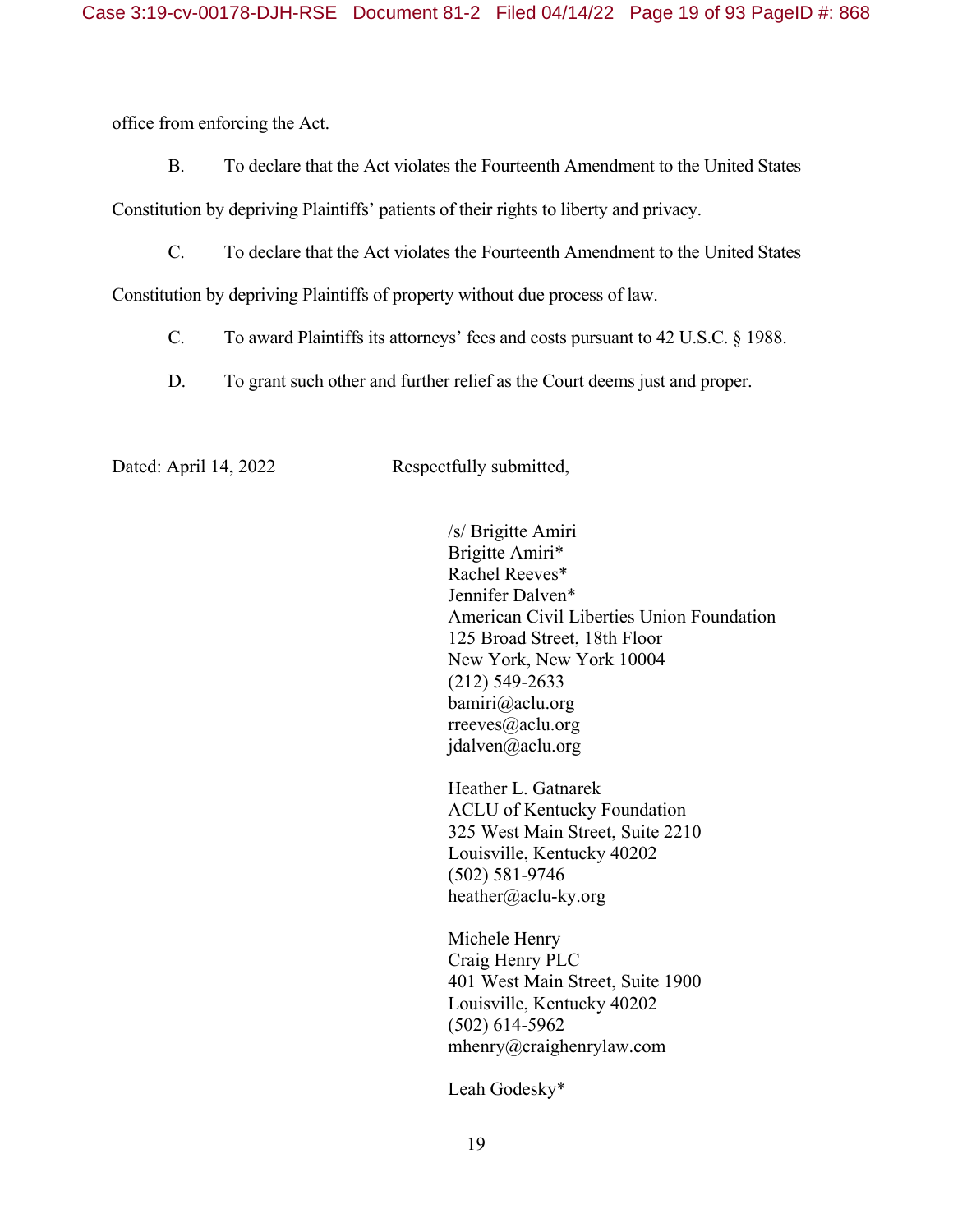O'Melveny & Myers 7 Times Square New York, New York 10036 (212) 326-2000 lgodesky@omm.com

Kendall Turner\* O'Melveny & Myers 1625 Eye St. NW Washington, D.C. 20006 (202) 383-5300 kendallturner@omm.com

*\*pro hac vice motions granted* 

# ATTORNEYS FOR PLAINTIFFS

# **DECLARATION**

I declare under penalty of perjury that the statements contained in the First Supplemental Complaint are true and accurate to the best of my knowledge and belief.

> s/Ernest W. Marshall, M.D. Ernest W. Marshall, M.D.

# CERTIFICATE OF SERVICE

 The undersigned certifies that the foregoing was filed with the Court using the CM/ECF system on April 14, 2022, which will generate an electronic notice of filing to all counsel registered with that service.

> s/Brigitte Amiri Brigitte Amiri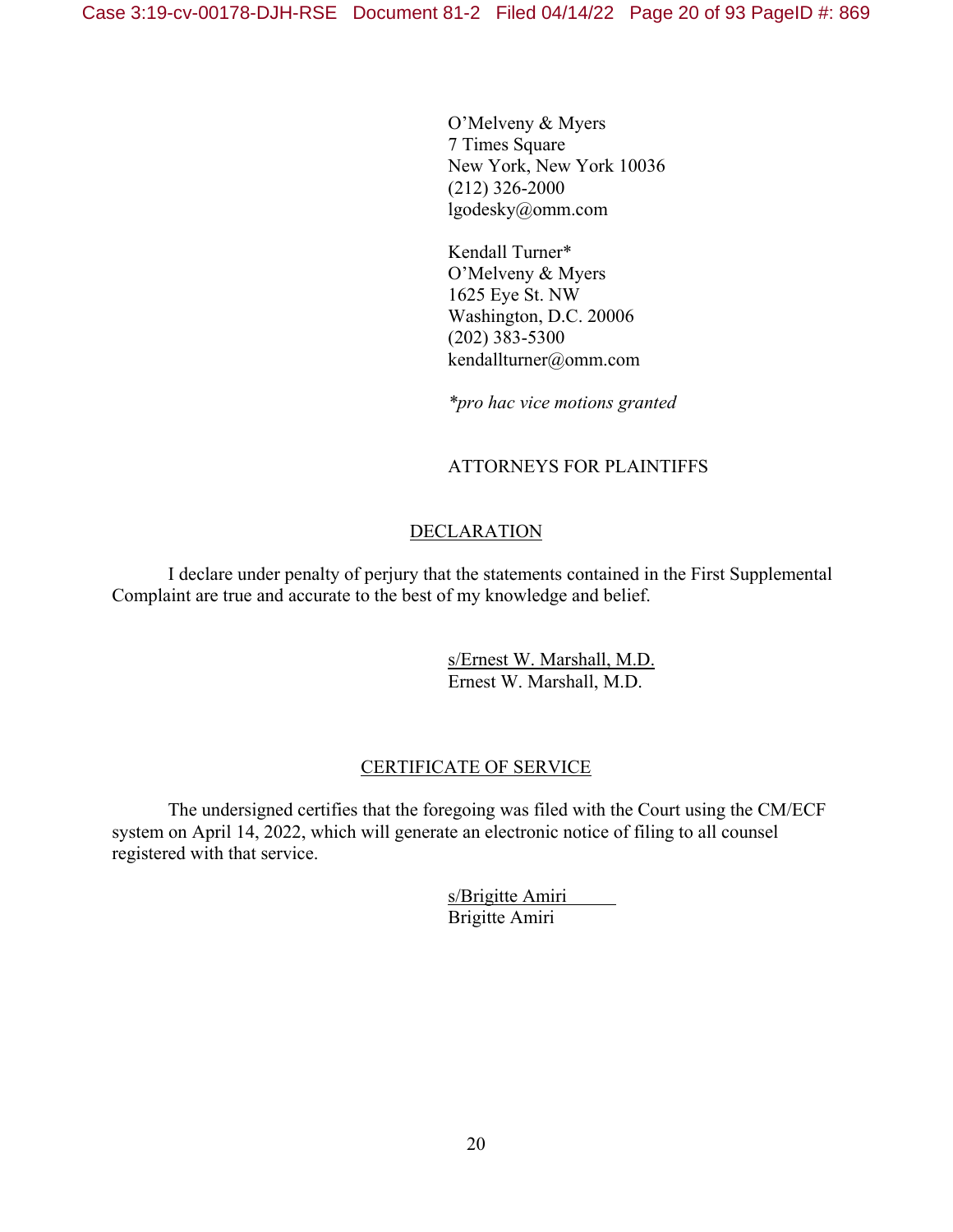# **Exhibit A**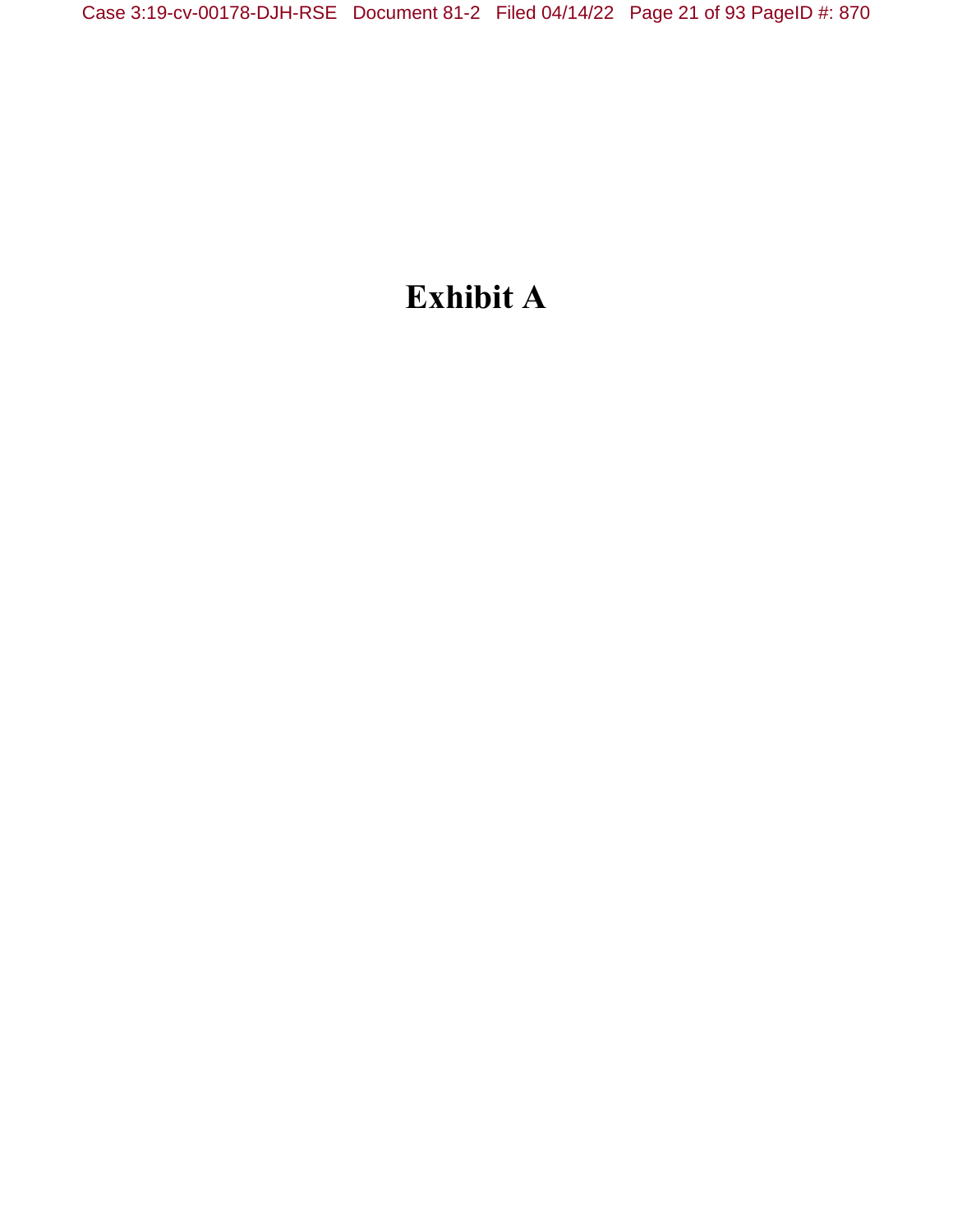AN ACT relating to public health and declaring an emergency. WHEREAS, in September 2000, the Food and Drug Administration (FDA) approved the distribution and use of mifepristone (brand name mifeprex), originally referred to as "RU-486", an abortion-inducing drug, subject to distribution restrictions pursuant to 21 C.F.R. 314.520, also referred to as "Subpart H," which allows for post-marketing distribution or use restrictions; and

 WHEREAS, mifepristone is still subject to certain restrictions on its distribution under the Mifepristone REMS Program; and

 WHEREAS, in September 2000, the FDA prescribed a specific gestation of 49 days from the last menstrual period (LMP), dosage, and administration protocol for mifeprex/mifepristone; and

 WHEREAS, the approved FDA protocol for mifeprex/mifepristone was modified in March 2016 and maintains that certain distribution restrictions are still necessary because of the drug's potential for serious complications; and

 WHEREAS, as approved by the FDA, the 2016 administration protocol consists of one 200 mg tablet in a single oral dose of mifeprex/mifepristone followed by four 200 mcg tablets misoprostol taken 24 to 48 hours later in the cheek pouch, through 70 days LMP. The patient is to return for a follow-up visit to confirm that a complete abortion has occurred 7 to 14 days after administration of the abortion-inducing drug; and

 WHEREAS, the 2016 FDA protocol also requires that the distribution and use of mifeprex/mifepristone be under the supervision of a qualified healthcare provider who has the ability to assess the duration of pregnancy, diagnose ectopic pregnancies, and provide surgical intervention or has made plans to provide surgical intervention through another qualified physician; and

 WHEREAS, on December 16, 2021, the FDA announced that it will no longer require an in-person medical examination, it will permit abortion-inducing drugs to be mailed to the patient, and it will permit pharmacies to fill prescriptions if they are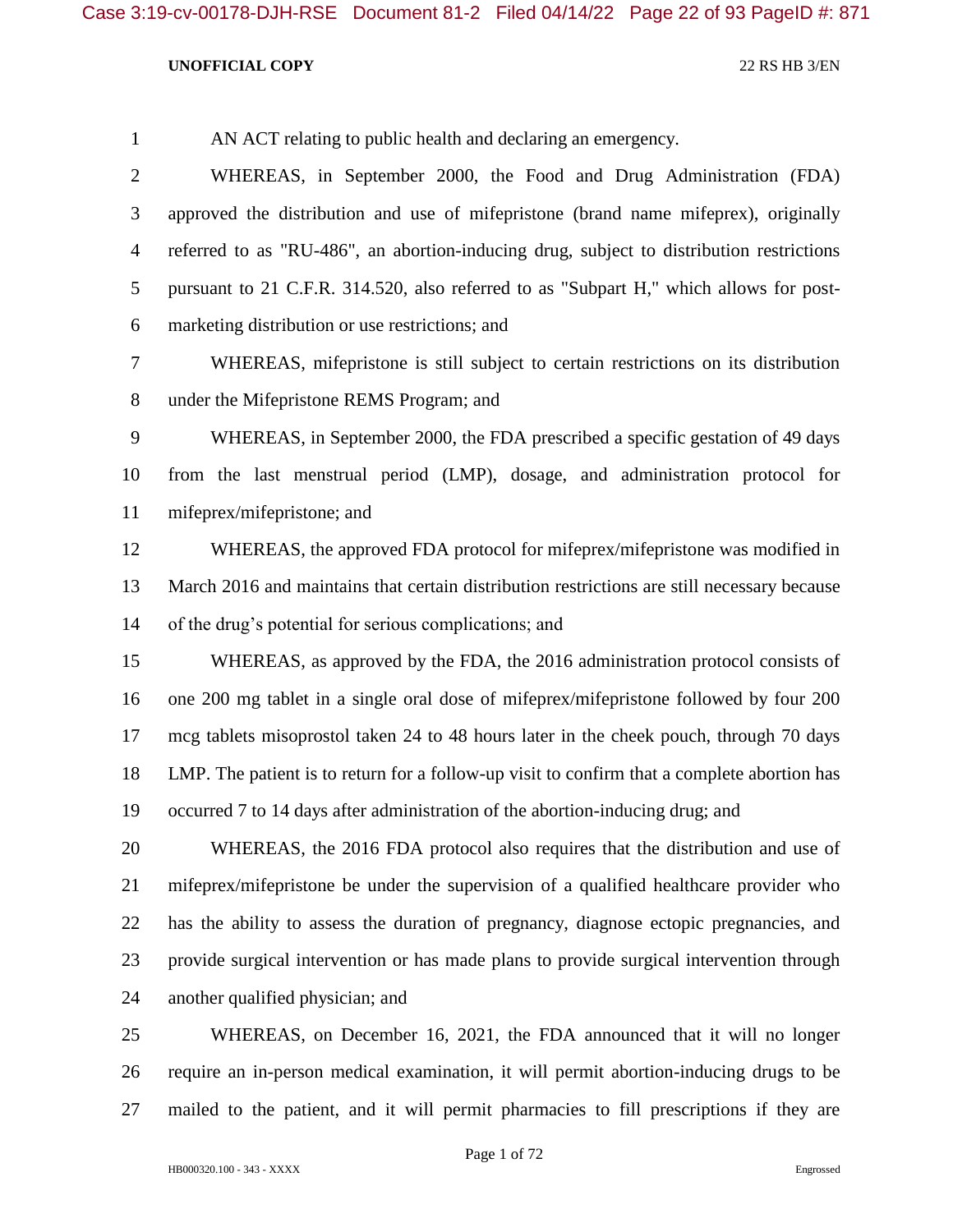certified by the manufacturers to do so; and

 WHEREAS, court testimony by Planned Parenthood and other abortion providers has demonstrated that providers routinely and intentionally failed to follow the September 2000 FDA-approved protocol for mifeprex/mifepristone (for example, see Planned Parenthood Cincinnati Region v. Taft, 459 F. Supp. 2d 626, S.D. Oh. 2006); and

 WHEREAS, the use of mifeprex/mifepristone presents significant medical risks, including but not limited to uterine hemorrhage, viral infections, abdominal pain, cramping, vomiting, headache, fatigue, and pelvic inflammatory disease; and

 WHEREAS, health problems usually do not occur during the first pregnancy for an Rh negative woman with an Rh positive fetus because the body does not have a chance to develop a large number of antibodies; and

 WHEREAS, if the woman is Rh negative and does not receive an injection of Rh immunoglobulin at the time of an abortion or delivery, she may experience Rh incompatibility in future pregnancies which can lead to complications and miscarriage. Therefore, it is critical for a qualified physician to determine blood type and administer Rh immunoglobulin if a woman is Rh negative; and

 WHEREAS, the risk of complications increases with advancing gestational age and with the failure to either complete the two-step dosage process for the mifeprex/mifepristone regimen or to receive abortion pill reversal care from a qualified healthcare professional; and

 WHEREAS, studies document that increased rates of complications, including incomplete abortion, occur even within the FDA-approved gestational limit; and

 WHEREAS, as of March 2020, the FDA reported 4,480 adverse events after women used mifeprex/mifepristone for abortions. Among these events were 24 deaths, 1,183 hospitalizations, 339 blood transfusions, and 256 infections, including 48 severe infections; and

WHEREAS, the Adverse Event Reports (AER) systems relied upon by the FDA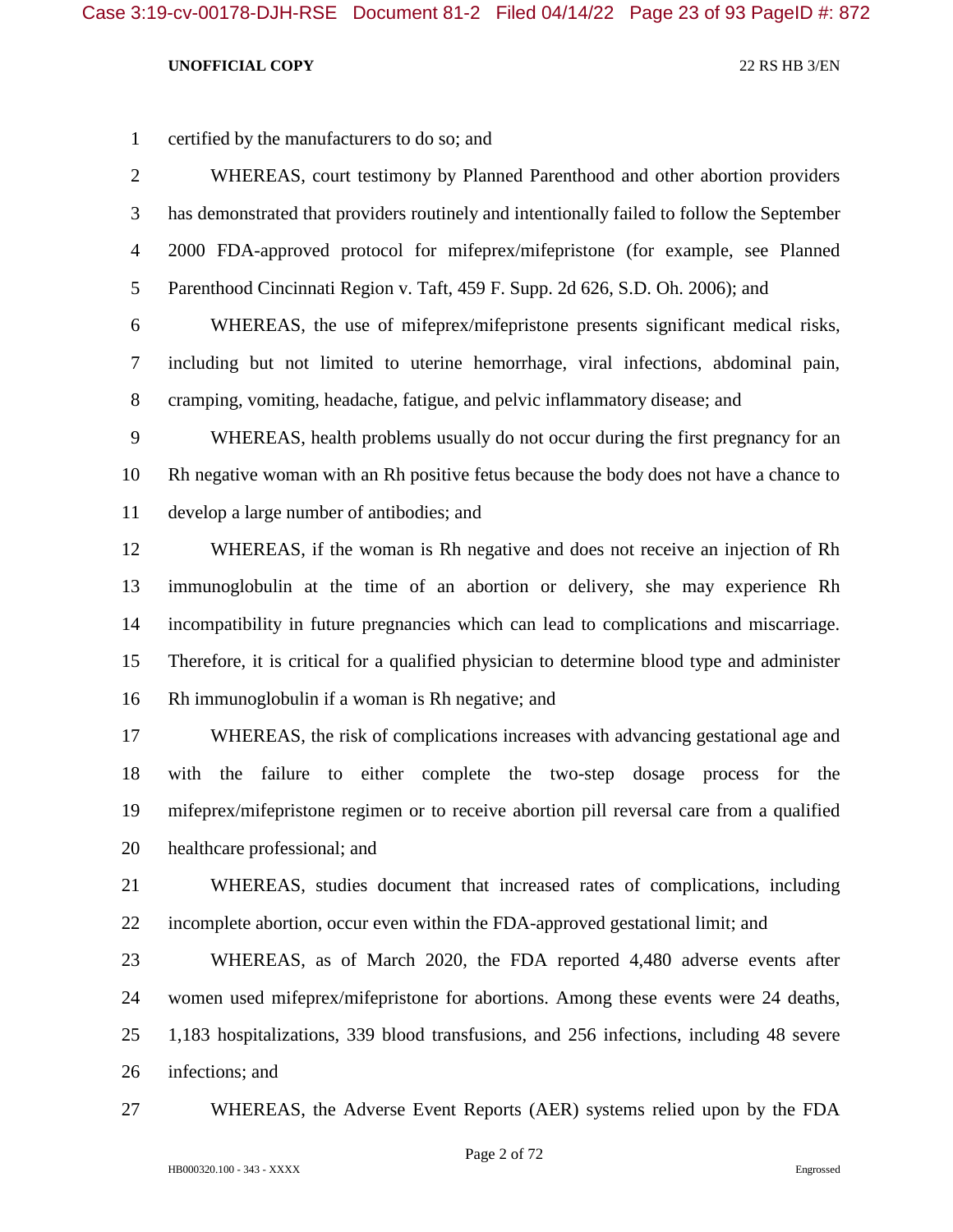have limitations and typically detect only a small proportion of events that actually occur; and

 WHEREAS, as of March 31, 2020, 27 women have reportedly died after administration of mifeprex/mifepristone, with 6 deaths attributed to severe bacterial infections. Eight of those women administered the mifeprex/mifepristone regimen in an "off-label" or "evidence-based" manner then-advocated by abortion providers, and the FDA has not been able to determine whether this off-label use led to the deaths; and

 WHEREAS, medical evidence demonstrates that women who use abortion-inducing drugs risk four times more complications than those who undergo surgical abortions. At least three to eight percent of medical abortions fail to evacuate the pregnancy tissue and require surgical completion. One percent will fail to kill the fetus. If surgical completion is required after a failed medical abortion, the risk of premature delivery in a subsequent pregnancy is more than three times higher. Failure rates increase as gestational age increases. The gestational age range of 63 to 70 days has been inadequately studied. The 2016 FDA gestational age extension was based on only one study worldwide of little more than 300 women; and

 WHEREAS, 2020 marked the state of Arkansas' first full year of data after a new abortion complication reporting law went into effect. Forty-five complications were reported in 2020, of which 40, or 88 percent of all complications, resulted from medication abortions; and

 WHEREAS, a woman's ability to provide informed consent depends on the extent to which the woman receives information sufficient to make an informed choice; and

 WHEREAS, the decision to abort "is an important, and often a stressful one, and it is desirable and imperative that it be made with full knowledge of its nature and consequences" as stated in Planned Parenthood v. Danforth, 428 U.S. 52, 67 (1976); and

 WHEREAS, some women come to regret their decision to abort shortly after ingesting mifeprex/mifepristone; and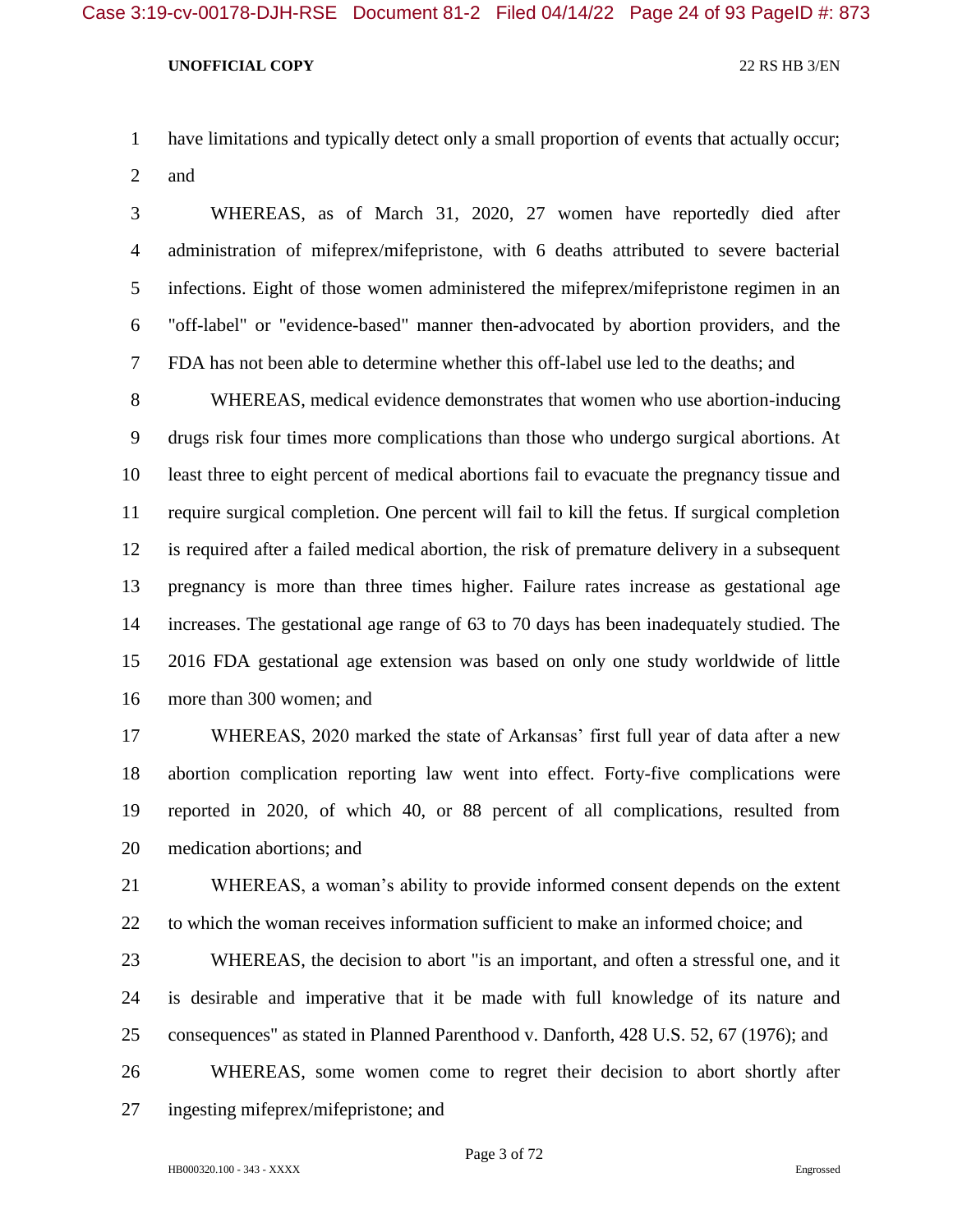WHEREAS, in recent years, physicians have developed a method to potentially reverse the effects of mifeprex/mifepristone. This abortion pill reversal or rescue process has been discussed in a peer-reviewed study and is based on decades of the safe use of progesterone to stabilize and continue pregnancies; and

 WHEREAS, understanding the science behind the mechanism of action of mifeprex/mifepristone has allowed physicians to design a specific rescue for a woman who has used mifeprex/mifepristone to induce an abortion but has not yet ingested the second drug in the medication abortion regimen. Since physicians know that mifeprex/mifepristone works by blocking progesterone, physicians know that treating a woman with progesterone can displace mifeprex/mifepristone from the progesterone receptors. This allows the woman's body to respond naturally to the progesterone and to effectively fight the effects of the mifeprex/mifepristone-induced blockage; and

 WHEREAS, it has long been known that mifepristone acts reversibly at the molecular level of receptor binding. Progesterone and mifepristone compete for the binding site of the receptor making the anti-progesterone activity of mifepristone reversible; and

 WHEREAS, mifeprex/mifepristone floods the progesterone receptors, blocking progesterone. Progesterone reverses the effects of the mifeprex/mifepristone by outcompeting and outnumbering the mifepristone and restoring adequate progesterone to sustain the pregnancy; and

 WHEREAS, progesterone itself has been used safely during pregnancy for decades. It is used in in-vitro fertilization, infertility treatments, and high-risk pregnancies such as pre-term labor. Using progesterone to reverse the effects of mifeprex/mifepristone is a targeted response that is safe for women; and

 WHEREAS, statistics show that as of March 2020, more than 1,000 lives have been saved following the progesterone reversal process and that babies born following the reversal process have a rate of birth defects no higher than the general population; and

Page 4 of 72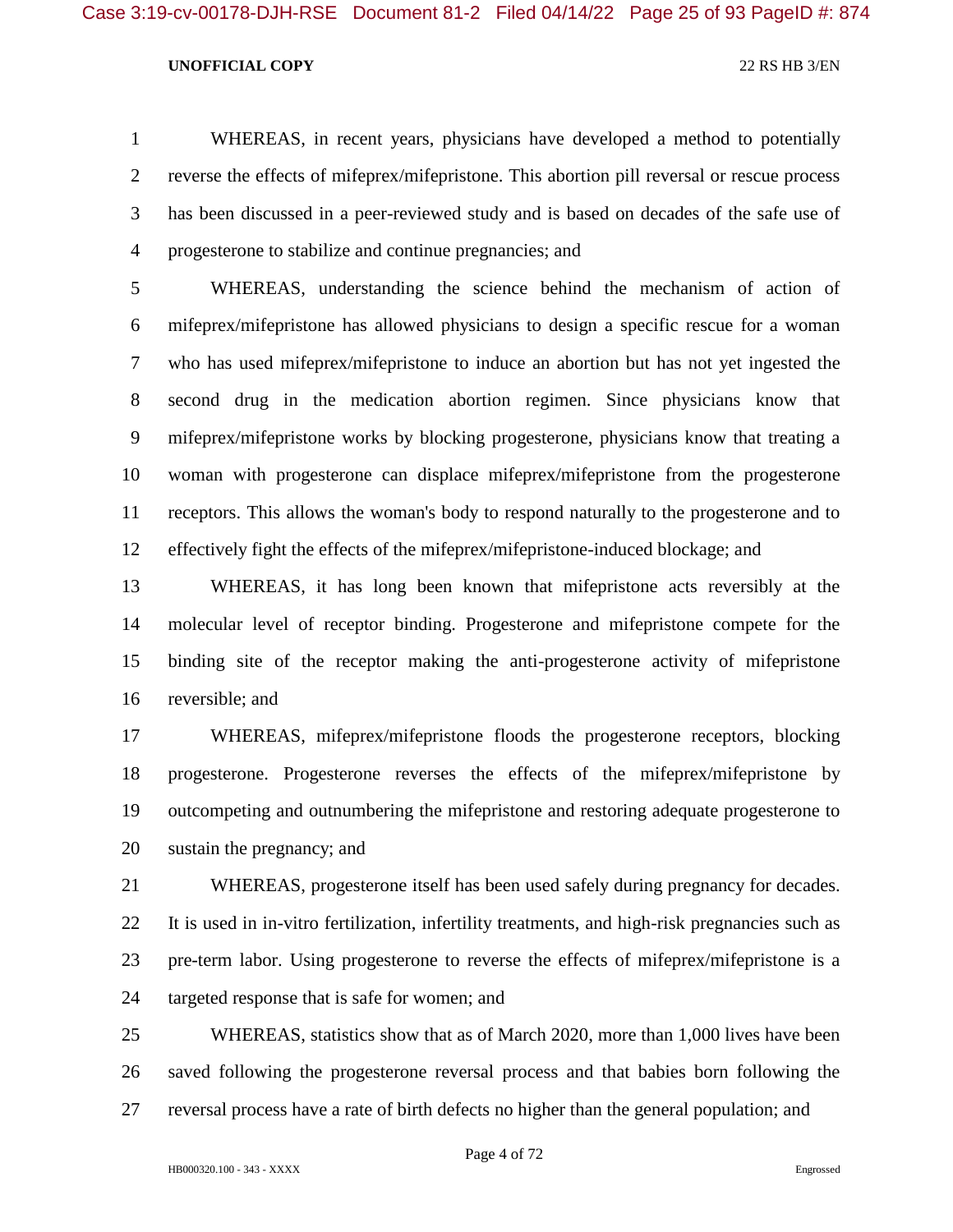Case 3:19-cv-00178-DJH-RSE Document 81-2 Filed 04/14/22 Page 26 of 93 PageID #: 875

### **UNOFFICIAL COPY** 22 RS HB 3/EN

 WHEREAS, studies show that following the progesterone reversal process or otherwise treating a woman with progesterone during pregnancy does not lead to increased mortality rates; and

 WHEREAS, to facilitate reliable scientific studies and research on the safety and efficacy of abortion-inducing drugs, it is essential that the medical and public health communities have access to accurate information both on the efficacy and use of abortion-inducing drugs, as well as on resulting complications; and

 WHEREAS, abortion "record keeping and reporting provisions that are reasonably directed to the preservation of maternal health and that properly respect a patient's confidentiality and privacy are permissible" as stated in Planned Parenthood v. Danforth, 428 U.S. 80 at 52, 79-81 (1976); and

 WHEREAS, abortion and complication reporting provisions do not impose an "undue burden" on a woman's right to choose whether or not to terminate a pregnancy. Specifically, "[t]he collection of information with respect to actual patients is a vital element of medical research, and so it cannot be said that the requirements serve no purpose other than to make abortions more difficult" as stated in Planned Parenthood v. Casey, 505 U.S. 833 at 900-901 (1992); and

 WHEREAS, to promote its interest in maternal health and life, the Commonwealth of Kentucky has an interest in collecting demographic information on all drug-induced abortions performed and all abortion complications from all drug-induced abortions diagnosed or treated and compiling statistical reports based on the information collected for future scientific studies and public health research; and

 WHEREAS, based on the findings from scientific studies and public health research, it is the purpose of this Act to:

 1. Protect the health and welfare of every woman considering a drug-induced abortion;

2. Ensure that a physician examines a woman prior to dispensing an abortion-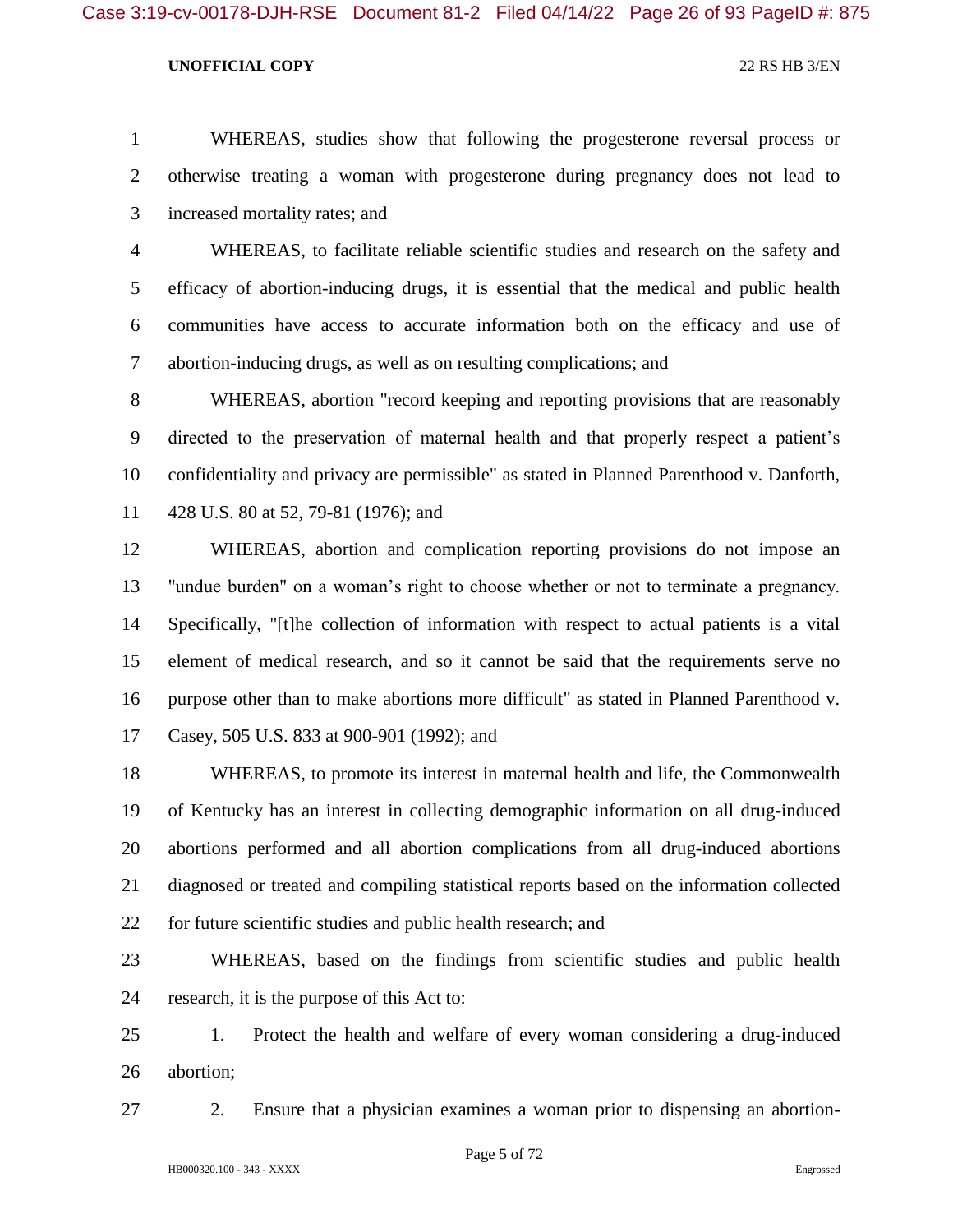inducing drug in order to confirm the gestational age of the unborn child, the intrauterine location of the unborn child, and that the unborn child is alive, since routine administration of mifeprex/mifepristone following spontaneous miscarriage is unnecessary and exposes the woman to unnecessary risks associated with both mifeprex/mifepristone and misoprostol;

 3. Ensure that a physician does not prescribe or dispense an abortion-inducing drug beyond 70 days' gestation;

 4. Reduce "the risk that a woman may elect an abortion, only to discover later, with devastating psychological consequences, that her decision was not fully informed." Planned Parenthood v. Casey, 505 U.S. 833, 882 (1992);

 5. Ensure that women considering a drug-induced abortion receives comprehensive information on abortion-inducing drugs, including the potential to reverse the effects of the drugs should she change her mind, and that women submitting to an abortion does so only after giving her voluntary and fully informed consent to the procedure; and

 6. Promote the health and safety of women, by adding to the sum of medical and public health knowledge through the compilation of relevant data on drug-induced abortions performed in the state, as well as on all medical complications and maternal deaths resulting from these abortions; and

 WHEREAS, sexually transmitted diseases (STDs) are usually spread by having vaginal, oral, or anal sex. More than 9 million women in the United States are diagnosed with an STD each year, and women often have more serious health problems associated with STDs than men, including infertility; and

 WHEREAS, the primary goal of the Kentucky Sexually Transmitted Disease Prevention and Control Program is to prevent the spread and complications of STDs; and

WHEREAS, local health departments test for chlamydia, gonorrhea, and syphilis,

and provide treatment for individuals diagnosed with, exposed to, or suspected of having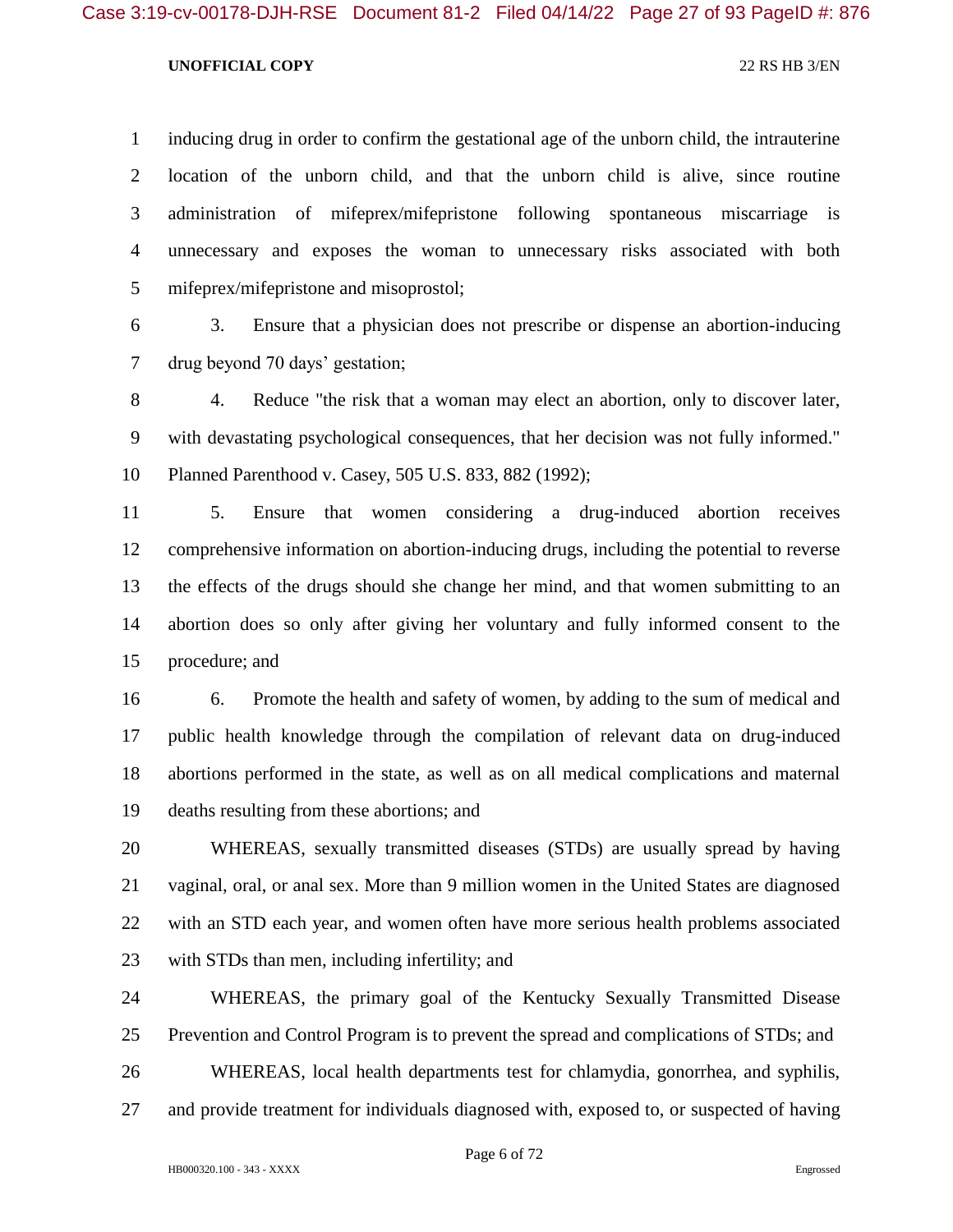these diseases; and

 WHEREAS, chlamydia and gonorrhea, left untreated, increase the risk of chronic pelvic pain and life-threatening ectopic pregnancy and untreated syphilis in pregnant women results in infant death up to 40 percent of the time; and

 WHEREAS, women have a higher risk than men of getting an STD during unprotected sex; and

 WHEREAS, since women and girls seeking to terminate an unplanned pregnancy may have had limited encounters with a healthcare provider prior to their encounter with an abortion providing facility, it is in the best interest of improving health outcomes for all Kentucky women and girls to ensure women and girls have the opportunity to receive timely and accurate information on women's health risks, especially Rh negative and STDs, that may impact their future health, the health of their partners and future pregnancies, and increase the risk of harmful fetal and child health outcomes; and

 WHEREAS, despite spending on healthcare in the United States far outpacing other nations, health outcomes are often much worse, particularly for women, because the focus in the United States has been on treating discrete, acute conditions and procedures rather than coordinating care, providing preventive services, and addressing root causes of poor health;

NOW, THEREFORE,

*Be it enacted by the General Assembly of the Commonwealth of Kentucky:*

21 Section 1. KRS 311.732 is amended to read as follows:

(1) For purposes of this section the following definitions shall apply:

- (a) "Minor" means any person under the age of eighteen (18);
- (b) "Emancipated minor" means any minor who is or has been married or has by court order or otherwise been freed from the care, custody, and control of her parents; and
- (c) "Abortion" means the use of any instrument, medicine, drug, or any other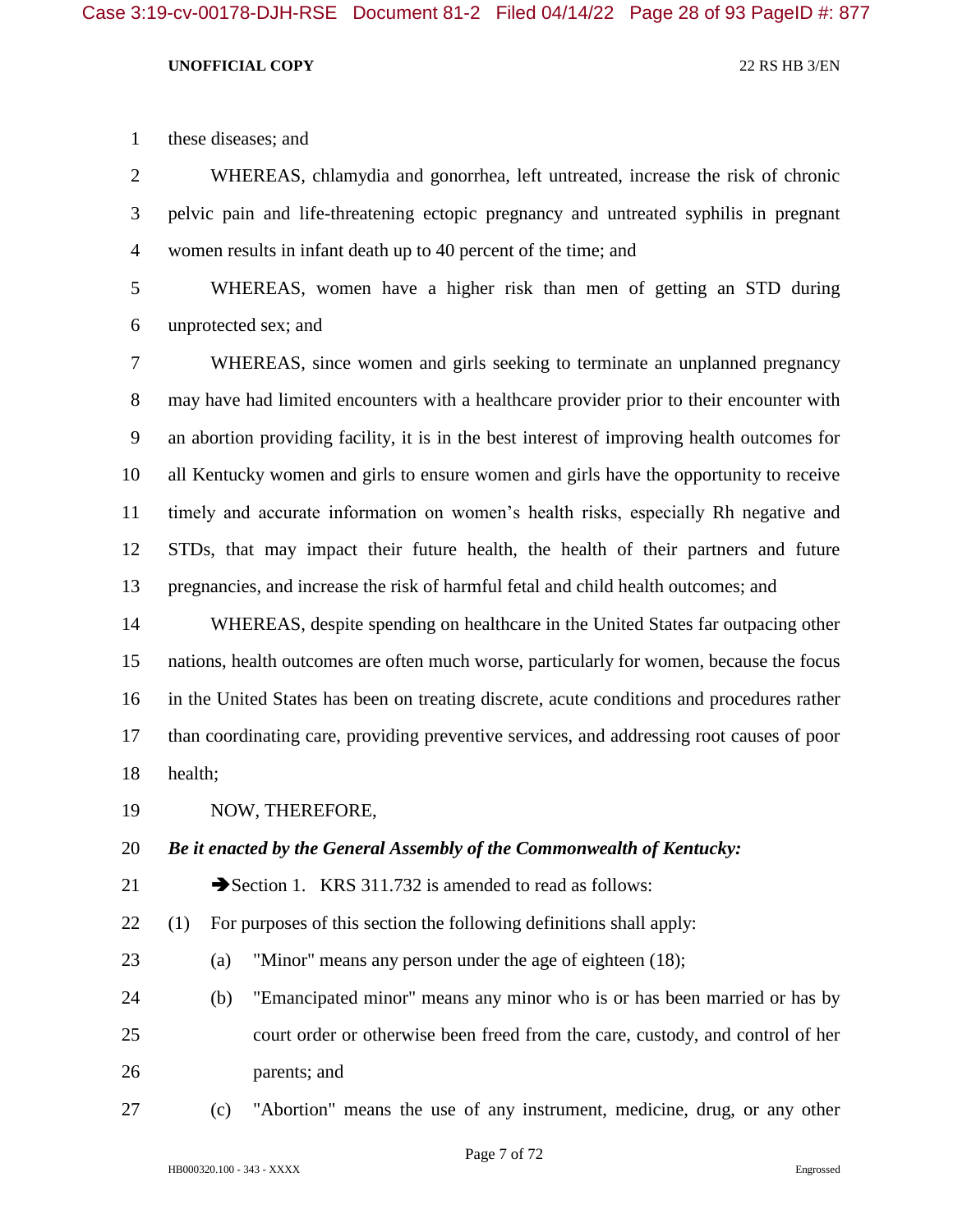| $\mathbf{1}$   |     |     | substance or device with intent to terminate the pregnancy of a woman known         |                                                                           |
|----------------|-----|-----|-------------------------------------------------------------------------------------|---------------------------------------------------------------------------|
| $\overline{2}$ |     |     | to be pregnant with intent other than to increase the probability of a live birth,  |                                                                           |
| 3              |     |     | to preserve the life or health of the child after live birth, or to remove a dead   |                                                                           |
| $\overline{4}$ |     |     | fetus.                                                                              |                                                                           |
| 5              | (2) |     | No person shall perform an abortion upon a minor unless:                            |                                                                           |
| 6              |     | (a) | The attending physician <del>[ or his agent]</del> has secured the informed written |                                                                           |
| 7              |     |     | consent of the minor and one $(1)$ parent or legal guardian with joint or           |                                                                           |
| 8              |     |     | physical custody and the consenting parent or legal guardian of the minor           |                                                                           |
| 9              |     |     | has made a reasonable attempt to notify any other parent with joint or              |                                                                           |
| 10             |     |     | physical custody at least forty-eight (48) hours prior to providing the             |                                                                           |
| 11             |     |     | <b>informed written consent.</b>                                                    |                                                                           |
| 12             |     |     | <u>Notice shall not be required to be provided to any parent who has:</u><br>I.     |                                                                           |
| 13             |     |     | а.                                                                                  | Previously been enjoined by a domestic violence order or                  |
| 14             |     |     |                                                                                     | interpersonal protective order, regardless of whether or not the          |
| 15             |     |     | person to be protected by the order was the minor; or                               |                                                                           |
| 16             |     |     | b.                                                                                  | <b>Been convicted of, or entered into a diversion program for, a</b>      |
| 17             |     |     |                                                                                     | criminal offense against a victim who is a minor as defined in            |
| 18             |     |     |                                                                                     | <b>KRS</b> 17.500 or for a violent or sexual criminal offense under       |
| 19             |     |     |                                                                                     | <u>KRS Chapter 506, 507, 507A, 508, 509, 510, 529, 530, or 531.</u>       |
| 20             |     |     | <u>2.</u><br><b>The informed written consent shall include:</b>                     |                                                                           |
| 21             |     |     | $\mathbf{a}$ .                                                                      | A copy of the minor's government-issued identification, a copy of         |
| 22             |     |     |                                                                                     | the consenting parent's or legal guardian's government-issued             |
| 23             |     |     |                                                                                     | identification, and written documentation including but not               |
| 24             |     |     |                                                                                     | <u>limited to a birth certificate, court-ordered custodial paperwork,</u> |
| 25             |     |     |                                                                                     | or tax return, establishing that he or she is the lawful parent or        |
| 26             |     |     | <u>legal guardian; and</u>                                                          |                                                                           |
| 27             |     |     | $\mathbf{b}$ .                                                                      | The parent's or legal guardian's certification that he or she             |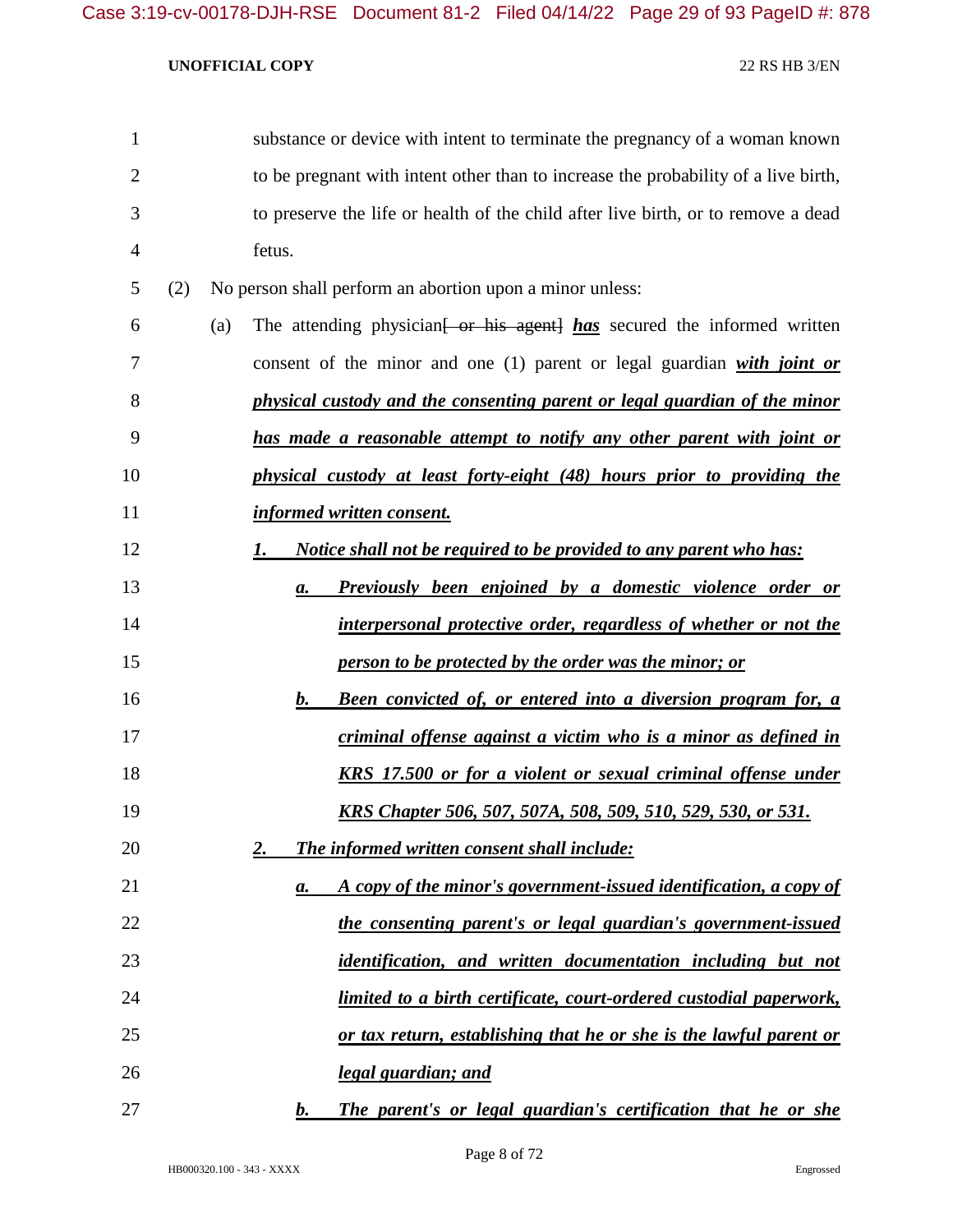| $\mathbf{1}$   |     | <u>consents to the abortion. The certification shall be in a signed,</u>             |
|----------------|-----|--------------------------------------------------------------------------------------|
| $\overline{2}$ |     | dated, and notarized document that has been initialed on each                        |
| 3              |     | page and that contains the following statement, which shall                          |
| 4              |     | <u>precede the signature of the parent or legal guardian: "I, (insert</u>            |
| 5              |     | <u>name of parent or legal guardian), am the (select "parent" or</u>                 |
| 6              |     | "legal guardian") of (insert name of minor) and give consent for                     |
| 7              |     | <i>(insert name of attending physician) to perform an abortion on</i>                |
| 8              |     | <b>her.</b> Under penalties of perjury, I declare that I have read the               |
| 9              |     | <u>foregoing statement and that the facts stated in it are true."</u>                |
| 10             |     | 3.<br>The attending physician shall keep a copy of the informed written              |
| 11             |     | <u>consent in the medical file of the minor for five (5) years after the</u>         |
| 12             |     | <u>minor reaches eighteen (18) years of age or for seven (7) years,</u>              |
| 13             |     | <u>whichever is longer.</u>                                                          |
| 14             |     | <b>The attending physician securing the informed written consent from a</b><br>4.    |
| 15             |     | parent or legal guardian under this subsection shall execute for                     |
| 16             |     | <u>inclusion in the medical record of the minor an affidavit stating: "I,</u>        |
| 17             |     | (insert name of attending physician), certify that, according to my best             |
| 18             |     | information and belief,<br>a reasonable person under<br>similar                      |
| 19             |     | circumstances would rely on the information presented by both the                    |
| 20             |     | minor and her parent or legal guardian as sufficient evidence of                     |
| 21             |     | <i>identity."</i> ;                                                                  |
| 22             | (b) | The minor is emancipated and the attending physician [ or his agent] has             |
| 23             |     | received the informed written consent of the minor; or                               |
| 24             | (c) | The minor elects to petition any Circuit or District Court of the                    |
| 25             |     | Commonwealth pursuant to subsection (3) of this section and obtain an order          |
| 26             |     | pursuant to subsection (4) of this section granting consent to the abortion and      |
| 27             |     | the attending physician <del>[ or his agent]</del> has received the informed written |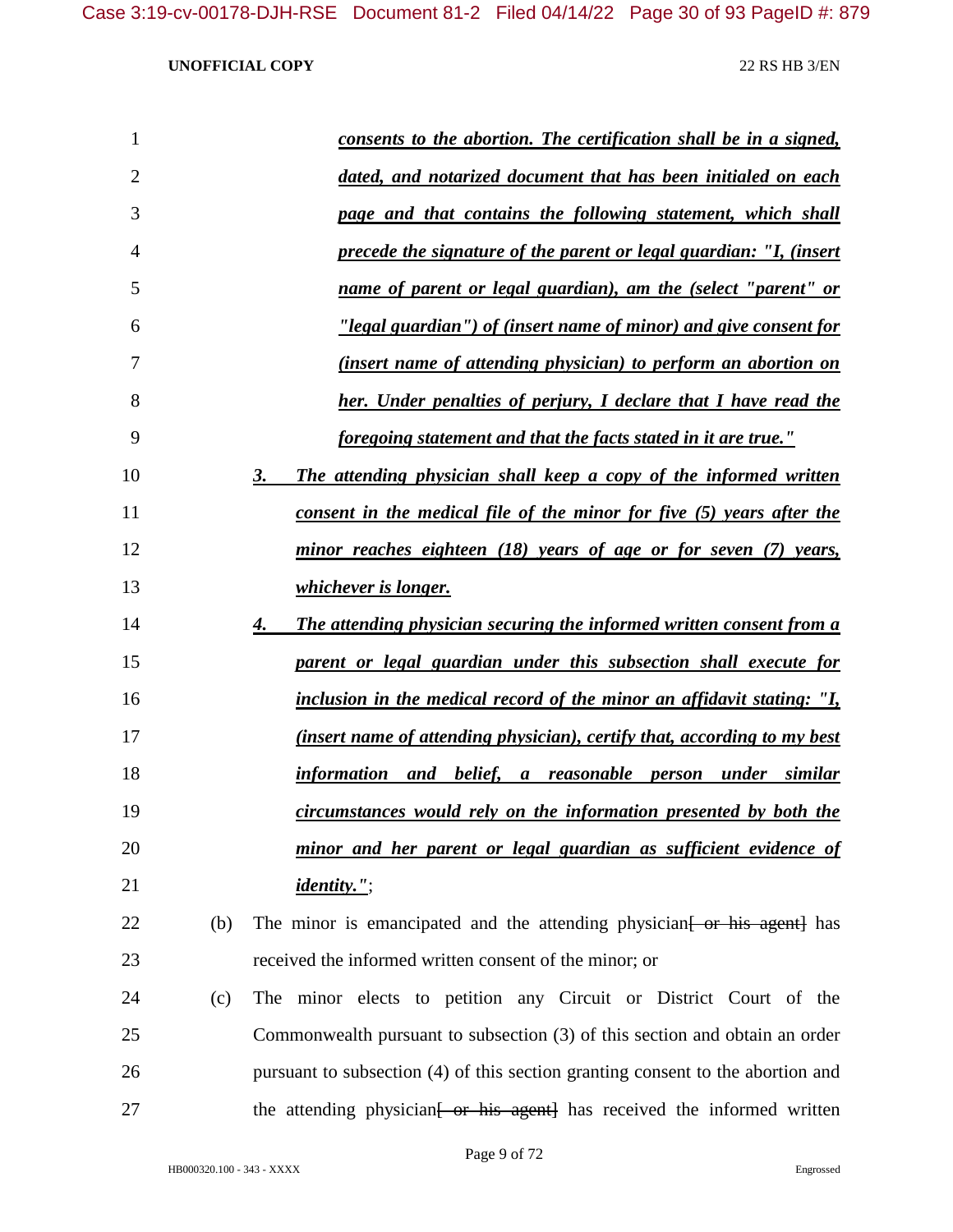| $\mathbf{1}$   |     |     | consent of the minor.                                                                         |
|----------------|-----|-----|-----------------------------------------------------------------------------------------------|
| $\overline{2}$ | (3) |     | Every minor shall have the right to petition any Circuit or District Court of the             |
| 3              |     |     | Commonwealth for an order granting the right to self-consent to an abortion                   |
| $\overline{4}$ |     |     | pursuant to the following procedures:                                                         |
| 5              |     | (a) | The minor or her next friend may prepare and file a petition setting forth the                |
| 6              |     |     | request of the minor for an order of consent to an abortion;                                  |
| 7              |     | (b) | The court shall <i>ensure</i> [insure] that the minor prepares or her next friend is          |
| 8              |     |     | given assistance in preparing and filing the petition and shall <i>ensure</i> [insure]        |
| 9              |     |     | that the minor's identity is kept anonymous;                                                  |
| 10             |     | (c) | The minor may participate in proceedings in the court on her own behalf or                    |
| 11             |     |     | through her next friend and the court shall appoint a guardian ad litem for her.              |
| 12             |     |     | The court shall advise her that she has a right to court-appointed counsel and                |
| 13             |     |     | shall provide her with such counsel upon her request;                                         |
| 14             |     | (d) | All proceedings under this section shall be anonymous and shall be given                      |
| 15             |     |     | preference over other matters to <b>ensure</b> [insure] that the court may reach a            |
| 16             |     |     | decision promptly, but in no case shall the court fail to rule within seventy-                |
| 17             |     |     | two (72) hours of the time of application, provided that the seventy-two (72)                 |
| 18             |     |     | hour limitation may be extended at the request of the minor; and                              |
| 19             |     | (e) | The court shall hold a hearing on the merits of the petition before reaching a                |
| 20             |     |     | decision. The court shall hear evidence at the hearing relating to:                           |
| 21             |     |     | The minor's:<br>1.                                                                            |
| 22             |     |     | <u>Age;</u><br>$\mathbf{a}$ .                                                                 |
| 23             |     |     | $\overline{f}$ The Emotional development <i>and stability</i> ; $\overline{f}$ ,<br><u>b.</u> |
| 24             |     |     | Maturity $;\left[ ,\right]$<br>$c_{\cdot}$                                                    |
| 25             |     |     | Intellect, and understanding of the minor};<br>$\boldsymbol{d}$ .                             |
| 26             |     |     | <b>Credibility and demeanor as a witness;</b><br>e.                                           |
| 27             |     |     | Ability to accept responsibility;<br><u>f.</u>                                                |

Page 10 of 72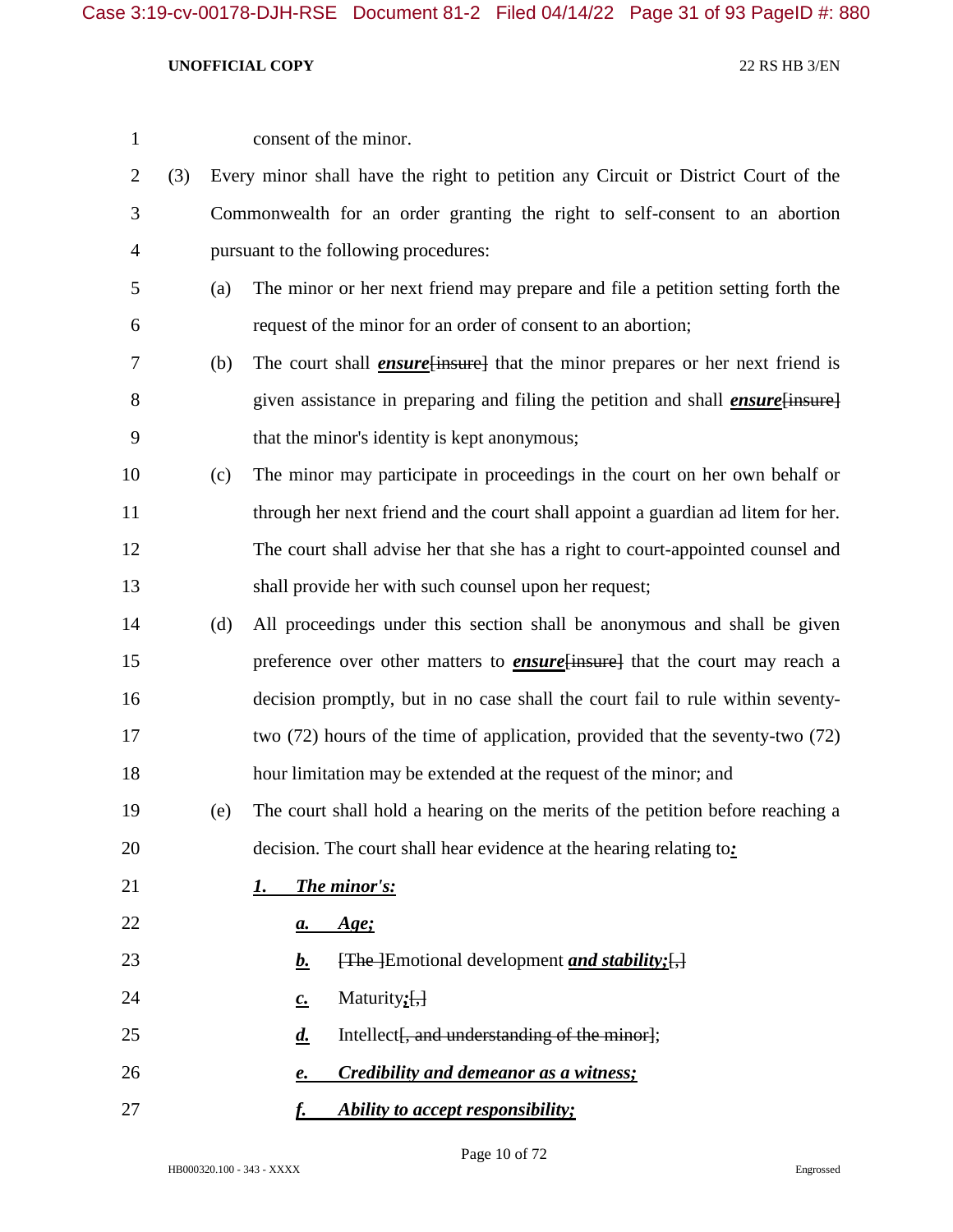| $\mathbf{1}$   |     |     | Ability to assess both the current and future life-impacting [the<br>g.                 |
|----------------|-----|-----|-----------------------------------------------------------------------------------------|
| $\overline{2}$ |     |     | nature, possible] consequences $of$ , and alternatives to, the abortion;                |
| 3              |     |     | <u>and</u>                                                                              |
| 4              |     |     | h.<br>Ability to understand and explain the medical risks of the                        |
| 5              |     |     | <i>abortion and to apply that understanding to her decision;</i> and                    |
| 6              |     |     | Whether there may be any undue influence by another on the minor's<br><u>2.</u>         |
| 7              |     |     | decision to have an abortion[any other evidence that the court may find                 |
| 8              |     |     | useful in determining whether the minor should be granted majority                      |
| 9              |     |     | rights for the purpose of consenting to the abortion or whether the                     |
| 10             |     |     | abortion is in the best interest of the minor].                                         |
| 11             | (4) |     | (a) If the court finds by:                                                              |
| 12             |     |     | <b>Clear and convincing evidence that the minor is sufficiently mature to</b><br>1.     |
| 13             |     |     | decide whether to have an abortion;                                                     |
| 14             |     |     | Clear and convincing evidence that the requirements of this section<br><u>2.</u>        |
| 15             |     |     | <u>are not in the best interest of the minor; or</u>                                    |
| 16             |     |     | <u>3.</u><br>A preponderance of the evidence that the minor is the victim of child      |
| 17             |     |     | abuse or sexual abuse inflicted by one (1) or both of her parents or her                |
| 18             |     |     | <u>legal guardian;</u>                                                                  |
| 19             |     |     | the court shall enter a written order, making specific factual findings and legal       |
| 20             |     |     | conclusions supporting its decision to grant the petition for an abortion. $[$ as       |
| 21             |     |     | $follows:$ $\rightarrow$                                                                |
| 22             |     | (b) | If the court does not make any of the findings specified in paragraph (a) of            |
| 23             |     |     | <i>this subsection, the court shall deny the petition</i> $\{a\}$ Granting the petition |
| 24             |     |     | for an abortion if the court finds that the minor is mature and well informed           |
| 25             |     |     | enough to make the abortion decision on her own;                                        |
| 26             |     |     | (b) Granting consent to the abortion if the court finds that the performance of the     |
| 27             |     |     | abortion would be in the minor's best interest; or                                      |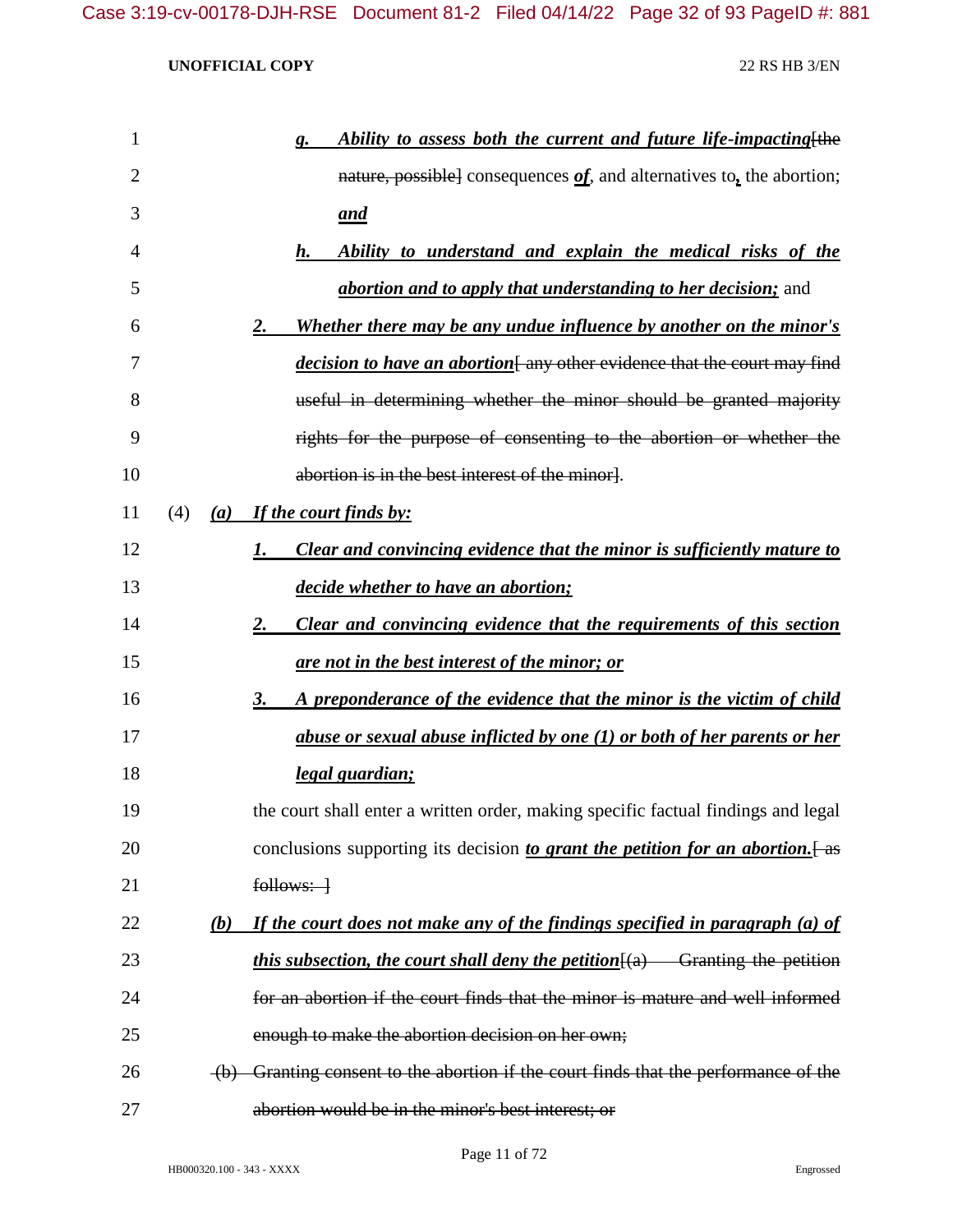| $\mathbf{1}$   |                                | (c) Deny the petition, if the court finds that the minor is immature and that                        |
|----------------|--------------------------------|------------------------------------------------------------------------------------------------------|
| $\overline{2}$ |                                | performance of the abortion would not be in the minor's best interest.                               |
| 3              |                                | As used in this subsection, "best interest of the minor" shall not include<br>(c)                    |
| 4              |                                | financial best interest, financial considerations, or the potential financial                        |
| 5              |                                | impact on the minor or the minor's family if the minor does not have an                              |
| 6              |                                | <i><u>abortion.</u></i>                                                                              |
| 7              | (5)                            | Any minor shall have the right of anonymous and expedited appeal to the Court of                     |
| 8              |                                | Appeals, and that court shall give precedence over other pending matters.                            |
| 9              | (6)                            | All hearings under this section, including appeals, shall remain confidential and                    |
| 10             |                                | closed to the public. The hearings shall be held in chambers or in a similarly                       |
| 11             |                                | private and informal setting within the courthouse.                                                  |
| 12             | (7)                            | No fees shall be required of any minor who declares she has no sufficient funds to                   |
| 13             |                                | pursue the procedures provided by this section.                                                      |
| 14             | $(8)$ $\{$ <sup>(7)</sup> $\}$ | The Supreme Court is respectfully requested to promulgate any rules and<br>(a)                       |
| 15             |                                | regulations it feels are necessary to ensure that proceedings under this section                     |
| 16             |                                | are handled in an expeditious and anonymous manner.                                                  |
| 17             |                                | (b)<br><b>The Supreme Court, through the Administrative Office of the Courts, shall</b>              |
| 18             |                                | report by February 1 of each year to the Legislative Research Commission                             |
| 19             |                                | and the cabinet on the number of petitions filed under subsection (3) of this                        |
| 20             |                                | section for the preceding year, and the timing and manner of disposal of the                         |
| 21             |                                | petition by each court. For each approved petition granting an abortion                              |
| 22             |                                | filed under subsection (3) of this section, the specific court finding in                            |
| 23             |                                | subsection (4) of this section shall be included in the report.                                      |
| 24             | (9)                            | The requirements of subsections $(2)$ , $(3)$ , and $(4)$ of this section shall not<br>$(a)$ $(8)$ } |
| 25             |                                | apply when, in the best medical judgment of the physician based on the facts                         |
| 26             |                                | of the case before him <i>or her</i> , a medical emergency exists that so complicates                |
| 27             |                                | the pregnancy as to require an immediate abortion.                                                   |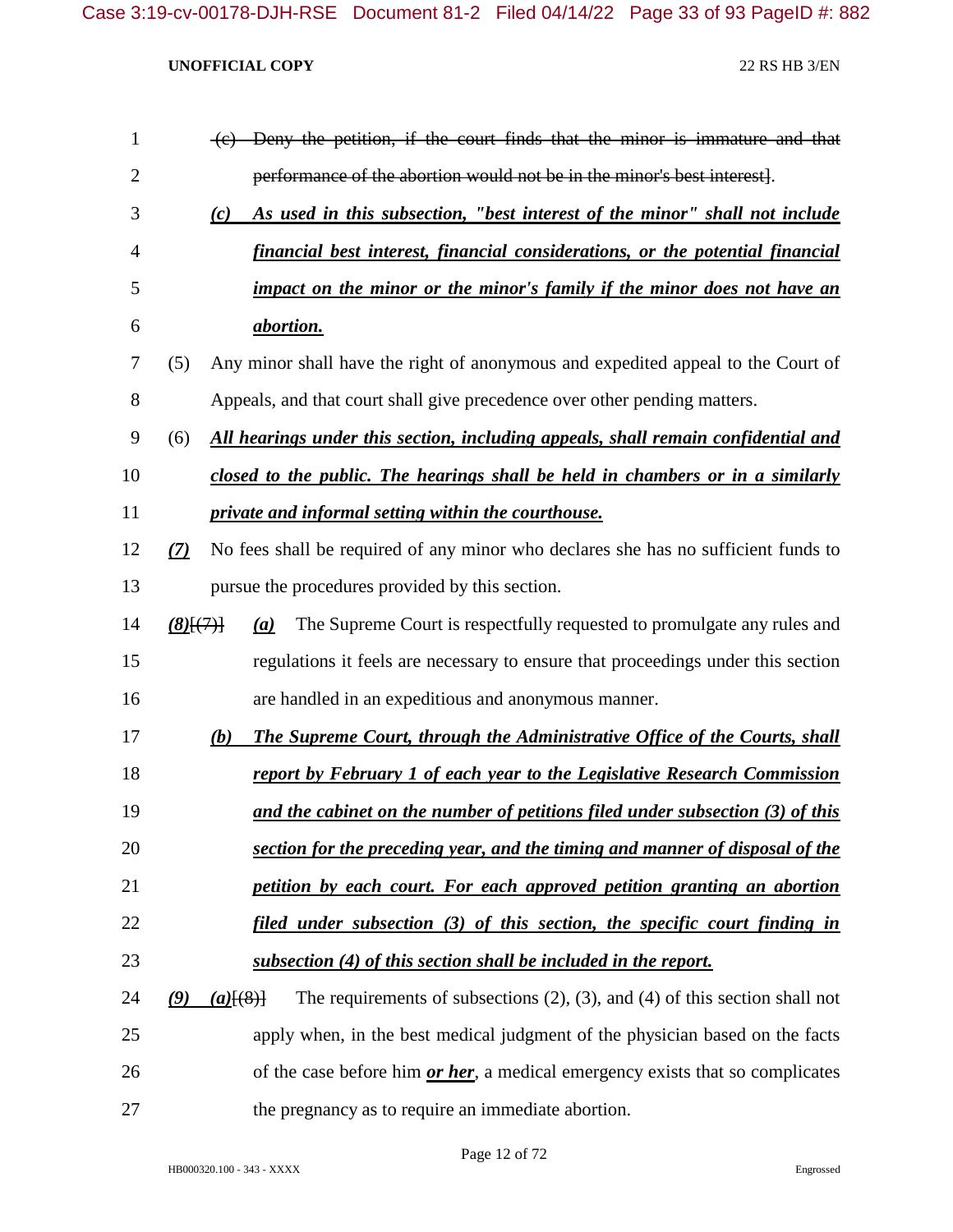| $\mathbf{1}$   | (b)     | If a medical emergency exists, the physician shall make reasonable                                |
|----------------|---------|---------------------------------------------------------------------------------------------------|
| $\overline{2}$ |         | attempts, whenever possible, and without endangering the minor, to contact                        |
| 3              |         | the parent or legal guardian of the minor, and may proceed, but must                              |
| $\overline{4}$ |         | document reasons for the medical necessity in the minor's medical records.                        |
| 5              | (c)     | The physician shall inform the parent or legal guardian, in person or by                          |
| 6              |         | telephone, within twenty-four (24) hours of the abortion, including details                       |
| 7              |         | of the medical emergency that necessitated the abortion without the parent's                      |
| 8              |         | legal guardian's consent. The physician shall also provide this<br><i>or</i>                      |
| 9              |         | information in writing to the parent or legal guardian at his or her last                         |
| 10             |         | known address by first-class mail or by certified mail, return receipt                            |
| 11             |         | requested, with delivery restricted to the parent or legal guardian $[A]$                         |
| 12             |         | physician who does not comply with subsection $(2)$ , $(3)$ , or $(4)$ of this section            |
| 13             |         | due to the utilization of this exception shall certify in writing the medical                     |
| 14             |         | indications upon which his judgment was based.                                                    |
| 15             | (10)(9) | A report indicating the basis for any medical judgment that warrants failure to                   |
| 16             |         | obtain consent pursuant to this section shall be filed with the Cabinet for Health and            |
| 17             |         | Family Services on a form supplied by the cabinet. This report shall be confidential.             |
| 18             |         | $(11)$ [ $(10)$ ] Failure to obtain consent pursuant to the requirements of this section is prima |
| 19             |         | facie evidence of failure to obtain informed consent and of interference with family              |
| 20             |         | relations in appropriate civil actions. The law of this state shall not be construed to           |
| 21             |         | preclude the award of exemplary damages in any appropriate civil action relevant to               |

 violations of this section. Nothing in this section shall be construed to limit the common-law rights of parents.

# *(12) A minor upon whom an abortion is performed is not guilty of violating this section.*

- 26 Section 2. KRS 311.595 is amended to read as follows:
- If the power has not been transferred by statute to some other board, commission, or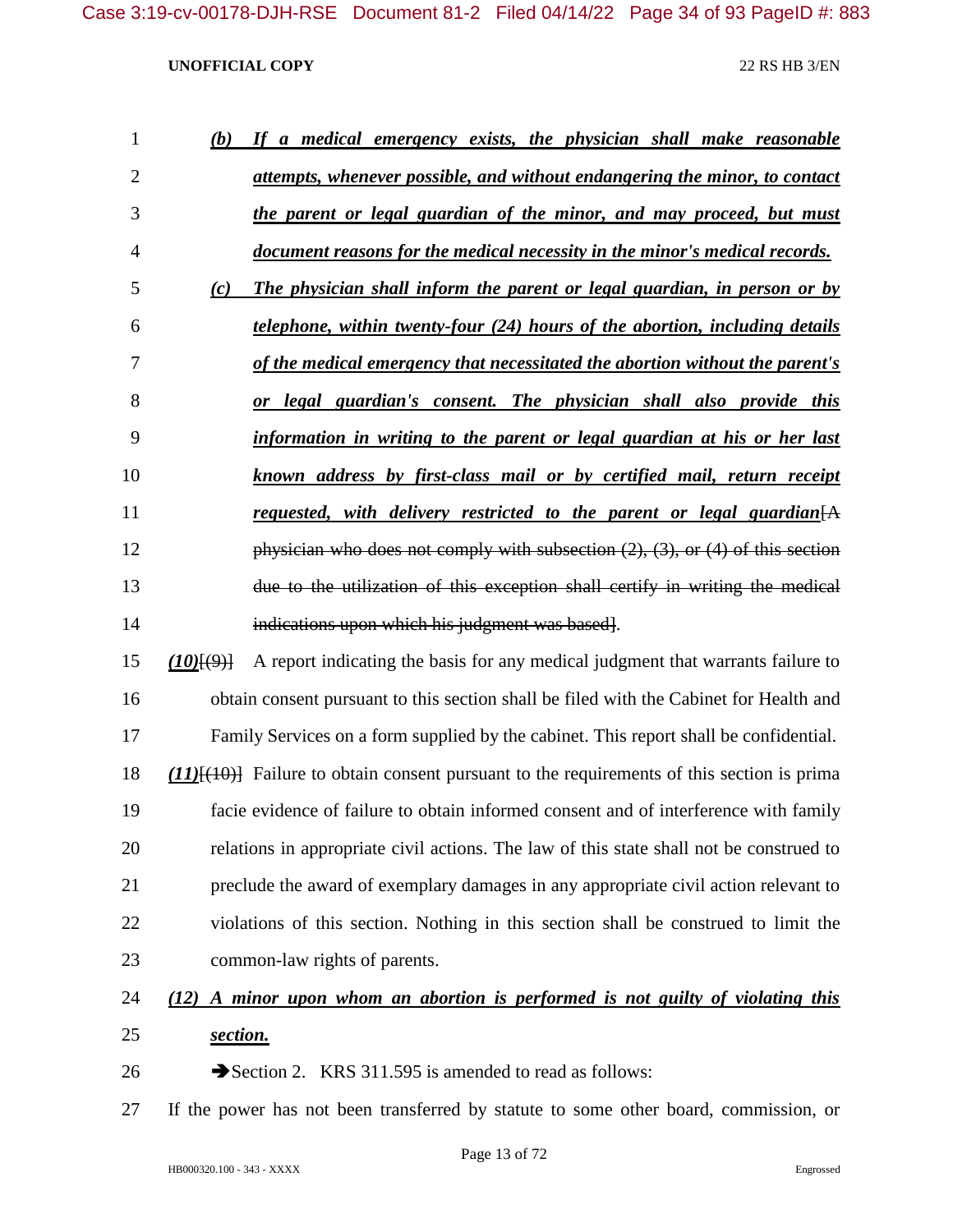agency of this state, the board may deny an application or reregistration for a license; place a licensee on probation for a period not to exceed five (5) years; suspend a license for a period not to exceed five (5) years; limit or restrict a license for an indefinite period; or revoke any license heretofore or hereafter issued by the board, upon proof that the licensee has: (1) Knowingly made or presented, or caused to be made or presented, any false, fraudulent, or forged statement, writing, certificate, diploma, or other thing, in connection with an application for a license or permit; (2) Practiced, or aided or abetted in the practice of fraud, forgery, deception, collusion, or conspiracy in connection with an examination for a license; (3) Committed, procured, or aided in the procurement of an unlawful abortion, including a partial-birth abortion or an abortion in violation of KRS 311.731; (4) Entered a guilty or nolo contendere plea, or been convicted, by any court within or without the Commonwealth of Kentucky of a crime as defined in KRS 335B.010, if 15 in accordance with KRS Chapter 335B; (5) Been convicted of a misdemeanor offense under KRS Chapter 510 involving a patient, or a felony offense under KRS Chapter 510, 530.064(1)(a), or 531.310, or 18 been found by the board to have had sexual contact as defined in KRS 510.010(7) with a patient while the patient was under the care of the physician; (6) Become addicted to a controlled substance; (7) Become a chronic or persistent alcoholic; (8) Been unable or is unable to practice medicine according to acceptable and prevailing standards of care by reason of mental or physical illness or other

 cognitive, motor, or perceptive skills, or by reason of an extended absence from the active practice of medicine;

condition including but not limited to physical deterioration that adversely affects

(9) Engaged in dishonorable, unethical, or unprofessional conduct of a character likely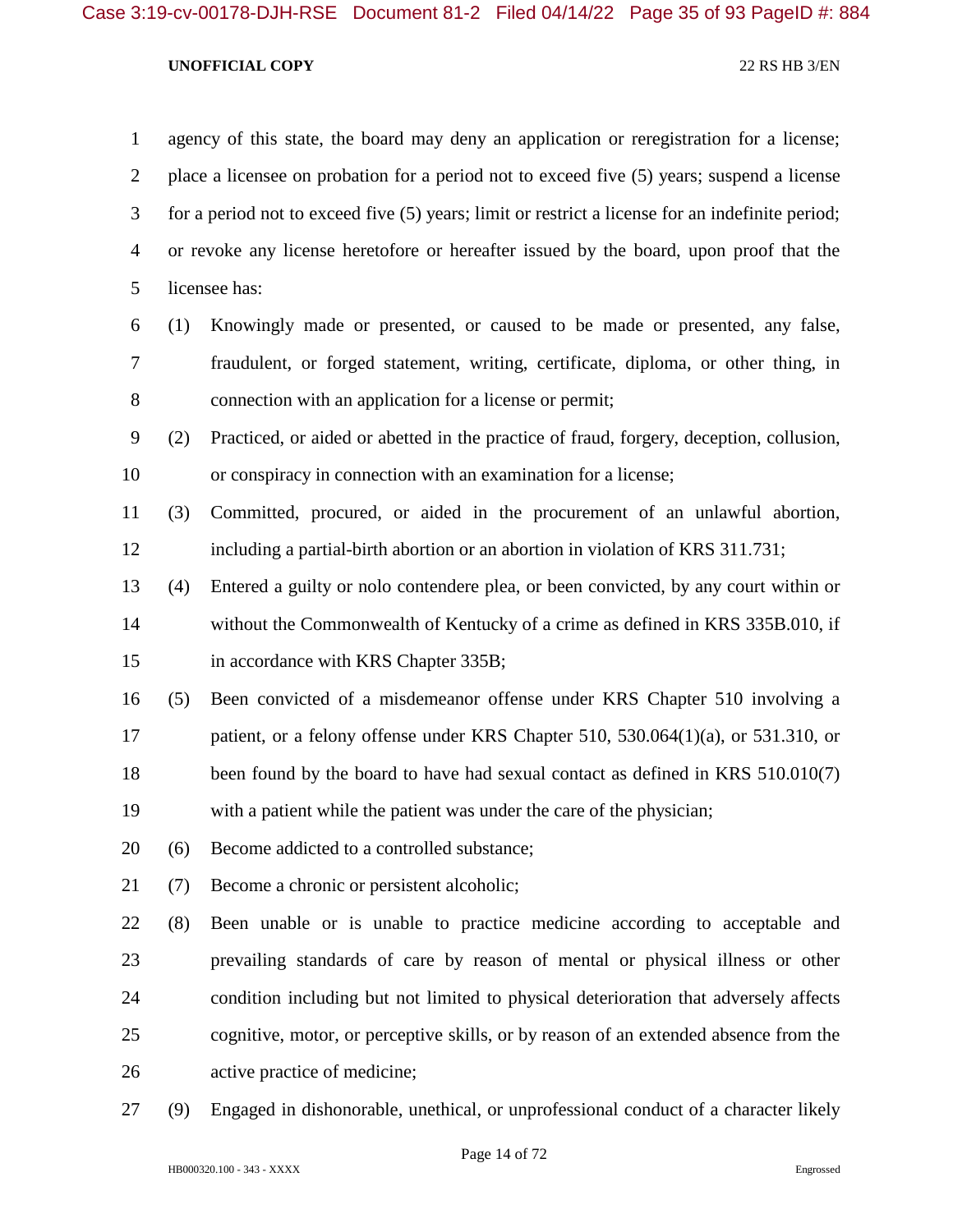| to deceive, defraud, or harm the public or any member thereof; |  |
|----------------------------------------------------------------|--|
|----------------------------------------------------------------|--|

- (10) Knowingly made, or caused to be made, or aided or abetted in the making of, a false statement in any document executed in connection with the practice of his profession;
- (11) Employed, as a practitioner of medicine or osteopathy in the practice of his profession in this state, any person not duly licensed or otherwise aided, assisted, or abetted the unlawful practice of medicine or osteopathy or any other healing art;
- (12) Violated or attempted to violate, directly or indirectly, or assisted in or abetted the violation of, or conspired to violate any provision or term of any medical practice act, including but not limited to the code of conduct promulgated by the board under KRS 311.601 or any other valid regulation of the board;
- (13) Violated any agreed order, letter of agreement, final order, or emergency order issued by the board;
- (14) Engaged in or attempted to engage in the practice of medicine or osteopathy under a false or assumed name, or impersonated another practitioner of a like, similar, or different name;
- (15) Obtained a fee or other thing of value on the fraudulent representation that a 18 manifestly incurable condition could be cured;
- (16) Willfully violated a confidential communication;
- (17) Had his license to practice medicine or osteopathy in any other state, territory, or foreign nation revoked, suspended, restricted, or limited or has been subjected to other disciplinary action by the licensing authority thereof. This subsection shall not require relitigation of the disciplinary action;
- (18) Failed or refused, without legal justification, to practice medicine in a rural area of this state in violation of a valid medical scholarship loan contract with the trustees of the rural Kentucky medical scholarship fund;
- (19) Given or received, directly or indirectly, from any person, firm, or corporation, any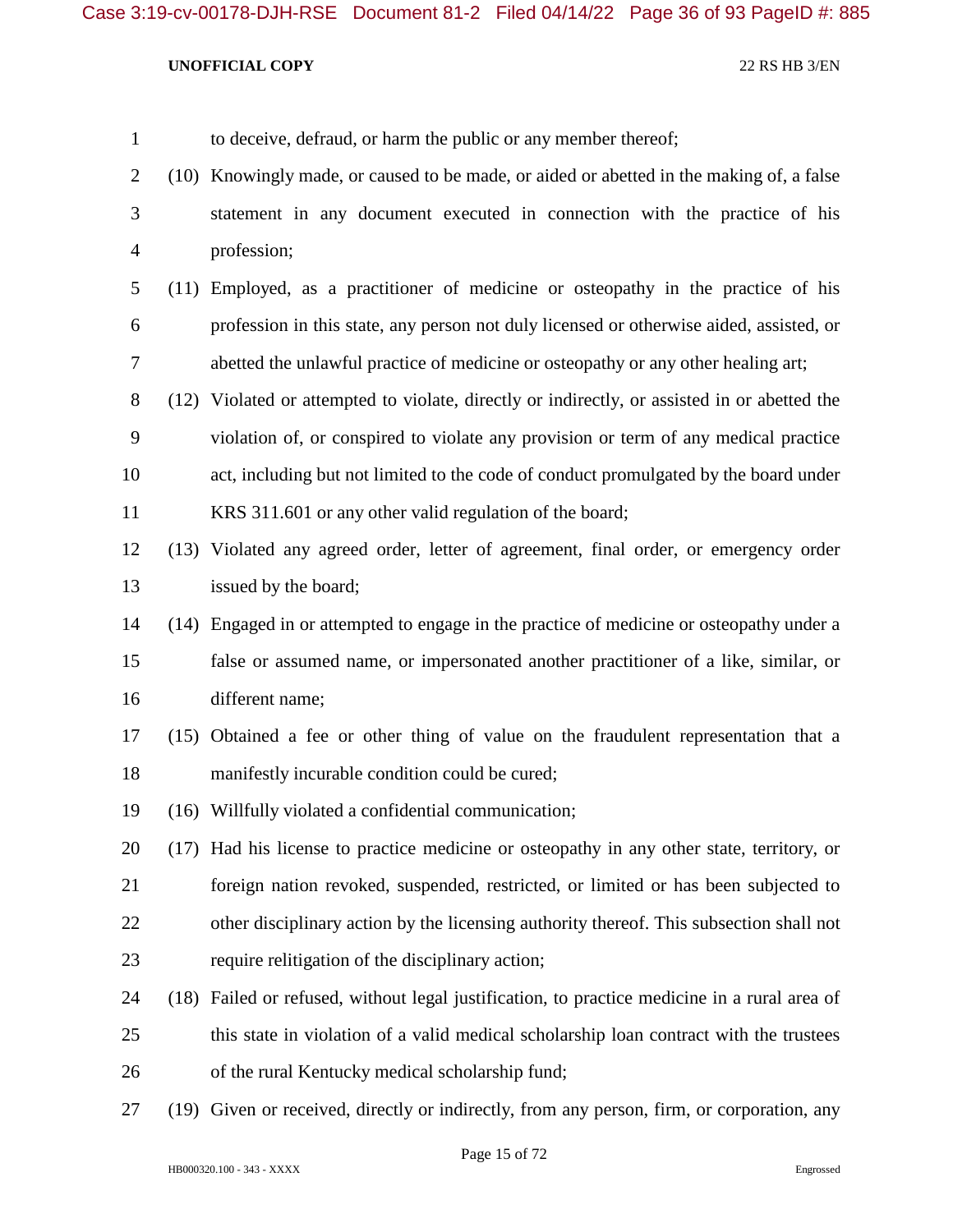fee, commission, rebate, or other form of compensation for sending, referring, or otherwise inducing a person to communicate with a person licensed under KRS 311.530 to 311.620 in his professional capacity or for any professional services not actually and personally rendered; provided, however, that nothing contained in this subsection shall prohibit persons holding valid and current licenses under KRS 311.530 to 311.620 from practicing medicine in partnership or association or in a professional service corporation authorized by KRS Chapter 274, as now or hereinafter amended, or from pooling, sharing, dividing, or apportioning the fees and moneys received by them or by the partnership, corporation, or association in accordance with the partnership agreement or the policies of the board of directors of the corporation or association. Nothing contained in this subsection shall abrogate the right of two (2) or more persons holding valid and current licenses under KRS 311.530 to 311.620 to receive adequate compensation for concurrently rendering professional care to a single patient and divide a fee, if the patient has full knowledge of this division and if the division is made in proportion to the services performed and responsibility assumed by each;

 (20) Been removed, suspended, expelled, or disciplined by any professional medical association or society when the action was based upon what the association or society found to be unprofessional conduct, professional incompetence, malpractice, or a violation of any provision of KRS Chapter 311. This subsection shall not require relitigation of the disciplinary action;

 (21) Been disciplined by a licensed hospital or medical staff of the hospital, including removal, suspension, limitation of hospital privileges, failing to renew privileges for cause, resignation of privileges under pressure or investigation, or other disciplinary action if the action was based upon what the hospital or medical staff found to be unprofessional conduct, professional incompetence, malpractice, or a violation of any provisions of KRS Chapter 311. This subsection shall not require relitigation of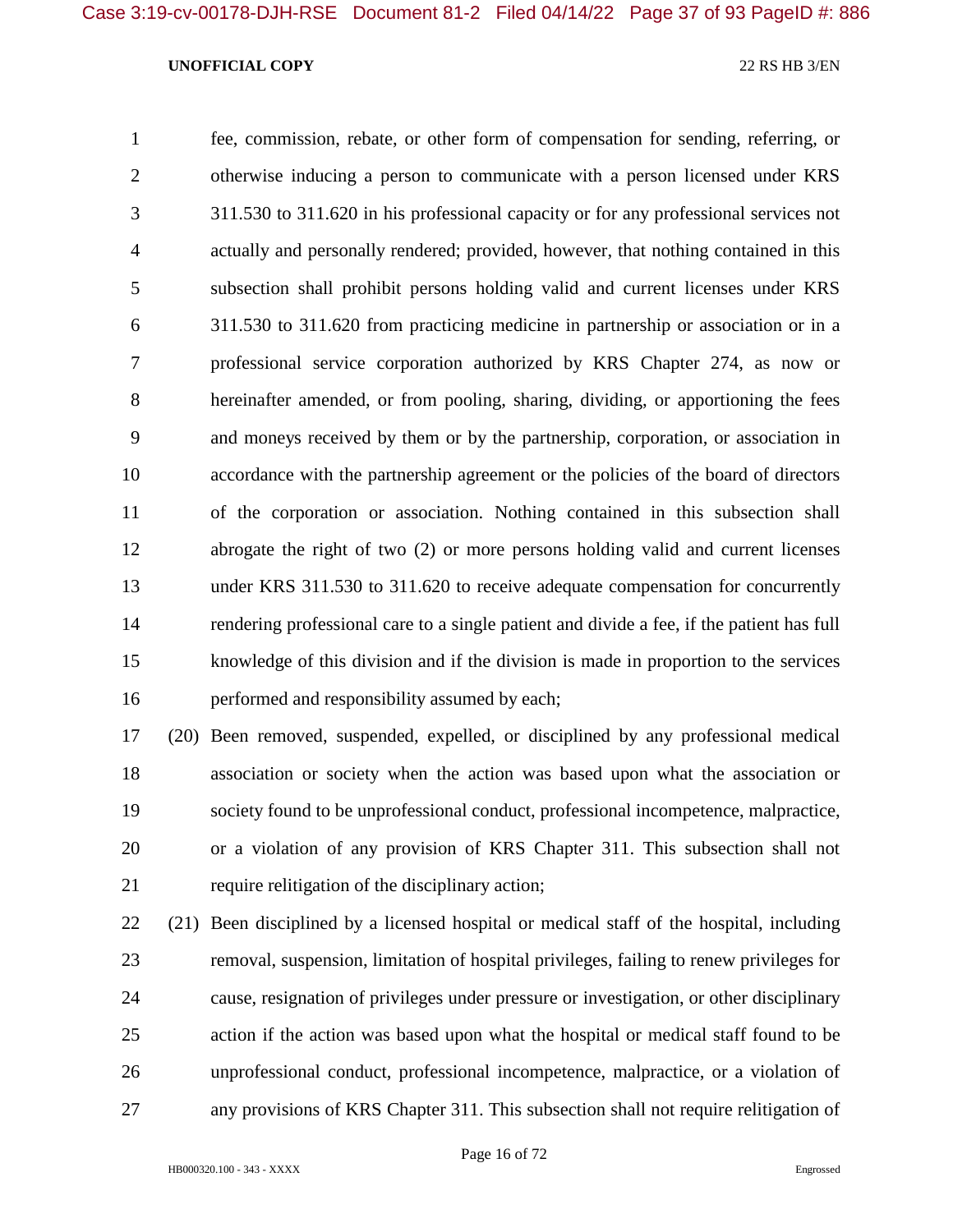| $\mathbf{1}$   |      | the disciplinary action;                                                                |
|----------------|------|-----------------------------------------------------------------------------------------|
| $\overline{2}$ |      | (22) Failed to comply with the requirements of KRS 213.101, 311.782, or 311.783 or      |
| 3              |      | failed to submit to the Vital Statistics Branch in accordance with a court order a      |
| 4              |      | complete report as described in KRS 213.101;                                            |
| 5              |      | (23) Failed to comply with any of the requirements regarding making or maintaining      |
| 6              |      | medical records or documents described in KRS 311.7704 or 311.7707;                     |
| 7              |      | (24) Failed to comply with the requirements of KRS 311.7705 or 311.7706;                |
| 8              |      | (25) Been convicted of female genital mutilation under KRS 508.125, which shall result  |
| 9              |      | in mandatory revocation of a license; [-or]                                             |
| 10             |      | (26) As provided in KRS 311.824(2), been convicted of a violation of KRS 311.823(2):    |
| 11             |      | $\mathbf{r}$                                                                            |
| 12             | (27) | Failed to comply with the requirements of Section 1 of this Act.                        |
| 13             |      | Section 3. KRS 311.990 is amended to read as follows:                                   |
| 14             | (1)  | Any person who violates KRS 311.250 shall be guilty of a violation.                     |
| 15             | (2)  | Any college or professor thereof violating the provisions of KRS 311.300 to             |
| 16             |      | 311.350 shall be civilly liable on his bond for a sum not less than one hundred         |
| 17             |      | dollars $(\$100)$ nor more than one thousand dollars $(\$1,000)$ for each violation,    |
| 18             |      | which may be recovered by an action in the name of the Commonwealth.                    |
| 19             | (3)  | Any person who presents to the county clerk for the purpose of registration any         |
| 20             |      | license which has been fraudulently obtained, or obtains any license under KRS          |
| 21             |      | 311.380 to 311.510 by false or fraudulent statement or representation, or practices     |
| 22             |      | podiatry under a false or assumed name or falsely impersonates another practitioner     |
| 23             |      | or former practitioner of a like or different name, or aids and abets any person in the |
| 24             |      | practice of podiatry within the state without conforming to the requirements of KRS     |
| 25             |      | 311.380 to 311.510, or otherwise violates or neglects to comply with any of the         |
| 26             |      | provisions of KRS 311.380 to 311.510, shall be guilty of a Class A misdemeanor.         |
| 27             |      | Each case of practicing podiatry in violation of the provisions of KRS 311.380 to       |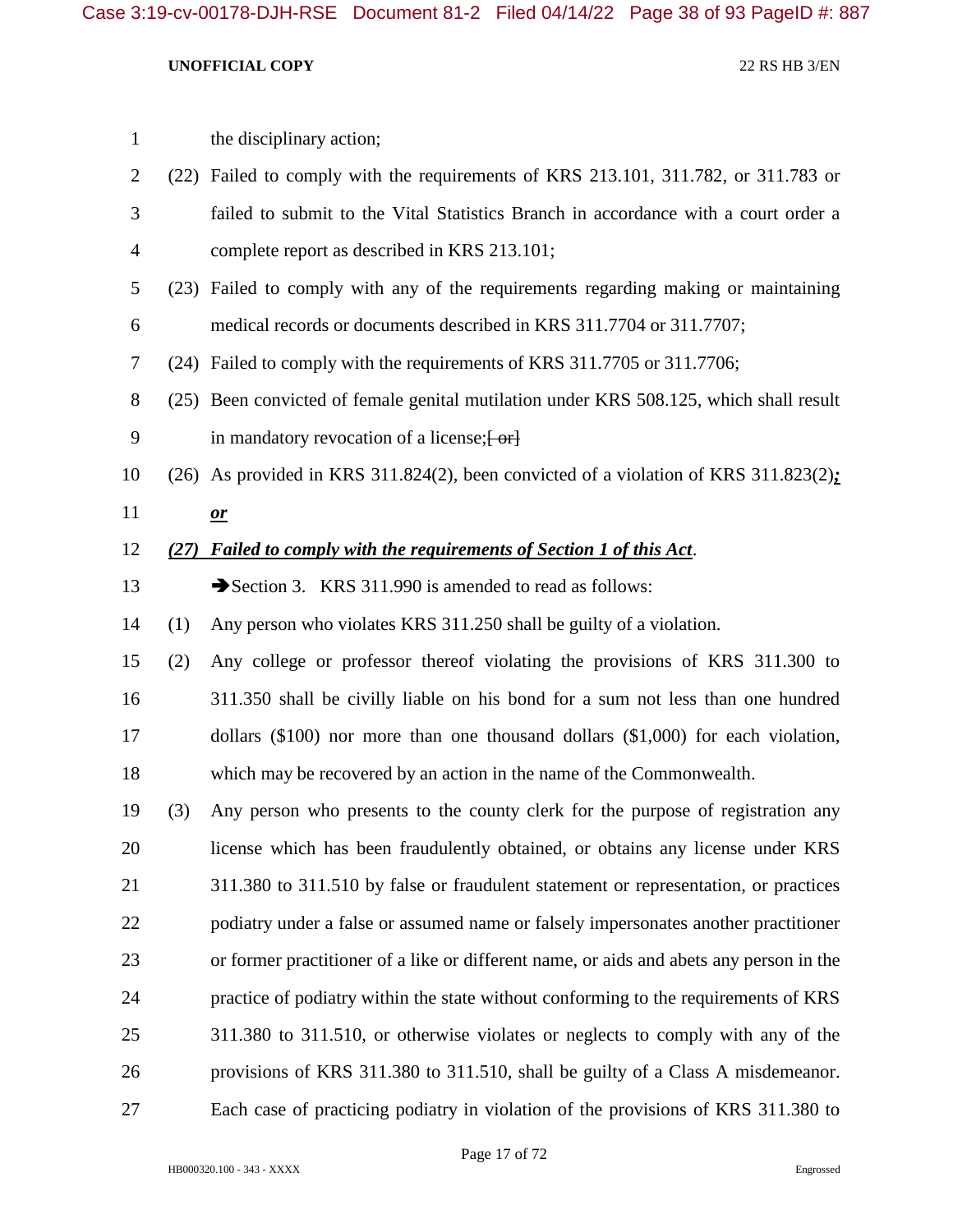| $\mathbf{1}$   |            |                | 311.510 shall be considered a separate offense.                                         |
|----------------|------------|----------------|-----------------------------------------------------------------------------------------|
| $\overline{2}$ | (4)        |                | Each violation of KRS 311.560 shall constitute a Class D felony.                        |
| 3              | (5)        |                | Each violation of KRS 311.590 shall constitute a Class D felony. Conviction under       |
| $\overline{4}$ |            |                | this subsection of a holder of a license or permit shall result automatically in        |
| 5              |            |                | permanent revocation of such license or permit.                                         |
| 6              | (6)        |                | Conviction of willfully resisting, preventing, impeding, obstructing, threatening, or   |
| 7              |            |                | interfering with the board or any of its members, or of any officer, agent, inspector,  |
| 8              |            |                | or investigator of the board or the Cabinet for Health and Family Services, in the      |
| 9              |            |                | administration of any of the provisions of KRS 311.550 to 311.620 shall be a Class      |
| 10             |            | A misdemeanor. |                                                                                         |
| 11             | (7)        |                | Each violation of KRS 311.375(1) shall, for the first offense, be a Class B             |
| 12             |            |                | misdemeanor, and, for each subsequent offense shall be a Class A misdemeanor.           |
| 13             | (8)        |                | Each violation of KRS 311.375(2) shall, for the first offense, be a violation, and, for |
| 14             |            |                | each subsequent offense, be a Class B misdemeanor.                                      |
| 15             | (9)        |                | Each day of violation of either subsection of KRS 311.375 shall constitute a            |
| 16             |            |                | separate offense.                                                                       |
| 17             | $(10)$ (a) |                | Any person who intentionally or knowingly performs an abortion contrary to              |
| 18             |            |                | the requirements of KRS 311.723(1) shall be guilty of a Class D felony; and             |
| 19             |            |                | (b) Any person who intentionally, knowingly, or recklessly violates the                 |
| 20             |            |                | requirements of KRS 311.723(2) shall be guilty of a Class A misdemeanor.                |
| 21             | $(11)$ (a) | 1.             | Any physician who performs a partial-birth abortion in violation of KRS                 |
| 22             |            |                | 311.765 shall be guilty of a Class D felony. However, a physician shall                 |
| 23             |            |                | not be guilty of the criminal offense if the partial-birth abortion was                 |
| 24             |            |                | necessary to save the life of the mother whose life was endangered by a                 |
| 25             |            |                | physical disorder, illness, or injury.                                                  |
| 26             |            | 2.             | A physician may seek a hearing before the State Board of Medical                        |
| 27             |            |                | Licensure on whether the physician's conduct was necessary to save the                  |

Page 18 of 72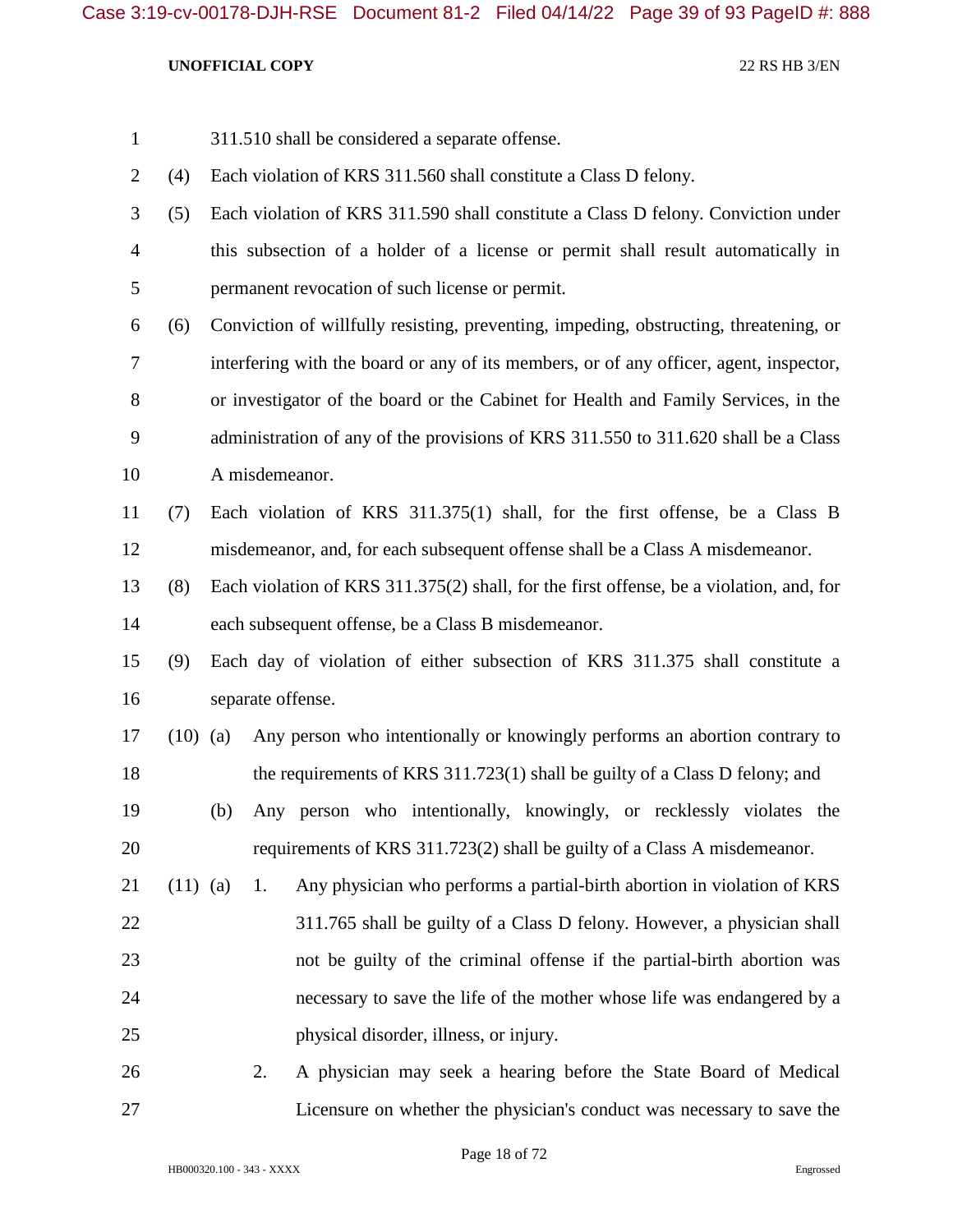| $\mathbf{1}$   |                     | life of the mother whose life was endangered by a physical disorder,              |
|----------------|---------------------|-----------------------------------------------------------------------------------|
| $\overline{2}$ |                     | illness, or injury. The board's findings, decided by majority vote of a           |
| 3              |                     | quorum, shall be admissible at the trial of the physician. The board shall        |
| 4              |                     | promulgate administrative regulations to carry out the provisions of this         |
| 5              |                     | subparagraph.                                                                     |
| 6              |                     | 3.<br>Upon a motion of the physician, the court shall delay the beginning of      |
| 7              |                     | the trial for not more than thirty (30) days to permit the hearing, referred      |
| 8              |                     | to in subparagraph 2. of this paragraph, to occur.                                |
| 9              | (b)                 | Any person other than a physician who performs a partial-birth abortion shall     |
| 10             |                     | not be prosecuted under this subsection but shall be prosecuted under             |
| 11             |                     | provisions of law which prohibit any person other than a physician from           |
| 12             |                     | performing any abortion.                                                          |
| 13             | (c)                 | No penalty shall be assessed against the woman upon whom the partial-birth        |
| 14             |                     | abortion is performed or attempted to be performed.                               |
| 15             | $(12)$ ( <i>a</i> ) | <b>Except as provided in subsection (12) of Section 1 of this Act, any person</b> |
| 16             |                     | who intentionally, knowingly, or recklessly performs an abortion upon a           |
| 17             |                     | minor without obtaining the required consent pursuant to Section 1 of this        |
| 18             |                     | Act shall be guilty of a Class D felony.                                          |
| 19             | (b)                 | <i>Except as provided in paragraph (a) of this subsection</i> , any person who    |
| 20             |                     | intentionally performs an abortion with knowledge that, or with reckless          |
| 21             |                     | disregard as to whether, the person upon whom the abortion is to be               |
| 22             |                     | performed is an unemancipated minor, and who intentionally or knowingly           |
| 23             |                     | fails to conform to any requirement of KRS 311.732 is guilty of a Class A         |
| 24             |                     | misdemeanor.                                                                      |
| 25             | $(c)$ $(13)$        | Any person who negligently releases information or documents which                |
| 26             |                     | are confidential under KRS 311.732 is guilty of a Class B misdemeanor.            |
|                |                     |                                                                                   |

*(13)*[(14)] Any person who performs an abortion upon a married woman either with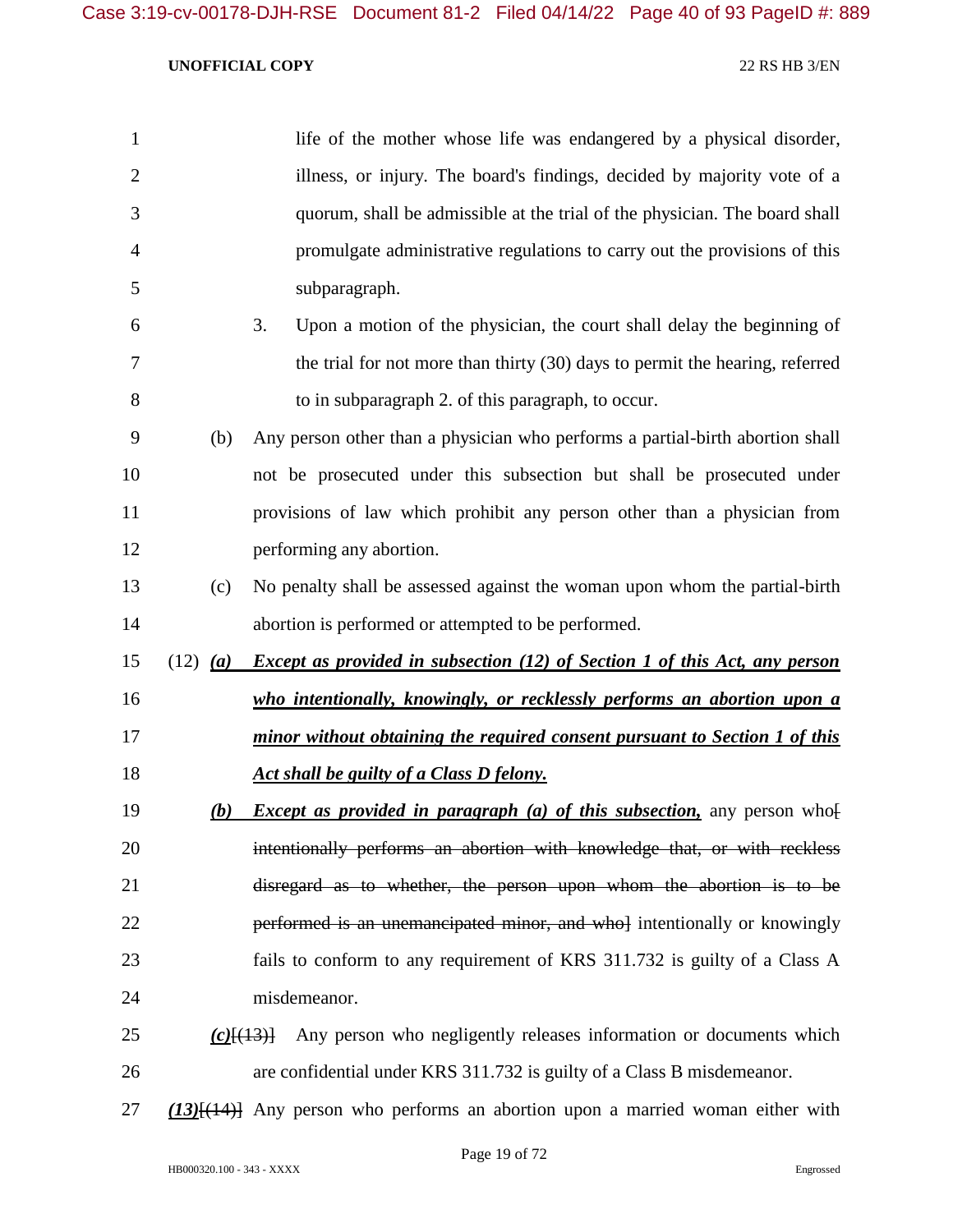| $\mathbf{1}$   | knowledge or in reckless disregard of whether KRS 311.735 applies to her and who                 |
|----------------|--------------------------------------------------------------------------------------------------|
| $\overline{2}$ | intentionally, knowingly, or recklessly fails to conform to the requirements of KRS              |
| 3              | 311.735 shall be guilty of a Class D felony.                                                     |
| $\overline{4}$ | $(14)$ { $(15)$ } Any person convicted of violating KRS 311.750 shall be guilty of a Class B     |
| 5              | felony.                                                                                          |
| 6              | $(15)$ { $(16)$ } Any person who violates KRS 311.760(2) shall be guilty of a Class D felony.    |
| $\tau$         | $(16)$ [ $(17)$ ] Any person who violates KRS 311.770 shall be guilty of a Class D felony.       |
| 8              | $(17)$ [ $(18)$ ] Except as provided in KRS 311.787(3), any person who intentionally violates    |
| 9              | KRS 311.787 shall be guilty of a Class D felony.                                                 |
| 10             | $(18)$ $(19)$ A person convicted of violating KRS 311.780 shall be guilty of a Class C           |
| 11             | felony.                                                                                          |
| 12             | $(19)(20)$ Except as provided in KRS 311.782(6), any person who intentionally violates           |
| 13             | KRS 311.782 shall be guilty of a Class D felony.                                                 |
| 14             | $(20)$ $\{(21)$ Any person who violates KRS 311.783(1) shall be guilty of a Class B              |
| 15             | misdemeanor.                                                                                     |
| 16             | $(21)$ { $(22)$ } Any person who violates KRS 311.7705(1) is guilty of a Class D felony.         |
| 17             | $(22)$ { $(23)$ } Any person who violates KRS 311.7706(1) is guilty of a Class D felony.         |
| 18             | $(23)$ [ $(24)$ ] Except as provided in KRS 311.731(7), any person who violates KRS              |
| 19             | 311.731(2) shall be guilty of a Class D felony.                                                  |
| 20             | $(24)$ { $(25)$ } Any physician, physician assistant, advanced practice registered nurse, nurse, |
| 21             | or other healthcare provider who intentionally violates KRS 311.823(2) shall be                  |
| 22             | guilty of a Class D felony. As used in this subsection, "healthcare provider" has the            |
| 23             | same meaning as in KRS 311.821.                                                                  |
| 24             | $(25)$ { $(26)$ } Any person who violates KRS 311.810 shall be guilty of a Class A               |
| 25             | misdemeanor.                                                                                     |
| 26             | $(26)$ $(27)$ Any professional medical association or society, licensed physician, or            |
| 27             | hospital or hospital medical staff who shall have violated the provisions of KRS                 |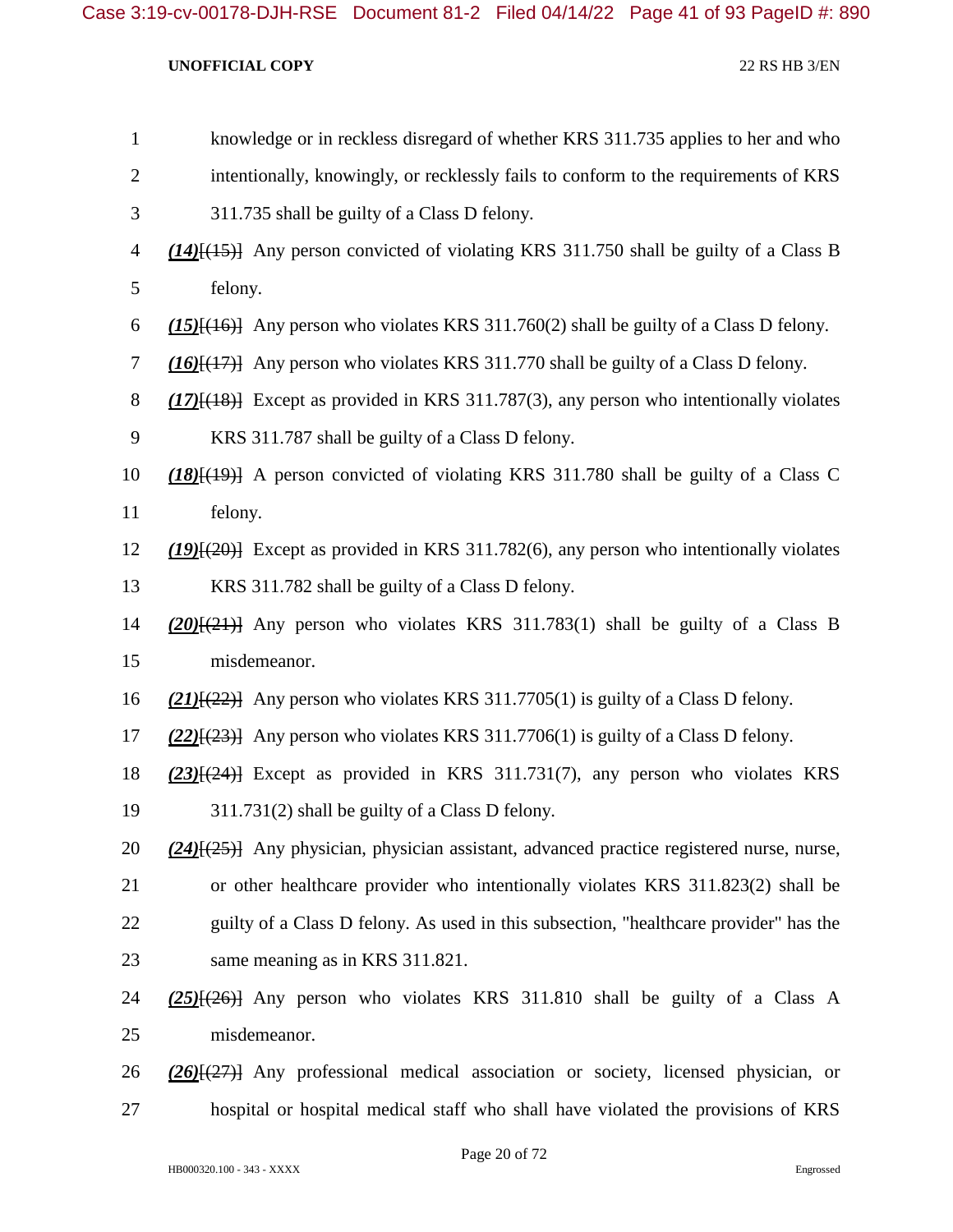| $\mathbf{1}$ |     | 311.606 shall be guilty of a Class B misdemeanor.                                                |
|--------------|-----|--------------------------------------------------------------------------------------------------|
| 2            |     | $(27)$ [ $(28)$ ] Any administrator, officer, or employee of a publicly owned hospital or        |
| 3            |     | publicly owned health care facility who performs or permits the performance of                   |
| 4            |     | abortions in violation of KRS 311.800(1) shall be guilty of a Class A misdemeanor.               |
| 5            |     | $(28)(29)$ } Any person who violates KRS 311.905(3) shall be guilty of a violation.              |
| 6            |     | $(29)(30)$ Any person who violates the provisions of KRS 311.820 shall be guilty of a            |
| 7            |     | Class A misdemeanor.                                                                             |
| 8            |     | (30)[(31)] (a) Any person who fails to test organs, skin, or other human tissue which is         |
| 9            |     | to be transplanted, or violates the confidentiality provisions required by KRS                   |
| 10           |     | 311.281, shall be guilty of a Class A misdemeanor.                                               |
| 11           | (b) | Any person who has human immunodeficiency virus infection, who knows he                          |
| 12           |     | is infected with human immunodeficiency virus, and who has been informed                         |
| 13           |     | that he may communicate the infection by donating organs, skin, or other                         |
| 14           |     | human tissue who donates organs, skin, or other human tissue shall be guilty                     |
| 15           |     | of a Class D felony.                                                                             |
| 16           |     | $(31)$ { $(32)$ } Any person who sells or makes a charge for any transplantable organ shall be   |
| 17           |     | guilty of a Class D felony.                                                                      |
| 18           |     | $(32)$ { $(33)$ } Any person who offers remuneration for any transplantable organ for use in     |
| 19           |     | transplantation into himself shall be fined not less than five thousand dollars                  |
| 20           |     | $(\$5,000)$ nor more than fifty thousand dollars $(\$50,000)$ .                                  |
| 21           |     | $(33)$ [ $(34)$ ] Any person brokering the sale or transfer of any transplantable organ shall be |
| 22           |     | guilty of a Class C felony.                                                                      |
| 23           |     | $(34)$ $(35)$ Any person charging a fee associated with the transplantation of a                 |
| 24           |     | transplantable organ in excess of the direct and indirect costs of procuring,                    |
| 25           |     | distributing, or transplanting the transplantable organ shall be fined not less than             |
| 26           |     | fifty thousand dollars (\$50,000) nor more than five hundred thousand dollars                    |
| 27           |     | $(\$500,000).$                                                                                   |
|              |     |                                                                                                  |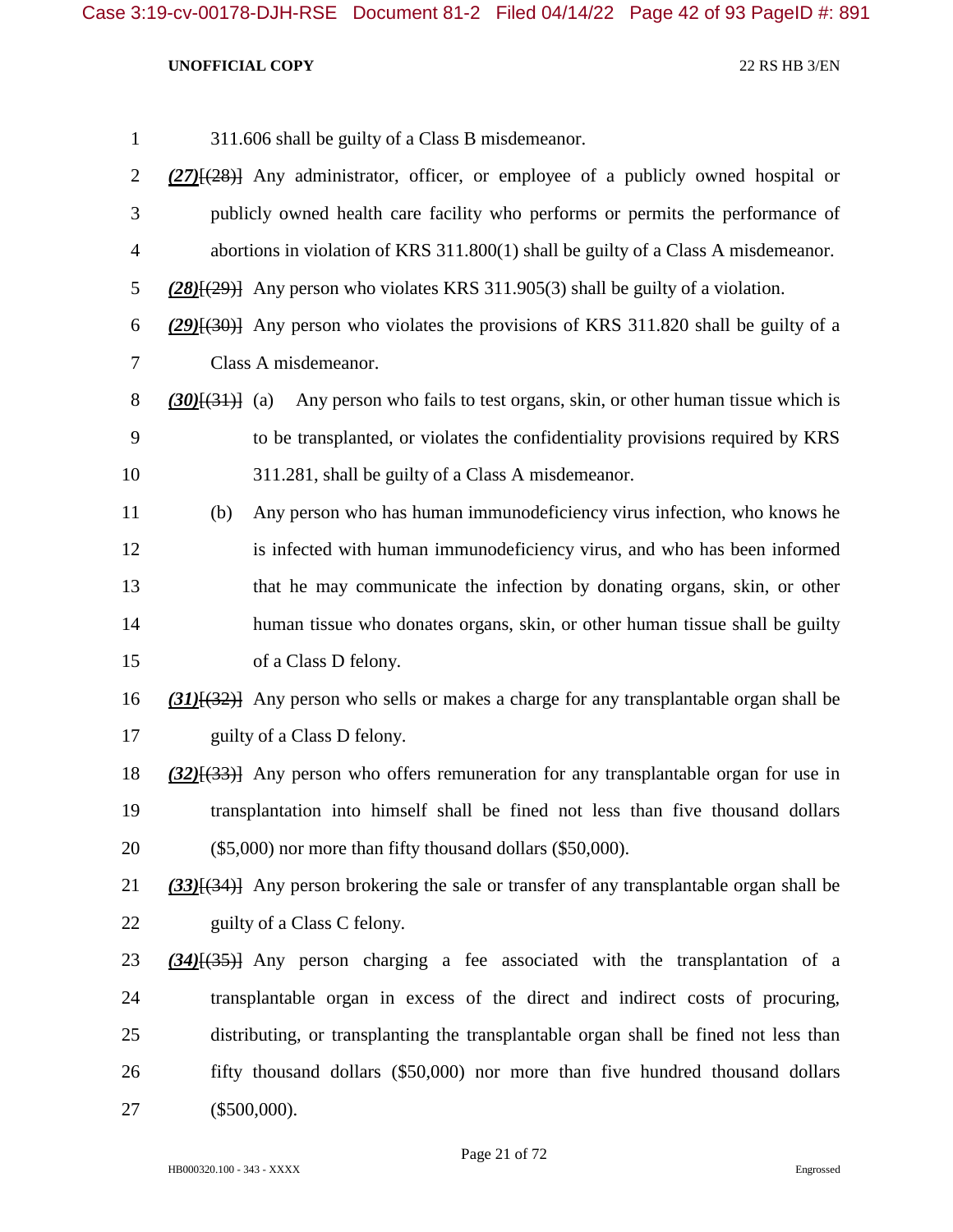|                | $(35)$ { $(36)$ } Any hospital performing transplantable organ transplants which knowingly |
|----------------|--------------------------------------------------------------------------------------------|
| 2              | fails to report the possible sale, purchase, or brokering of a transplantable organ        |
| 3              | shall be fined not less than ten thousand dollars $(\$10,000)$ or more than fifty          |
| $\overline{4}$ | thousand dollars (\$50,000).                                                               |

- *(36)*[(37)] (a) Any physician or qualified technician who violates KRS 311.727 shall be fined not more than one hundred thousand dollars (\$100,000) for a first offense and not more than two hundred fifty thousand dollars (\$250,000) for each subsequent offense.
- (b) In addition to the fine, the court shall report the violation of any physician, in writing, to the Kentucky Board of Medical Licensure for such action and discipline as the board deems appropriate.
- *(37)*[(38)] Any person who violates KRS 311.691 shall be guilty of a Class B misdemeanor for the first offense, and a Class A misdemeanor for a second or subsequent offense. In addition to any other penalty imposed for that violation, the board may, through the Attorney General, petition a Circuit Court to enjoin the person who is violating KRS 311.691 from practicing genetic counseling in violation of the requirements of KRS 311.690 to 311.700.
- *(38)*[(39)] Any person convicted of violating KRS 311.728 shall be guilty of a Class D felony.
- *(39) (a) A person who intentionally, knowingly, or recklessly violates Sections 5 to 11 of this Act is guilty of a Class D felony.*
- *(b) No criminal penalty may be assessed against a pregnant patient upon whom a drug-induced abortion is attempted, induced, or performed.*
- 24 Section 4. KRS 213.101 is amended to read as follows:
- 25 (1)  $\frac{1}{2}$  Each abortion as defined in KRS 213.011 which occurs in the Commonwealth, regardless of the length of gestation, shall be reported to the Vital Statistics Branch by the person in charge of the institution within *three*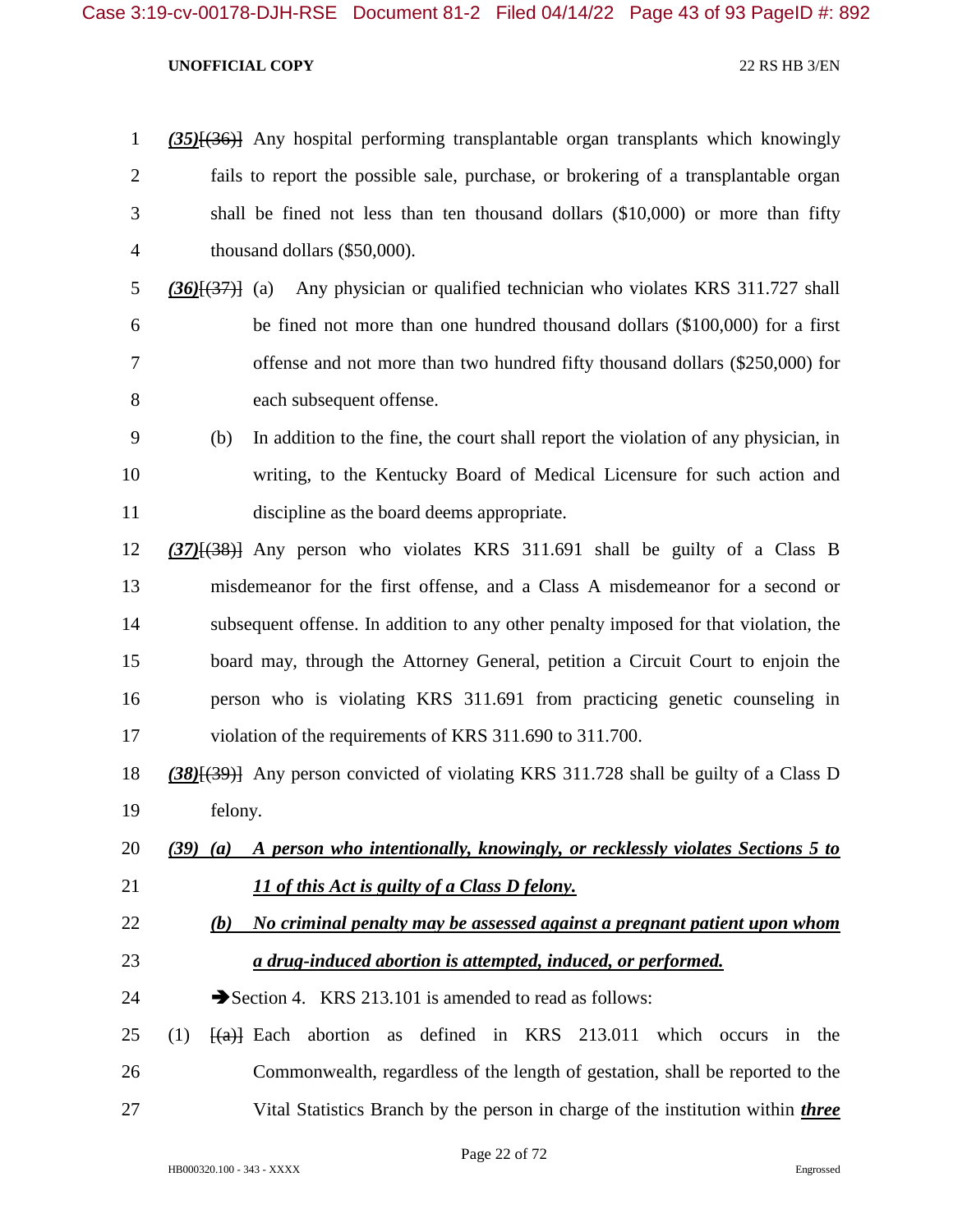| 1              |                             | $(3)$ [fifteen $(15)$ ] days after the end of the month in which the abortion                          |
|----------------|-----------------------------|--------------------------------------------------------------------------------------------------------|
| $\overline{2}$ |                             | occurred. If the abortion was performed outside an institution, the attending                          |
| 3              |                             | physician shall prepare and file the report within <i>three</i> (3) $\left\{\frac{4}{11}\right\}$ days |
| 4              |                             | after the end of the month in which the abortion occurred.                                             |
| 5              | $(2)$ $\{(\rightarrow)\}$   | The report shall include all the information the physician is required to certify                      |
| 6              |                             | in writing or determine under KRS 311.731, 311.7704, 311.7705, 311.7706,                               |
| 7              |                             | 311.7707, 311.774, 311.782, <del>[and ]</del> 311.783, <b>Sections 1, 8, and 9 of this Act, and at</b> |
| 8              | a minimum:                  |                                                                                                        |
| 9              | (a)                         | The full name and address of the physician who performed the abortion or                               |
| 10             |                             | provided the abortion-inducing drug as defined in Section 5 of this Act;                               |
| 11             | (b)                         | The address at which the abortion was performed or the address at which                                |
| 12             |                             | the abortion-inducing drug was provided by a qualified physician, or the                               |
| 13             |                             | method of obtaining the abortion-inducing drug if not provided by a                                    |
| 14             |                             | qualified physician, including mail order, internet order, or by a telehealth                          |
| 15             |                             | provider in which case identifying information for the pharmacy, Web site                              |
| 16             |                             | address, or the telemedicine provider shall be included;                                               |
| 17             | (c)                         | The names, serial numbers, National Drug Codes, lot numbers, and                                       |
| 18             |                             | expiration dates of the specific abortion-inducing drugs that were provided                            |
| 19             |                             | to the pregnant patient and the dates each were provided;                                              |
| 20             | (d)                         | The full name and address of the referring physician, agency, or service, if                           |
| 21             |                             | any;                                                                                                   |
| 22             | (e)                         | The pregnant patient's city or town, county, state, country of residence, and                          |
| 23             |                             | zip code;                                                                                              |
| 24             | (f)                         | <b>The pregnant patient's age, race, and ethnicity;</b>                                                |
| 25             | $\left( \mathbf{g} \right)$ | The age or approximate age of the father, if known;                                                    |
| 26             | (h)                         | The total number and dates of each previous pregnancy, live birth, and                                 |
| 27             |                             | <i>abortion of the pregnant patient;</i>                                                               |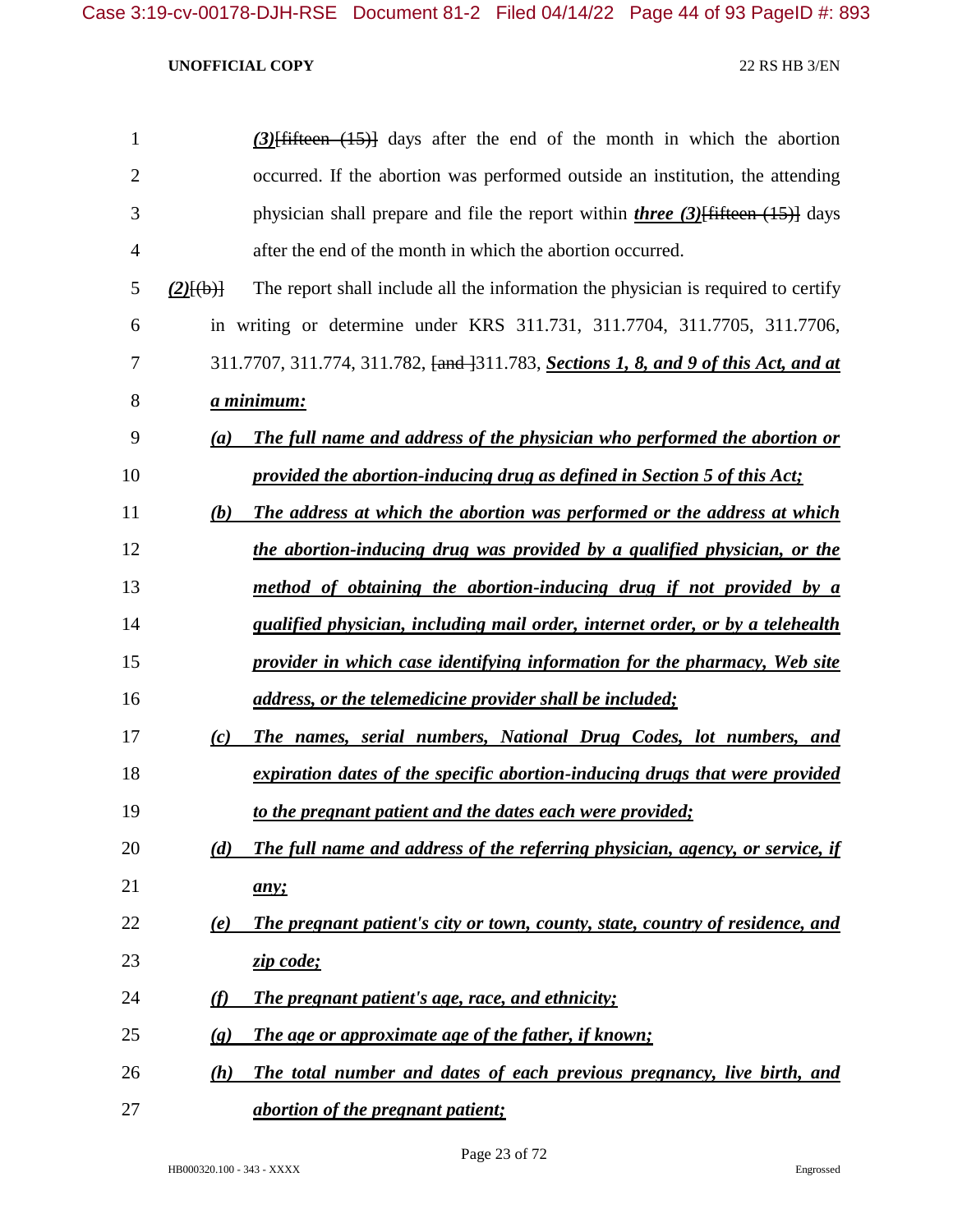| 1              | (i)                             | The probable gestational and post-fertilization ages of the unborn child, the    |
|----------------|---------------------------------|----------------------------------------------------------------------------------|
| $\overline{2}$ |                                 | methods used to confirm the gestational and post-fertilization ages, and the     |
| 3              |                                 | date determined;                                                                 |
| 4              | (i)                             | A list of any pre-existing medical conditions of the pregnant patient that       |
| 5              |                                 | may complicate her pregnancy, if any, including hemorrhage, infection,           |
| 6              |                                 | <i>uterine perforation, cervical laceration, retained products, or any other</i> |
| 7              |                                 | <i>condition;</i>                                                                |
| 8              | $\left( k\right)$               | Whether the fetus was delivered alive and the length of time the fetus           |
| 9              |                                 | survived;                                                                        |
| 10             | $\mathcal{U}$                   | Whether the fetus was viable and, if viable, the medical reason for              |
| 11             |                                 | termination;                                                                     |
| 12             | (m)                             | <b>Whether a pathological examination of the fetus was performed;</b>            |
| 13             | (n)                             | Whether the pregnant patient returned for a follow-up examination, the           |
| 14             |                                 | date and results of any such follow-up examination, and what reasonable          |
| 15             |                                 | efforts were made by the qualified physician to encourage the patient to         |
| 16             |                                 | reschedule a follow-up examination if the appointment was missed;                |
| 17             | $\boldsymbol{(\boldsymbol{o})}$ | Whether the woman suffered any complications or adverse events<br>as             |
| 18             |                                 | defined in Section 5 of this Act and what specific complications or adverse      |
| 19             |                                 | <u>events occurred, and any follow-up treatment provided as required by</u>      |
| 20             |                                 | <b>Section 26 of this Act;</b>                                                   |
| 21             | (p)                             | Whether the pregnant patient was Rh negative and, if so, was provided with       |
| 22             |                                 | an Rh negative information fact sheet and treated with the prevailing            |
| 23             |                                 | medical standard of care to prevent harmful fetal or child outcomes or Rh        |
| 24             |                                 | <i>incompatibility in future pregnancies;</i>                                    |
| 25             | (q)                             | The amount billed to cover the treatment for specific complications or           |
| 26             |                                 | adverse events, including whether the treatment was billed to Medicaid,          |
| 27             |                                 | private insurance, private pay, or other method. This should include ICD-10      |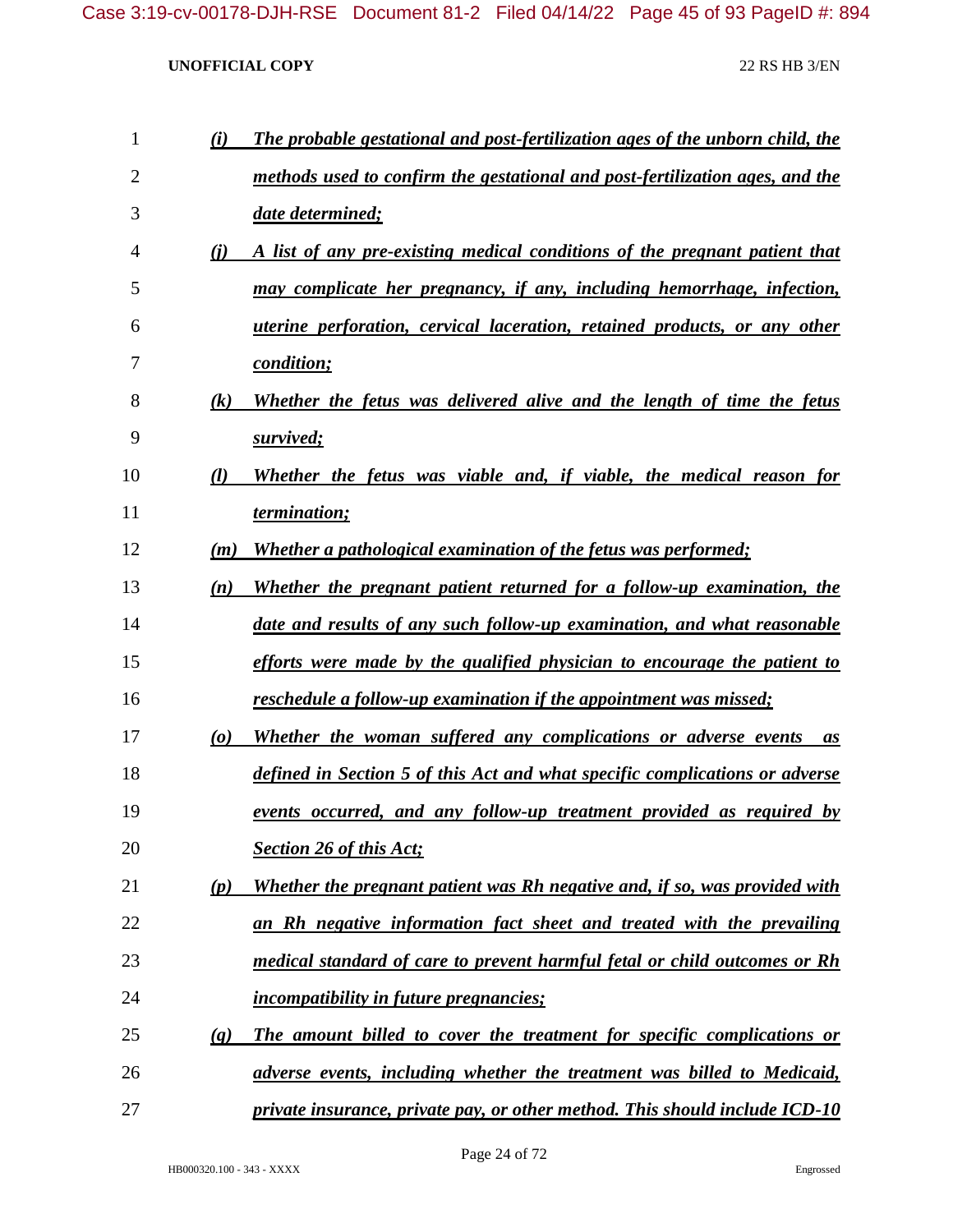| $\mathbf{1}$   | codes reported and charges for any physician, hospital, emergency room,                                |
|----------------|--------------------------------------------------------------------------------------------------------|
| $\overline{2}$ | prescription or other drugs, laboratory tests, and any other costs for                                 |
| 3              | treatment rendered;                                                                                    |
| 4              | The reason for the abortion, if known, including abuse, coercion,<br>(r)                               |
| 5              | harassment, or trafficking; and                                                                        |
| 6              | Whether the pregnant patient was tested for sexually transmitted diseases<br>(s)                       |
| 7              | when providing the informed consent required in KRS 311.725 and Section                                |
| 8              | <u>8 of this Act twenty-four (24) hours before the abortion procedure or tested</u>                    |
| 9              | at the time of the abortion procedure, and if the pregnant patient tested                              |
| 10             | positive, was treated or referred for treatment and follow-up care[but shall                           |
| 11             | not include information which will identify the physician, woman, or man                               |
| 12             | involved.                                                                                              |
| 13             | The report shall not contain:<br>(3)                                                                   |
| 14             | The name of the pregnant patient;<br>(a)                                                               |
| 15             | Common identifiers such as a Social Security number and motor vehicle<br>(b)                           |
| 16             | <i>operator's license number; and</i>                                                                  |
| 17             | Any other information or identifiers that would make it possible to ascertain<br>(c)                   |
| 18             | the patient's identity.                                                                                |
| 19             | If a person other than the physician described in this subsection makes or<br>$(4)$ $\{(\text{e})\}$   |
| 20             | maintains a record required by <b>Section 1 of this Act</b> , KRS 311.7704, 311.7705,                  |
| 21             | 311.7706, or 311.7707 on the physician's behalf or at the physician's direction, that                  |
| 22             | person shall comply with the reporting requirement described in this subsection as if                  |
| 23             | the person were the physician.                                                                         |
| 24             | Each prescription issued for <i>an abortion-inducing drug as defined in Section</i><br>$(5)$ [ $(2)$ ] |
| 25             | 5 of this Act <sup>[RU-486</sup> , cytotec, pitocin, mifeprex, misoprostol, or any other drug or       |
| 26             | eombination of drugs] for which the primary indication is the induction of abortion                    |
| 27             | as defined in KRS 213.011 shall be reported to the Vital Statistics Branch within                      |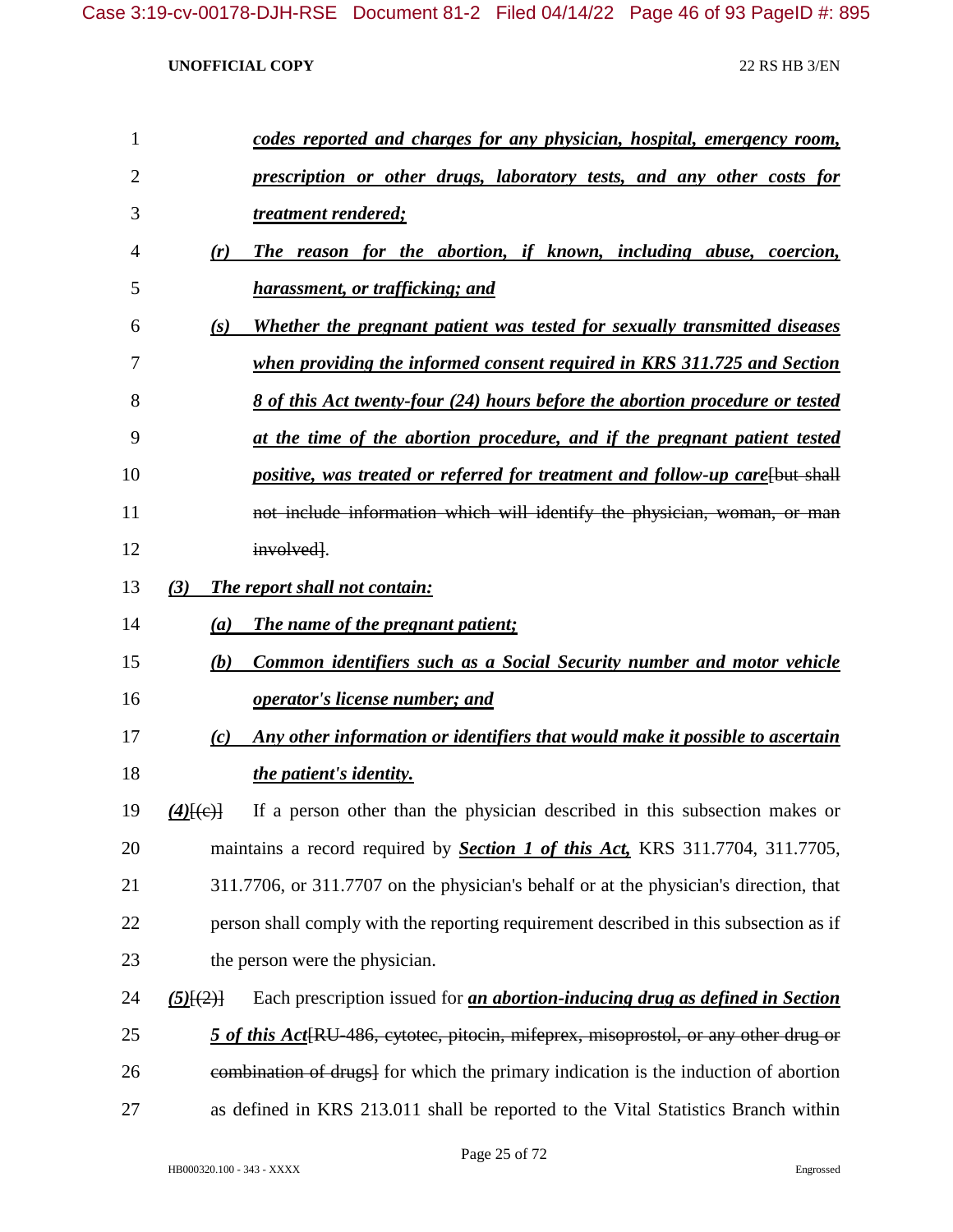*three (3)*<sup>[fifteen (15)]</sup> days after the end of the month in which the prescription was issued as required by KRS 311.774, but the report shall not include information which will identify the woman involved or anyone who may be picking up the prescription on behalf of the woman.

 *(6)*[(3)] The name of the person completing the report and the reporting institution shall not be subject to disclosure under KRS 61.870 to 61.884.

 *(7)*[(4)] By September 30 of each year, the Vital Statistics Branch shall issue a public report that provides statistics on all data collected, including the type of abortion procedure used, for the previous calendar year compiled from all of the reports covering that calendar year submitted to the cabinet in accordance with this section 11 for each of the items listed in [subsections (1) and (2) of ]this section. Each annual report shall also provide statistics for all previous calendar years in which this section was in effect, adjusted to reflect any additional information from late or corrected reports. The Vital Statistics Branch shall ensure that none of the information included in the report could reasonably lead to the identification of any pregnant woman upon whom an abortion was performed or attempted. Each annual report shall be made available on the cabinet's Web site.

 *(8)*[(5)] (a) Any person or institution who fails to submit a report by the end of thirty (30) days following the due date set in [subsections (1) and (2) of ]this section shall be subject to a late fee of five hundred dollars (\$500) for each additional thirty (30) day period or portion of a thirty (30) day period the report is overdue.

 (b) Any person or institution who fails to submit a report, or who has submitted only an incomplete report, more than one (1) year following the due date set in **Example 1 Example 1 Example 1 Example 1 Example 1 Example 1 Example 1 Example 1 Example 1 Example 1 Example 1 Example 1 Example 1 Example 1 Example 1 Example 1 Example 1 Example 1 Ex**  Vital Statistics Branch be directed by a court of competent jurisdiction to submit a complete report within a time period stated by court order or be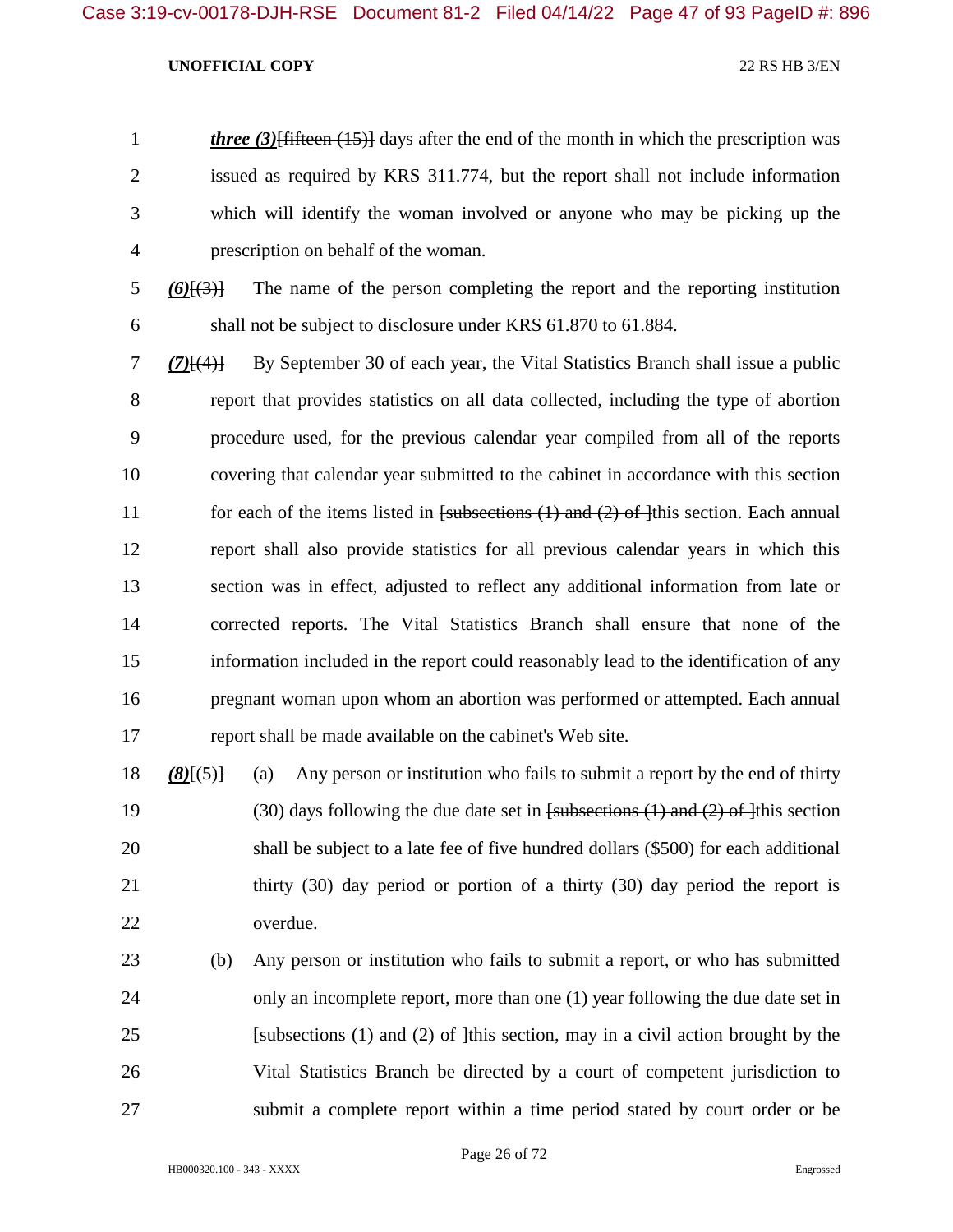| 1              |              | subject to contempt of court.                                                    |
|----------------|--------------|----------------------------------------------------------------------------------|
| $\overline{2}$ | (c)          | Failure by any physician to comply with the requirements of this section, other  |
| 3              |              | than filing a late report, or to submit a complete report in accordance with a   |
| 4              |              | court order shall subject the physician to KRS 311.595.                          |
| 5              | $(9)$ [(6)]  | Intentional falsification of any report required under this section is a Class A |
| 6              |              | misdemeanor.                                                                     |
| 7              | (10)(7)      | The Vital Statistics Branch shall promulgate administrative regulations in       |
| 8              |              | accordance with KRS Chapter 13A to assist in compliance with this section.       |
| 9              | $(11)$ $(a)$ | The Office of the Inspector General, Cabinet for Health and Family               |
| 10             |              | Services, shall annually audit the required reporting of abortion-related        |
| 11             |              | information to the Vital Statistics Branch in this section and Section 29 of     |
| 12             |              | this Act, and in so doing, shall function as a health oversight agency of the    |
| 13             |              | <b>Commonwealth for this specific purpose.</b>                                   |
| 14             | (b)          | The Office of the Inspector General shall ensure that none of the                |
| 15             |              | information included in the audit report could reasonably lead to the            |
| 16             |              | identification of any pregnant woman upon whom an abortion was                   |
| 17             |              | <i><u><b>performed or attempted.</b></u></i>                                     |
| 18             | (c)          | If any personally identifiable information is viewed or recorded by the          |
| 19             |              | <b>Office of the Inspector General in conducting an audit authorized by this</b> |
| 20             |              | subsection, the information held by the Inspector General shall not be           |
| 21             |              | subject to the Kentucky Open Records Act, shall be confidential, and shall       |
| 22             |              | only be released upon court order.                                               |
| 23             | (d)          | <b>The Inspector General shall submit a written report to the General</b>        |
| 24             |              | <b>Assembly and the Attorney General by October 1 of each year. The reports</b>  |
| 25             |              | shall include findings from:                                                     |
| 26             |              | The audit required in this subsection, including any identified<br>1.            |
| 27             |              | reporting deficiencies; and                                                      |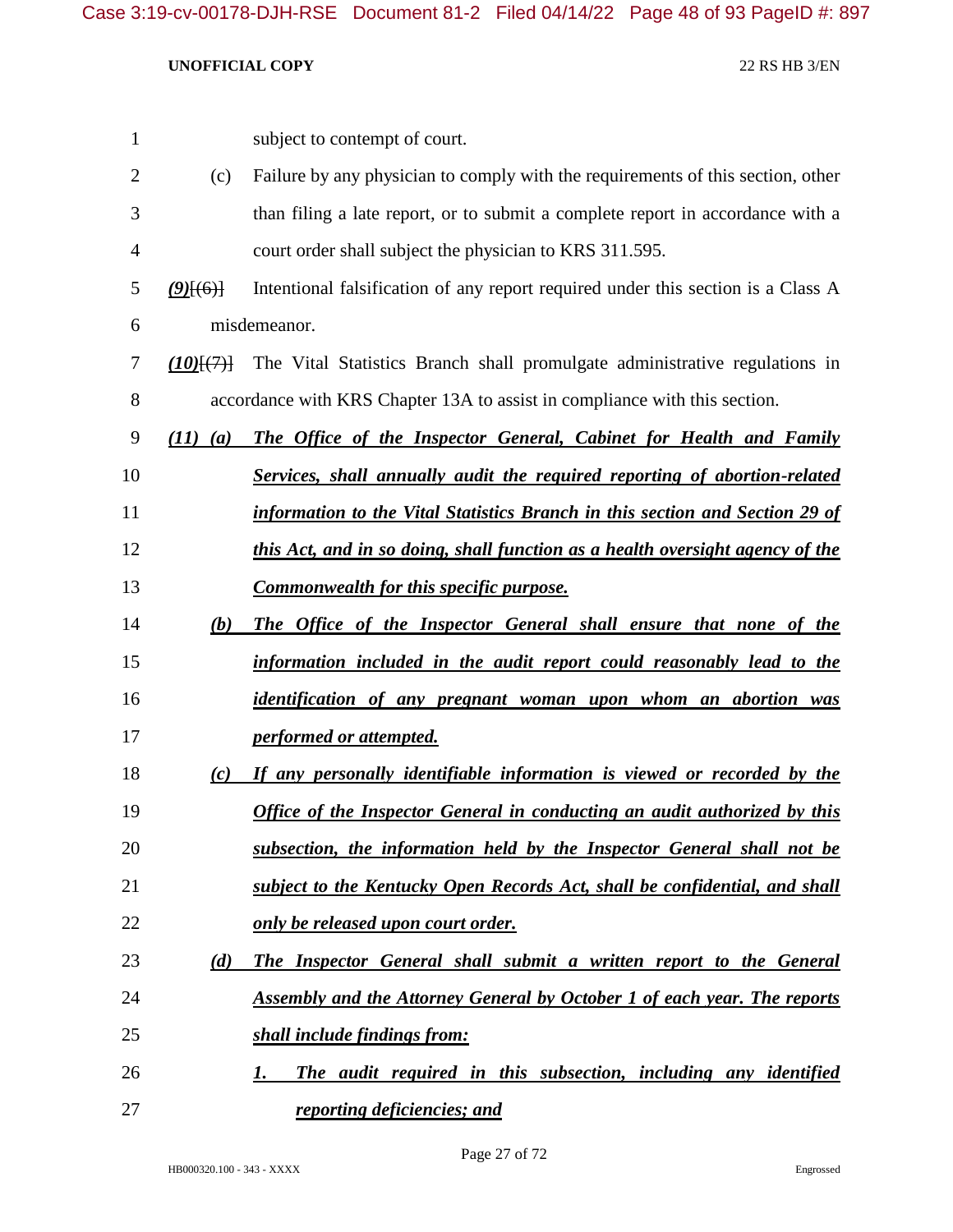| 1              | All abortion facility inspections, including any violations of KRS<br>2.              |
|----------------|---------------------------------------------------------------------------------------|
| $\overline{2}$ | 216B.0431 and 216B.0435.                                                              |
| 3              | A NEW SECTION OF KRS 311.710 TO 311.820 IS CREATED<br>$\rightarrow$ SECTION 5.        |
| 4              | TO READ AS FOLLOWS:                                                                   |
| 5              | As used in Sections 5 to 11 of this Act unless the context otherwise requires:        |
| 6              | "Abortion" has the same meaning as in KRS 311.720;<br>(I)                             |
| 7              | "Abortion-inducing drug" means a medicine, drug, or any other substance or<br>(2)     |
| 8              | combination of substances prescribed or dispensed with the intent of terminating      |
| 9              | the clinically diagnosable pregnancy of a woman, with knowledge that the              |
| 10             | termination will, with reasonable likelihood, cause the death of the unborn child.    |
| 11             | This includes the off-label use of drugs known to have abortion-inducing              |
| 12             | properties, which are prescribed specifically with the intent of causing an           |
| 13             | abortion, such as mifepristone (mifeprex), misoprostol (cytotec), and                 |
| 14             | methotrexate, or any generic or therapeutic equivalents thereof. The use of such      |
| 15             | drugs to induce abortion is also known as "medical," "medication," "RU-486,"          |
| 16             | <u>"mifeprex regimen," or "drug-induced" abortion. This definition does not apply</u> |
| 17             | to drugs that may be known to cause an abortion but which are prescribed for          |
| 18             | other medical indications (e.g., chemotherapeutic agents, diagnostic drugs, etc.);    |
| 19             | "Adverse event" means, as defined the Food and Drug Administration (FDA) in<br>(3)    |
| 20             | 21 CFR 312.32, any untoward medical occurrence associated with the use of a           |
| 21             | drug in humans, whether or not considered drug related. "Adverse event" does          |
| 22             | not include an adverse event or suspected adverse reaction that, had it occurred      |
| 23             | in a more severe form, might have caused death;                                       |
| 24             | "Associated physician" means a physician who has entered into an associated<br>(4)    |
| 25             | physician agreement established in Section 17 of this Act;                            |
| 26             | "Cabinet" means the Cabinet for Health and Family Services;<br>(5)                    |
| 27             | "Complication" or "abortion complication" means only the following physical<br>(6)    |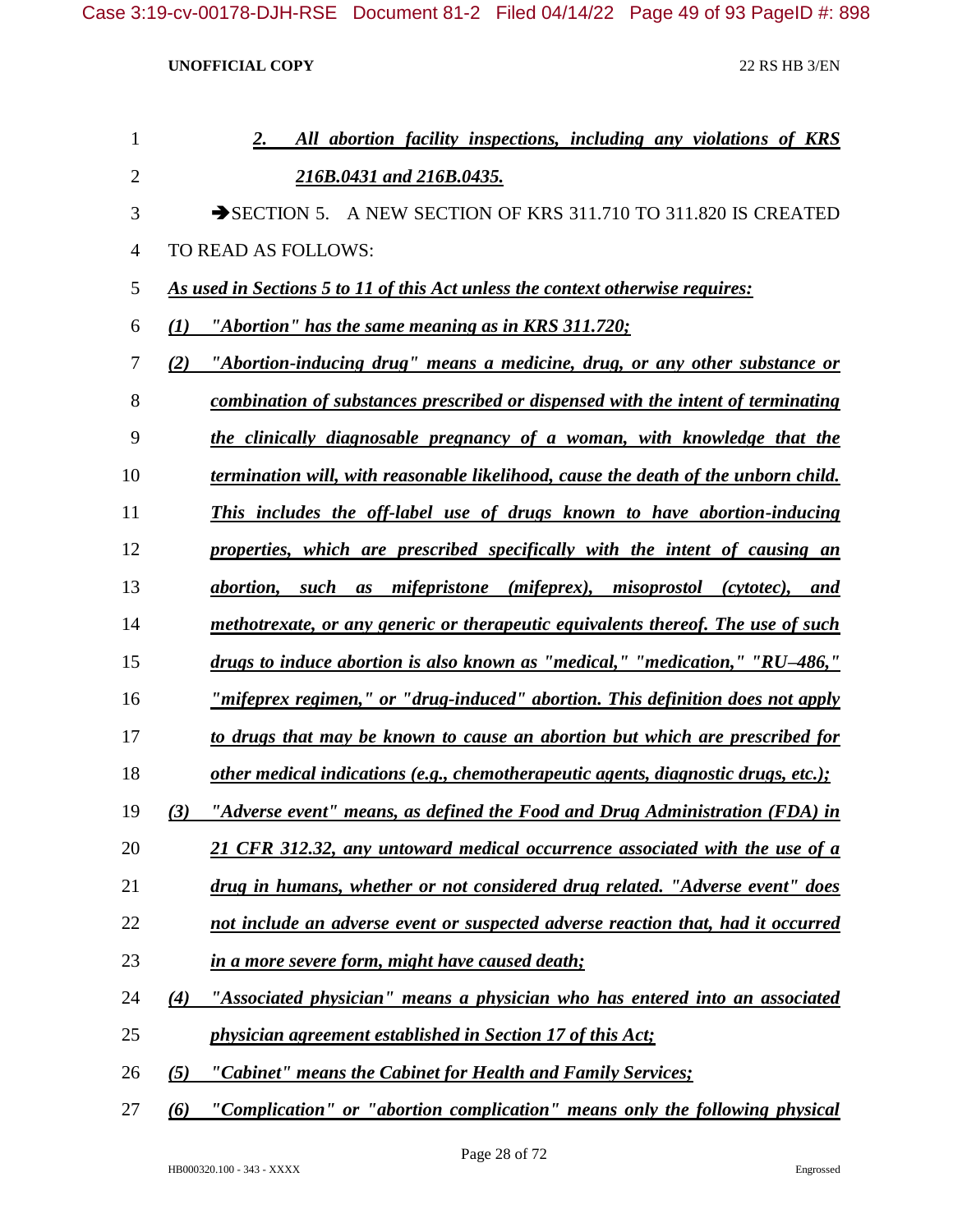| $\mathbf{1}$   |     | or psychological conditions which, in the reasonable medical judgment of a           |
|----------------|-----|--------------------------------------------------------------------------------------|
| $\overline{2}$ |     | licensed healthcare professional, arise as a primary or secondary result of an       |
| 3              |     | induced abortion: uterine perforation, cervical laceration, infection, vaginal       |
| $\overline{4}$ |     | bleeding that qualifies as a Grade 2 or higher adverse event according to the        |
| 5              |     | Common Terminology Criteria for Adverse Events, pulmonary embolism, deep             |
| 6              |     | vein thrombosis, failure to actually terminate the pregnancy, incomplete abortion    |
| 7              |     | (retained tissue), pelvic inflammatory disease, missed ectopic pregnancy, cardiac    |
| 8              |     | arrest, respiratory arrest, renal failure, shock, amniotic fluid embolism, coma,     |
| 9              |     | death, free fluid in the abdomen, allergic reactions to anesthesia and abortion-     |
| 10             |     | inducing drugs, psychological complications as diagnosed that are listed in the      |
| 11             |     | <b>current Diagnostic and Statistical Manual of Mental Disorders, and any other</b>  |
| 12             |     | <u>"adverse event" as defined by the FDA criteria provided in the MedWatch</u>       |
| 13             |     | <b>Reporting System;</b>                                                             |
| 14             | (7) | "Gestational age" has the same meaning as in KRS 311.7701;                           |
| 15             | (8) | "Hospital" has the same meaning as in KRS 311.720;                                   |
| 16             | (9) | "Manufacturer" or "distributor" means an individual or entity that creates,          |
| 17             |     | produces, supplies, transports, or sells drugs, including any substances:            |
| 18             |     | Recognized by an official pharmacopoeia or formulary;<br>(a)                         |
| 19             |     | Intended for use in the diagnosis, cure, mitigation, treatment, or prevention<br>(b) |
| 20             |     | of disease;                                                                          |
| 21             |     | Other than food, intended to affect the structure or any function of the<br>(c)      |
| 22             |     | body; and                                                                            |
| 23             |     | Intended for use as a component of a medicine but not a device or a<br>(d)           |
| 24             |     | component, part, or accessory of a device;                                           |
| 25             |     | (10) "Nonsurgical abortion provider" means a qualified physician who is registered   |
| 26             |     | with the Cabinet for Health and Family Services;                                     |
| 27             |     | $(11)$ "Physician" has the same meaning as in KRS 311.720;                           |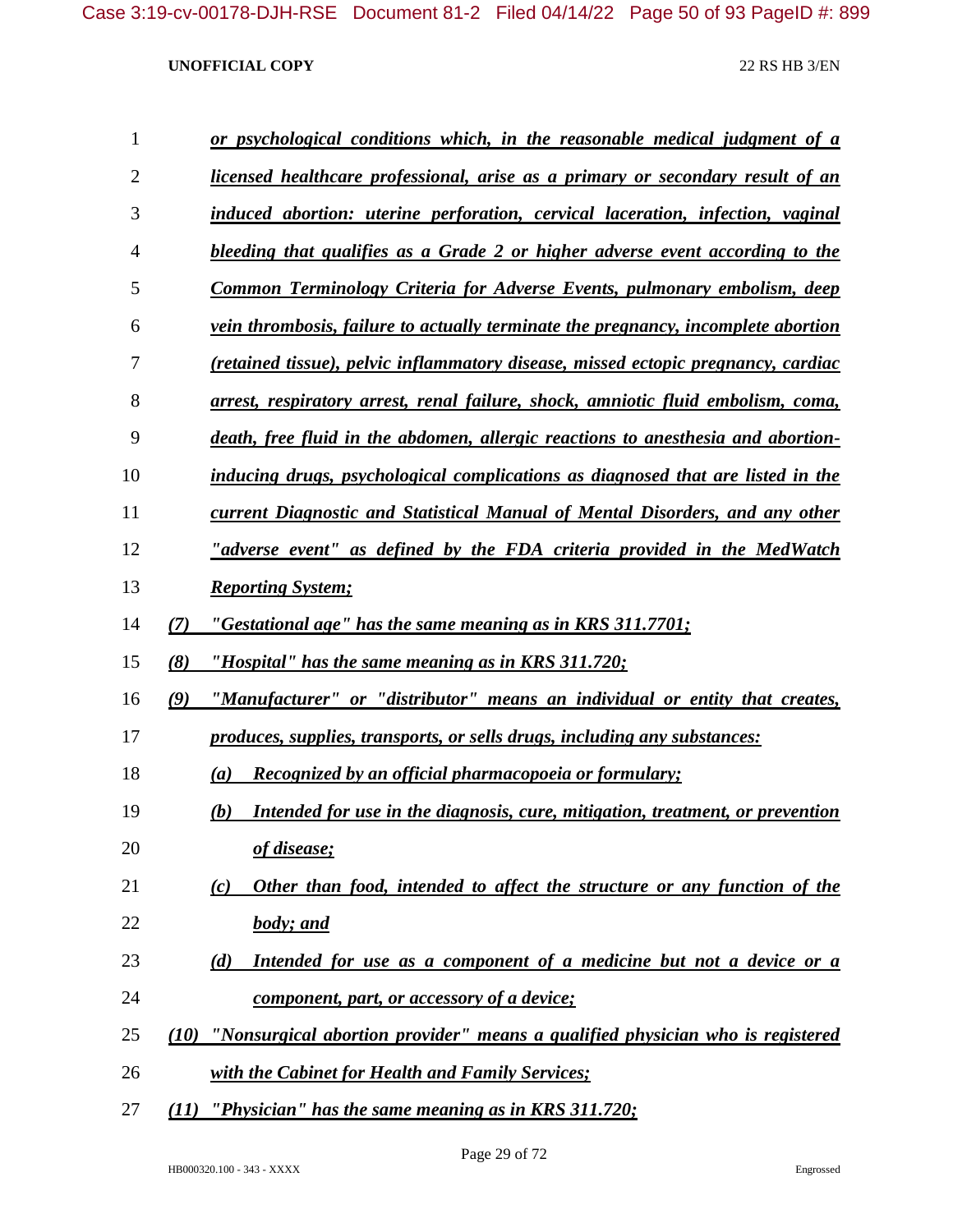| 1  | (12) "Pregnancy" or "pregnant" has the same meaning as intrauterine pregnancy as                   |
|----|----------------------------------------------------------------------------------------------------|
| 2  | <u>defined in KRS 311.7701;</u>                                                                    |
| 3  | (13) "Provide" or "provision" means any act of giving, selling, dispensing,                        |
| 4  | <u>administering, transferring possession, delivering, transporting to, or otherwise</u>           |
| 5  | <i><u><b>providing or prescribing an abortion-inducing drug;</b></u></i>                           |
| 6  | $(14)$ "Qualified physician" means a physician who is credentialed and competent to:               |
| 7  | <b>Identify and document a viable intrauterine pregnancy;</b><br>$\left(a\right)$                  |
| 8  | Assess the gestational age of pregnancy and to inform the patient of<br>(b)                        |
| 9  | <i>gestational age-specific risks;</i>                                                             |
| 10 | Diagnose ectopic pregnancy;<br>(c)                                                                 |
| 11 | Determine blood type and administer the prevailing medical standard of<br>(d)                      |
| 12 | care to prevent harmful fetal or child outcomes or Rh incompatibility in                           |
| 13 | <u>future pregnancies if a pregnant patient is Rh negative;</u>                                    |
| 14 | Assess for signs of domestic abuse, reproductive control, human trafficking,<br>(e)                |
| 15 | and other signals of coerced abortion;                                                             |
| 16 | (f)<br><b>Provide surgical intervention or has entered into a contract with another</b>            |
| 17 | <i>qualified physician to provide surgical intervention; and</i>                                   |
| 18 | Supervise and bear legal responsibility for any agent, employee, or<br>$\left( \mathbf{g} \right)$ |
| 19 | <u>contractor who is participating in any part of the procedure, including but</u>                 |
| 20 | not limited to pre-procedure evaluation and care; and                                              |
| 21 | (15) "Unborn child" has the same meaning as in KRS 311.781.                                        |
| 22 | SECTION 6. A NEW SECTION OF KRS 311.710 TO 311.820 IS CREATED                                      |
| 23 | TO READ AS FOLLOWS:                                                                                |
| 24 | Abortion-inducing drugs shall only be provided to a pregnant person by a<br>$\mathcal{L}(I)$       |
| 25 | qualified physician who is registered with the Cabinet for Health and Family                       |
| 26 | Services as a nonsurgical abortion provider by following the procedures                            |
| 27 | <u>established in Sections 7, 8, and 9 of this Act.</u>                                            |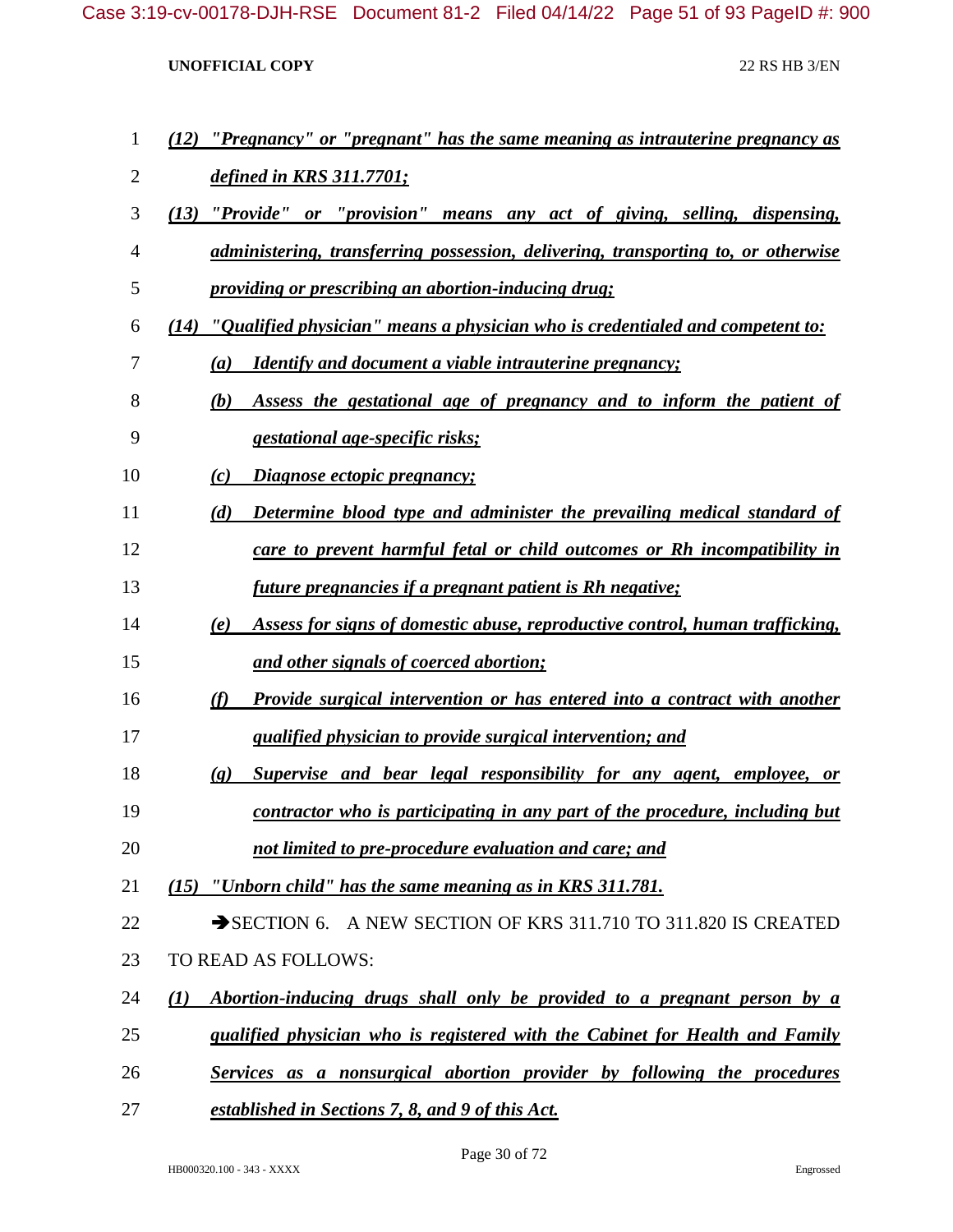| 1  | It shall be unlawful for any manufacturer, distributor, physician, qualified<br>(2)                 |
|----|-----------------------------------------------------------------------------------------------------|
| 2  | physician, pharmacy, or any other person to intentionally, knowingly, or                            |
| 3  | recklessly dispense, prescribe, or distribute any abortion-inducing drug as defined                 |
| 4  | in Section 5 of this Act to a pregnant person via courier, delivery, or mail service.               |
| 5  | $\rightarrow$ SECTION 7.<br>A NEW SECTION OF KRS 311.710 TO 311.820 IS CREATED                      |
| 6  | TO READ AS FOLLOWS:                                                                                 |
| 7  | A qualified physician providing an abortion-inducing drug as defined in Section<br>$\mathcal{L}(I)$ |
| 8  | 5 of this Act shall:                                                                                |
| 9  | Be credentialed and competent to handle complication management,<br>(a)                             |
| 10 | <i>including emergency transfer; or</i>                                                             |
| 11 | Have a signed contract with an associated physician who is credentialed to<br>(b)                   |
| 12 | handle complications and produce that signed contract, including the name                           |
| 13 | and phone number of the associated physician, upon the request of the                               |
| 14 | cabinet and each pregnant patient.                                                                  |
| 15 | A qualified physician providing an abortion-inducing drug as defined in Section<br>(2)              |
| 16 | 5 of this Act shall examine the patient in person and, prior to providing an                        |
| 17 | <i>abortion-inducing drug, shall:</i>                                                               |
| 18 | <b>Independently verify that a pregnancy exists;</b><br>$\left(a\right)$                            |
| 19 | Determine the patient's blood type and, if the patient is Rh negative, provide<br>(b)               |
| 20 | the patient with an Rh negative information fact sheet and offer to provide                         |
| 21 | treatment with the prevailing medical standard of care to prevent harmful                           |
| 22 | fetal or child outcomes or Rh incompatibility in future pregnancies at the                          |
| 23 | time of the abortion;                                                                               |
| 24 | Inform the patient that the remains of the unborn child may be visible in<br>(c)                    |
| 25 | the process of completing the abortion; and                                                         |
| 26 | Document, in the patient's medical chart, the gestational age and<br>(d)                            |
| 27 | intrauterine location of the pregnancy, and whether the patient received                            |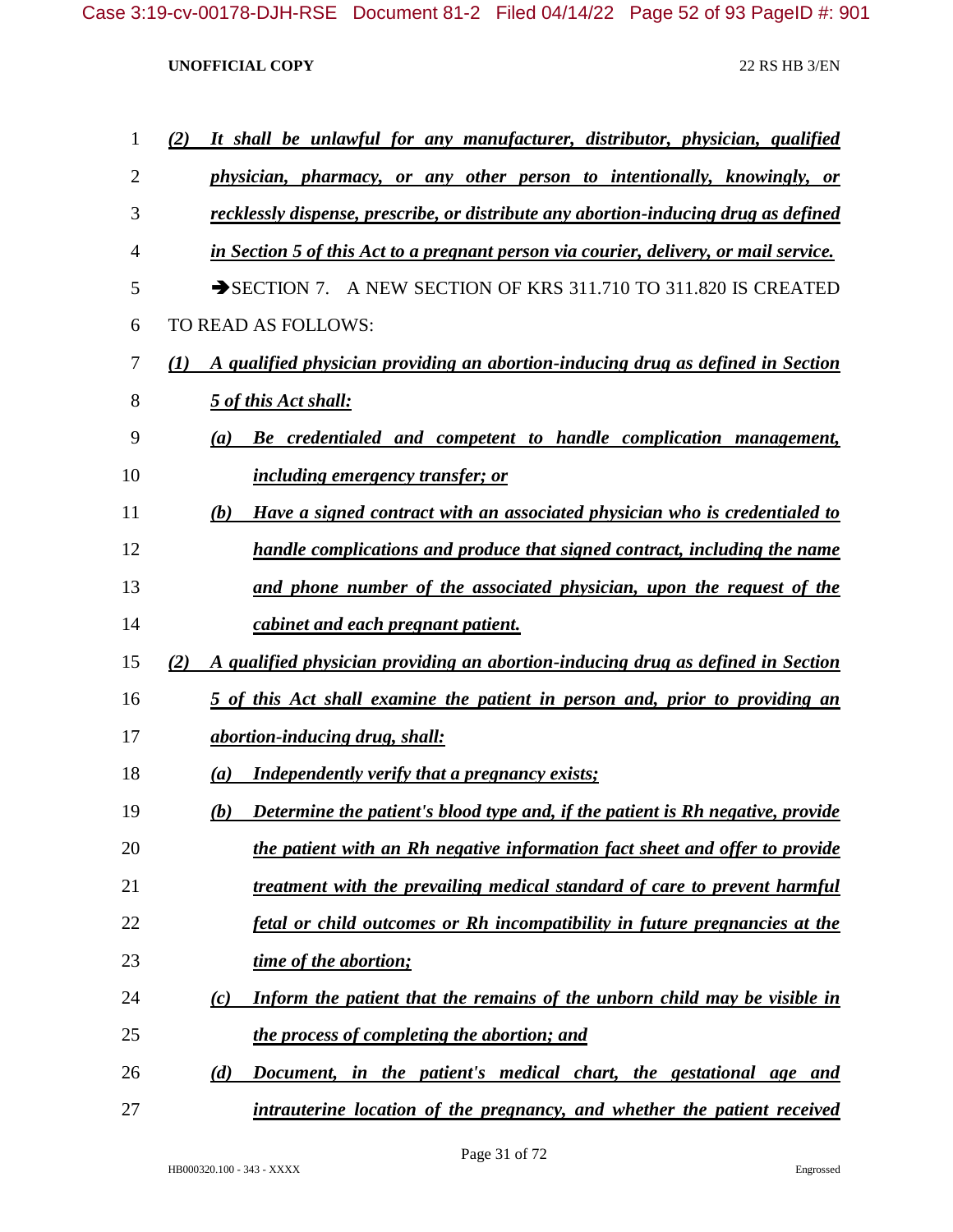| $\mathbf{1}$   | treatment for Rh negativity, as diagnosed, by the most accurate standard of                |
|----------------|--------------------------------------------------------------------------------------------|
| $\overline{2}$ | medical care.                                                                              |
| 3              | (3)<br>The qualified physician or an agent of the qualified physician providing any<br>(a) |
| $\overline{4}$ | abortion-inducing drug as defined in Section 5 of this Act shall schedule a                |
| 5              | follow-up visit for the patient for approximately seven (7) to fourteen (14)               |
| 6              | days after administration of the abortion-inducing drug to confirm that the                |
| 7              | pregnancy is completely terminated and to assess any degree of bleeding.                   |
| 8              | (b)<br>The qualified physician shall make all reasonable efforts to ensure that the        |
| 9              | patient returns for the scheduled appointment.                                             |
| 10             | A brief description of the efforts made to comply with this subsection,<br>(c)             |
| 11             | including the date, time, and identification by name of the person making                  |
| 12             | such efforts, shall be included in the patient's medical record.                           |
| 13             | SECTION 8. A NEW SECTION OF KRS 311.710 TO 311.820 IS CREATED                              |
| 14             | TO READ AS FOLLOWS:                                                                        |
| 15             | An abortion-inducing drug as defined in Section 5 of this Act shall not be<br>(I)          |
| 16             | provided to a pregnant patient without the informed consent of the patient.                |
| 17             | Informed consent shall be obtained at least twenty-four (24) hours before the              |
| 18             | abortion-inducing drug is provided to a pregnant patient, except if, in the                |
| 19             | reasonable medical judgment of the qualified physician, compliance with this               |
| 20             | subsection would pose a risk of:                                                           |
| 21             | The death of the pregnant patient; or<br>(a)                                               |
| 22             | The substantial and irreversible physical impairment of a major bodily<br>(b)              |
| 23             | function, not including psychological or emotional conditions, of the                      |
| 24             | pregnant patient.                                                                          |
| 25             | A qualified physician shall use a form created by the Cabinet for Health and<br>(2)        |
| 26             | Family Services to obtain the consent required prior to providing an abortion-             |
| 27             | inducing drug as defined in Section 5 of this Act and submit the completed form            |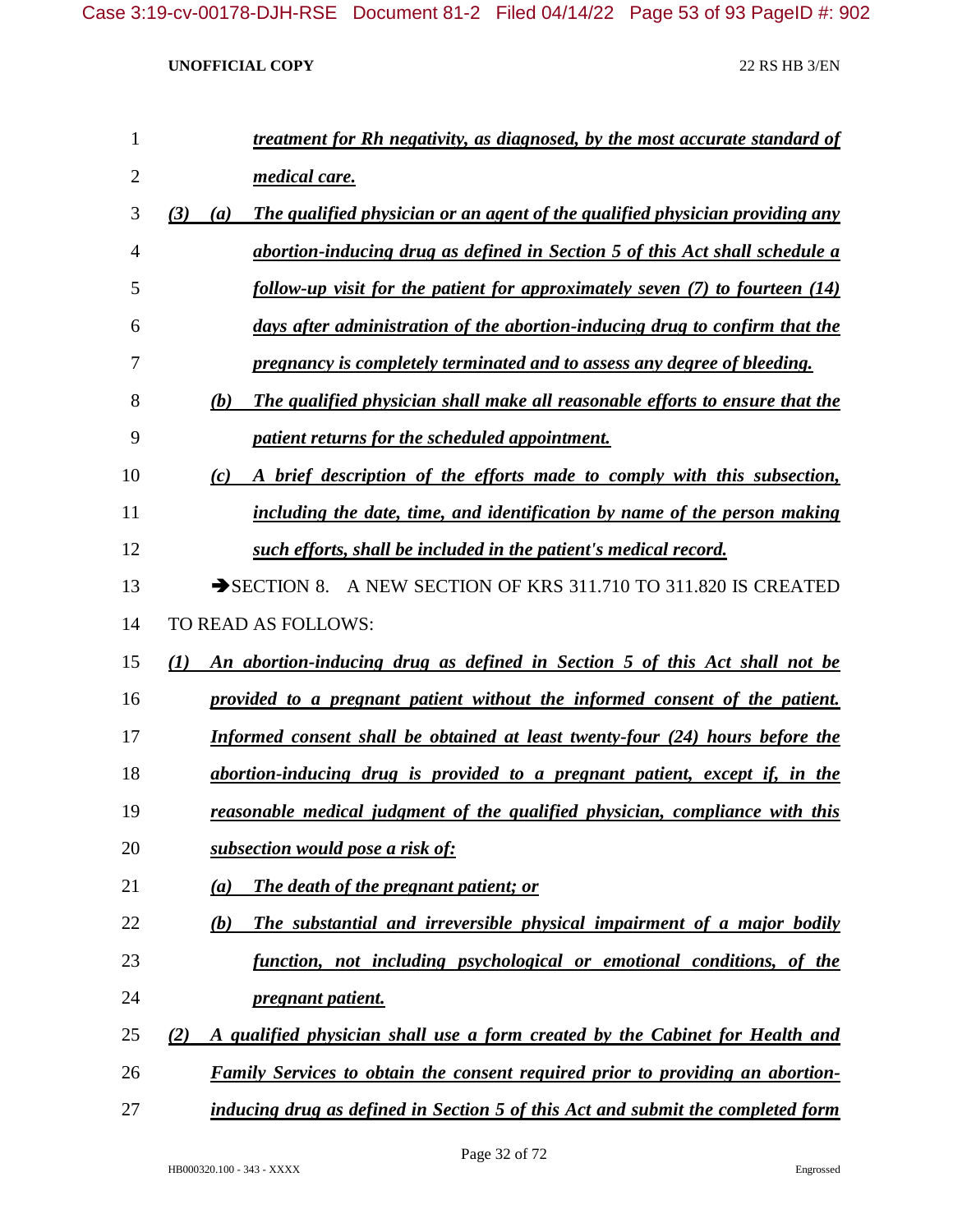| 1  |     | to the cabinet.                                                                                           |
|----|-----|-----------------------------------------------------------------------------------------------------------|
| 2  | (3) | A consent form is not valid and consent is not sufficient, unless:                                        |
| 3  |     | The patient initials each entry, list, description, or declaration required to be<br>(a)                  |
| 4  |     | on the consent form;                                                                                      |
| 5  |     | (b)<br>The patient signs the consent statement; and                                                       |
| 6  |     | The qualified physician signs the qualified physician declaration.<br>(c)                                 |
| 7  | (4) | The consent form shall include but is not limited to the following:                                       |
| 8  |     | The probable gestational age of the unborn child as determined by both<br>(a)                             |
| 9  |     | patient history and by ultrasound results used to confirm gestational age;                                |
| 10 |     | (b)<br>A detailed description of the steps to complete the drug-induced abortion;                         |
| 11 |     | A detailed list of the risks related to the specific abortion-inducing drug as<br>(c)                     |
| 12 |     | defined in Section 5 of this Act or drugs to be used, including potential                                 |
| 13 |     | complications and adverse events as defined in Section 5 of this Act;                                     |
| 14 |     | (d)<br>If the pregnant patient was Rh negative, the pregnant patient was provided                         |
| 15 |     | with an Rh negative information fact sheet and offered treatment with the                                 |
| 16 |     | prevailing medical standard of care to prevent harmful fetal or child                                     |
| 17 |     | <u><b>outcomes or Rh incompatibility in future pregnancies;</b></u>                                       |
| 18 |     | That the risks of complications from a medication abortion, including<br>(e)                              |
| 19 |     | <i>incomplete abortion, increase with advancing gestational age;</i>                                      |
| 20 |     | That it may be possible to reverse the effects of the abortion-inducing drug<br>(f)                       |
| 21 |     | <i>if desired but that this should be done as soon as possible;</i>                                       |
| 22 |     | That the patient may see the remains of the unborn child in the process of<br>$\left( \mathbf{g} \right)$ |
| 23 |     | completing the abortion;                                                                                  |
| 24 |     | That initial studies suggest that children born after reversing the effects of<br>(h)                     |
| 25 |     | the abortion-inducing drug mifeprex/mifepristone have no greater risk of                                  |
| 26 |     | birth defects than the general population;                                                                |
| 27 |     | (i)<br>That initial studies suggest that there is no increased risk of maternal                           |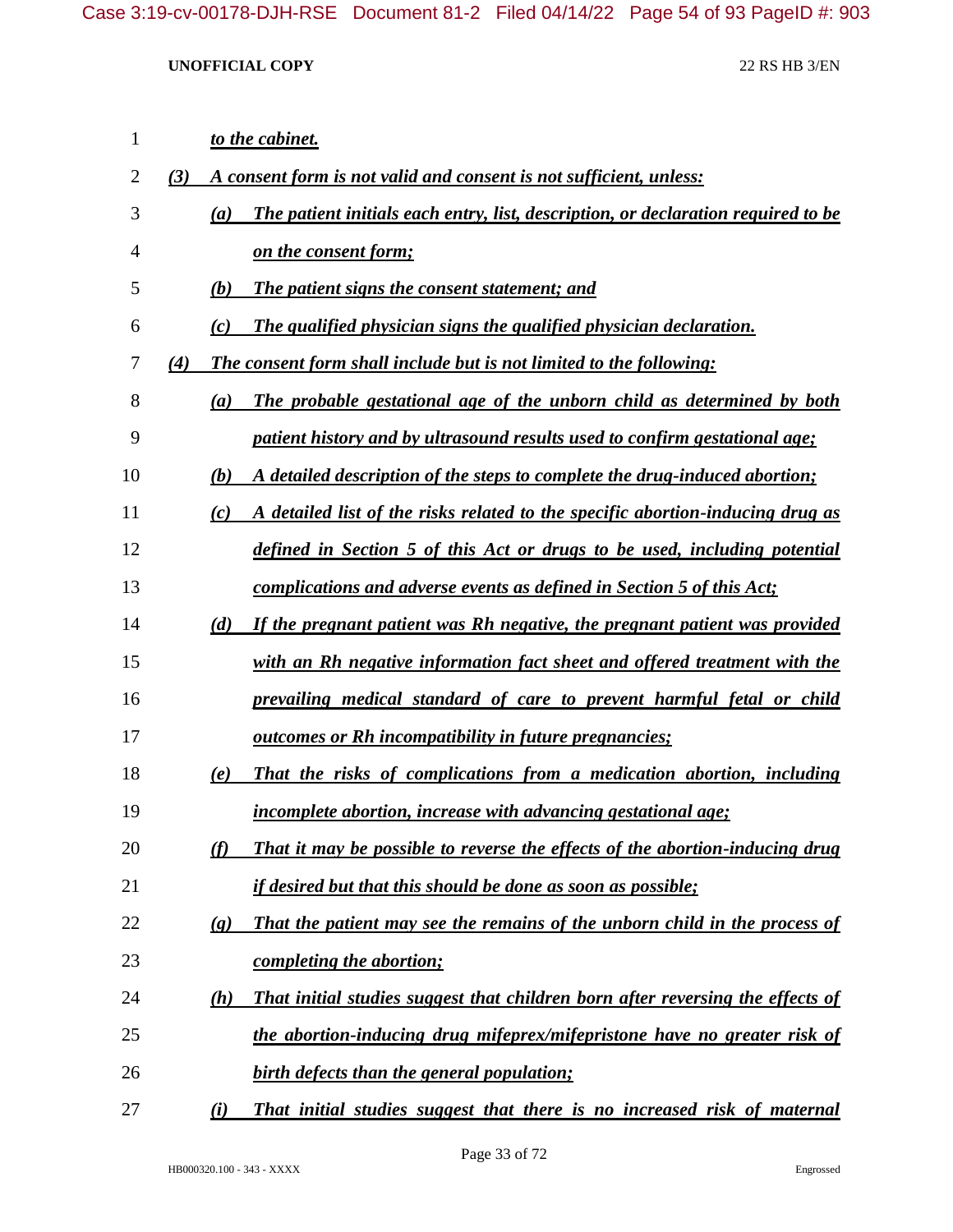| 1              |     | mortality after reversing the effects of the abortion-inducing drug           |
|----------------|-----|-------------------------------------------------------------------------------|
| $\overline{2}$ |     | mifeprex/mifepristone;                                                        |
| 3              | (i) | That information on and assistance with reversing the effects of abortion-    |
| 4              |     | inducing drugs are available in the state-prepared materials and on the       |
| 5              |     | cabinet's Web site;                                                           |
| 6              | (k) | An "acknowledgment of risks and consent statement" which the pregnant         |
| 7              |     | patient shall sign. The pregnant patient shall initial by each statement and  |
| 8              |     | the statement shall include but is not limited to the following declarations: |
| 9              |     | That the pregnant patient understands that the abortion-inducing<br>1.        |
| 10             |     | drug regimen or procedure is intended to end the pregnancy and will           |
| 11             |     | result in the death of the unborn child;                                      |
| 12             |     | That the pregnant patient is not being forced to have an abortion, has<br>2.  |
| 13             |     | the choice not to have the abortion, and may withdraw consent to the          |
| 14             |     | abortion-inducing drug regimen even after it has been provided;               |
| 15             |     | That the pregnant patient understands that the abortion-inducing<br>3.        |
| 16             |     | drug to be provided has specific risks and may result in specific             |
| 17             |     | <i>complications;</i>                                                         |
| 18             |     | That the pregnant patient has been given the opportunity to ask<br>4.         |
| 19             |     | questions about the pregnancy, the development of the unborn child,           |
| 20             |     | alternatives to abortion, the abortion-inducing drug or drugs to be           |
| 21             |     | used, and the risks and complications possible when abortion-                 |
| 22             |     | <i>inducing drugs are provided;</i>                                           |
| 23             |     | That the pregnant patient was specifically told that information on the<br>5. |
| 24             |     | potential ability of qualified medical professionals to reverse the           |
| 25             |     | effects of a drug-induced abortion is available and where to obtain           |
| 26             |     | information for assistance in locating a medical professional that can        |
| 27             |     | aid in the reversal of a drug-induced abortion;                               |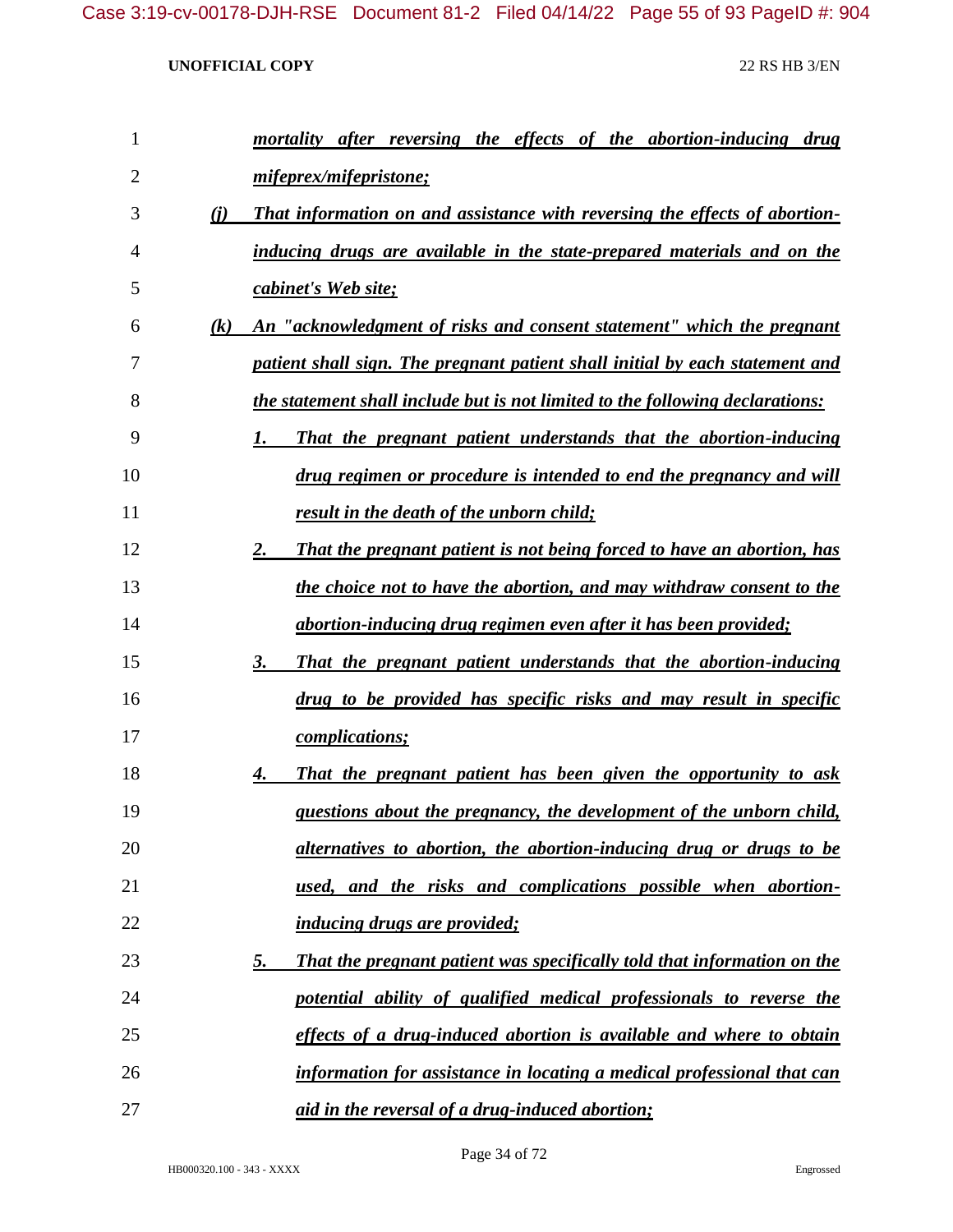| 1              | That the pregnant patient has been provided access to printed<br>6.                           |
|----------------|-----------------------------------------------------------------------------------------------|
| $\overline{2}$ | <u>materials on informed consent for abortion;</u>                                            |
| 3              | <b>That the pregnant patient has been given the name and phone number</b><br>7.               |
| 4              | of the associated physician who has agreed to provide medical care                            |
| 5              | and treatment in the event of complications associated with the                               |
| 6              | <u>abortion-inducing drug regimen or procedure;</u>                                           |
| 7              | 8.<br><b>That the qualified physician will schedule an in-person follow-up visit</b>          |
| 8              | for the patient for approximately seven (7) to fourteen (14) days after                       |
| 9              | providing the abortion-inducing drug or drugs to confirm that the                             |
| 10             | pregnancy is completely terminated and to assess any degree of                                |
| 11             | <b>bleeding and other complications;</b>                                                      |
| 12             | That the pregnant patient has received or been given sufficient<br>9.                         |
| 13             | information to give informed consent to the abortion-inducing drug                            |
| 14             | regimen or procedure; and                                                                     |
| 15             | That the patient has a private right of action to sue the qualified<br>10.                    |
| 16             | physician under the laws of Kentucky if the patient feels coerced or                          |
| 17             | misled prior to obtaining an abortion;                                                        |
| 18             | $\mathcal{U}$<br>A qualified physician's declaration that states that the qualified physician |
| 19             | has explained the abortion-inducing drug or drugs to be provided, has                         |
| 20             | provided all of the information required in paragraph $(k)$ of this subsection,               |
| 21             | and has answered all of the woman's questions, shall be signed by the                         |
| 22             | <i><u><b>gualified physician; and</b></u></i>                                                 |
| 23             | If prescribing for the purpose of inducing an abortion, a qualified physician<br>(m)          |
| 24             | shall include the following on the prescription for an abortion-inducing                      |
| 25             | drug: "For The Purpose of Abortion Inducement".                                               |
| 26             | SECTION 9. A NEW SECTION OF KRS 311.710 TO 311.820 IS CREATED                                 |
| 27             | TO READ AS FOLLOWS:                                                                           |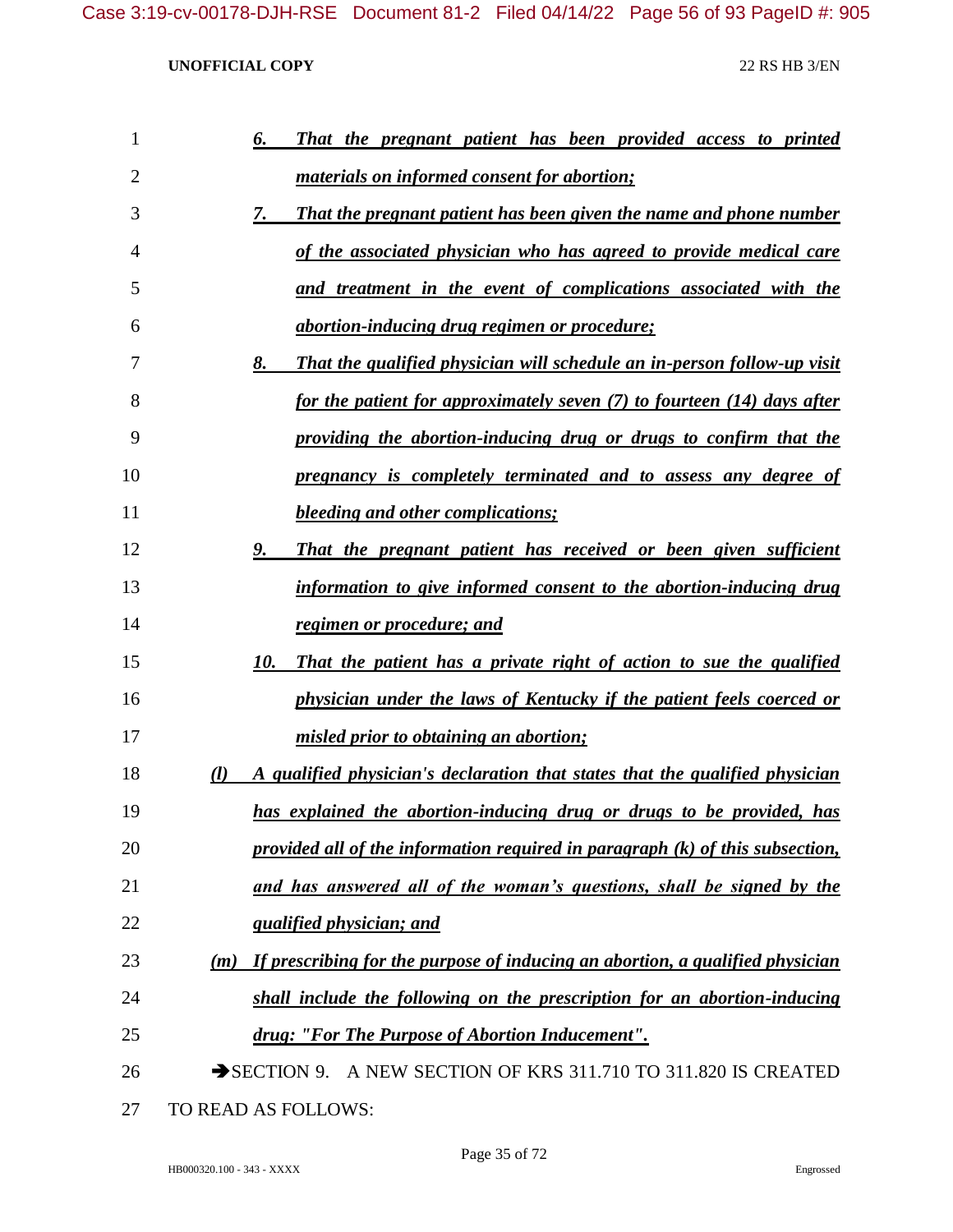| 1              | (I) | <b>Each abortion-inducing drug as defined in Section 5 of this Act provided to a</b> |
|----------------|-----|--------------------------------------------------------------------------------------|
| $\overline{2}$ |     | pregnant patient by a qualified physician shall be reported to the cabinet as        |
| 3              |     | required by Section 26 of this Act.                                                  |
| $\overline{4}$ | (2) | If a qualified physician provides an abortion-inducing drug as defined in Section    |
| 5              |     | 5 of this Act to a pregnant woman for the purpose of inducing an abortion, and if    |
| 6              |     | the qualified physician knows that the woman who uses the abortion-inducing          |
| 7              |     | drug for the purpose of inducing an abortion experiences, during or within           |
| 8              |     | fifteen $(15)$ days after the use of the abortion-inducing drug, an adverse event as |
| 9              |     | defined in Section 5 of this Act, the qualified physician shall provide a written    |
| 10             |     | report of the adverse event within three (3) days of the event to the federal Food   |
| 11             |     | and Drug Administration via the MedWatch reporting system, the cabinet, and          |
| 12             |     | the board.                                                                           |
| 13             | (3) | Any physician, qualified physician, associated physician, or other healthcare        |
| 14             |     | provider who diagnoses or knowingly treats a patient, either contemporaneously       |
| 15             |     | to or at any time after a drug-induced abortion, for a complication or adverse       |
| 16             |     | event as defined in Section 5 of this Act related to the drug-induced abortion shall |
| 17             |     | make a report of the complication or adverse event to the cabinet on a report form   |
| 18             |     | provided by the cabinet. The report shall be completed and signed by the             |
| 19             |     | physician, qualified physician, or other healthcare provider who diagnosed or        |
| 20             |     | treated the complication or adverse event, and transmitted to the cabinet within     |
| 21             |     | three (3) days after the diagnosis or treatment was provided. Each report shall      |
| 22             |     | include at minimum the information required by Section 4 of this Act.                |
| 23             |     | SECTION 10. A NEW SECTION OF KRS 311.710 TO 311.820 IS CREATED                       |
| 24             |     | TO READ AS FOLLOWS:                                                                  |
| 25             | (1) | Nothing in Sections 5 to 11 of this Act shall be construed as creating or            |
| 26             |     | <i>recognizing a right to abortion.</i>                                              |
| 27             | (2) | It is not the intention of Sections 5 to 11 of this Act to make lawful an abortion   |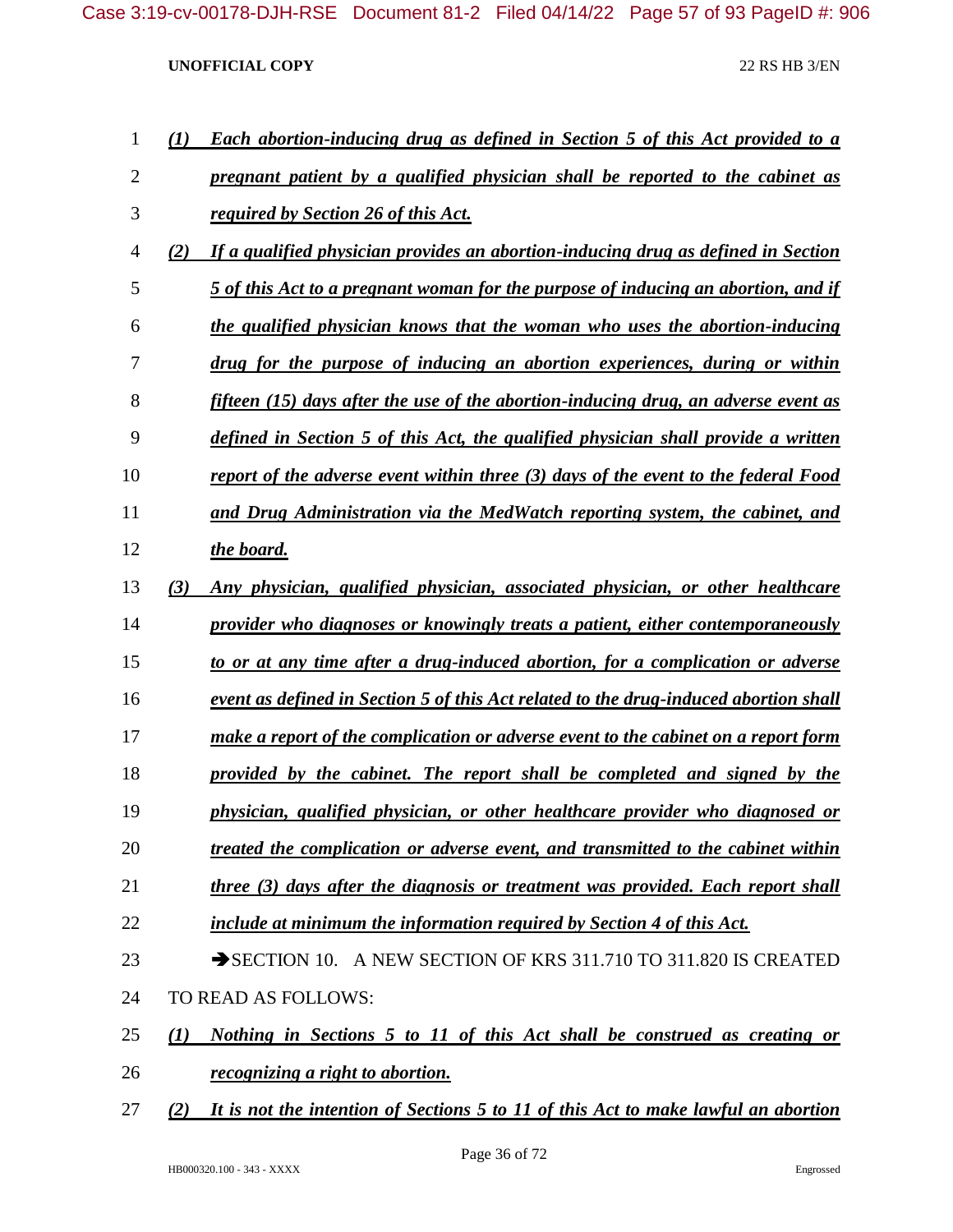| 1              |     | that is otherwise unlawful.                                                           |
|----------------|-----|---------------------------------------------------------------------------------------|
| $\overline{2}$ | (3) | Sections 5 to 11 of this Act or any state or federal laws to the contrary, abortion-  |
| 3              |     | inducing drugs as defined in Section 5 of this Act shall not be provided in any       |
| 4              |     | school facility or on state grounds, including but not limited to elementary and      |
| 5              |     | secondary schools and institutions of higher education in Kentucky.                   |
| 6              |     | SECTION 11. A NEW SECTION OF KRS 311.710 TO 311.820 IS CREATED                        |
| 7              |     | TO READ AS FOLLOWS:                                                                   |
| 8              | (I) | In addition to the remedies available under the laws in this state, failure to        |
| 9              |     | <u>comply with Sections 5 to 11 of this Act shall:</u>                                |
| 10             |     | <b>Provide a basis for a civil malpractice action for actual and punitive</b><br>(a)  |
| 11             |     | <u>damages;</u>                                                                       |
| 12             |     | Provide a basis for a professional disciplinary action under KRS 411.167;<br>(b)      |
| 13             |     | <u>and</u>                                                                            |
| 14             |     | <b>Provide a basis for recovery for a pregnant patient's survivors for the</b><br>(c) |
| 15             |     | wrongful death of the patient under KRS 411.130.                                      |
| 16             | (2) | When requested, the court shall allow a patient to proceed using only the             |
| 17             |     | patient's initials or a pseudonym and may close any proceedings in the case and       |
| 18             |     | enter other protective orders to preserve the privacy of the patient upon whom the    |
| 19             |     | drug-induced abortion was attempted, induced, or performed.                           |
| 20             | (3) | If judgment is rendered in favor of the plaintiff, the court shall also render        |
| 21             |     | judgment for reasonable attorney's fees in favor of the plaintiff against the         |
| 22             |     | defendant.                                                                            |
| 23             | (4) | If judgment is rendered in favor of the defendant and the court finds that the        |
| 24             |     | plaintiff's suit was frivolous and brought in bad faith, the court may render         |
| 25             |     | judgment for reasonable attorney's fees in favor of the defendant against the         |
| 26             |     | <i>plaintiff.</i>                                                                     |
| 27             |     | SECTION 12. A NEW SECTION OF KRS CHAPTER 213 IS CREATED TO                            |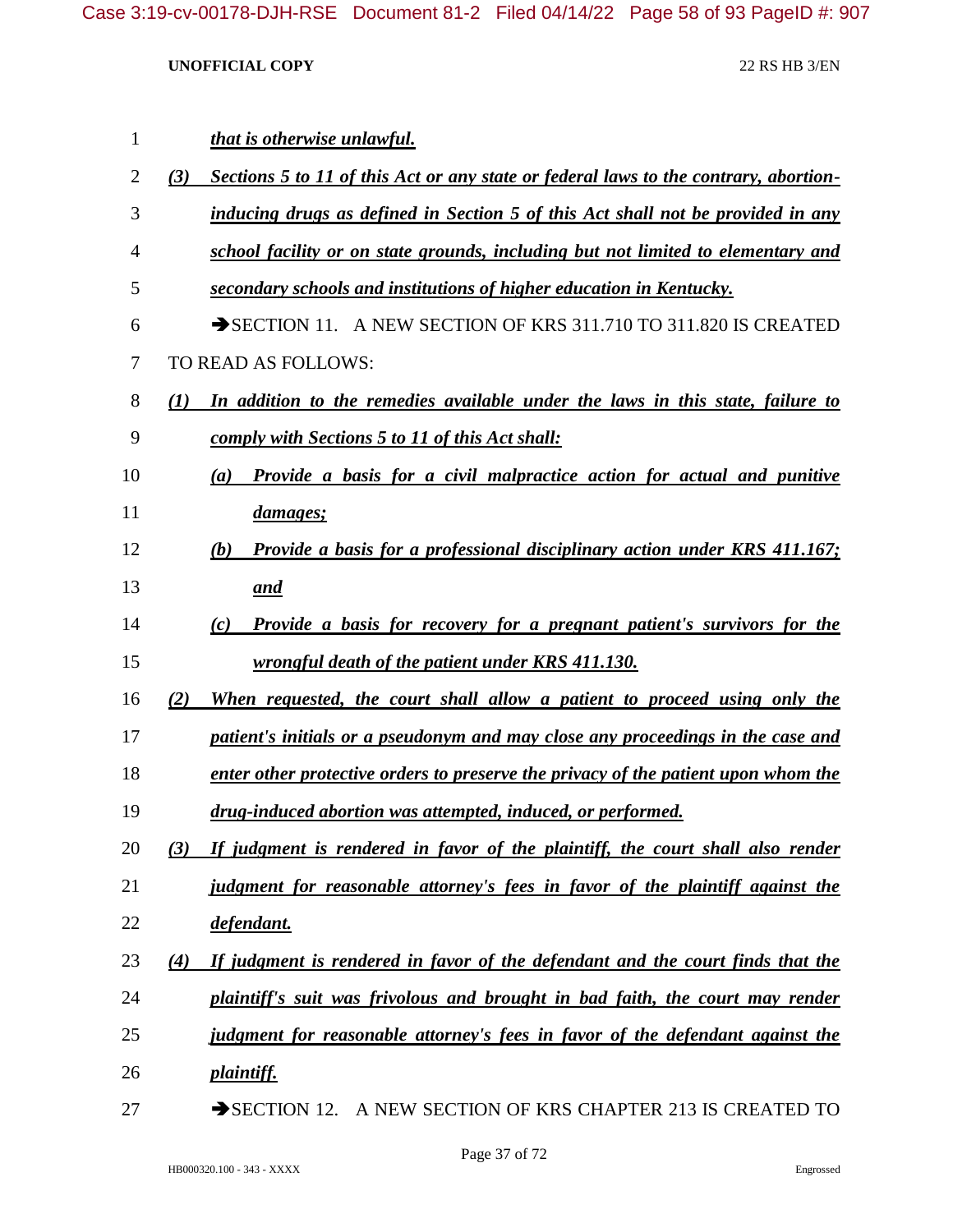| <b>READ AS FOLLOWS:</b> |  |
|-------------------------|--|
|-------------------------|--|

| $\overline{2}$ | (I) | The cabinet shall publish printed material and maintain on its Web site the             |
|----------------|-----|-----------------------------------------------------------------------------------------|
| 3              |     | following statement: "Information on the potential ability of qualified medical         |
| 4              |     | professionals to reverse the effects of an abortion obtained through the use of         |
| 5              |     | abortion-inducing drugs as defined in Section 5 of this Act is available, and shall     |
| 6              |     | also include information for assistance in locating a medical professional who          |
| 7              |     | <u>can aid in the reversal of a drug-induced abortion.".</u>                            |
| 8              | (2) | On an annual basis, the cabinet shall review and update, if necessary, the              |
| 9              |     | statement required in subsection (1) of this section and shall also include             |
| 10             |     | information for assistance in locating a medical professional who can aid in the        |
| 11             |     | reversal of a drug-induced abortion.                                                    |
| 12             |     | SECTION 13. A NEW SECTION OF KRS CHAPTER 213 IS CREATED TO                              |
| 13             |     | <b>READ AS FOLLOWS:</b>                                                                 |
| 14             | (1) | The cabinet shall create and distribute the report forms required in Sections 1, 4,     |
| 15             |     | 8, 9, 25, 26, 27, and 29 of this Act within sixty (60) days after the effective date of |
| 16             |     | this Act.                                                                               |
| 17             | (2) | The cabinet shall prepare and submit a comprehensive annual statistical report to       |
| 18             |     | the General Assembly based upon the data gathered from reports required in              |
| 19             |     | Sections 1, 4, 8, 9, 25, 26, 27, and 29 of this Act. The aggregated data shall also     |
| 20             |     | be made available to the public by the cabinet in an electronic format.                 |
| 21             | (3) | Reports required in Sections 1, 4, 8, 9, 25, 26, 27, and 29 of this Act shall be        |
| 22             |     | deemed public records and shall be provided by the cabinet to the Kentucky              |
| 23             |     | <b>Board of Medical Licensure, the Kentucky Board of Pharmacy, state law</b>            |
| 24             |     | enforcement offices, and child protective services upon request for use in the          |
| 25             |     | performance of their official duties.                                                   |
| 26             | (4) | Absent a valid court order or judicial subpoena, the cabinet, and any other state       |
|                |     |                                                                                         |

*department, agency, or office or any employees thereof, shall not compare data*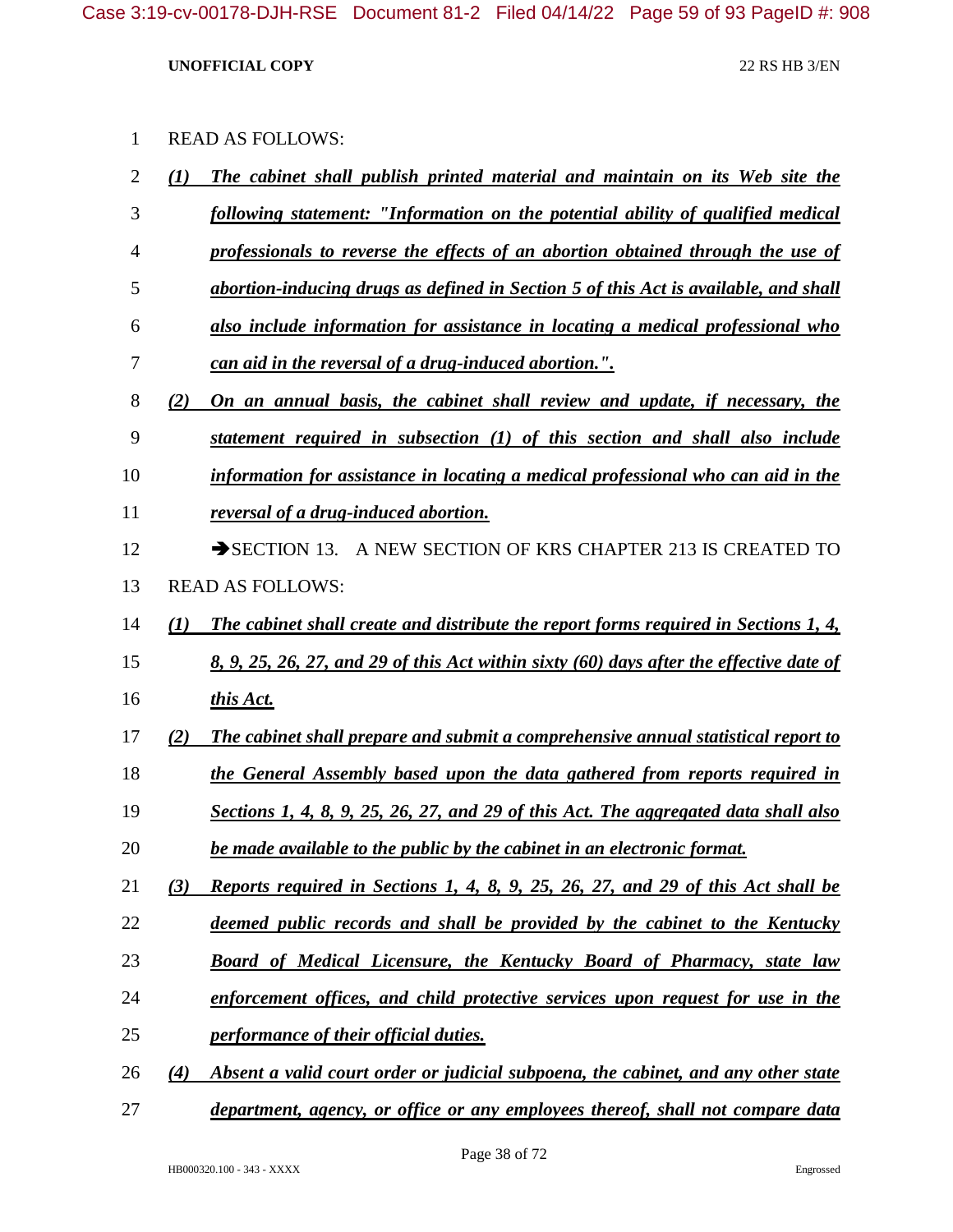| concerning drug-induced abortion or drug-induced abortion complications or        |
|-----------------------------------------------------------------------------------|
| adverse events as defined in Section 5 of this Act maintained in an electronic or |

- *other information system file with data in any other electronic or other*
- *information system, the comparison of which could result in identifying, in any*
- *manner or under any circumstances, a pregnant patient who is obtaining or seeking to obtain a drug-induced abortion.*
- *(5) Statistical information that may reveal the identity of a pregnant person obtaining or seeking to obtain a drug-induced abortion shall not be maintained*
- *by the cabinet or any other state department, agency, or office, or any employee*
- *or contractor thereof.*
- *(6) The cabinet shall communicate the reporting requirements in Sections 1, 4, 8, 9,*
- *25, 26, 27, and 29 of this Act to all medical professional organizations, licensed*
- *physicians, hospitals, emergency medical service providers, abortion facilities,*
- *ambulatory surgical facilities, pharmacies, and other healthcare facilities*
- *operating in Kentucky.*
- 16 SECTION 14. A NEW SECTION OF KRS CHAPTER 216B IS CREATED
- TO READ AS FOLLOWS:
- *As used in Sections 14 to 19 of this Act, the following terms have the same meaning as*
- *in Section 5 of this Act:*
- *(1) "Abortion";*
- *(2) "Abortion-inducing drug";*
- *(3) "Adverse event";*
- *(4) "Associated physician";*
- *(5) "Complication";*
- *(6) "Distributor";*
- *(7) "Manufacturer";*
- *(8) "Nonsurgical abortion provider"; and*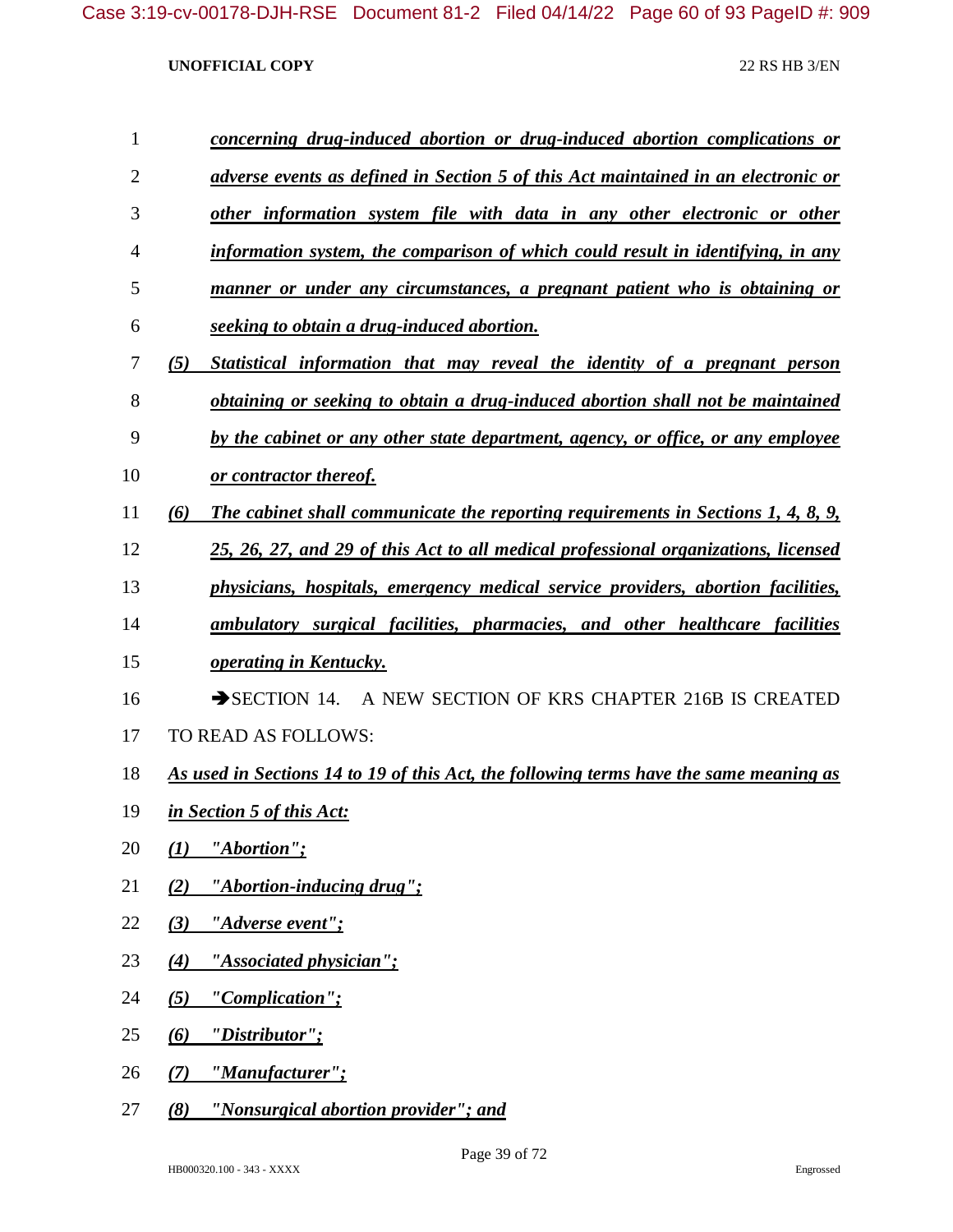| $\mathbf 1$    | "Qualified physician."<br>$\boldsymbol{\left(9\right)}$                                               |
|----------------|-------------------------------------------------------------------------------------------------------|
| $\overline{2}$ | $\rightarrow$ SECTION 15.<br>A NEW SECTION OF KRS CHAPTER 216B IS CREATED                             |
| 3              | TO READ AS FOLLOWS:                                                                                   |
| 4              | $\mathcal{L}(I)$<br>The cabinet shall promulgate administrative regulations to create a certification |
| 5              | program to oversee and regulate the distribution and dispensing of abortion-                          |
| 6              | inducing drugs. The program shall be known as the Kentucky Abortion-Inducing                          |
| 7              | The program shall establish certification<br>Certification Program.<br>Drug                           |
| 8              | requirements for manufacturers and distributors to transport, supply, or sell                         |
| 9              | abortion-inducing drugs; pharmacies that dispense abortion-inducing drugs; and                        |
| 10             | abortion facilities licensed under KRS 216B.0431.                                                     |
| 11             | (2)<br>The certification requirements shall include recognition that abortion-inducing                |
| 12             | drugs may only be provided to patients by qualified physicians who are registered                     |
| 13             | as nonsurgical abortion providers and that abortion-inducing drugs shall not                          |
| 14             | intentionally, knowingly, or recklessly be provided directly to a patient outside of                  |
| 15             | the parameters of Kentucky's Abortion-Inducing Drug Certification Program.                            |
| 16             | A NEW SECTION OF KRS CHAPTER 216B IS CREATED<br>$\rightarrow$ SECTION 16.                             |
| 17             | TO READ AS FOLLOWS:                                                                                   |
| 18             | $\mathcal{L}(I)$<br>The cabinet, shall, at a minimum:                                                 |
| 19             | <b>Require</b> completion of the certification<br>for <i>pharmacies</i> ,<br>(a)<br><i>process</i>    |
| 20             | manufacturers, distributors, and abortion facilities;                                                 |
| 21             | (b)<br>Notify certified pharmacies, manufacturers, distributors, and abortion                         |
| 22             | facilities which physicians are registered as nonsurgical abortion providers                          |
| 23             | with the cabinet;                                                                                     |
| 24             | Prohibit intentionally, knowingly, or recklessly shipping abortion-inducing<br>(c)                    |
| 25             | drugs to physicians who become unregistered;                                                          |
| 26             | Audit newly certified pharmacies, manufacturers, and distributors within<br>(d)                       |
| 27             | ninety (90) calendar days after certification and annually thereafter, to                             |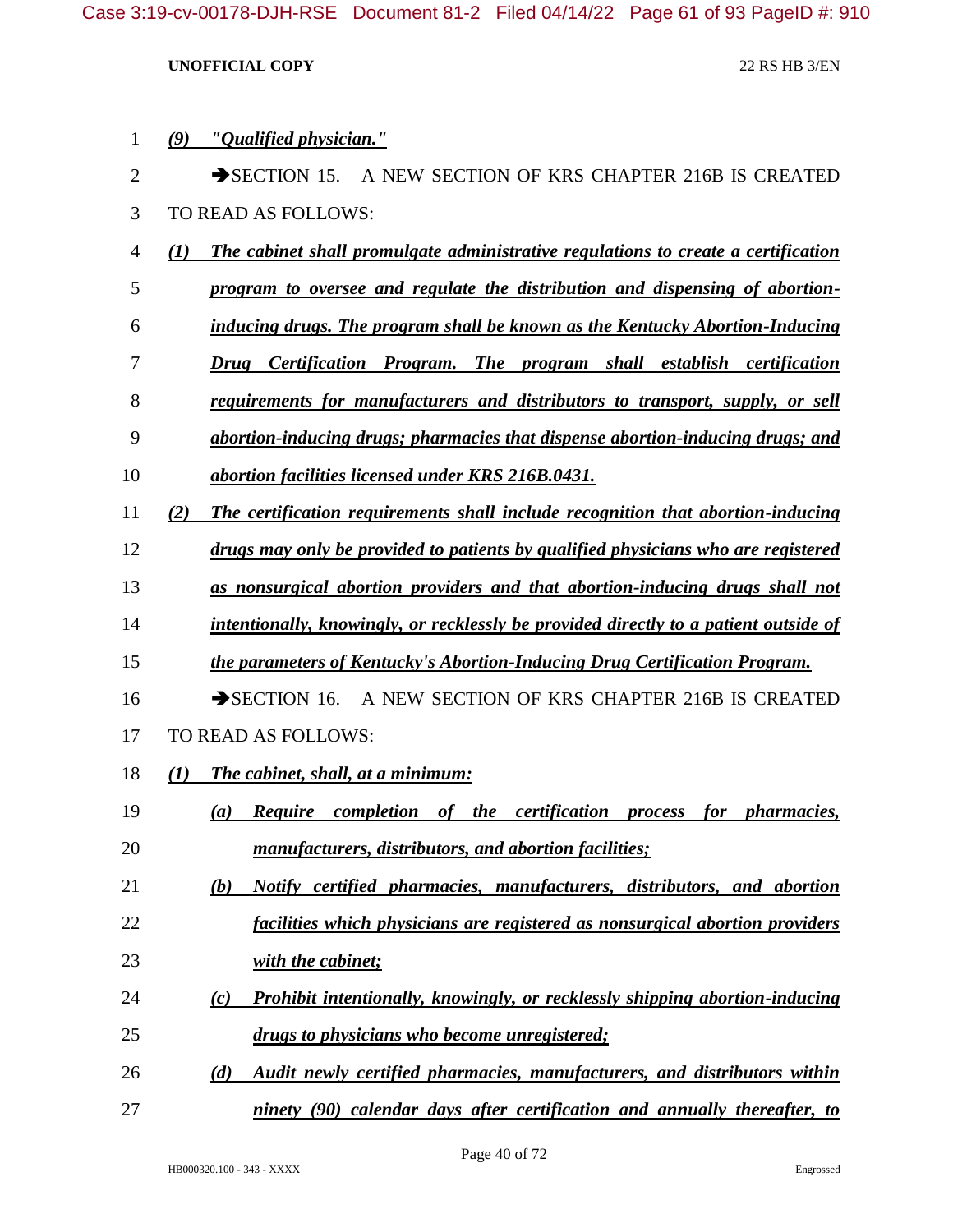| $\mathbf{1}$   |                             | ensure that all processes and procedures are in place and functioning to           |
|----------------|-----------------------------|------------------------------------------------------------------------------------|
| $\overline{2}$ |                             | support the requirements of the Abortion-Inducing Drug Certification               |
| 3              |                             | Program;                                                                           |
| 4              | (e)                         | Suspend immediately a pharmacist's, manufacturer's, or distributor's               |
| 5              |                             | certification if found to be noncompliant until full compliance is                 |
| 6              |                             | demonstrated;                                                                      |
| 7              | (f)                         | <b>Enforce compliance and develop a compliance reporting system; and</b>           |
| 8              | $\left( \mathbf{g} \right)$ | <b>Prohibit pharmacies from intentionally, knowingly, or recklessly dispensing</b> |
| 9              |                             | or distributing abortion-inducing drugs directly to a patient in the               |
| 10             |                             | <b>Commonwealth;</b>                                                               |
| 11             | (h)                         | Require manufacturers and distributors of abortion-inducing drugs to               |
| 12             |                             | intentionally and knowingly distribute only to certified pharmacies and in-        |
| 13             |                             | <u>person dispensing clinics, medical offices, and hospitals that are in</u>       |
| 14             |                             | compliance with the United States Federal Drug Administration's outlined           |
| 15             |                             | Mifepristone Risk Evaluation and Mitigation Strategy in effect on the              |
| 16             |                             | <i>effective date of this Act.</i>                                                 |
| 17             | (2)                         | To be eligible for certification, pharmacies, manufacturers, and distributors of   |
| 18             |                             | <i>abortion-inducing drugs shall:</i>                                              |
| 19             | (a)                         | Have either obtained a Kentucky license as a distributor, or a Kentucky            |
| 20             |                             | <i>permit as a pharmacy or manufacturer;</i>                                       |
| 21             | (b)                         | Only distribute to or fulfill prescriptions requested by qualified physicians      |
| 22             |                             | who are registered as nonsurgical abortion providers with the cabinet;             |
| 23             | (c)                         | Abide by all applicable standards of the National Association of Boards of         |
| 24             |                             | <b>Pharmacy (NABP);</b>                                                            |
| 25             | (d)                         | For online sales or orders, hold a current pharmacy or pharma domain and           |
| 26             |                             | abide by all required standards by NABP to maintain the domain;                    |
| 27             | (e)                         | Follow all other applicable state or federal laws related to the dispensation,     |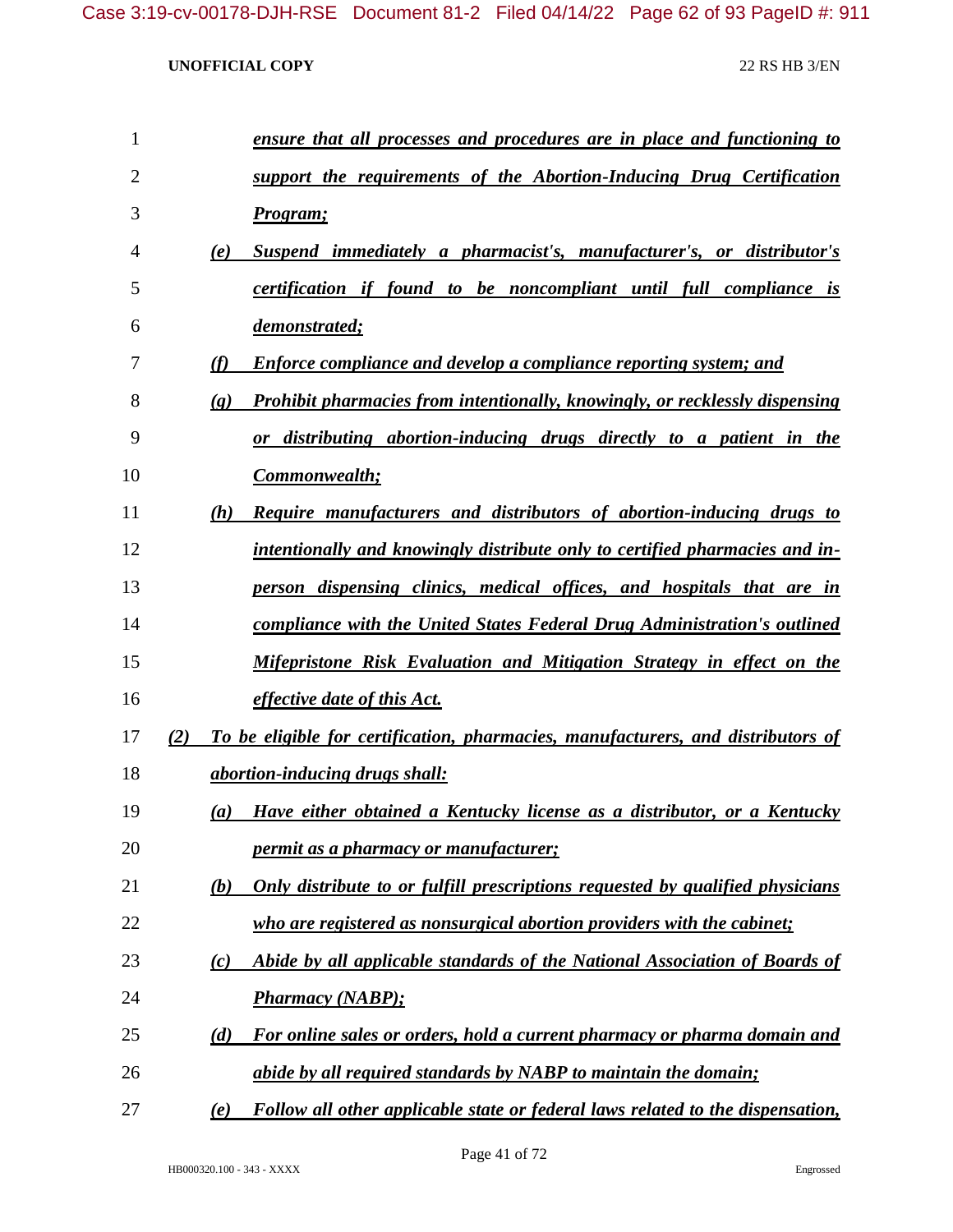| 1  | distribution, or delivery of legend drugs, including abortion-inducing drugs;           |
|----|-----------------------------------------------------------------------------------------|
| 2  | <u>and</u>                                                                              |
| 3  | (f)<br>Follow all acceptable processes and procedures to maintain a dispensation,       |
| 4  | distribution, or delivery system that is secure, confidential, and follows all          |
| 5  | processes and procedures, including those for storage, handling, shipping,              |
| 6  | tracking packages, serial numbers, National Drug Codes, lot numbers,                    |
| 7  | expiration dates, proof of delivery, and controlled returns of abortion-                |
| 8  | <i>inducing drugs.</i>                                                                  |
| 9  | To be eligible for certification, pharmacies shall:<br>(3)                              |
| 10 | <b>Be certified by the United States Food and Drug Administration (FDA) to</b><br>(a)   |
| 11 | dispense abortion-inducing drugs;                                                       |
| 12 | Submit proof of certification by the abortion-inducing drug manufacturer<br>(b)         |
| 13 | for the distribution of abortion-inducing drugs; and                                    |
| 14 | Only fulfill prescriptions that are accompanied by the required patient<br>(c)          |
| 15 | consent form.                                                                           |
| 16 | SECTION 17. A NEW SECTION OF KRS CHAPTER 216B IS CREATED                                |
| 17 | TO READ AS FOLLOWS:                                                                     |
| 18 | To be eligible to register as a nonsurgical abortion provider, the cabinet shall<br>(1) |
| 19 | require a qualified physician to:                                                       |
| 20 | Be licensed to practice medicine and in good standing in Kentucky;<br>(a)               |
| 21 | <b>Examine any patient in-person prior to providing abortion-inducing drugs;</b><br>(b) |
| 22 | Sign an annual "Dispensing Agreement Form," to be developed and<br>(c)                  |
| 23 | provided by the cabinet, prior to providing abortion-inducing drugs;                    |
| 24 | Inform the patient of gestational age-specific risks of using abortion-<br>(d)          |
| 25 | <i>inducing drugs;</i>                                                                  |
| 26 | Assess for signs of domestic abuse, reproductive control, human trafficking,<br>(e)     |
| 27 | and other signals of coerced abortion, per current state guidelines;                    |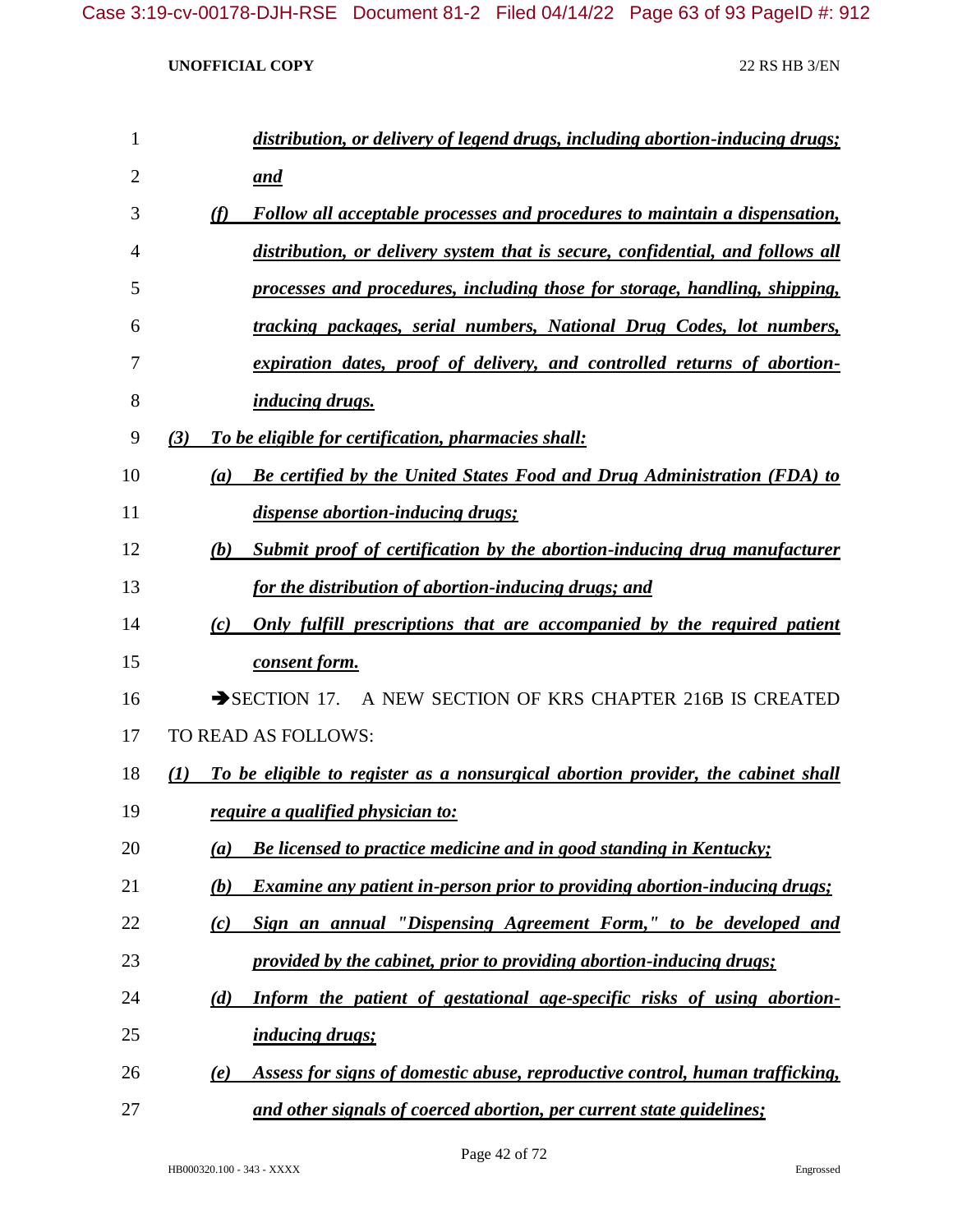| 1  | (f)                         | Inform the patient that studies show babies born following the abortion          |
|----|-----------------------------|----------------------------------------------------------------------------------|
| 2  |                             | reversal process have a rate of birth defects no higher than the general         |
| 3  |                             | <i>population;</i>                                                               |
| 4  | $\left( \mathbf{g} \right)$ | Inform the patient that studies show that following a reversal process or        |
| 5  |                             | otherwise treating a pregnant patient with progesterone during pregnancy         |
| 6  |                             | does not lead to increased mortality rates;                                      |
| 7  | (h)                         | <b>Refrain from intentionally or knowingly supplying abortion-inducing drugs</b> |
| 8  |                             | to patients who present with any of the following:                               |
| 9  |                             | <i>Absence of a pregnancy;</i><br>1.                                             |
| 10 |                             | Being post-seventy (70) days gestation or post-ten (10) weeks of<br>2.           |
| 11 |                             | <i>pregnancy; or</i>                                                             |
| 12 |                             | Risk factors associated with abortion-inducing drugs, including but<br>3.        |
| 13 |                             | not limited to:                                                                  |
| 14 |                             | A history of ectopic pregnancies;<br>а.                                          |
| 15 |                             | <b>Problems with the adrenal glands near the kidneys;</b><br>$\mathbf{b}$ .      |
| 16 |                             | <b>Being treated with long-term corticosteroid therapy;</b><br>$\mathcal{C}$ .   |
| 17 |                             | Allergic reactions to abortion-inducing drugs, mifepristone,<br>$d_{\cdot}$      |
| 18 |                             | misoprostol, or similar drugs;                                                   |
| 19 |                             | <b>Bleeding problems or taking anticoagulant drug products;</b><br>е.            |
| 20 |                             | <b>Inherited porphyria;</b>                                                      |
| 21 |                             | An intrauterine device in place; or<br>g.                                        |
| 22 |                             | Being Rh negative, requiring treatment with the prevailing<br>h.                 |
| 23 |                             | medical standard of care to prevent harmful fetal or child                       |
| 24 |                             | outcomes or Rh incompatibility in future pregnancies before                      |
| 25 |                             | providing abortion-inducing drugs;                                               |
| 26 | (i)                         | Provide or refer for emergency surgical intervention in cases of incomplete      |
| 27 |                             | abortion, severe bleeding, or other abortion complications or adverse events,    |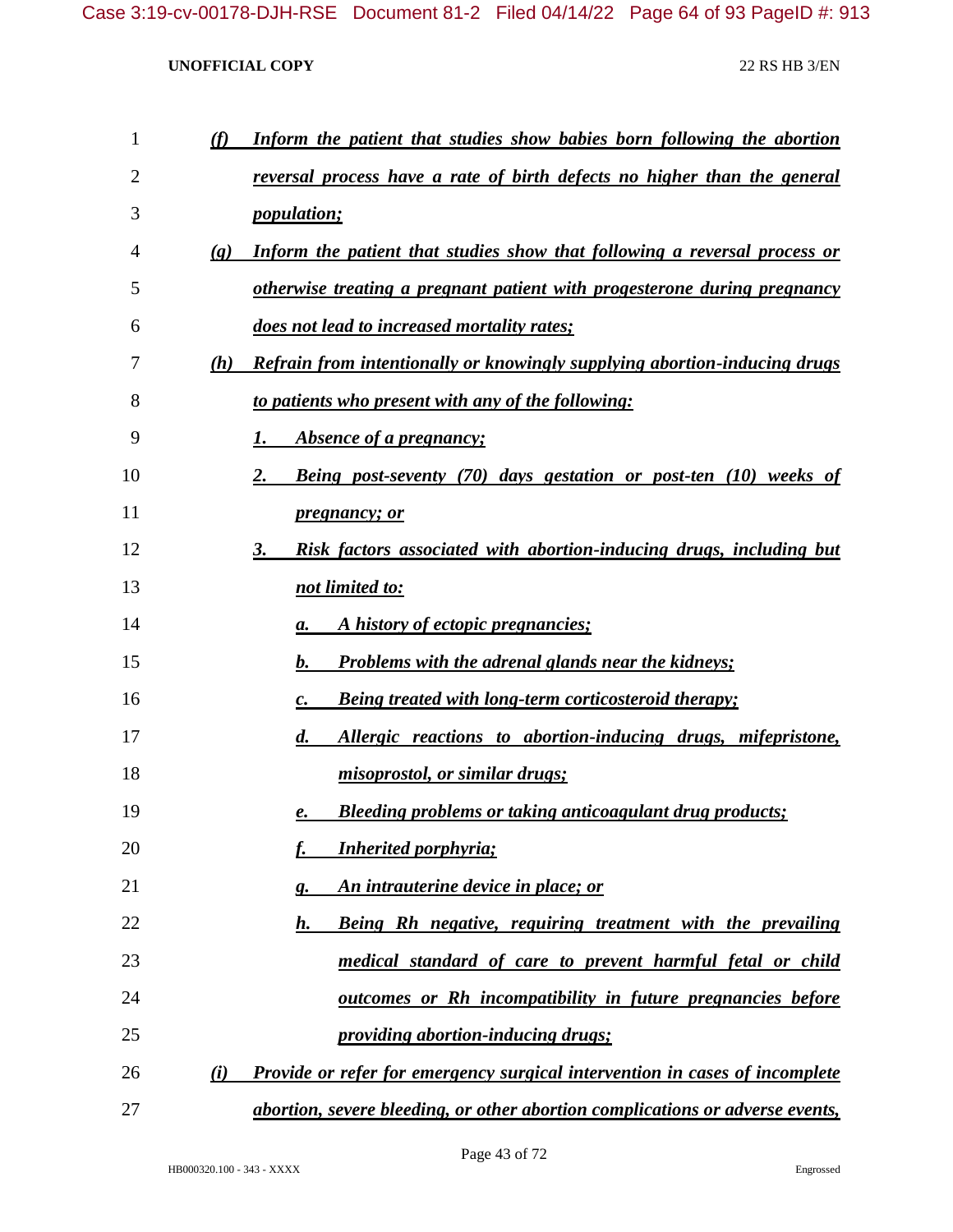| 1  |     |                                 | through maintaining hospital admitting privileges or entering into a written       |
|----|-----|---------------------------------|------------------------------------------------------------------------------------|
| 2  |     |                                 | <u>agreement with an associated physician;</u>                                     |
| 3  |     | (i)                             | Ensure patient access to medical facilities equipped to provide blood              |
| 4  |     |                                 | <u>transfusions and resuscitation or other necessary treatments, if necessary;</u> |
| 5  |     | $\left( k\right)$               | Sign, and ensure that the patient signs, all legally required informed-            |
| 6  |     |                                 | consent material, provide the patient with a copy showing both signatures,         |
| 7  |     |                                 | and place the original in the patient's medical record and forward to a            |
| 8  |     |                                 | <i>certified pharmacy, if appropriate;</i>                                         |
| 9  |     | $\mathcal{U}$                   | Record the serial number, National Drug Code, lot number, and expiration           |
| 10 |     |                                 | date from each package of each abortion-inducing drug given to the patient         |
| 11 |     |                                 | in the patient's medical record;                                                   |
| 12 |     |                                 | (m) Submit a written protocol of how efforts will be made to schedule a follow-    |
| 13 |     |                                 | up appointment with the patient within fourteen $(14)$ days to ensure a            |
| 14 |     |                                 | <i>completed abortion;</i>                                                         |
| 15 |     | (n)                             | Submit a written protocol of how complications or adverse events will be           |
| 16 |     |                                 | handled by the registered physician and submit a copy of a signed contract         |
| 17 |     |                                 | with an associated physician credentialed to handle certain complications if       |
| 18 |     |                                 | necessary;                                                                         |
| 19 |     | $\boldsymbol{\left( o \right)}$ | Abide by all applicable state and federal laws regarding medical records           |
| 20 |     |                                 | retention, confidentiality, and privacy; and                                       |
| 21 |     | (p)                             | Agree to follow and document compliance with all other legally required            |
| 22 |     |                                 | conditions for performing an abortion in Kentucky.                                 |
| 23 | (2) |                                 | The cabinet shall require the following of registered physicians:                  |
| 24 |     | (a)                             | Maintain hospital admitting privileges at one (1) or more hospitals in the         |
| 25 |     |                                 | county or contiguous county where abortion-inducing drugs will be                  |
| 26 |     |                                 | provided and inform the patient of the hospital or hospitals where the             |
| 27 |     |                                 | physician holds admitting privileges; or                                           |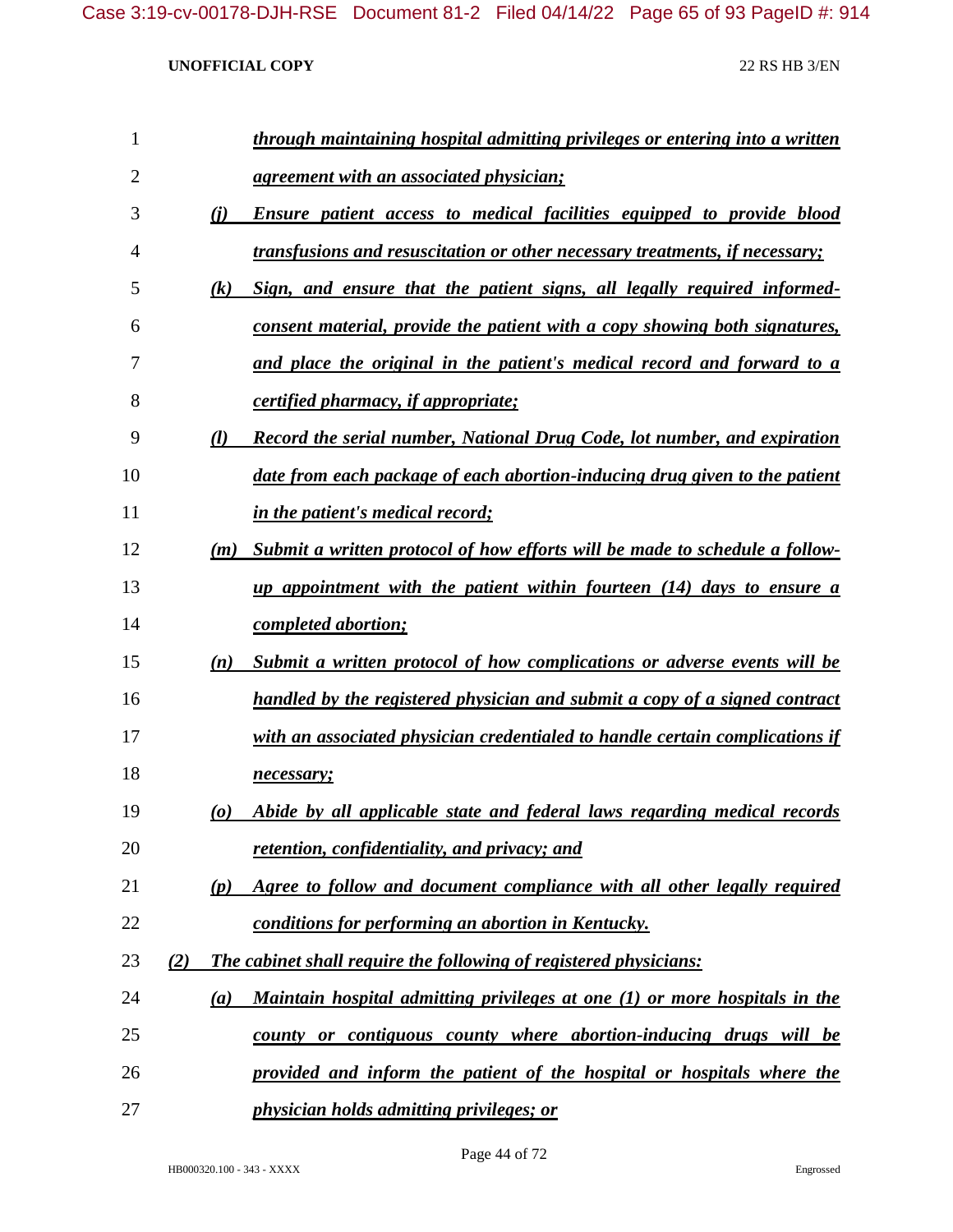| 1  | (b) | <b>Enter into a written associated physician agreement as required in Section 7</b> |
|----|-----|-------------------------------------------------------------------------------------|
| 2  |     | of this Act, with a physician in the county or contiguous county where              |
| 3  |     | abortion-inducing drugs will be provided. The written agreement shall meet          |
| 4  |     | these conditions:                                                                   |
| 5  |     | A physician who will be providing an abortion-inducing drug shall                   |
| 6  |     | notify the patient of the location of the hospital at which the associated          |
| 7  |     | physician has admitting privileges;                                                 |
| 8  |     | The physician shall keep, at the location of his or her practice, a copy<br>2.      |
| 9  |     | of the written agreement;                                                           |
| 10 |     | The cabinet shall annually submit a copy of the written agreement to<br>3.          |
| 11 |     | each hospital located in the county or a county that is contiguous to               |
| 12 |     | the county where abortion-inducing drugs will be provided;                          |
| 13 |     | The agreement shall be renewed annually; and<br>4.                                  |
| 14 |     | The agreement shall include a requirement that the physician provide<br>5.          |
| 15 |     | to the patient, and require the patient to sign, all legally required               |
| 16 |     | <i>informed-consent material.</i>                                                   |
| 17 |     | $\rightarrow$ SECTION 18.<br>A NEW SECTION OF KRS CHAPTER 216B IS CREATED           |
| 18 |     | TO READ AS FOLLOWS:                                                                 |
| 19 | (I) | The cabinet shall develop a plan to enforce the Kentucky Abortion-Inducing          |
| 20 |     | <b>Drug Certification Program that includes the following conditions:</b>           |
| 21 | (a) | If an individual or entity intentionally, knowingly, or recklessly provides         |
| 22 |     | abortion-inducing drugs without first seeking certification, the cabinet            |
| 23 |     | shall:                                                                              |
| 24 |     | <b>Immediately report the act to local law enforcement or other</b><br>1.           |
| 25 |     | <i>applicable state and local agencies; and</i>                                     |
| 26 |     | Impose a fine of no less than five million dollars (\$5,000,000) for<br><u>2.</u>   |
| 27 |     | <i>pharmacies, manufacturers, or distributors;</i>                                  |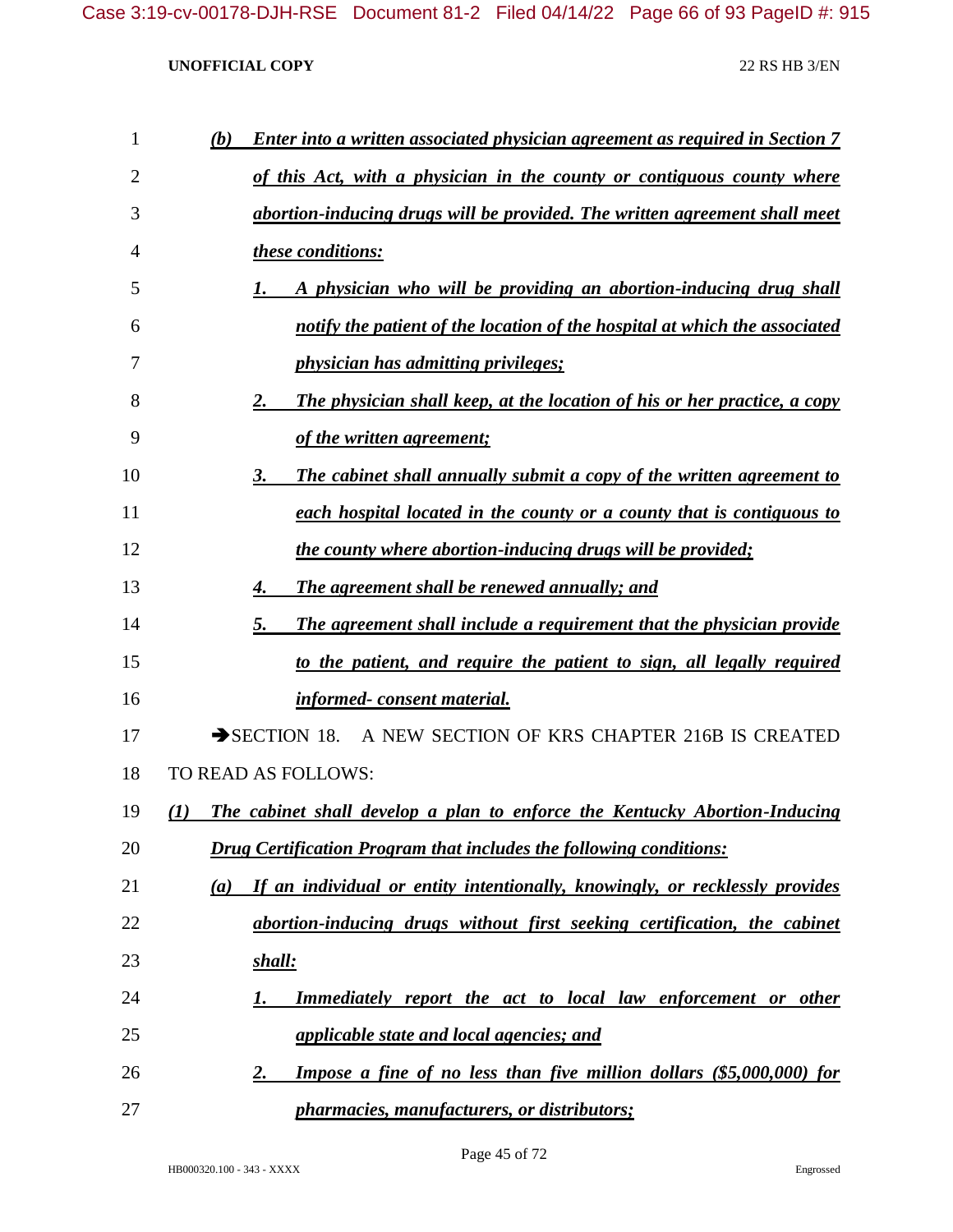| 1  | (b) | If a certified pharmacy, manufacturer, or distributor is determined to be in    |
|----|-----|---------------------------------------------------------------------------------|
| 2  |     | noncompliance, suspend any certification until compliance is proven to the      |
| 3  |     | satisfaction of the cabinet;                                                    |
| 4  | (c) | If a current or previously certified pharmacy, manufacturer, or distributor     |
| 5  |     | is found to have intentionally, knowingly, or recklessly violated certification |
| 6  |     | requirements, or refuses to bring operations into compliance within ninety      |
| 7  |     | (90) calendar days, remove certification and prohibit continued provision of    |
| 8  |     | abortion-inducing drugs by the pharmacy, manufacturer, or distributor           |
| 9  |     | <i>until compliance is demonstrated to the satisfaction of the cabinet;</i>     |
| 10 | (d) | If a certified pharmacy, manufacturer, or distributor is in noncompliance,      |
| 11 |     | suspend annual recertification until compliance is demonstrated to the          |
| 12 |     | satisfaction of the cabinet; and                                                |
| 13 | (e) | If a current or previously certified pharmacy, manufacturer, or distributor     |
| 14 |     | is found to have intentionally, knowingly, or recklessly violated Sections 14   |
| 15 |     | <u>to 19 of this Act, or refuses to bring operations into compliance:</u>       |
| 16 |     | <b>Immediately suspend the pharmacy's, manufacturer's, or distributor's</b>     |
| 17 |     | <i>certification until full compliance is demonstrated;</i>                     |
| 18 |     | For certified pharmacies, manufacturers, or distributors, impose fines<br>2.    |
| 19 |     | of not less than one million dollars (\$1,000,000) per offense;                 |
| 20 |     | For registered physicians, impose fines of not less than one hundred<br>3.      |
| 21 |     | thousand dollars (\$100,000) per offense;                                       |
| 22 |     | Permanently revoke the certification of the offender if the offender<br>4.      |
| 23 |     | fails to demonstrate compliance within ninety (90) calendar days;               |
| 24 |     | Impose remedial actions, which may include additional education,<br><u>5.</u>   |
| 25 |     | additional reporting, or other actions as required by the cabinet;              |
| 26 |     | In the case of a pharmacy, manufacturer, or distributor, recommend<br>6.        |
| 27 |     | sanctioning to the appropriate disciplinary committee of the cabinet;           |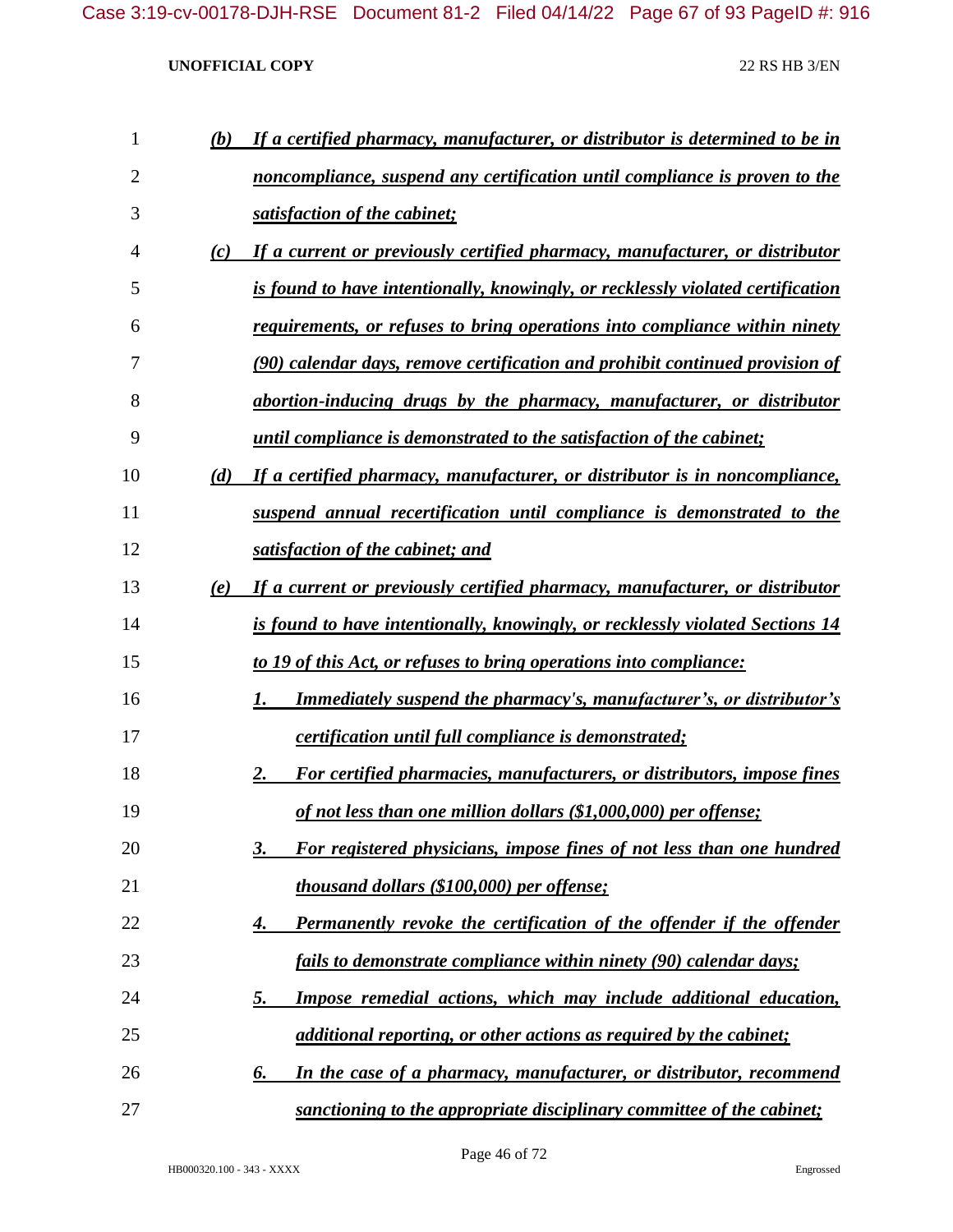| 7.<br>In the case of a licensed physician, report the violation to the                    |
|-------------------------------------------------------------------------------------------|
| <b>Kentucky Board of Medical Licensure and recommend appropriate</b>                      |
| sanctioning;                                                                              |
| Publicly report any disciplinary actions, consistent with the practices<br>8.             |
| of the cabinet;                                                                           |
| Permanently revoke the certification of the offender; and<br>9.                           |
| In the case of a pharmacy, manufacturer, or distributor, report the<br>10.                |
| violation to the Kentucky Board of Pharmacy and recommend                                 |
| <i>appropriate sanctions, including permanent revocation of licensure.</i>                |
| Individuals have a private right of action to seek restitution in any court of law<br>(2) |
| with appropriate jurisdiction for any and all damages suffered for intentional,           |
| knowing, or reckless violations of Sections 14 to 19 of this Act.                         |
| SECTION 19. A NEW SECTION OF KRS CHAPTER 216B IS CREATED                                  |
| TO READ AS FOLLOWS:                                                                       |
| The cabinet shall develop a complaint portal on its Web site for patients,<br>(1)         |
| pharmacy, nursing, and medical professionals, and the public to submit                    |
| information about potential violations of the Kentucky Abortion-Inducing Drug             |
| <b>Certification Program.</b>                                                             |
| The portal shall list the names of pharmacies, manufacturers, and distributors<br>(2)     |
| that are certified under the program and the physicians registered by the cabinet         |
| as nonsurgical abortion providers.                                                        |
| An individual shall be allowed to make a complaint anonymously on the portal.<br>(3)      |
| The cabinet shall review each complaint and determine a disposition, including<br>(4)     |
| referral to another state department, within thirty (30) days.                            |
| Confidentiality of the originator of the complaint shall be protected at all times<br>(5) |
| except for intrastate referrals for investigation.                                        |
|                                                                                           |

27 Section 20. KRS 213.081 is amended to read as follows: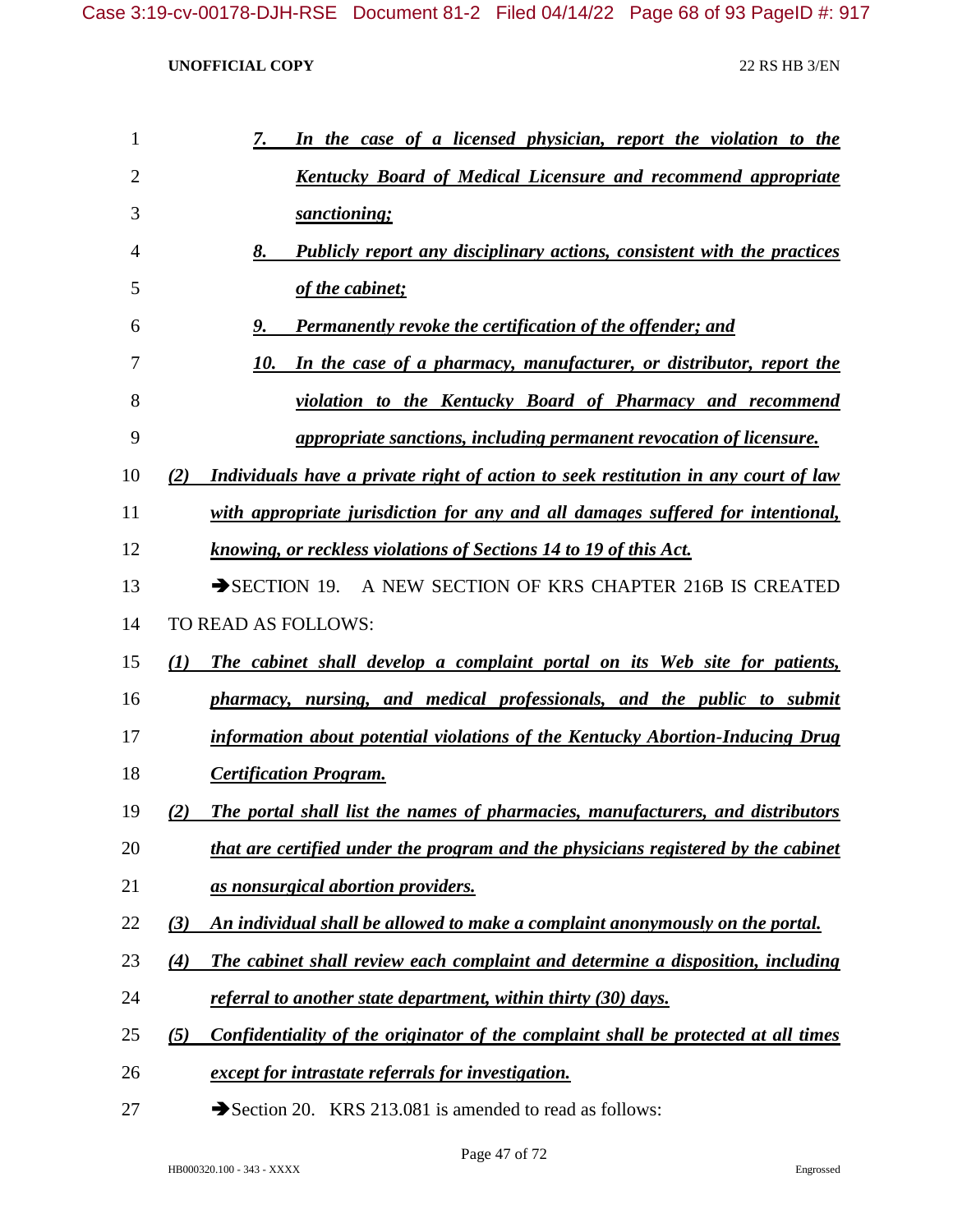- (1) No person shall cremate or cause to be transported for the purpose of cremation the body of any person whose death occurs in the Commonwealth, without first obtaining from the coroner of the county in which the death occurred, a permit stating the cause of death and authorizing the cremation or transportation for cremation of the body. The permit shall be filed immediately following cremation with the local registrar of vital statistics.
- (2) [The provisions of this section shall not apply to the cremation of ]Fetal death 8 remains *shall require the same permit required by subsection (1) of this section*  $\overline{f}$ the absence of any indication of a criminal act].
- *(3) Notwithstanding KRS 367.97514, fetuses may be cremated by simultaneous cremation.*
- 12 Section 21. KRS 213.096 is amended to read as follows:
- (1) Each fetal death of twenty (20) completed weeks' gestation or more, calculated from the date last normal menstrual period began to the date of delivery or in which the fetus weighs three hundred fifty (350) grams or more, which occurs in the Commonwealth, shall be reported on a combination birth-death or stillbirth certificate in accordance with applicable provisions of KRS 213.046 and KRS 213.076. If the fetal death occurs in a hospital, the person in charge of the institution or the person's designated representative shall complete the stillbirth certificate, obtain the medical certification, and file the certificate with the state registrar.
- (2) The name of the father shall be entered on the stillbirth certificate in accordance 22 with the provisions of KRS 213.046.
- (3) All abortions shall be reported in the manner prescribed in KRS 213.101 and shall not be reported as stillbirths.
- *(4) If requested by the patient to whom an abortion is provided, the person in charge*
- *of the institution or the person's designated representative, shall complete the*
- *form created by the cabinet under subsection (3) of this section, obtain the*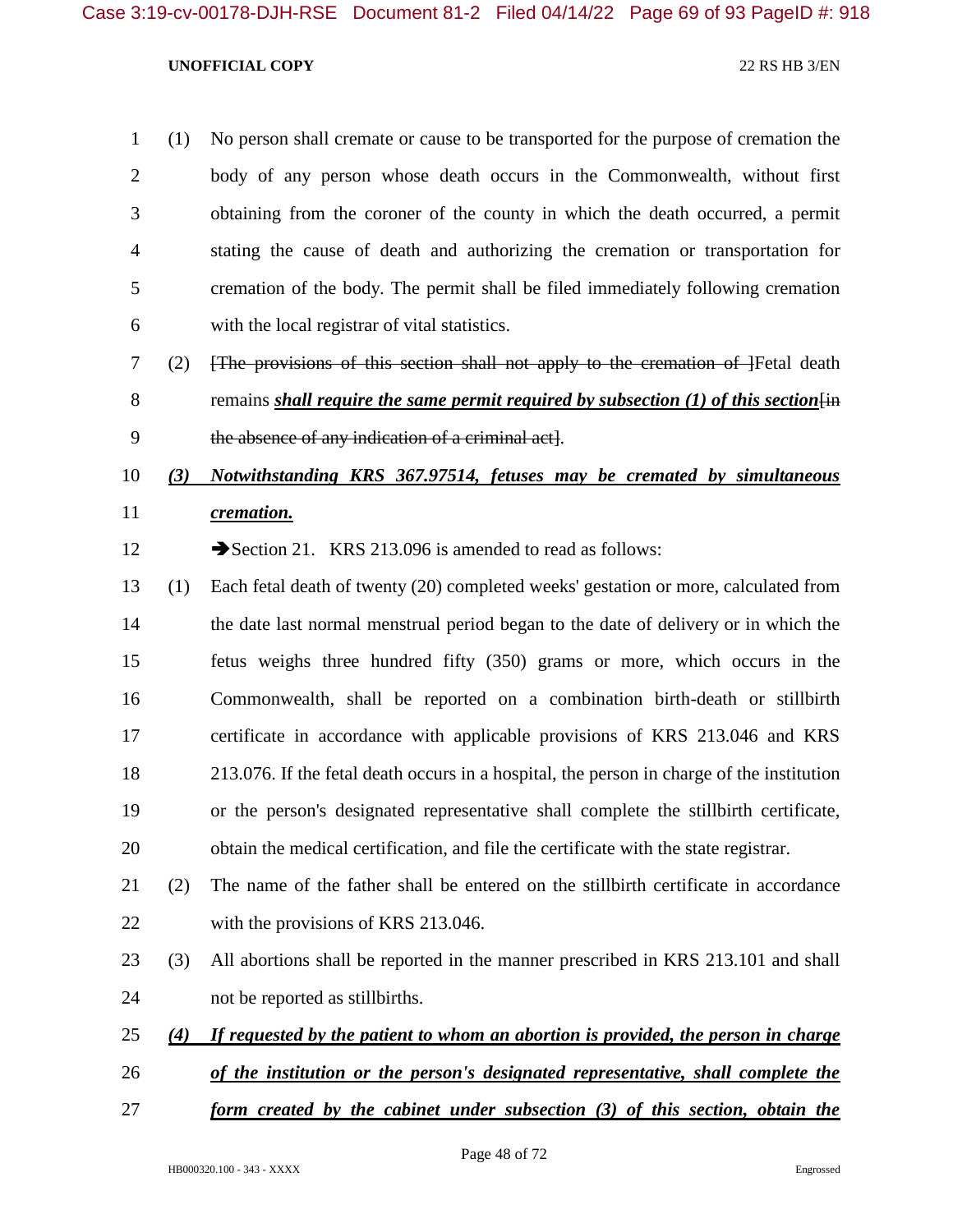| 1  | medical certification, and file the certificate with the state registrar.                       |
|----|-------------------------------------------------------------------------------------------------|
| 2  | SECTION 22. A NEW SECTION OF KRS CHAPTER 213 IS CREATED TO                                      |
| 3  | <b>READ AS FOLLOWS:</b>                                                                         |
| 4  | <b>For the purposes of this section, "fetal remains" means the biological remains of</b><br>(I) |
| 5  | <u>a human child resulting from the termination of a pregnancy by a surgical or</u>             |
| 6  | <i>medication abortion prior to birth or miscarriage.</i>                                       |
| 7  | Within twenty-four (24) hours before a surgical or medication abortion or<br>(2)<br>(a)         |
| 8  | within twenty-four $(24)$ hours of a miscarriage, the healthcare facility or                    |
| 9  | abortion clinic shall disclose to the parent or parents of the fetus, both                      |
| 10 | orally and in writing, the parents' right to determine if they will take                        |
| 11 | responsibility for the final disposition of the fetal remains or relinguish the                 |
| 12 | responsibility for final disposition to the healthcare facility or abortion                     |
| 13 | clinic.                                                                                         |
| 14 | If the procedure is a medication induced abortion, the mother:<br>(b)                           |
| 15 | Shall be informed that she will expel a fetus after leaving the<br>1.                           |
| 16 | <i>healthcare facility or abortion clinic;</i>                                                  |
| 17 | May choose to return the fetal remains to the healthcare facility or<br>2.                      |
| 18 | <i><u><b>abortion clinic for final disposition;</b></u></i>                                     |
| 19 | Shall be exempted from the requirements of Section 20 of this Act that<br>3.                    |
| 20 | require a permit for the purpose of transporting the fetal remains back                         |
| 21 | to the healthcare facility or abortion clinic for final disposition; and                        |
| 22 | <b>Shall be exempted from the requirements of Section 21 of this Act that</b><br>4.             |
| 23 | require an abortion to be reported on a combination birth-death or                              |
| 24 | stillbirth certificate.                                                                         |
| 25 | After receiving the information required by paragraphs (a) and (b) of this<br>(c)               |
| 26 | subsection, the parent or parents of the fetus shall inform the healthcare                      |
| 27 | facility or abortion clinic of their choice for the disposition of the fetal                    |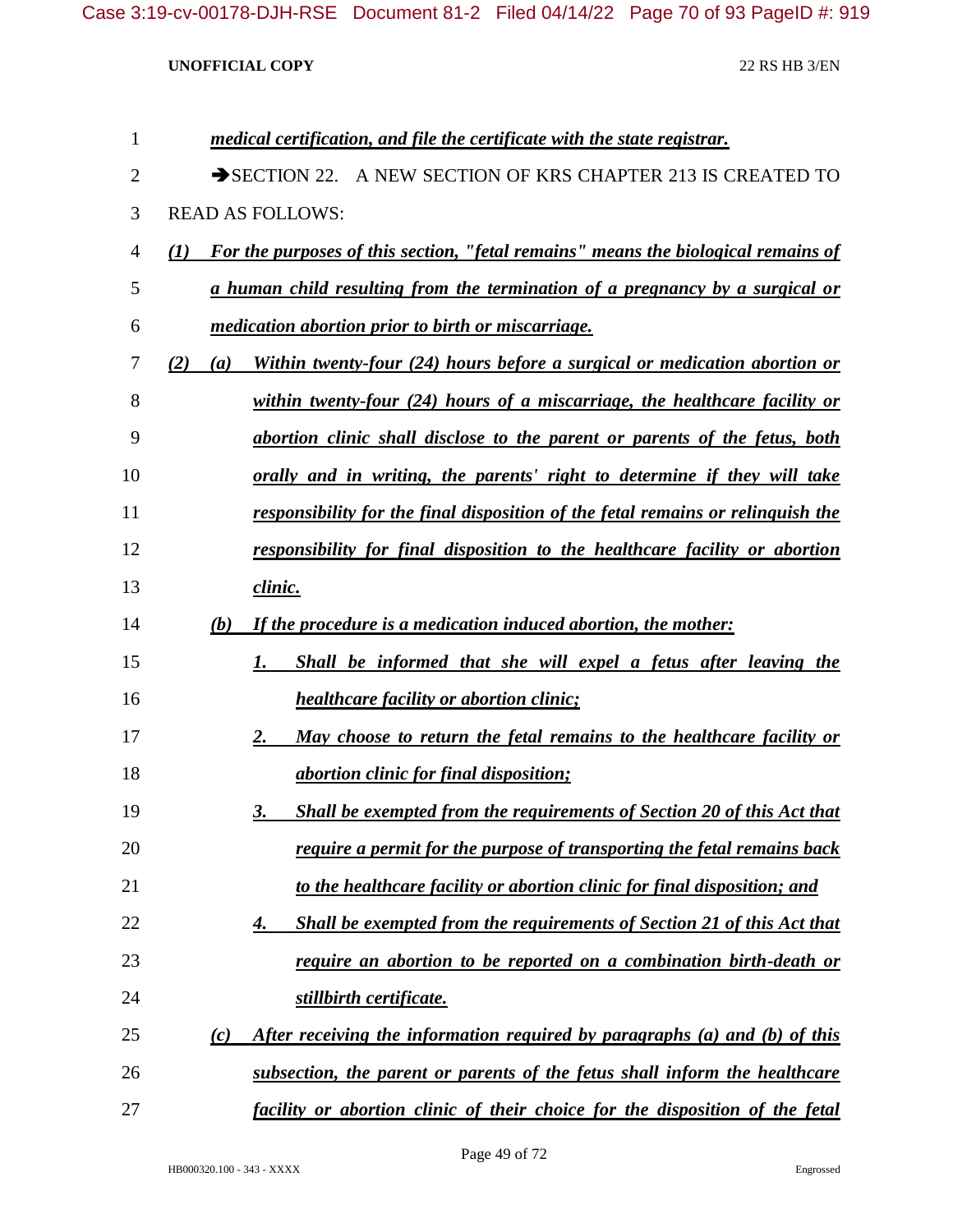| 1              |     |     | remains by electing to either:                                               |
|----------------|-----|-----|------------------------------------------------------------------------------|
| $\overline{2}$ |     |     | <b>Relinguish the guardianship of the fetal remains</b><br>and<br>the        |
| 3              |     |     | responsibility for final disposition of those remains<br>to the              |
| $\overline{4}$ |     |     | guardianship of the healthcare facility or abortion clinic which shall       |
| 5              |     |     | dispose of those remains as they would any other human remains; or           |
| 6              |     |     | Retain the guardianship for the fetal remains and designate that fetal<br>2. |
| 7              |     |     | <u>remains shall be released to the parent or parents for disposition.</u>   |
| 8              |     | (d) | The healthcare facility or abortion clinic shall document the parent's or    |
| 9              |     |     | parents' choice for the disposition of the fetal remains in the medical      |
| 10             |     |     | <u>record.</u>                                                               |
| 11             | (3) |     | The cabinet shall design forms through administrative regulations that       |
| 12             |     |     | document:                                                                    |
| 13             |     | (a) | The age of the parent or parents of the fetal remains;                       |
| 14             |     | (b) | In the event that the parents are under eighteen (18) years of age, have not |
| 15             |     |     | been emancipated by court order, or have not obtained a court order          |
| 16             |     |     | granting the right to self-consent, a consent by their parent or guardian;   |
| 17             |     | (c) | The status of fetal remains resulting from an abortion for the purpose of    |
| 18             |     |     | cremation that shall meet any requirements for a birth-death, provisional    |
| 19             |     |     | death, or death certificate for transport or cremation;                      |
| 20             |     | (d) | A designation of how the fetal remains shall be disposed of and who shall    |
| 21             |     |     | be responsible for the final disposition; and                                |
| 22             |     | (e) | Any other information required by the cabinet.                               |
| 23             | (4) |     | A person or entity shall not:                                                |
| 24             |     | (a) | Dispose of a fetus or fetal remains as medical or infectious waste;          |
| 25             |     | (b) | Offer money or anything of value for an aborted fetus or fetal remains;      |
| 26             |     | (c) | Accept money or anything of value for an aborted fetus or fetal remains; or  |
| 27             |     | (d) | Transport, or arrange for the transportation of, fetal remains for any       |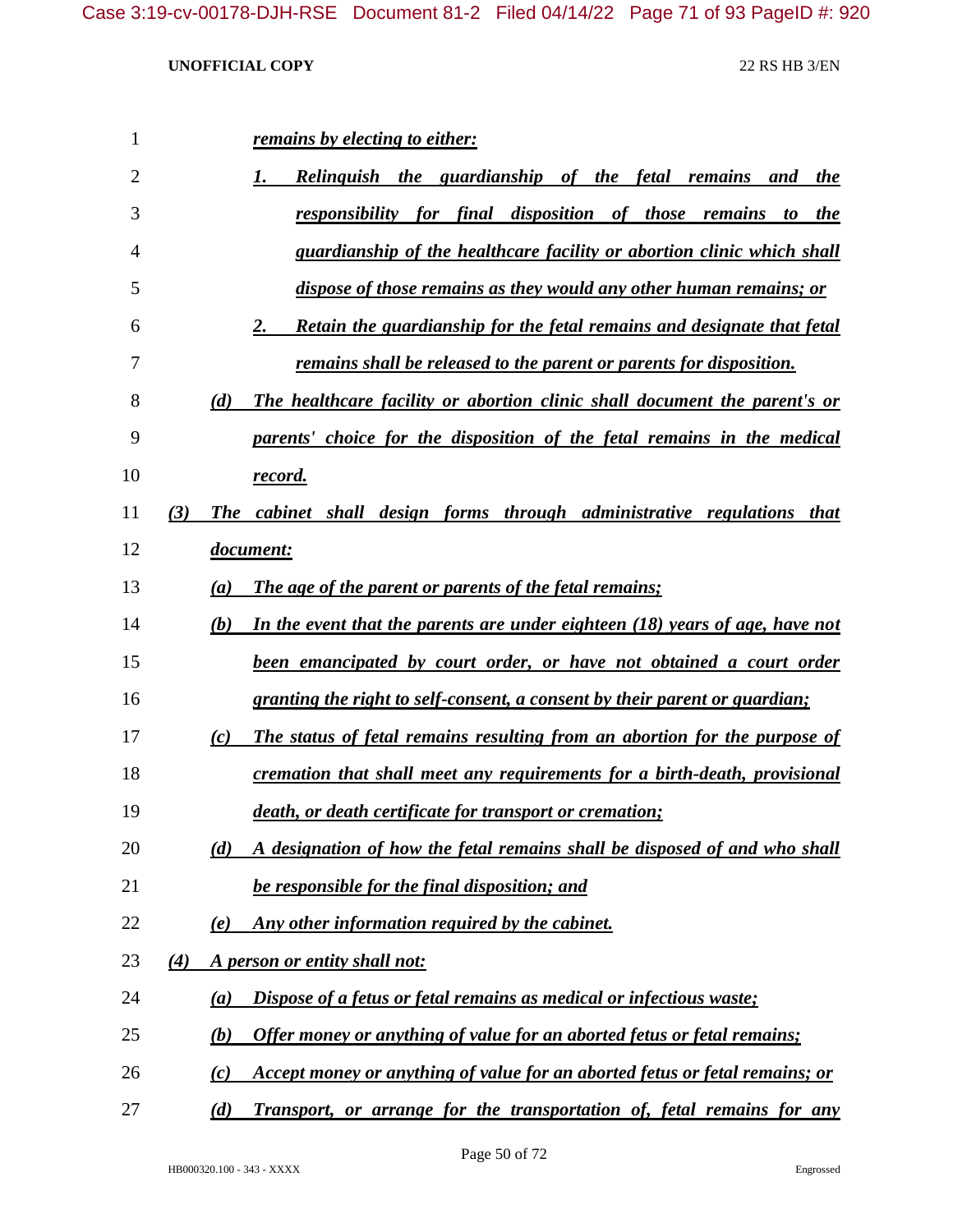| $\mathbf{1}$ |     | <i>purpose other than:</i>                                                          |
|--------------|-----|-------------------------------------------------------------------------------------|
| 2            |     | <b>Final disposition by a crematory licensed under KRS Chapter 367;</b><br>I.       |
| 3            |     | Interment by a funeral establishment licensed under KRS Chapter<br>2.               |
| 4            |     | <u>316;</u>                                                                         |
| 5            |     | Interment by the parent or parents privately in conformance with KRS<br>3.          |
| 6            |     | 381.697 and administrative regulations promulgated by the Cabinet                   |
| 7            |     | <b>for Health and Family Services;</b>                                              |
| 8            |     | Delivery of the fetal remains to the healthcare facility or abortion<br>4.          |
| 9            |     | clinic for final disposition;                                                       |
| 10           |     | For law enforcement in the context of a criminal investigation with<br>5.           |
| 11           |     | <i>the consent of the parent; or</i>                                                |
| 12           |     | To a pathology laboratory for examination of the fetal remains with<br>6.           |
| 13           |     | the consent of the parent.                                                          |
| 14           |     | Section 23. KRS 367.97501 is amended to read as follows:                            |
| 15           |     | As used in KRS 367.97501 to 367.97537, unless the context requires otherwise:       |
| 16           | (1) | "Authorizing agent" means the person legally entitled to order the cremation of the |
| 17           |     | human remains.                                                                      |
| 18           | (2) | "Casket" means a rigid container which is designed for the encasement of human      |
| 19           |     | remains constructed of wood, metal, or other material.                              |
| 20           | (3) | "Closed container" means a sealed container or urn in which cremated remains are    |
| 21           |     | placed and enclosed in a manner that prevents leakage or spillage of cremated       |
| 22           |     | remains or the entrance of foreign material.                                        |
| 23           | (4) | "Cremated remains" means the fragments remaining after the cremation process has    |
| 24           |     | been completed.                                                                     |
| 25           | (5) | "Cremation" means the heating process that reduces human remains to bone            |
| 26           |     | fragments through combustion and evaporation.                                       |
| 27           | (6) | "Cremation authorization form" means a form promulgated by administrative           |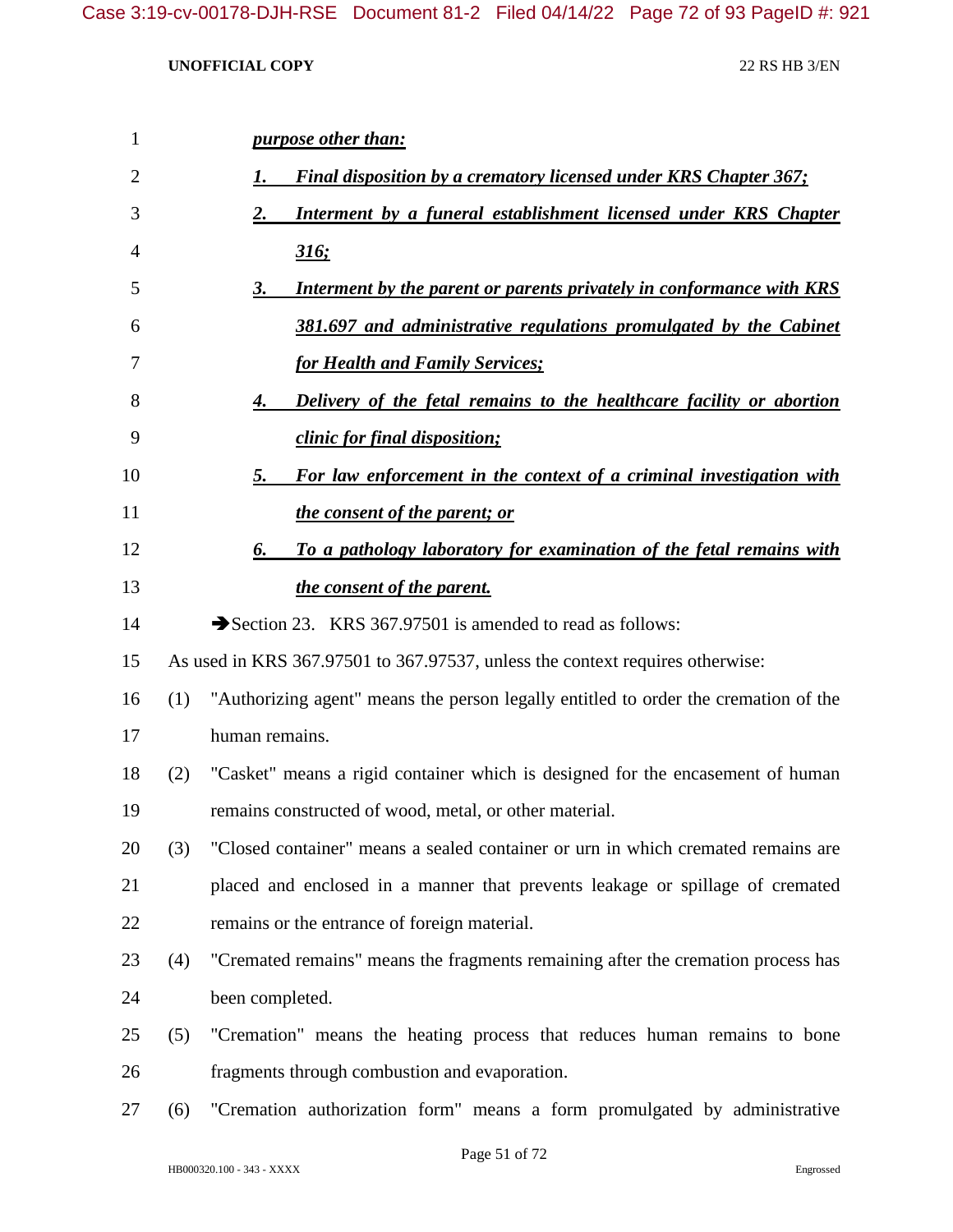| $\mathbf{1}$   |     | regulation of the Attorney General that expresses consent to the decedent's             |
|----------------|-----|-----------------------------------------------------------------------------------------|
| $\overline{2}$ |     | cremation. The form shall include information concerning the parties' rights and        |
| 3              |     | responsibilities.                                                                       |
| $\overline{4}$ | (7) | "Cremation chamber" means an enclosed space designed and manufactured for the           |
| 5              |     | purpose of cremating human remains.                                                     |
| 6              | (8) | "Cremation container" means a container in which human remains may be delivered         |
| 7              |     | to a crematory for cremation that is:                                                   |
| 8              |     | Rigid enough to support the weight of the corpse, closed, and leakproof;<br>(a)         |
| 9              |     | Composed of a combustible material or other material approved by the<br>(b)             |
| 10             |     | crematory authority; and                                                                |
| 11             |     | A proper and dignified covering for the human remains.<br>(c)                           |
| 12             | (9) | "Crematory authority" means the legal entity which is licensed by the Attorney          |
| 13             |     | General to operate a crematory and conduct cremations. Crematory authority does         |
| 14             |     | not include state university health science centers.                                    |
| 15             |     | (10) "Crematory" means a fixed building or structure that contains one (1) or more      |
| 16             |     | cremation chambers for the reduction of bodies of deceased persons to cremated          |
| 17             |     | remains. "Crematory" includes crematorium.                                              |
| 18             |     | (11) "Crematory operator" means the person in charge of a licensed crematory authority. |
| 19             |     | (12) "Declaration" has the same meaning as in KRS 367.93101.                            |
| 20             |     | (13) "Holding facility" means an area designated for the retention of human remains     |
| 21             |     | prior to cremation.                                                                     |
| 22             |     | (14) "Human remains" means the body of a deceased person or part of a body or limb      |
| 23             |     | that has been removed from a living person, in any state of decomposition, prior to     |
| 24             |     | cremation.                                                                              |
| 25             |     | (15) "Pathological waste" means human tissues, organs, and blood or body fluids, in     |
| 26             |     | liquid or semiliquid form that are removed from a person for medical purposes.          |
| 27             |     | "Pathological waste" does not include amputations or fetal remains as defined in        |

Page 52 of 72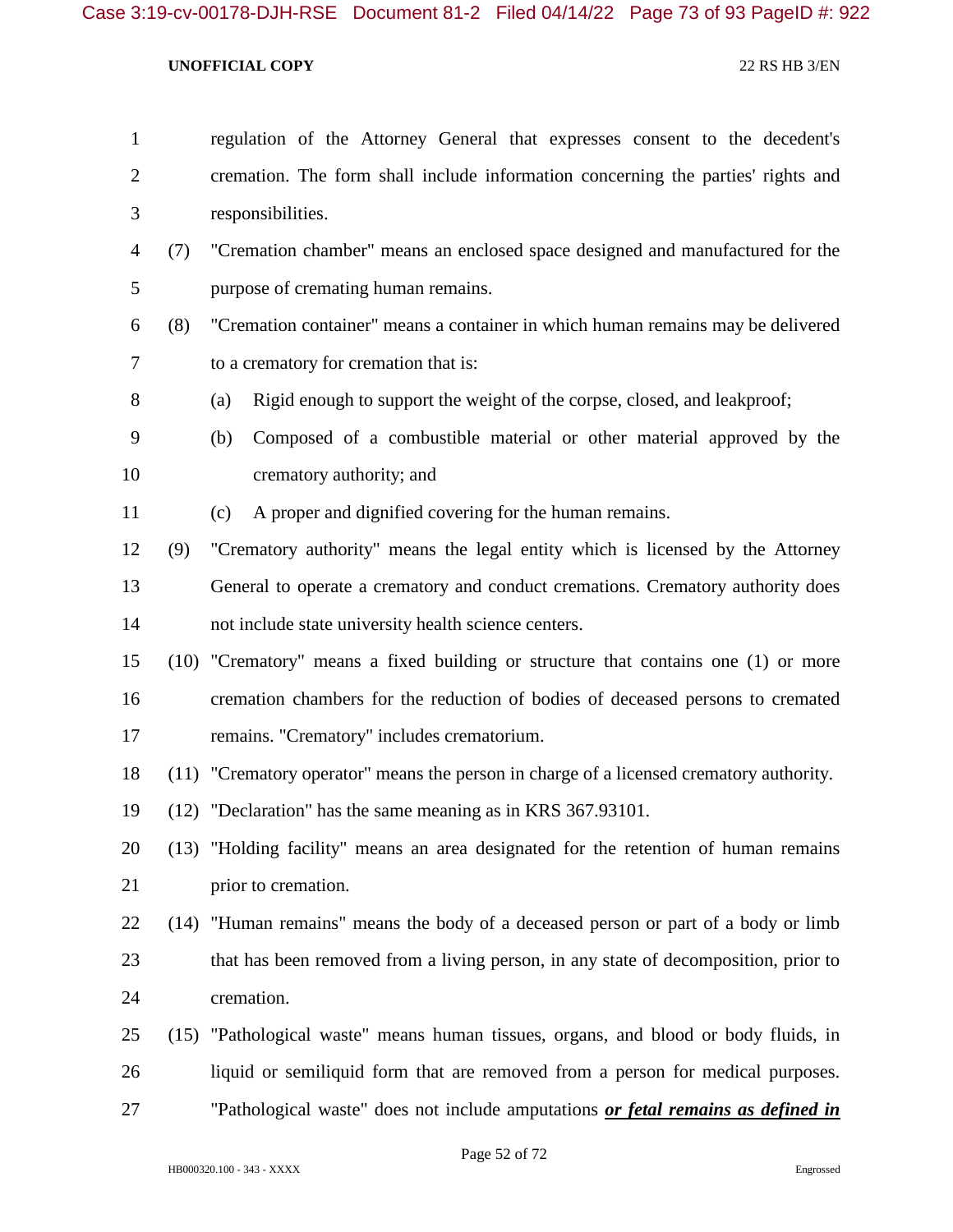| $\mathbf{1}$   |     | <b>Section 22 of this Act.</b>                                                        |
|----------------|-----|---------------------------------------------------------------------------------------|
| $\overline{2}$ |     | (16) "Processed remains" means the end result of pulverization, by which the residual |
| 3              |     | from the cremation process is reduced and cleaned leaving only fragments reduced      |
| $\overline{4}$ |     | to unidentified dimensions.                                                           |
| 5              |     | (17) "Retort operator" means a person operating a cremation chamber.                  |
| 6              |     | (18) "Scattering area or garden" means an area which may be designated by a cemetery  |
| 7              |     | and located on a dedicated cemetery property where cremated remains which have        |
| 8              |     | been removed from their container can be mixed with or placed on top of the soil or   |
| 9              |     | ground cover.                                                                         |
| 10             |     | (19) "Temporary container" means a receptacle for cremated remains, usually made of   |
| 11             |     | plastic, cardboard, ceramics, plastic film, wood, or metal, designed to prevent the   |
| 12             |     | leakage of processed remains or the entrance of foreign materials which will hold     |
| 13             |     | the cremated remains until an urn or other permanent container is acquired.           |
| 14             |     | Section 24. KRS 311.715 is amended to read as follows:                                |
| 15             | (1) | As used in this section, "public agency funds" means any money, regardless of         |
| 16             |     | the original source of the money, of a public agency.                                 |
| 17             | (2) | Public agency funds shall not be used for the purpose of obtaining an abortion or     |
| 18             |     | paying for the performance of an abortion. Public medical facilities may be used for  |
| 19             |     | the purpose of conducting research into or the performance of in-vitro fertilization  |
| 20             |     | as long as such procedures do not result in the intentional destruction of a human    |
| 21             |     | embryo.                                                                               |
| 22             | (3) | Public agency funds shall not be directly or indirectly used, granted, paid, or       |
| 23             |     | distributed to any entity, organization, or individual that performs, induces, refers |
| 24             |     | for, or counsels in favor of abortions. This subsection shall not apply to funding    |
| 25             |     | available through KRS 205.510 to 205.560 to the minimum extent necessary to           |
| 26             |     | comply with federal conditions for the state's participation in the program           |
| 27             |     | established by KRS 205.510 to 205.560 or to funding that is used to provide           |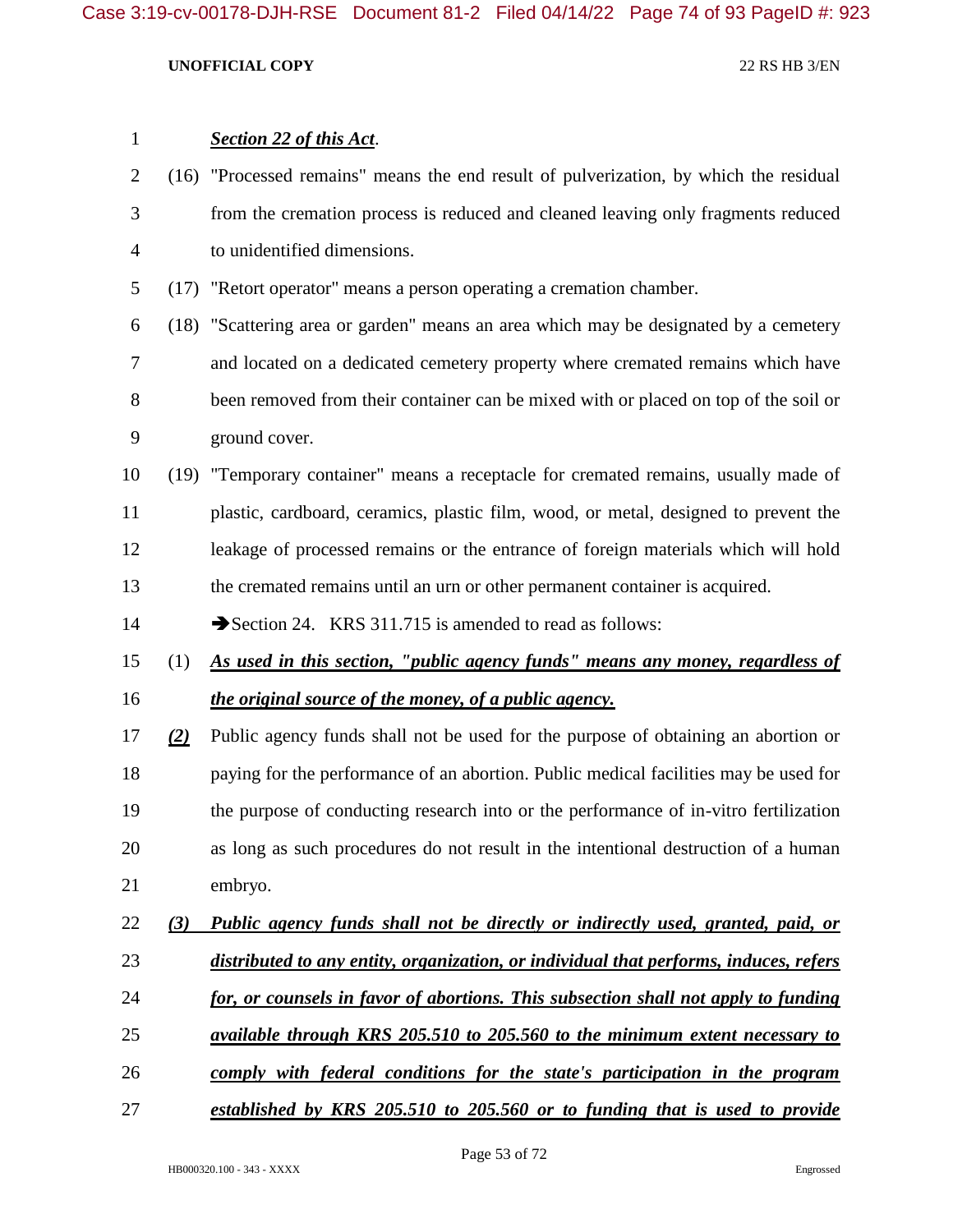# *abstinence education in schools. (4)*[(2)] (a) Public agency funds shall not be directly or indirectly used, granted, paid, or distributed to any nonpublic entity or organization described in paragraph (b)3. of this subsection. This paragraph shall not apply to funding available through KRS 205.510 to 205.560 to the minimum extent necessary to comply with federal conditions for the state's participation in the program

- established by KRS 205.510 to 205.560 or to funding that is used to provide abstinence education in schools.
- (b) Notwithstanding any other state law to the contrary, all federal family planning funds shall be awarded to eligible individuals, organizations, or entities applying to be family planning contractors in the following order of descending priority:
- 1. Public agencies that directly provide family planning services, including 14 state, county, and local community health clinics and federally qualified 15 health centers;
- 2. Nonpublic entities that directly provide basic health services, as described in 42 U.S.C. sec. 254b(b)(1)(A), including family planning services; and
- 3. Nonpublic entities that directly provide only family planning services but do not provide all basic health services as described in 42 U.S.C. 21 sec. 254b(b)(1)(A).
- (c) This subsection shall be effective upon repeal of federal regulations prohibiting states from prioritizing recipients of federal Public Health Service Act, Title X Family Planning Program funds.
- *(5)*[(3)] Nothing in this section shall be deemed to deprive a woman of all appropriate medical care necessary to prevent her physical death.
- *(6)*[(4)] Nothing in this section shall be construed to allow public funds to pay for in-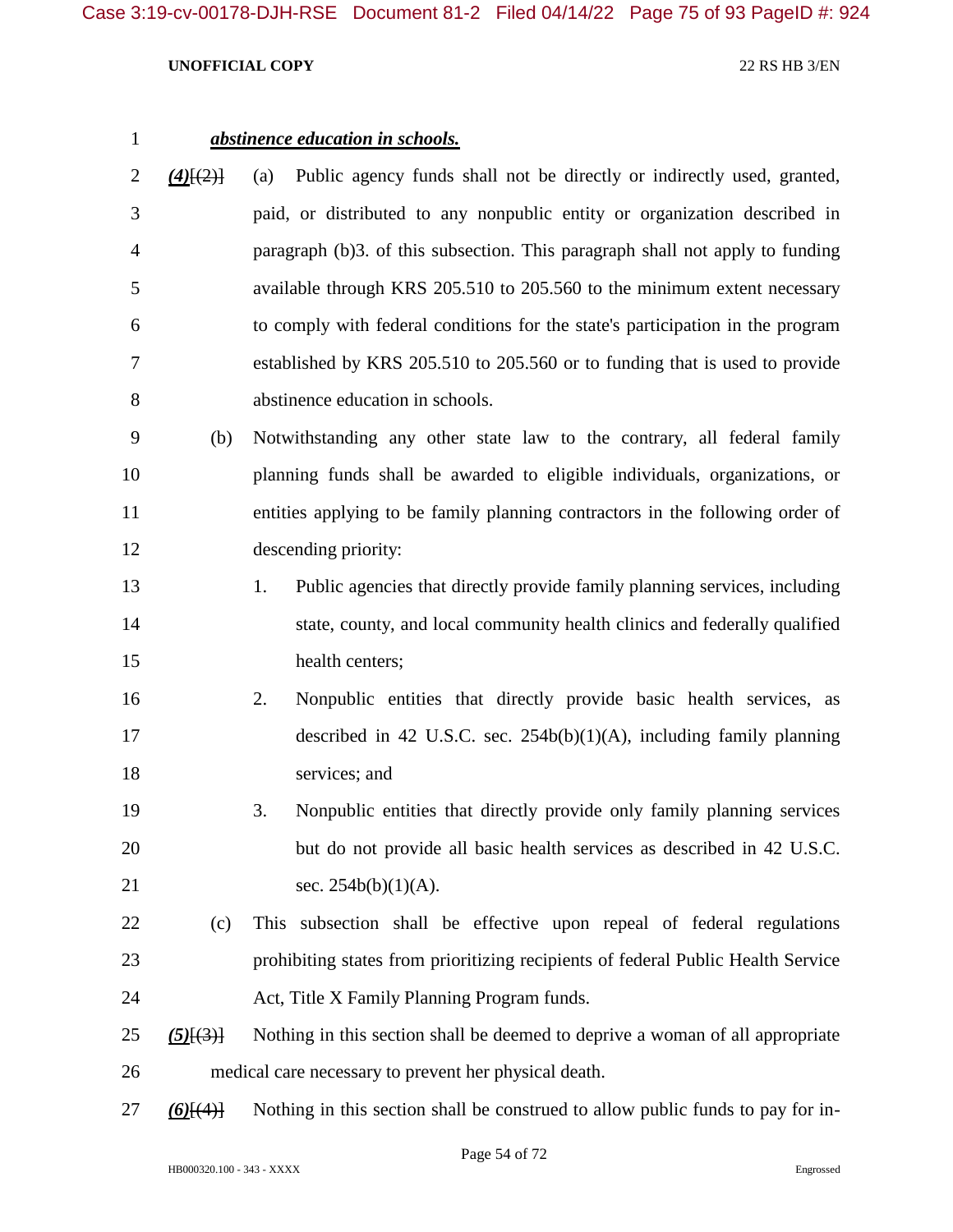| 1              | vitro fertilization procedures performed on any individual patient.                               |  |
|----------------|---------------------------------------------------------------------------------------------------|--|
| $\overline{2}$ | SECTION 25. A NEW SECTION OF KRS 311.710 TO 311.820 IS CREATED                                    |  |
| 3              | TO READ AS FOLLOWS:                                                                               |  |
| $\overline{4}$ | A hospital, healthcare facility, or individual physician shall file a written report<br>(I)       |  |
| 5              | with the cabinet regarding each patient who comes under the hospital's,                           |  |
| 6              | healthcare facility's, or physician's care and reports any complication or adverse                |  |
| 7              | event as defined under Section 5 of this Act, requires medical treatment, or                      |  |
| 8              | suffers a death that the attending physician, hospital staff, or facility staff has               |  |
| 9              | reason to believe is a primary or secondary result of an abortion. The reports                    |  |
| 10             | shall be completed by the hospital, healthcare facility, or attending physician who               |  |
| 11             | treated the patient, signed by the attending physician, and transmitted to the                    |  |
| 12             | cabinet within thirty (30) days of the discharge or death of the patient treated for              |  |
| 13             | the complication or adverse event.                                                                |  |
| 14             | <b>Each report of a complication or adverse event as defined in Section 5 of this Act,</b><br>(2) |  |
| 15             | medical treatment, or death following abortion required under this section shall                  |  |
| 16             | contain at minimum the information required by Section 4 of this Act.                             |  |
| 17             | <b>Reports required under this section shall not contain:</b><br>(3)                              |  |
| 18             | <b>The name of the patient;</b><br>(a)                                                            |  |
| 19             | (b) Common identifiers such as Social Security number or motor vehicle                            |  |
| 20             | <i>operator's license number; or</i>                                                              |  |
| 21             | Other information or identifiers that would make it possible to identify, in<br>$\left( c\right)$ |  |
| 22             | any manner or under any circumstances, a patient who has obtained an                              |  |
| 23             | abortion and subsequently suffered an abortion complication or adverse                            |  |
| 24             | event as defined in Section 5 of this Act.                                                        |  |
| 25             | Section 26. KRS 311.774 is amended to read as follows:                                            |  |
| 26             | Each prescription issued for <i>an abortion-inducing drug as defined in Section 5 of</i><br>(1)   |  |
|                |                                                                                                   |  |

*this Act*[RU-486, cytotec, pitocin, mifeprex, misoprostol, or any other drug or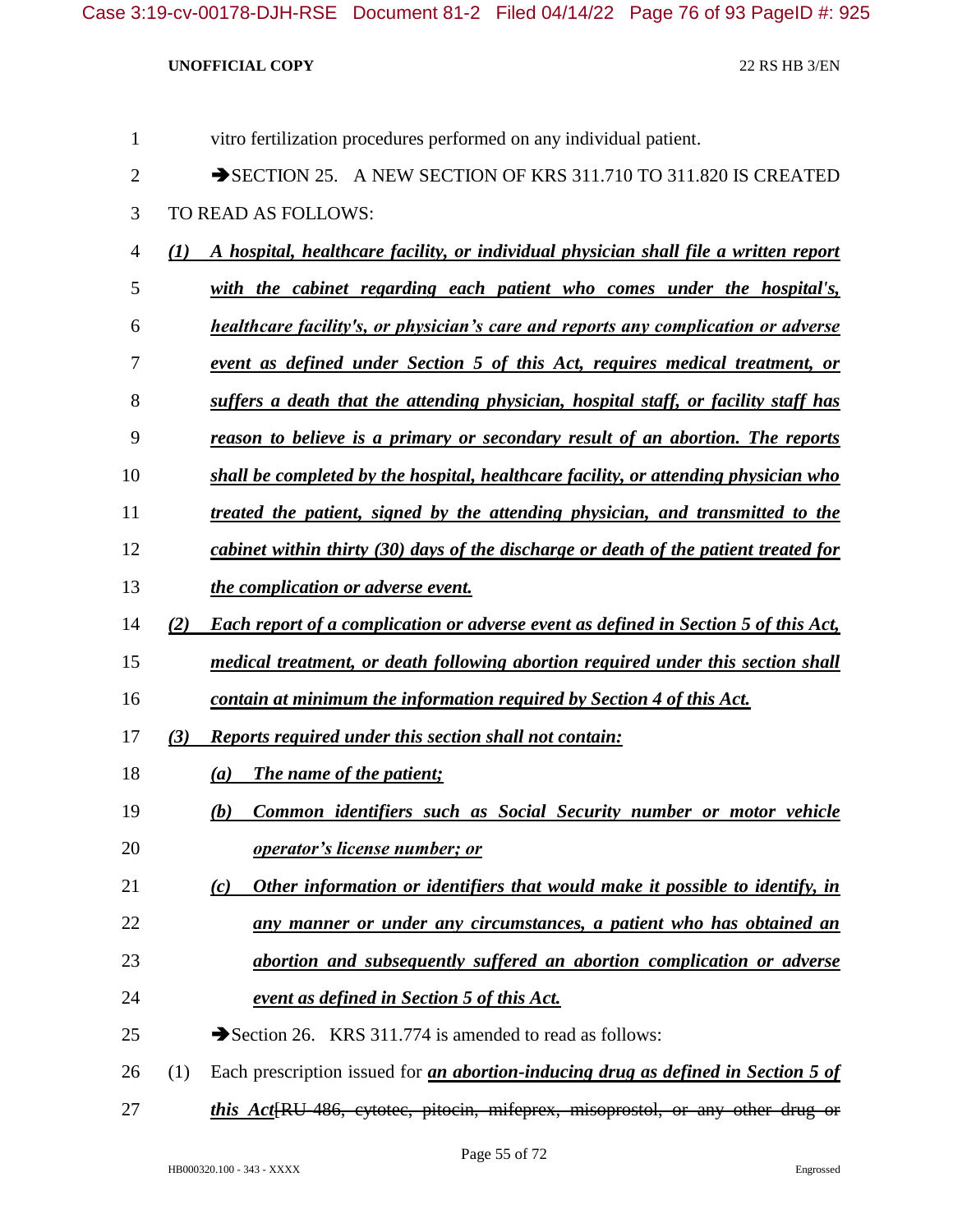| $\mathbf{1}$   |     | combination of drugs] for which the primary indication is the induction of abortion             |
|----------------|-----|-------------------------------------------------------------------------------------------------|
| $\overline{2}$ |     | as defined in KRS 311.720 shall be reported on a report form provided by the                    |
| 3              |     | cabinet within <i>three</i> $(3)$ fifteen $(15)$ days after fthe end of the month in which lthe |
| $\overline{4}$ |     | prescription was issued. The report form shall be signed by the qualified physician             |
| 5              |     | who provided the abortion-inducing drug and transmitted to the cabinet within                   |
| 6              |     | three (3) days after the drug was provided. Each report shall include at minimum                |
| 7              |     | the information required by Section 4 of this Act.                                              |
| 8              | (2) | Information on the potential ability of a physician to reverse the effects of <i>abortion</i> - |
| 9              |     | <i>inducing</i> [prescription ]drugs as defined in Section 5 of this Act for which the          |
| 10             |     | primary indication is the induction of abortion, including where additional                     |
| 11             |     | information about this possibility may be obtained and contact information for                  |
| 12             |     | assistance in locating a physician who may aid in the reversal, shall be provided               |
| 13             |     | with each prescription issued for <i>an abortion-inducing drug</i> [RU-486, cytotec,            |
| 14             |     | pitocin, mifeprex, misoprostol, or any other drug or combination of drugs} for                  |
| 15             |     | which the primary indication is the induction of abortion as defined in KRS                     |
| 16             |     | 311.720.                                                                                        |
| 17             | (3) | For each abortion reported to the Vital Statistics Branch as required by KRS                    |
| 18             |     | 213.101, the report shall also state whether any abortion complication or adverse               |
| 19             |     | event as defined in Section 5 of this Act or medical treatment was known to the                 |
| 20             |     | provider as a result of the abortion. <i>The report shall be completed and signed by</i>        |
| 21             |     | the physician, qualified physician, or other healthcare provider who diagnosed or               |
|                |     |                                                                                                 |

- *treated the complication or adverse event.*
- *(4) The report shall include at a minimum the information required by Section 4 of this Act and:*
- *(a) Whether a complication or adverse event as defined in Section 5 of this Act occurred during the abortion procedure or while the pregnant patient was*
- *still at the facility where the abortion was performed and the level of*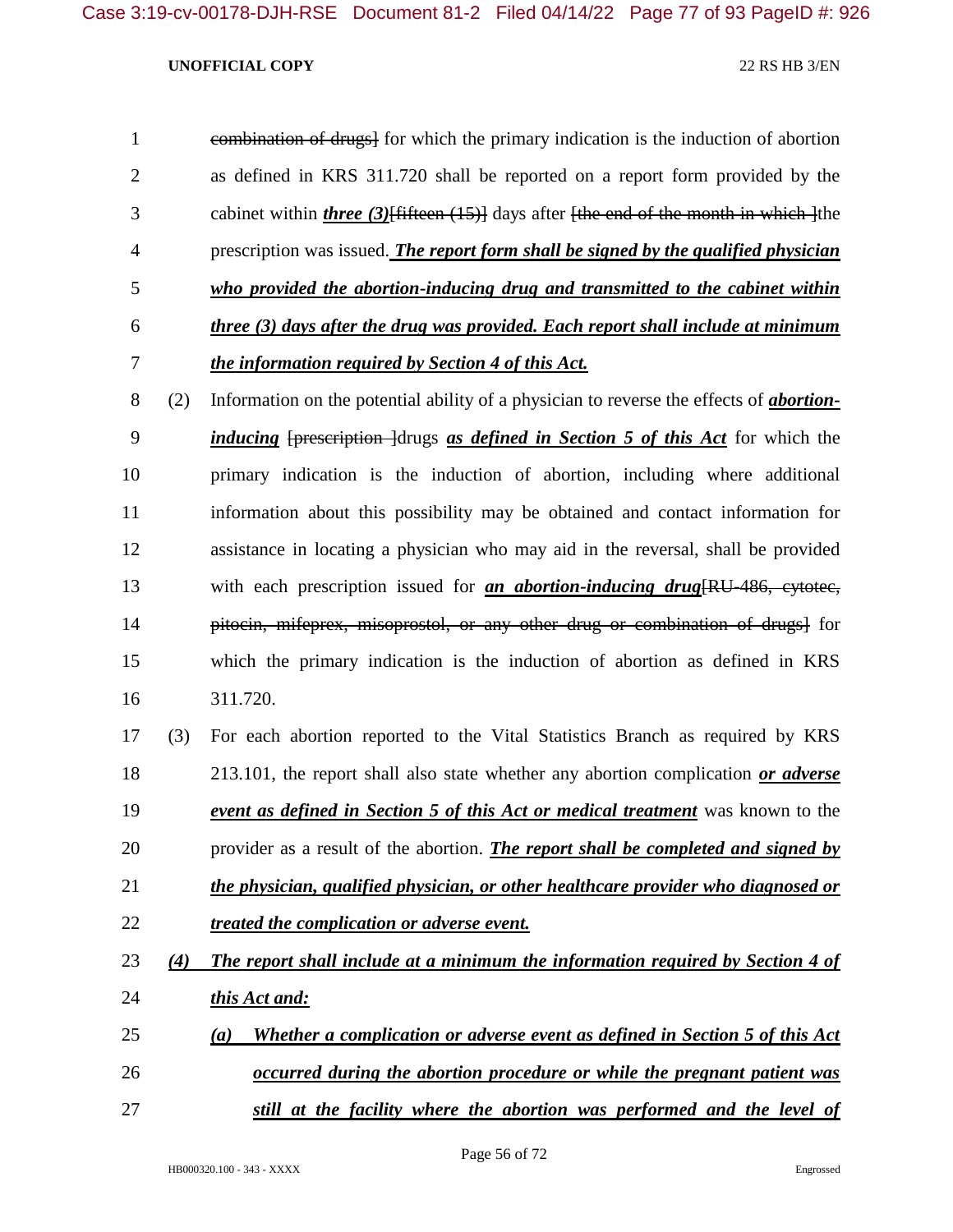| 1  |          | intervention required to attend to the complication or adverse event:              |
|----|----------|------------------------------------------------------------------------------------|
| 2  |          | <b>Emergency medical services;</b>                                                 |
| 3  |          | <b>Stabilization on site;</b><br>2.                                                |
| 4  |          | <b>Transport to another medical facility;</b><br>3.                                |
| 5  |          | <u><b>Urgent care follow-up; and</b></u><br>4.                                     |
| 6  |          | Primary care provider;<br>5.                                                       |
| 7  | (b)      | The date the pregnant patient presented for diagnosis or treatment for the         |
| 8  |          | <i>complication or adverse event;</i>                                              |
| 9  | (c)      | Whether the complication or adverse event was previously managed by the            |
| 10 |          | qualified physician who provided the abortion-inducing drug as defined in          |
| 11 |          | Section 5 of this Act or a backup qualified physician;                             |
| 12 | (d)      | The amount billed to cover the treatment for specific complications,               |
| 13 |          | including whether the treatment was billed to Medicaid, private insurance,         |
| 14 |          | private pay, or other method. This should include the ICD-10 codes reported        |
| 15 |          | and charges for any physician, hospital, emergency room, prescription or           |
| 16 |          | other drugs, laboratory tests, and any other costs for treatment rendered;         |
| 17 |          | <u>and</u>                                                                         |
| 18 | (e)      | A list of complications, adverse events, or treatments that occurred, a list of    |
| 19 |          | any emergency transfers, and any follow-up treatment provided including            |
| 20 |          | whether any additional drugs were provided in order to complete the drug-          |
| 21 |          | <i>induced abortion.</i> [Abortion complications to be reported shall include only |
| 22 |          | the following physical or psychological conditions arising from the induction      |
| 23 |          | or performance of an abortion:                                                     |
| 24 | (a)      | Uterine laceration;                                                                |
| 25 | $\Theta$ | Cervical laceration;                                                               |
| 26 | (e)      | Infection;                                                                         |
| 27 | (d)      | heavy bleeding that causes symptoms of hypovolemia or the need for a blood         |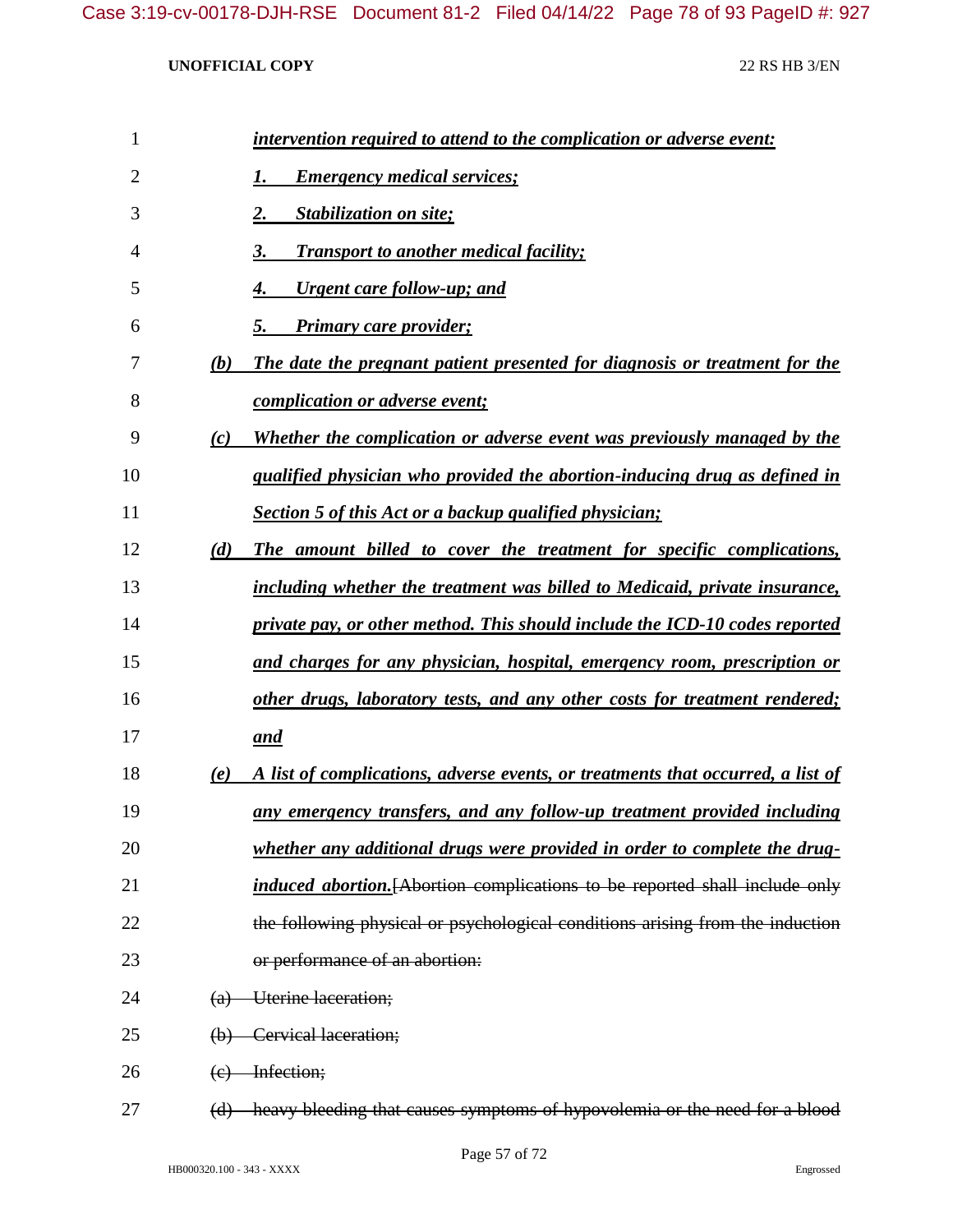| 1              | transfusion;                                                                                |
|----------------|---------------------------------------------------------------------------------------------|
| $\overline{2}$ | Pulmonary embolism;<br>(e)                                                                  |
| 3              | Deep vein thrombosis;<br>$\bigoplus$                                                        |
| 4              | Failure to terminate the pregnancy;<br>$\left( \frac{\alpha}{2} \right)$                    |
| 5              | (h) Incomplete abortion or retained tissue;                                                 |
| 6              | Pelvic inflammatory disease;<br>$\leftrightarrow$                                           |
| 7              | Missed ectopic pregnancy;<br>$\Theta$                                                       |
| 8              | $(k)$ Cardiac arrest;                                                                       |
| 9              | <b>Respiratory arrest;</b><br>$\oplus$                                                      |
| 10             | (m) Renal failure;                                                                          |
| 11             | $(n)$ Shock;                                                                                |
| 12             | (o) Amniotic fluid embolism;                                                                |
| 13             | $(p)$ Coma;                                                                                 |
| 14             | (q) Placenta Previa in subsequent pregnancies;                                              |
| 15             | Pre-term delivery in subsequent pregnancies;<br>(f)                                         |
| 16             | Free fluid in the abdomen;<br>$\left( s\right)$                                             |
| 17             | Hemolytic reaction due to the administration of ABO-incompatible blood or<br>(t)            |
| 18             | blood products;                                                                             |
| 19             | (u) Hypoglycemia occurring while the patient is being treated at the abortion               |
| 20             | facility;                                                                                   |
| 21             | allergic reaction to anesthesia or abortion-inducing drugs;<br>(v)                          |
| 22             | (w) Psychological complications, including depression, suicidal ideation, anxiety,          |
| 23             | and sleeping disorders;                                                                     |
| 24             | $(x)$ Death; and                                                                            |
| 25             | Any other adverse event as defined by criteria provided in the Food and Drug<br>$(\forall)$ |
| 26             | Administration Safety Information and Adverse Event Reporting Program.]                     |
| 27             | Section 27. KRS 311.783 is amended to read as follows:                                      |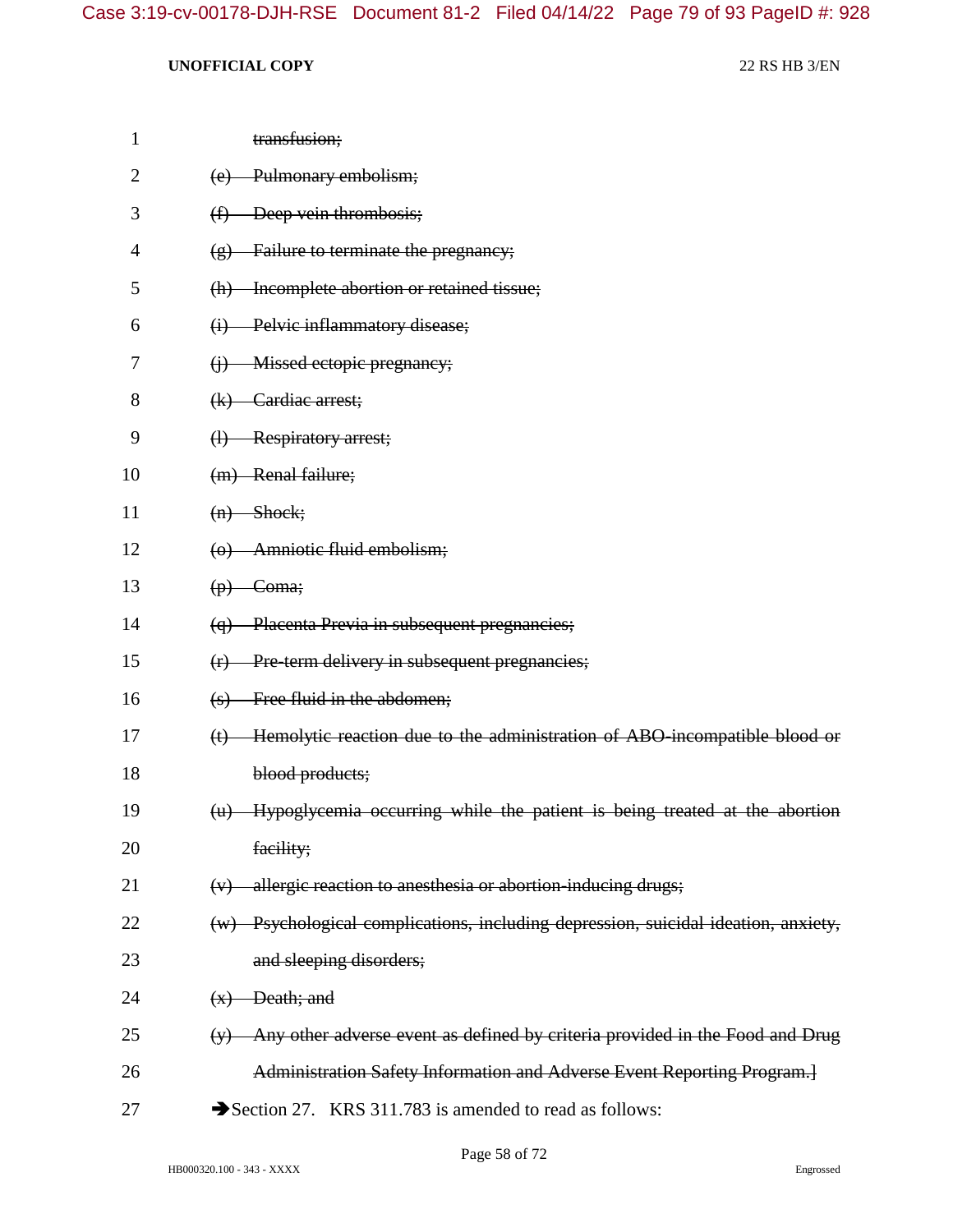(1) Except in a medical emergency that prevents compliance with this section, no physician shall intentionally perform or induce or intentionally attempt to perform or induce an abortion on a pregnant woman unless, prior to the performance or inducement of the abortion or the attempt to perform or induce the abortion, the physician determines, in the physician's reasonable medical judgment, the unborn child's probable *gestational*[post-fertilization] age. The physician shall make that determination after making inquiries of the pregnant woman and performing any medical examinations or tests of the pregnant woman the physician considers necessary as a reasonably prudent physician, knowledgeable about the case and medical conditions involved, would consider necessary to determine the unborn child's probable *gestational*[post-fertilization] age.

 (2) Except in a medical emergency that prevents compliance with this section, no physician shall intentionally perform or induce or intentionally attempt to perform or induce an abortion on a pregnant woman after the unborn child reaches the probable *gestational*[post-fertilization] age of *fifteen (15)*[twenty (20)] weeks without first entering the determination made in subsection (1) of this section and the associated findings of the medical examination and tests in the medical record of the pregnant woman.

 (3) The state Board of Medical Licensure shall suspend a physician's license to practice medicine in this state for a period of not less than six (6) months if the physician violates this section.

 *(4) The physician shall submit a report on a form provided by the cabinet that includes at a minimum the information required by Section 4 of this Act and:*

- *(a) The unborn child's probable gestational age determined by the physician; and*
- *(b) The results of inquiries of the pregnant woman and any medical examinations or tests performed.*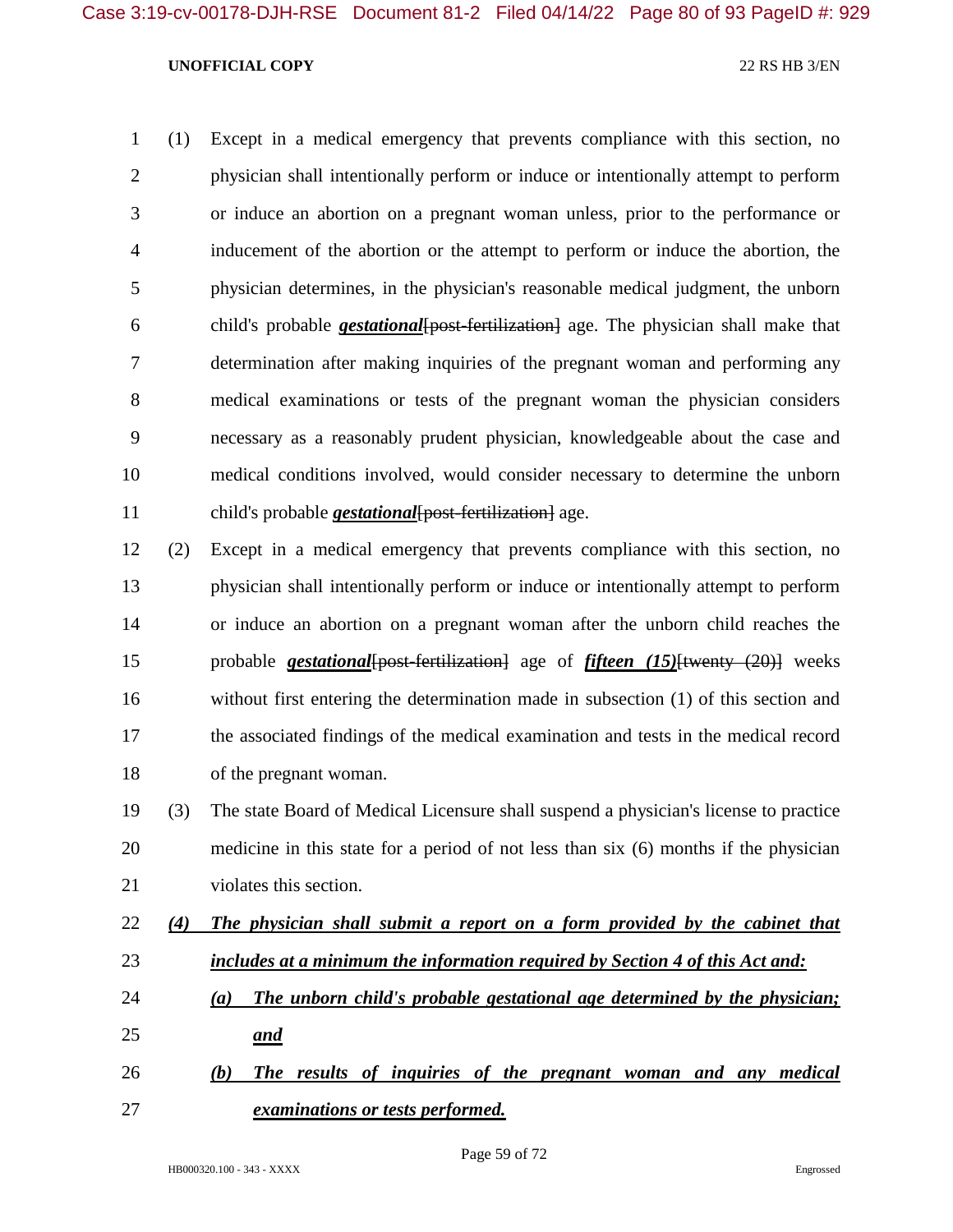| Section 28. KRS 315.990 is amended to read as follows: |  |
|--------------------------------------------------------|--|
|--------------------------------------------------------|--|

- (1) Except for the provisions of KRS 315.320, any person violating any provision of KRS Chapter 315 shall be fined for each offense not less than one hundred dollars (\$100) nor more than one thousand dollars (\$1,000) or imprisoned in the county jail for not more than six (6) months, or both. Each week that any provision of KRS 315.020, 315.030, or 315.035 is violated shall also constitute a separate offense.
- (2) Any person convicted of willfully resisting, preventing, impeding, obstructing, threatening, or interfering with the officers, agents, or inspectors of the board in the administration of the provisions of this chapter shall be guilty of a Class A misdemeanor.

# (3) The board may levy an administrative fine not to exceed five thousand dollars (\$5,000) for each offense, for any violation of KRS 315.121. All such fines shall be deposited to the credit of the licensing board to be used by the board in carrying out 14 the provisions of this chapter.

- (4) The board may refuse to issue or renew a permit, or may suspend, temporarily suspend, revoke, fine, or reasonably restrict any permit holder for any violation of KRS 315.0351. Any administrative fine levied by the board shall not exceed five thousand dollars (\$5,000) for any violation of KRS 315.0351. All such fines shall be deposited to the credit of the licensing board to be used by the Board of Pharmacy in carrying out the provisions of this chapter.
- (5) For a violation of KRS 315.320, the Board of Pharmacy may, in addition to any other civil or criminal penalty, levy an administrative fine not exceeding one hundred thousand dollars (\$100,000). All such fines shall be deposited to the credit of the Board of Pharmacy in carrying out the provisions of this chapter.
- *(6) (a) Any person who intentionally, knowingly, or recklessly violates Sections 14*
- *to 19 of this Act is guilty of a Class D felony.*
- *(b) Any person who violates Sections 14 to 19 of this Act shall be fined not*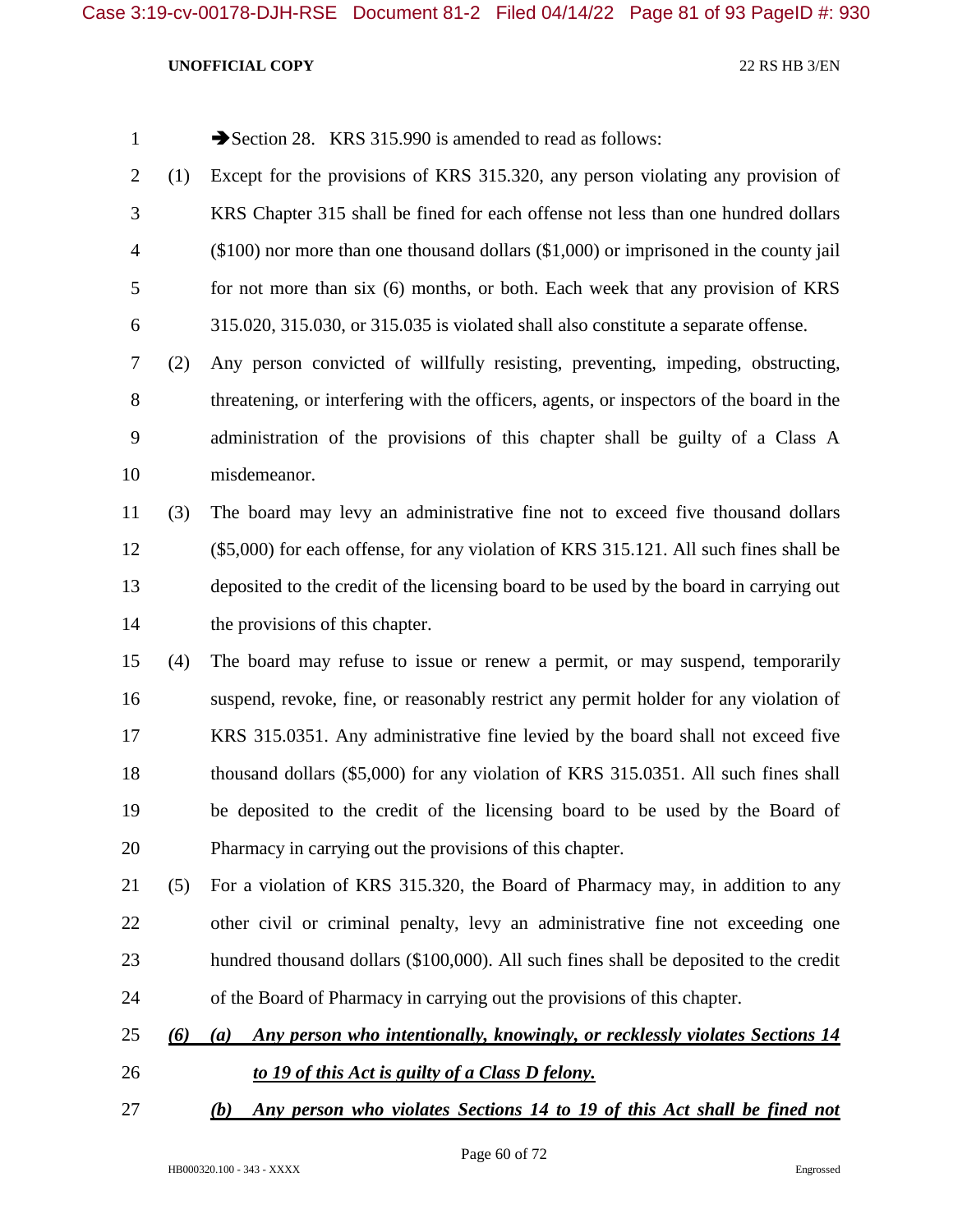| 1              | more than one million dollars (\$1,000,000).                                          |
|----------------|---------------------------------------------------------------------------------------|
| $\overline{2}$ | Notwithstanding KRS 440.200, the Attorney General may demand from the<br>(c)          |
| 3              | Governor of any other state the surrender of any person found in the other            |
| 4              | state who is charged in Kentucky with the crime of violating Sections 14 to           |
| 5              | 19 of this Act. The provisions for extradition under this subsection shall            |
| 6              | apply to any such demand even if the person whose surrender is demanded               |
| 7              | was not in Kentucky at the time of the commission of the crime. Neither the           |
| 8              | demand, the oath, nor any proceedings for extradition pursuant to this                |
| 9              | section need state or show that the person whose surrender is demanded has            |
| 10             | fled from justice, or at the time of the commission of the crime was in               |
| 11             | Kentucky or the other state.                                                          |
| 12             | SECTION 29. A NEW SECTION OF KRS CHAPTER 213 IS CREATED TO                            |
| 13             | <b>READ AS FOLLOWS:</b>                                                               |
| 14             | <b>Each prescription dispensed by a pharmacy for RU-486, cytotec, pitocin,</b><br>(1) |
| 15             | mifeprex, misoprostol, or any other drug or combination of drugs for which the        |
| 16             | primary indication is the induction of abortion as defined in KRS 213.011 shall       |
| 17             | be reported to the Vital Statistics Branch within three (3) days after the end of the |
| 18             | month in which the prescription was dispensed, but the report shall not include       |
| 19             | information which will identify the pregnant patient involved or anyone who may       |
| 20             | have picked up the dispensed prescription on behalf of the woman.                     |
| 21             | The report shall include at a minimum:<br>(2)                                         |
| 22             | The full name and address of the pharmacist or pharmacy dispensing the<br>(a)         |
| 23             | <i>prescription;</i>                                                                  |
| 24             | The names, serial numbers, National Drug Codes, lot numbers, and<br>(b)               |
| 25             | expiration dates of the specific abortion-inducing drugs that were                    |
| 26             | dispensed;                                                                            |
| 27             | The full name and address of the referring physician, agency, or service, if<br>(c)   |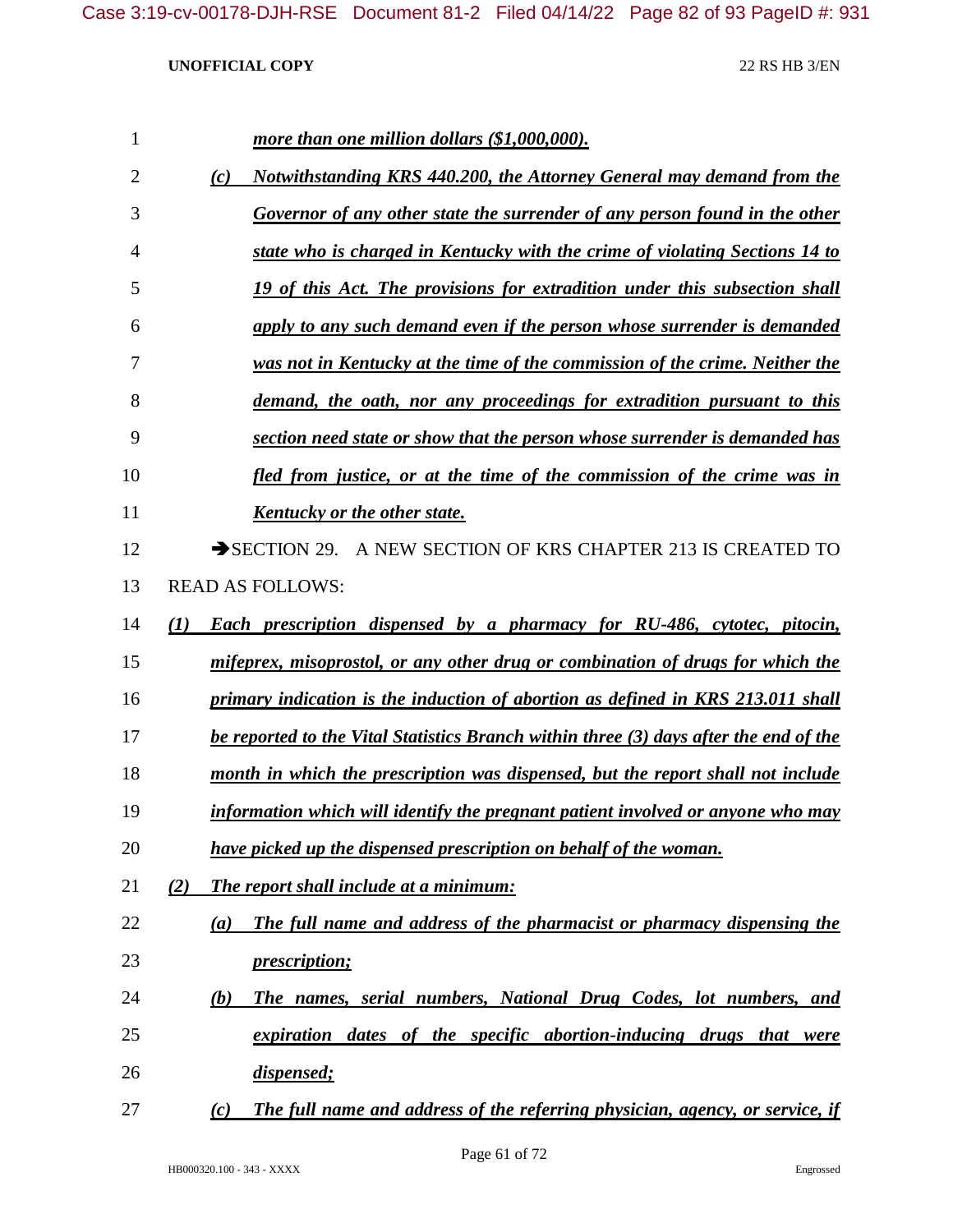| 1  |                             | any;                                                                               |
|----|-----------------------------|------------------------------------------------------------------------------------|
| 2  | (d)                         | The pregnant patient's city or town, county, state, country of residence, and      |
| 3  |                             | zip code;                                                                          |
| 4  | (e)                         | <b>The pregnant patient's age, race, and ethnicity;</b>                            |
| 5  | (f)                         | <b>The age or approximate age of the father, if known;</b>                         |
| 6  | $\left( \mathbf{g} \right)$ | A list of any pre-existing medical conditions of the pregnant patient that         |
| 7  |                             | may complicate her pregnancy, if any, including hemorrhage, infection,             |
| 8  |                             | <i>uterine perforation, cervical laceration, retained products, or any other</i>   |
| 9  |                             | condition;                                                                         |
| 10 | (h)                         | Whether the pregnant patient was Rh negative and, if so, was provided with         |
| 11 |                             | an Rh negative information fact sheet and treated with the prevailing              |
| 12 |                             | medical standard of care to prevent harmful fetal or child outcomes or Rh          |
| 13 |                             | <i>incompatibility in future pregnancies; and</i>                                  |
| 14 | (i)                         | The reason for the abortion, if known, including abuse, coercion,                  |
| 15 |                             | harassment, or trafficking.                                                        |
| 16 | (3)                         | <b>The report shall not contain:</b>                                               |
| 17 | (a)                         | The name of the pregnant patient;                                                  |
| 18 | (b)                         | <b>Common identifiers such as a Social Security number and motor vehicle</b>       |
| 19 |                             | <b><u>operator's license number; and</u></b>                                       |
| 20 | (c)                         | Any other information or identifiers that would make it possible to ascertain      |
| 21 |                             | the patient's identity.                                                            |
| 22 | (4)                         | The name of the person completing the report and the reporting institution shall   |
| 23 |                             | not be subject to disclosure under KRS 61.870 to 61.884.                           |
| 24 | (5)<br>(a)                  | <u>Any person or institution who fails to submit a report by the end of thirty</u> |
| 25 |                             | $(30)$ days following the due date set in subsection (1) of this section shall be  |
| 26 |                             | subject to a late fee of five hundred dollars (\$500) for each additional thirty   |
| 27 |                             | (30) day period or portion of a thirty (30) day period the report is overdue.      |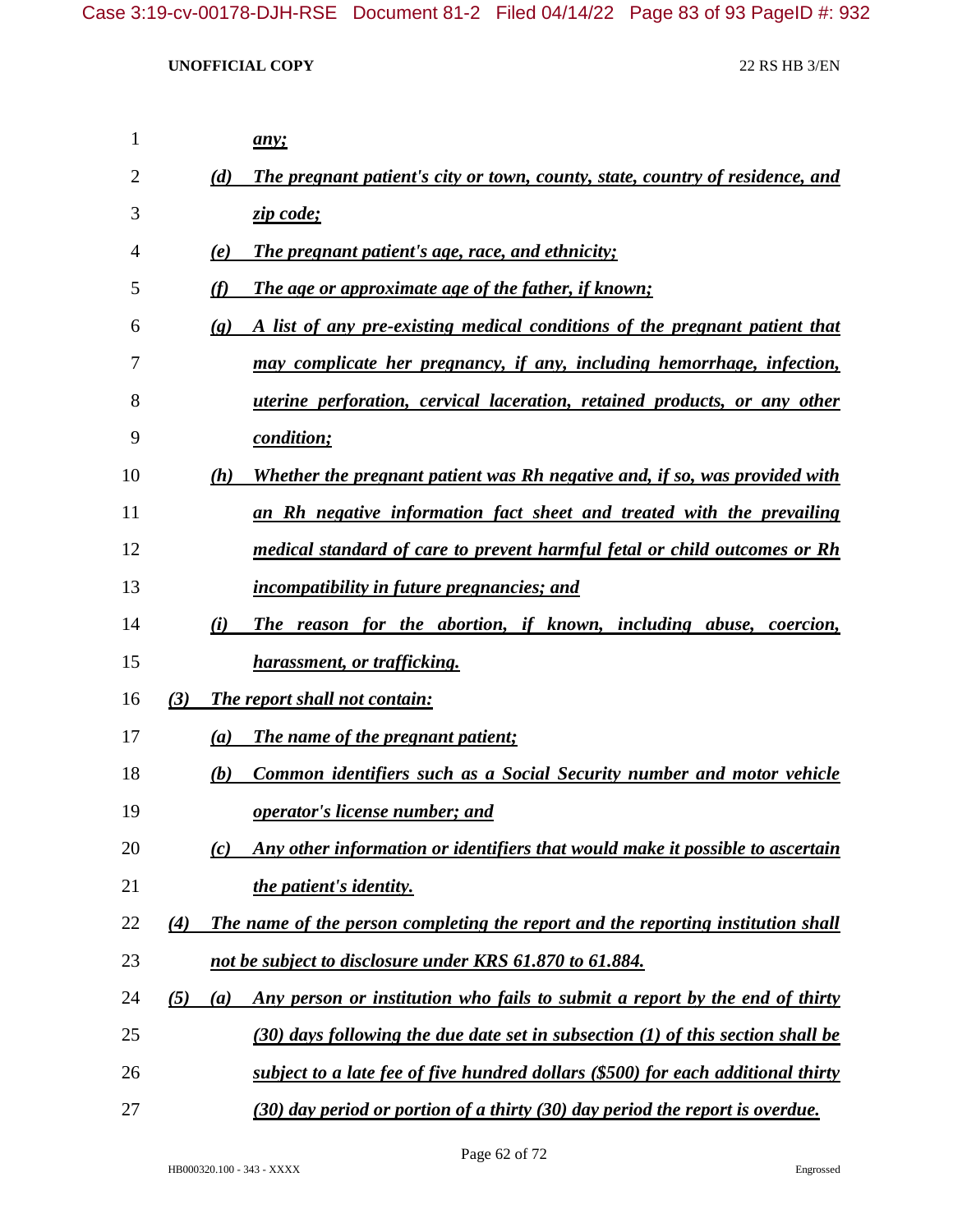| $\mathbf{1}$   | Any person or institution who fails to submit a report, or who has submitted<br>(b)         |
|----------------|---------------------------------------------------------------------------------------------|
| $\overline{2}$ | only an incomplete report, more than one $(1)$ year following the due date set              |
| 3              | in subsection (1) of this section, may in a civil action brought by the Vital               |
| 4              | <b>Statistics Branch be directed by a court of competent jurisdiction to submit</b>         |
| 5              | a complete report within a time period stated by court order or be subject to               |
| 6              | contempt of court.                                                                          |
| 7              | Failure by any pharmacist or pharmacy to comply with the requirements of<br>(c)             |
| 8              | this section, other than filing a late report, or to submit a complete report in            |
| 9              | accordance with a court order shall subject the pharmacist or pharmacy to                   |
| 10             | <u>KRS 315.121.</u>                                                                         |
| 11             | Intentional falsification of any report required under this section is a Class A<br>(6)     |
| 12             | misdemeanor.                                                                                |
| 13             | The Vital Statistics Branch shall promulgate administrative regulations in<br>(7)           |
| 14             | <i>accordance with KRS Chapter 13A to assist in compliance with this section.</i>           |
| 15             | A NEW SECTION OF KRS CHAPTER 315 IS CREATED TO<br>$\rightarrow$ SECTION 30.                 |
| 16             | <b>READ AS FOLLOWS:</b>                                                                     |
| 17             | Any prescription or medical order for a drug that is known to possibly cause an             |
| 18             | abortion shall be presumed by a pharmacy to be for indications other than for the           |
| 19             | termination of a pregnancy. A pharmacy dispensing such prescription or medical order        |
| 20             | shall not be required to verify that the prescription or medical order does not violate     |
| 21             | any provision of this chapter or KRS Chapter 216B.                                          |
| 22             | SECTION 31. A NEW SECTION OF KRS 311.710 TO 311.820 IS CREATED                              |
| 23             | TO READ AS FOLLOWS:                                                                         |
| 24             | The Attorney General may bring an action to enforce compliance with the<br>$\mathcal{L}(I)$ |
| 25             | Humanity in Healthcare Act of 2022 or intervene as a matter of right in any case            |
| 26             | in which the constitutionality of any section of the Act is challenged.                     |
|                |                                                                                             |

*(2) (a) Any person who intentionally, knowingly, or recklessly violates Sections 14*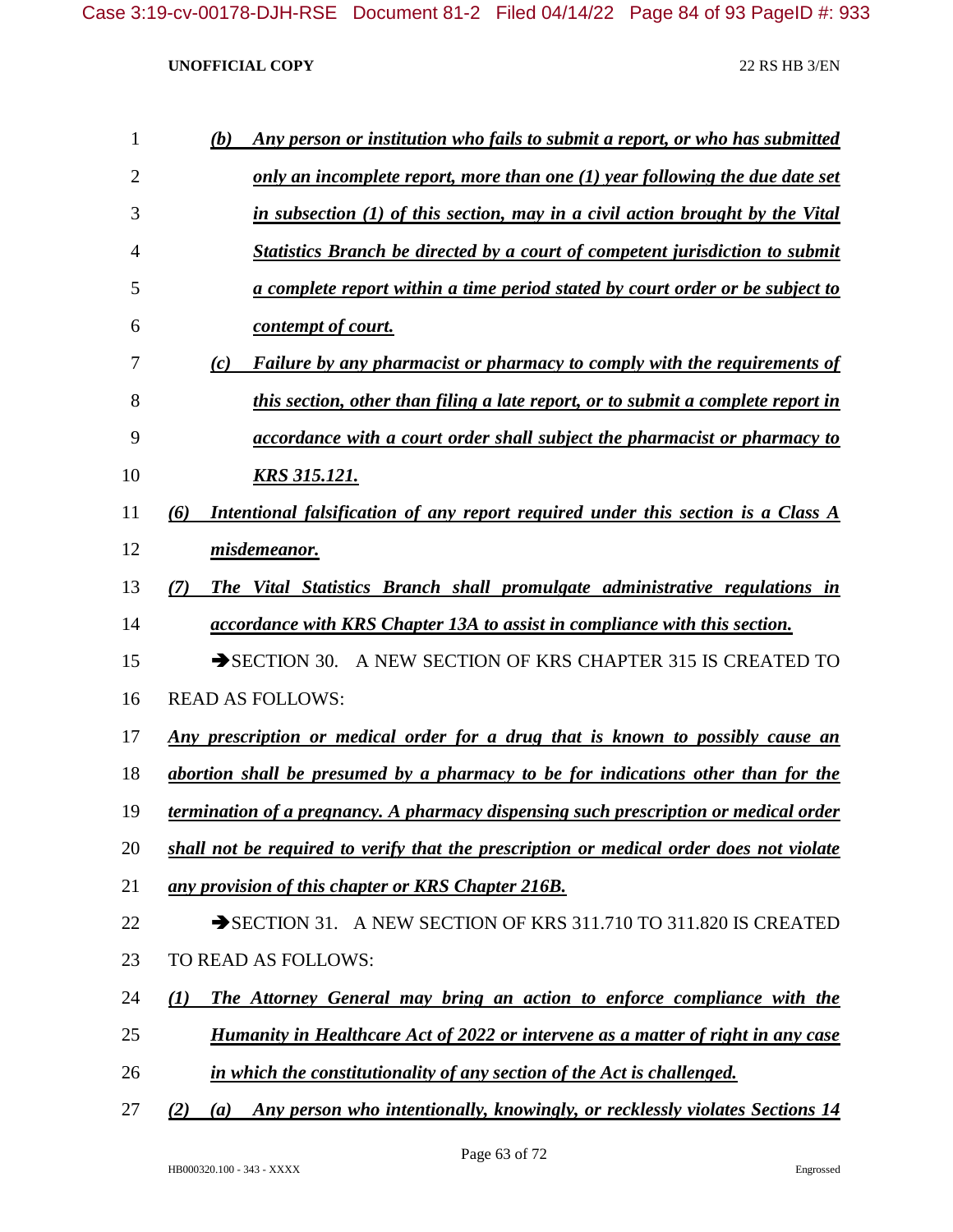| $\mathbf{1}$   | to 19 of this Act is guilty of a Class D felony.                                            |
|----------------|---------------------------------------------------------------------------------------------|
| $\overline{2}$ | Any person who violates Sections 14 to 19 of this Act shall be fined not<br>(b)             |
| 3              | more than one million dollars (\$1,000,000).                                                |
| 4              | Notwithstanding KRS 440.200, the Attorney General may demand from the<br>(c)                |
| 5              | Governor of any other state the surrender of any person found in the other                  |
| 6              | state who is charged in Kentucky with the crime of violating Sections 14 to                 |
| 7              | 19 of this Act. The provisions for extradition under this subsection shall                  |
| 8              | apply to any such demand even if the person whose surrender is demanded                     |
| 9              | was not in Kentucky at the time of the commission of the crime. Neither the                 |
| 10             | demand, the oath, nor any proceedings for extradition pursuant to this                      |
| 11             | section need state or show that the person whose surrender is demanded has                  |
| 12             | fled from justice, or at the time of the commission of the crime was in                     |
| 13             | Kentucky or the other state.                                                                |
| 14             | SECTION 32. A NEW SECTION OF KRS 311.781 TO 311.786 IS CREATED                              |
| 15             | TO READ AS FOLLOWS:                                                                         |
| 16             | <b>The General Assembly finds and declares, according to contemporary medical</b>           |
| 17             | research, all of the following:                                                             |
| 18             | Medical and other authorities now know more about human prenatal<br>(I)                     |
| 19             | development than ever before, including:                                                    |
| 20             | <b>Between five (5) and six (6) weeks' gestation, an unborn child's heart begins</b><br>(a) |
| 21             | beating;                                                                                    |
| 22             | At approximately eight (8) weeks' gestation, an unborn child begins to move<br>(b)          |
| 23             | about in the womb;                                                                          |
| 24             | At nine (9) weeks' gestation, all basic physiological functions are present,<br>(c)         |
| 25             | <i>including teeth, eyes, and external genitalia;</i>                                       |
| 26             | At ten (10) weeks' gestation, an unborn child's vital organs begin to<br>(d)                |
| 27             | function, and hair, fingernails, and toenails begin to form;                                |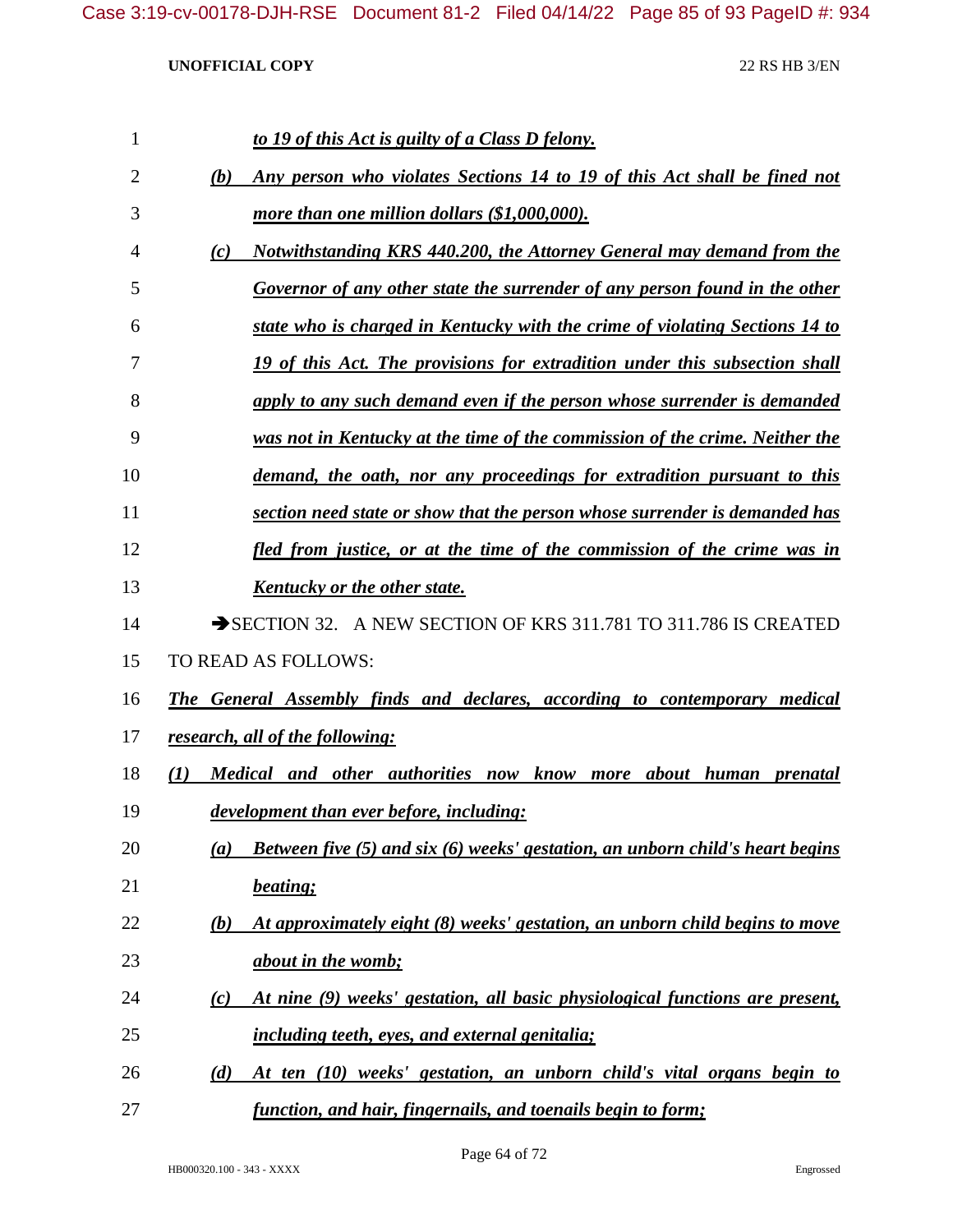| 1              |          | At eleven (11) weeks' gestation, an unborn child's diaphragm is developing,<br>(e) |
|----------------|----------|------------------------------------------------------------------------------------|
| $\overline{2}$ |          | he or she may even hiccup, and he or she is beginning to move about freely         |
| 3              |          | in the womb; and                                                                   |
| 4              |          | (f)<br>At twelve (12) weeks' gestation, an unborn child can open and close his or  |
| 5              |          | her fingers, starts to make sucking motions, senses stimulation from the           |
| 6              |          | world outside the womb, and has taken on "the human form" in all                   |
| 7              |          | <u>relevant aspects under Gonzales v. Carhart, 550 U.S. 124, 160 (2007);</u>       |
| 8              | (2)      | The United States Supreme Court has long recognized that the state has an          |
| 9              |          | "important and legitimate interest in protecting the potentiality of human life,"  |
| 10             |          | Roe v. Wade, 410 U.S. 113, 162 (1973), and specifically that "the state has an     |
| 11             |          | interest in protecting the life of the unborn". Planned Parenthood of              |
| 12             |          | <b>Southeastern Pennsylvania v. Casey, 505 U.S. 833, 873 (1992);</b>               |
| 13             | (3)      | The majority of abortion procedures performed after fifteen (15) weeks' gestation  |
| 14             |          | are dilation and evacuation procedures which involve the use of surgical           |
| 15             |          | instruments to crush and tear the unborn child apart before removing the pieces    |
| 16             |          | of the dead child from the womb, procedures prohibited under Section 36 of this    |
| 17             |          | Act, and the General Assembly finds that the intentional commitment of such        |
| 18             |          | acts for nontherapeutic or elective reasons is a barbaric practice, dangerous for  |
| 19             |          | the maternal patient, and demeaning to the medical profession;                     |
| 20             | (4)      | Abortion carries significant physical and psychological risks to the maternal      |
| 21             |          | patient, and these physical and psychological risks increase with gestational age; |
| 22             | (5)      | As the second trimester progresses, in the vast majority of uncomplicated          |
| 23             |          | pregnancies, the maternal health risks of undergoing an abortion are greater       |
| 24             |          | <i>than the risks of carrying a pregnancy to term;</i>                             |
| 25             | $\omega$ | Seventy-five percent (75%) of all the nations in the world do not permit abortion  |
| 26             |          | after twelve (12) weeks' gestation except, in most instances, to save the life and |
| 27             |          | preserve the physical health of the mother; and                                    |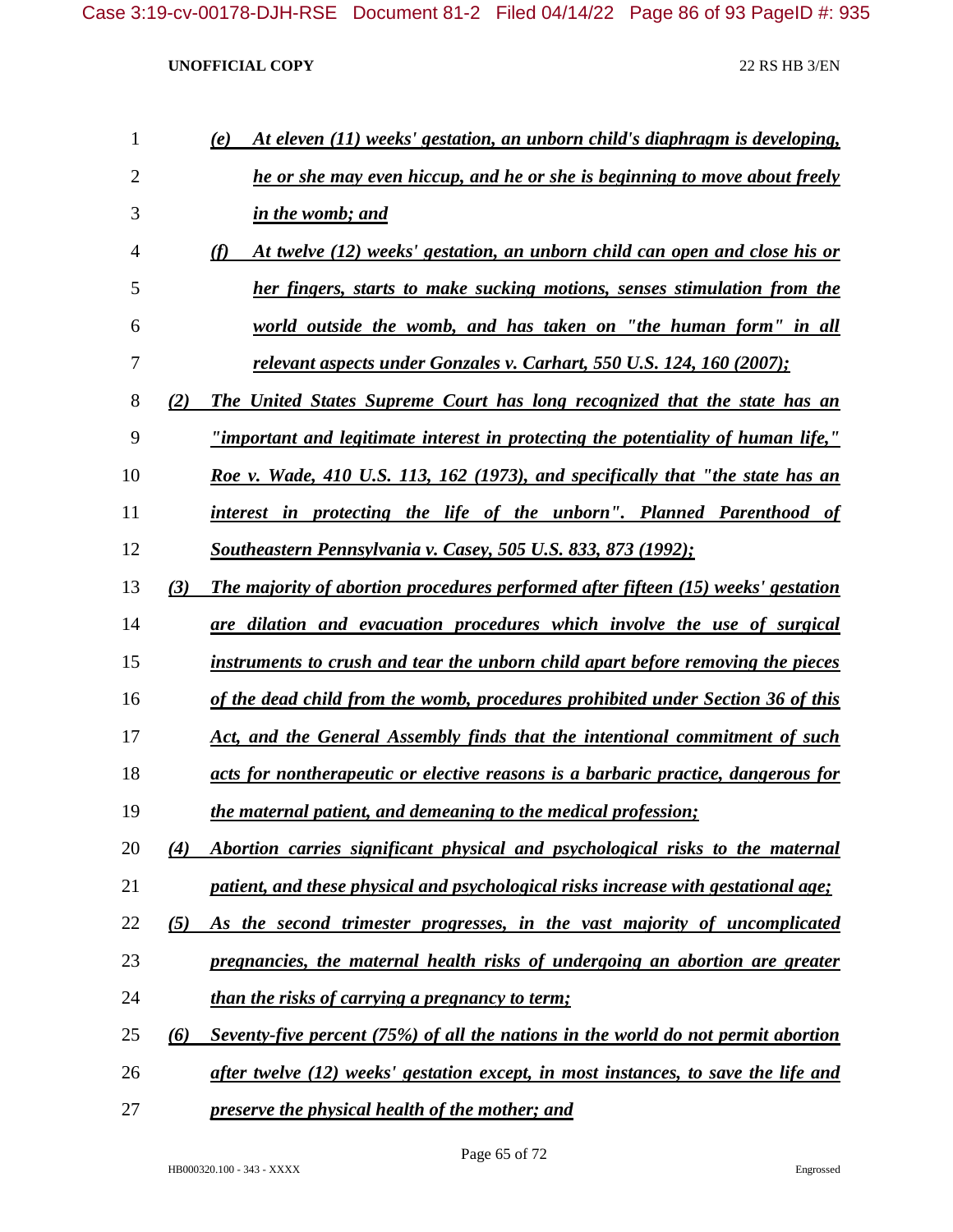- *(7) The Commonwealth of Kentucky has legitimate interests from the outset of the*
- *pregnancy in protecting both the health of the woman and the life of an unborn*
- *human individual who may be born.*
- 4 Section 33. KRS 311.781 is amended to read as follows:
- As used in KRS 311.781 to 311.786:
- As used in KRS 311.781 to 311.786:
- (1) "Fertilization" means the fusion of a human spermatozoon with a human ovum;
- (2) *"Gestational age" has the same meaning as in KRS 311.7701;*
- *(3)* "Medical emergency" means a condition that in the physician's reasonable medical judgment, based upon the facts known to the physician at that time, so complicates the woman's pregnancy as to necessitate the immediate performance or inducement of an abortion in order to prevent the death of the pregnant woman or to avoid a serious risk of the substantial and irreversible impairment of a major bodily function of the pregnant woman that delay in the performance or inducement of the abortion would create;
- *(4)*[(3)] "Pain-capable unborn child" means an unborn child of a probable *gestational*[post-fertilization] age of *fifteen (15)*[twenty (20)] weeks or more;
- *(5)*[(4)] "Physician" has the same meaning as in KRS 311.720;

*(6) "Probable gestational age" has the same meaning as in KRS 311.720;*

- [(5) "Post-fertilization age" means the age of the unborn child as calculated from the fusion of a human spermatozoon with a human ovum;
- (6) "Probable post-fertilization age" means, in reasonable medical judgment and with reasonable probability, the age of the unborn child, as calculated from fertilization, at the time the abortion is performed or induced or attempted to be performed or 25 induced;
- (7) "Reasonable medical judgment" means a medical judgment that would be made by a reasonably prudent physician, knowledgeable about the case and the treatment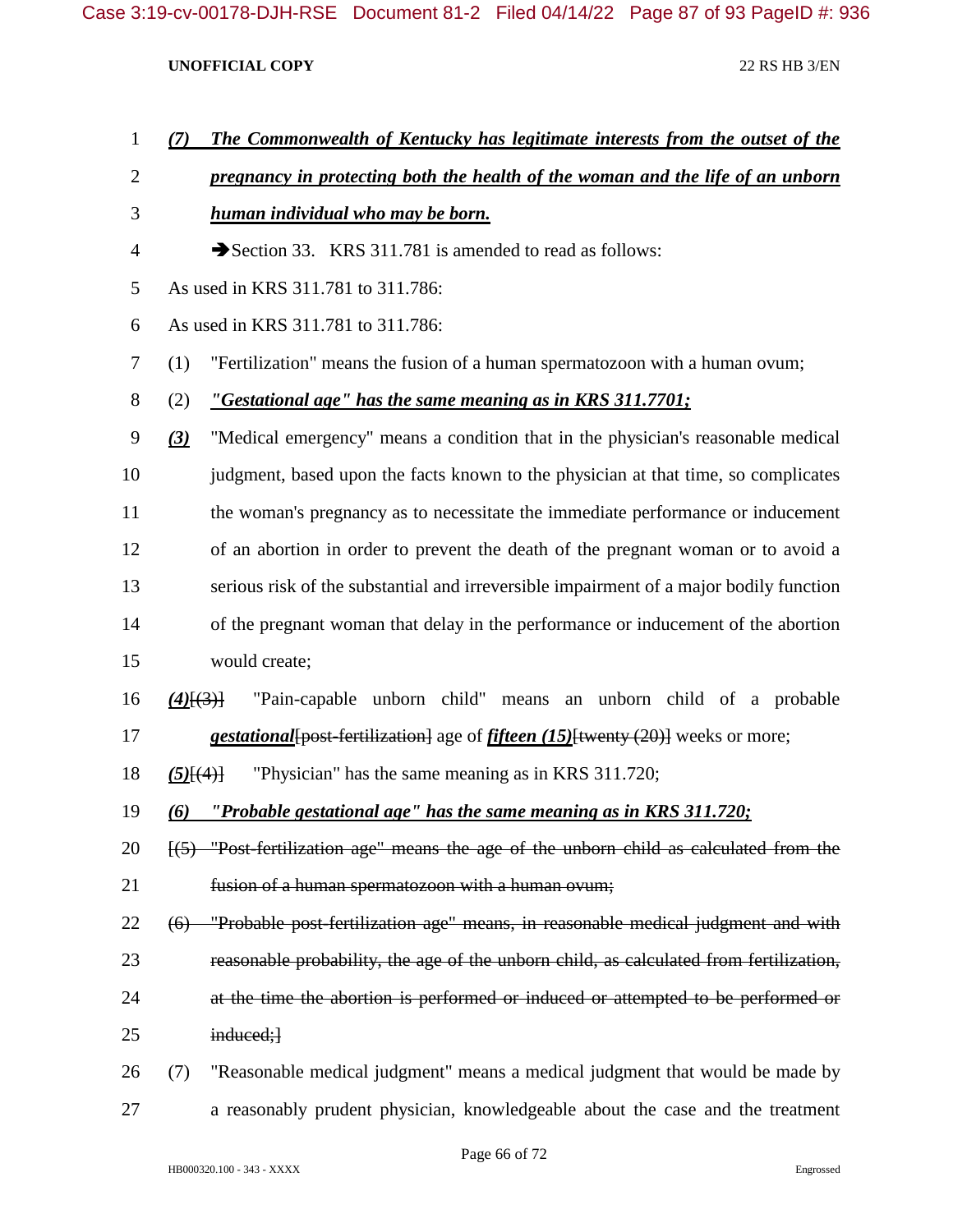- possibilities with respect to the medical conditions involved;
- (8) "Serious risk of the substantial and irreversible impairment of a major bodily function" means any medically diagnosed condition that so complicates the pregnancy of the woman as to directly or indirectly cause the substantial and irreversible impairment of a major bodily function. A medically diagnosed condition that constitutes a "serious risk of the substantial and irreversible impairment of a major bodily function" includes pre-eclampsia, inevitable abortion, and premature rupture of the membranes, but does not include a condition related to the woman's mental health; and

 (9) "Unborn child" means an individual organism of the species homo sapiens from fertilization until live birth.

12 Section 34. KRS 311.782 is amended to read as follows:

- (1) No person shall intentionally perform or induce or intentionally attempt to perform 14 or induce an abortion on a pregnant woman when the probable *gestational* [post-**fertilization** age of the unborn child is *fifteen* (15) {twenty (20)} weeks or greater.
- (2) It shall be an affirmative defense to a charge under subsection (1) of this section that 17 the abortion was intentionally performed or induced or intentionally attempted to be performed or induced by a physician and that the physician determined, in the physician's reasonable medical judgment, based on the facts known to the physician at that time, that either of the following applied:
- (a) The probable *gestational*[post-fertilization] age of the unborn child was less 22 than *fifteen (15)*<sup>{twenty (20)}</sup> weeks; or
- (b) The abortion was necessary to prevent the death of the pregnant woman or to avoid a serious risk of the substantial and irreversible impairment of a major 25 bodily function of the pregnant woman. No abortion shall be necessary if it is based on a claim or diagnosis that the pregnant woman will engage in conduct that would result in her death or in substantial and irreversible impairment of a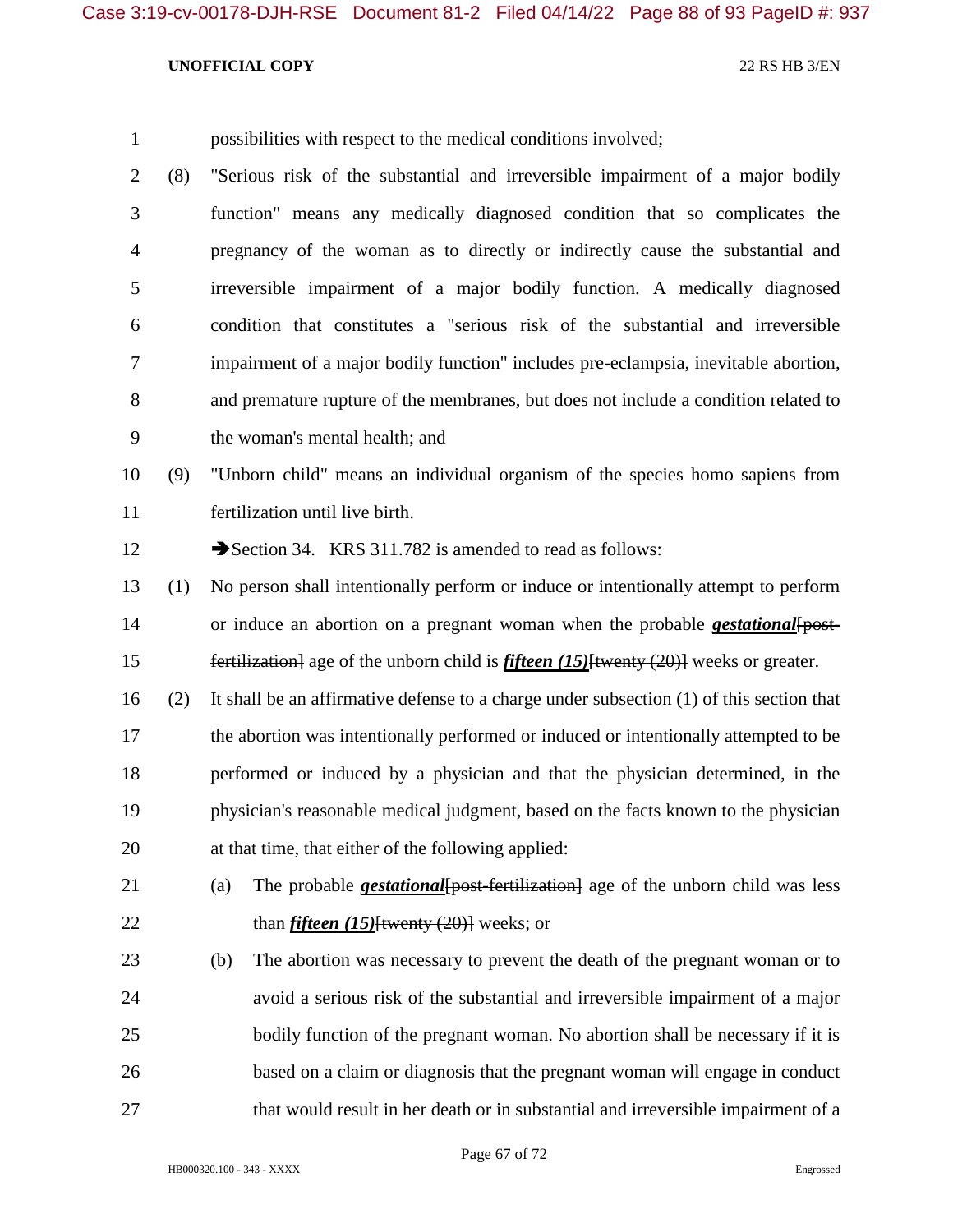- major bodily function or if it is based on any reason related to her mental health.
- (3) (a) Except when a medical emergency exists that prevents compliance with KRS 311.783, the affirmative defense set forth in subsection (2)(a) of this section does not apply unless the physician who intentionally performs or induces or intentionally attempts to perform or induce the abortion makes a determination of the probable *gestational*[post-fertilization] age of the unborn child as required by KRS 311.783(1) or relied upon such a determination made by another physician and certifies in writing, based on the results of the tests performed, that in the physician's reasonable medical judgment the 11 unborn child's probable *gestational* [post-fertilization] age is less than *fifteen (15)*[twenty (20)] weeks.
- (b) Except when a medical emergency exists that prevents compliance with one (1) or more of the following conditions, the affirmative defense set forth in subsection (2)(b) of this section does not apply unless the physician who intentionally performs or induces or intentionally attempts to perform or induce the abortion complies with all of the following conditions:
- 18 1. The physician who intentionally performs or induces or intentionally attempts to perform or induce the abortion certifies in writing that, in the physician's reasonable medical judgment, based on the facts known to the physician at that time, the abortion is necessary to prevent the death 22 of the pregnant woman or to avoid a serious risk of the substantial and irreversible impairment of a major bodily function of the pregnant woman;
- 2. A different physician not professionally related to the physician described in subparagraph 1. of this paragraph certifies in writing that, in that different physician's reasonable medical judgment, based on the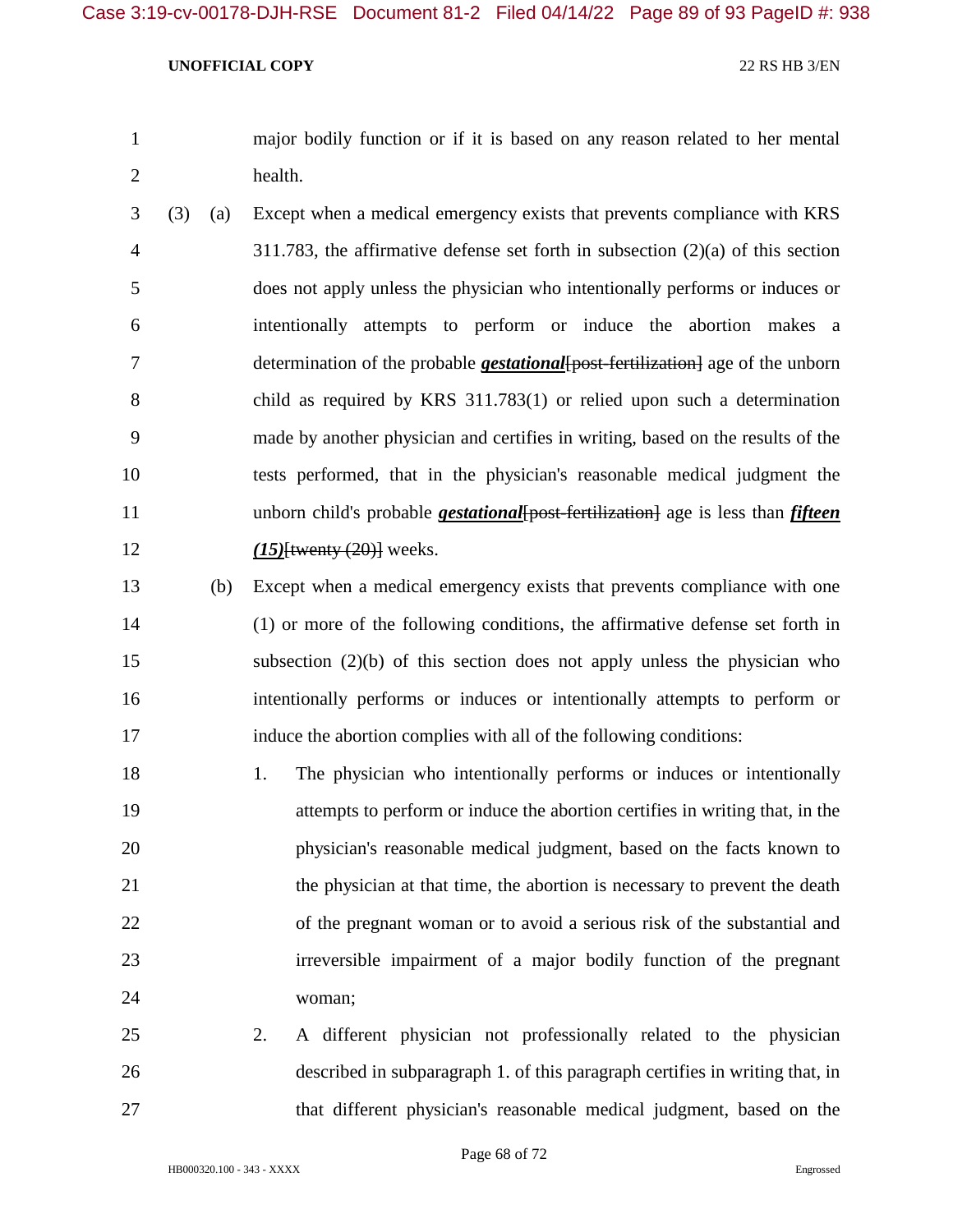|                | facts known to that different physician at that time, the abortion is  |
|----------------|------------------------------------------------------------------------|
| 2              | necessary to prevent the death of the pregnant woman or to avoid a     |
| 3              | serious risk of the substantial and irreversible impairment of a major |
| $\overline{4}$ | bodily function of the pregnant woman;                                 |

- 3. The physician intentionally performs or induces or intentionally attempts to perform or induce the abortion in a hospital or other health care facility that has appropriate neonatal services for premature infants;
- 4. The physician who intentionally performs or induces or intentionally attempts to perform or induce the abortion terminates or attempts to terminate the pregnancy in the manner that provides the best opportunity for the unborn child to survive, unless that physician determines, in the physician's reasonable medical judgment, based on the facts known to 13 the physician at that time, that the termination of the pregnancy in that manner poses a greater risk of death of the pregnant woman or a greater risk of the substantial and irreversible impairment of a major bodily function of the pregnant woman than would other available methods of abortion;
- 5. The physician certifies in writing the available method or techniques considered and the reasons for choosing the method or technique employed; and
- 6. The physician who intentionally performs or induces or intentionally attempts to perform or induce the abortion has arranged for the attendance in the same room in which the abortion is to be performed or induced or attempted to be performed or induced at least one (1) other physician who is to take control of, provide immediate medical care for, and take all reasonable steps necessary to preserve the life and health of the unborn child immediately upon the child's complete expulsion or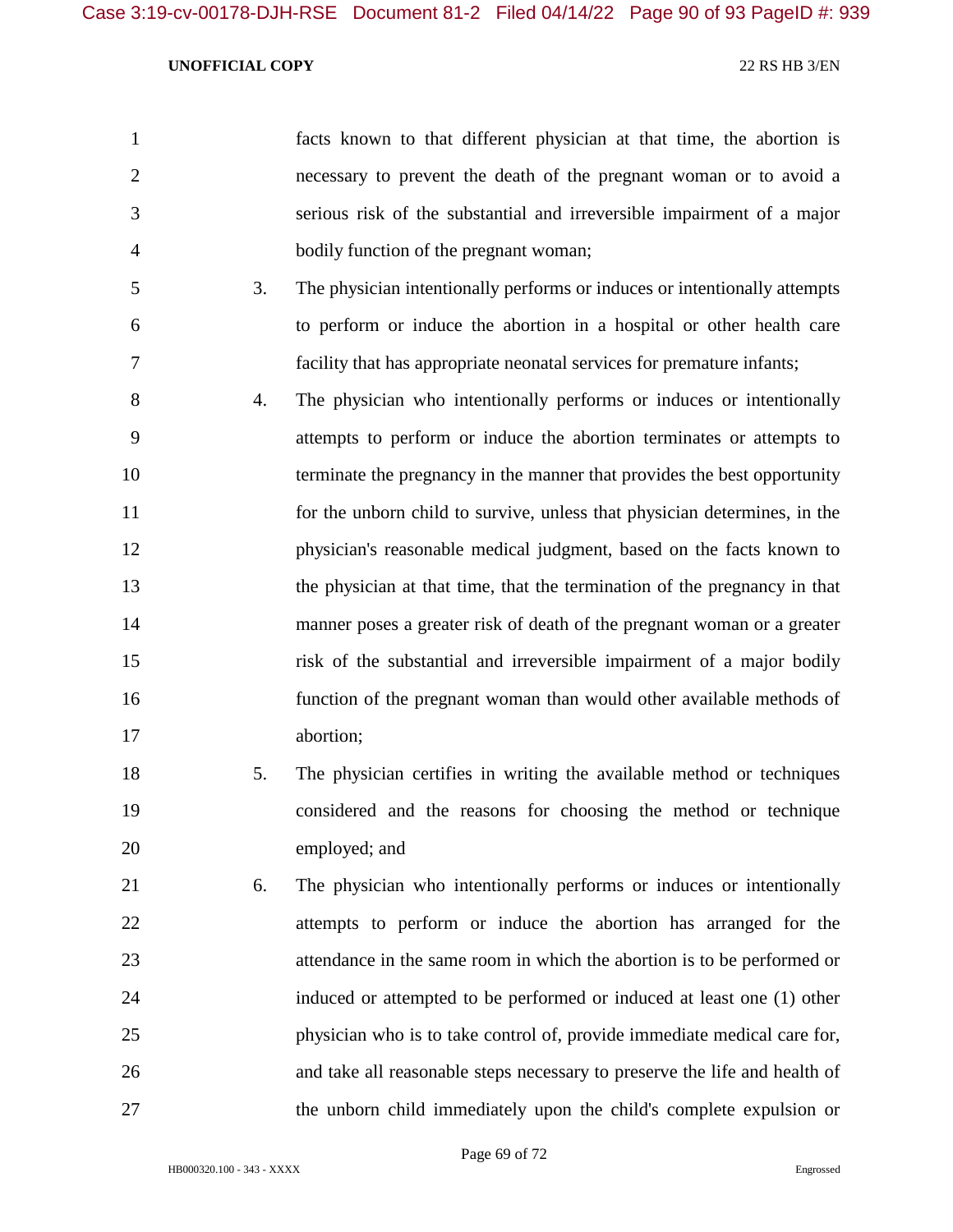extraction from the pregnant woman.

 (4) The state Board of Medical Licensure shall revoke a physician's license to practice medicine in this state if the physician violates or fails to comply with this section.

 (5) Any physician who intentionally performs or induces or intentionally attempts to perform or induce an abortion on a pregnant woman with actual knowledge that neither of the affirmative defenses set forth in subsection (2) of this section applies, or with a heedless indifference as to whether either affirmative defense applies, is liable in a civil action for compensatory and punitive damages and reasonable attorney's fees to any person, or the representative of the estate of any person including but not limited to an unborn child, who sustains injury, death, or loss to person or property as the result of the performance or inducement or the attempted performance or inducement of the abortion. In any action under this subsection, the court also may award any injunctive or other equitable relief that the court considers appropriate.

 (6) A pregnant woman on whom an abortion is intentionally performed or induced or intentionally attempted to be performed or induced in violation of subsection (1) of this section is not guilty of violating subsection (1) of this section or of attempting to commit, conspiring to commit, or complicity in committing a violation of subsection (1) of this section.

20 SECTION 35. A NEW SECTION OF KRS 311.781 TO 311.786 IS CREATED TO READ AS FOLLOWS:

## *The Attorney General shall have authority to bring an action in law or equity to*

- *enforce any provisions of KRS 311.781 to 311.786 on behalf of the Commonwealth of*
- *Kentucky. The state Board of Medical Licensure shall also have authority to bring an*
- *action on its own behalf.*
- 26 Section 36. KRS 311.787 is amended to read as follows:
- (1) As used in this section: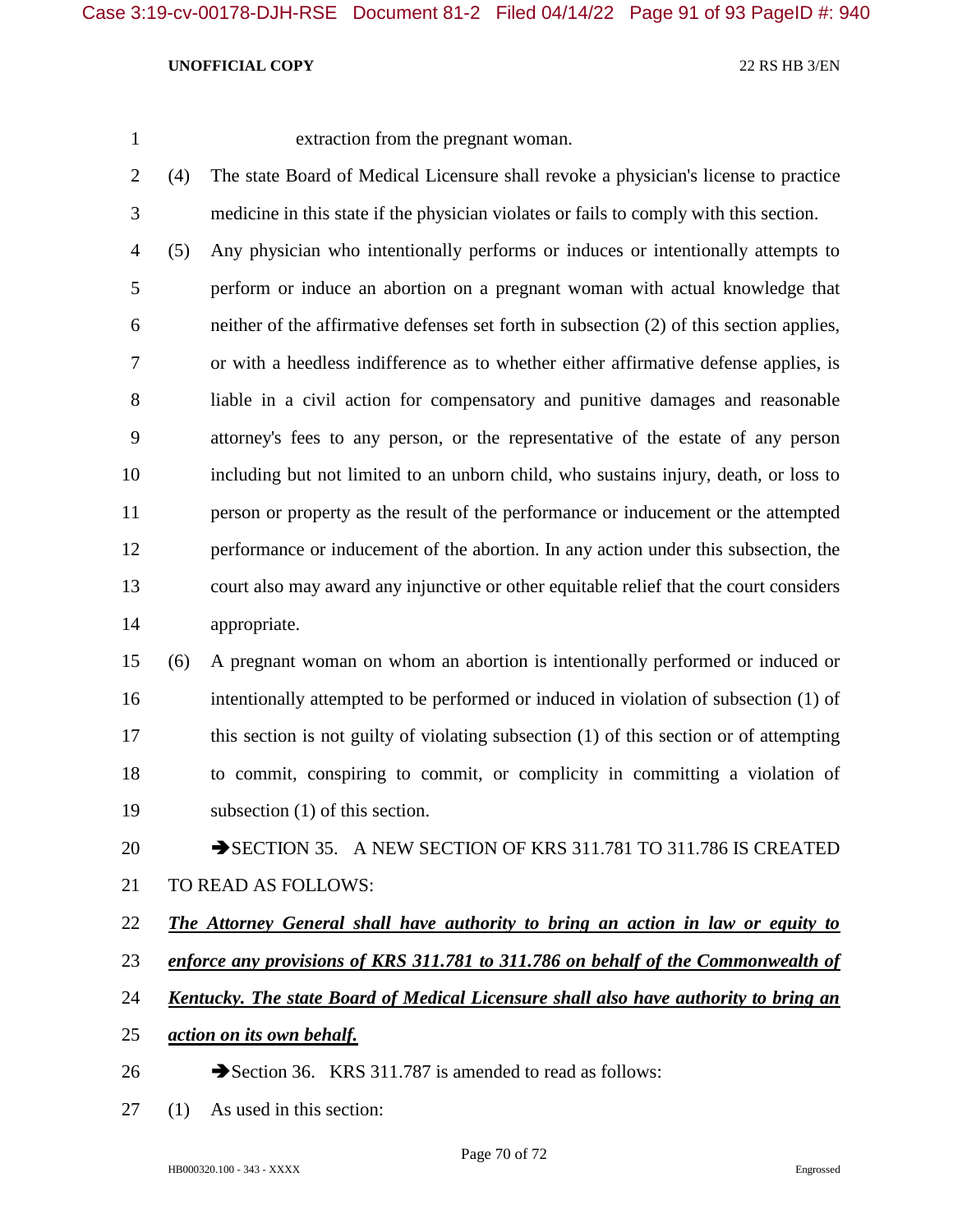| $\mathbf{1}$   |     | (a) | "Bodily dismemberment, crushing, or human vivisection" means a procedure                    |
|----------------|-----|-----|---------------------------------------------------------------------------------------------|
| $\overline{2}$ |     |     | in which a person, with the purpose of causing the death of an unborn child,                |
| 3              |     |     | dismembers the living unborn child and extracts portions, pieces, or limbs of               |
| $\overline{4}$ |     |     | the unborn child from the uterus through the use of clamps, grasping forceps,               |
| 5              |     |     | tongs, scissors, or a similar instrument that, through the convergence of two               |
| 6              |     |     | (2) rigid levers, slices, crushes, or grasps, or performs any combination of                |
| 7              |     |     | those actions on, any portion, piece, or limb of the unborn child's body to cut             |
| 8              |     |     | or separate the portion, piece, or limb from the body. The term includes a                  |
| 9              |     |     | procedure that is used to cause the death of an unborn child and in which                   |
| 10             |     |     | suction is subsequently used to extract portions, pieces, or limbs of the unborn            |
| 11             |     |     | child after the unborn child's death;                                                       |
| 12             |     | (b) | "Medical emergency" has the same meaning as in KRS 311.720;                                 |
| 13             |     | (c) | "Probable <i>gestational</i> [post-fertilization] age" has the same meaning as in KRS       |
| 14             |     |     | $311.720[311.781]$ ; and                                                                    |
| 15             |     | (d) | "Unborn child" has the same meaning as in KRS 311.781.                                      |
| 16             | (2) |     | No person shall intentionally perform or induce or attempt to perform or induce an          |
| 17             |     |     | abortion on a pregnant woman:                                                               |
| 18             |     | (a) | That will result in the bodily dismemberment, crushing, or human vivisection                |
| 19             |     |     | of the unborn child; and                                                                    |
| 20             |     | (b) | When the probable <b><i>gestational</i></b> {post-fertilization} age of the unborn child is |
| 21             |     |     | eleven (11) weeks or greater;                                                               |
| 22             |     |     | except in the case of a medical emergency.                                                  |
| 23             | (3) |     | A pregnant woman on whom an abortion is performed or induced or attempted to be             |
| 24             |     |     | performed or induced in violation of subsection (2) of this section is not guilty of        |
| 25             |     |     | violating subsection (2) of this section or of attempting to commit, conspiring to          |

commit, or complicity in committing a violation of subsection (2) of this section.

27 Section 37. (1) If any provision of this Act or the application thereof to any